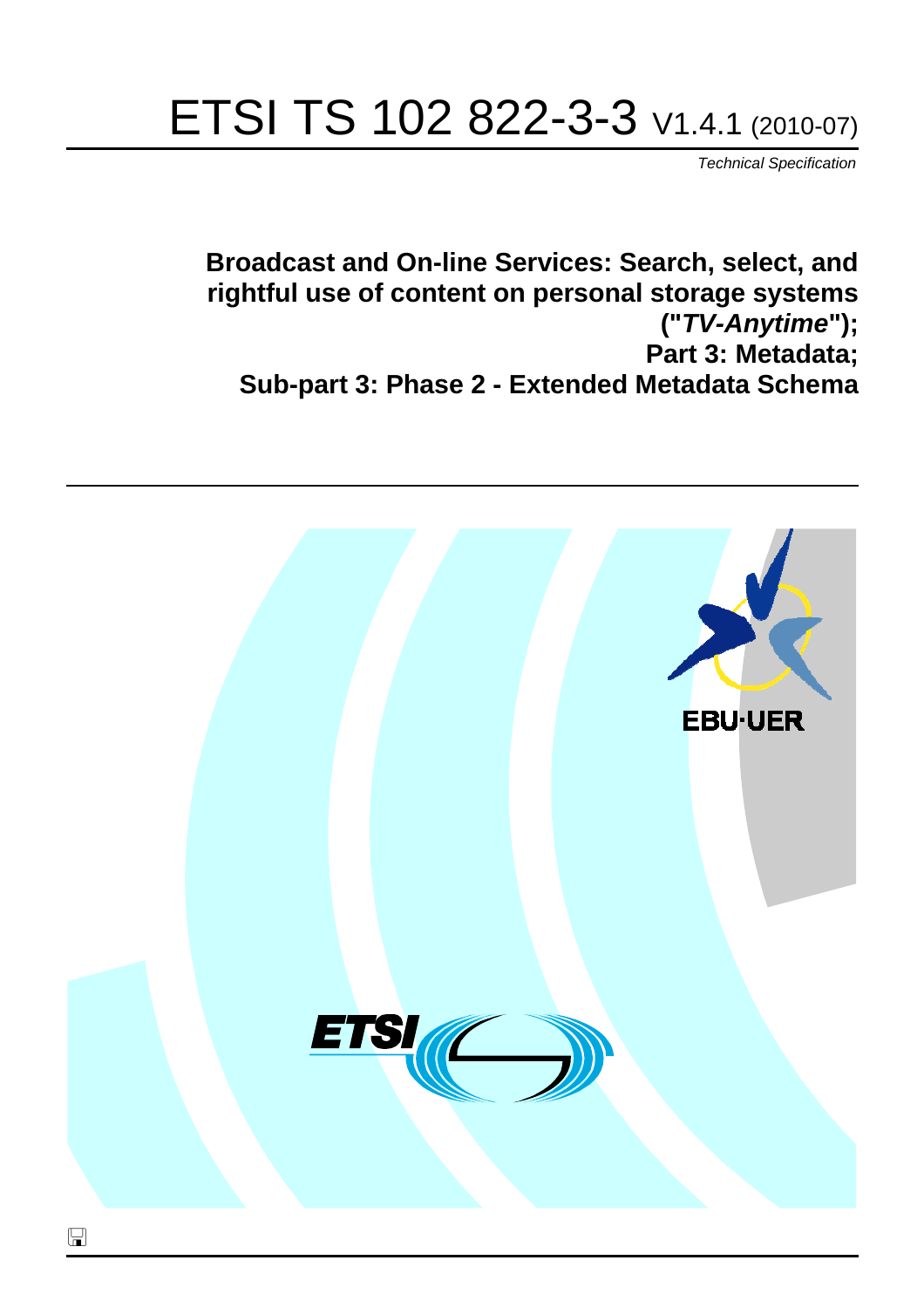Reference

RTS/JTC-TVA-PH2-47-03-03

Keywords broadcasting, content, data, TV, video

#### *ETSI*

#### 650 Route des Lucioles F-06921 Sophia Antipolis Cedex - FRANCE

Tel.: +33 4 92 94 42 00 Fax: +33 4 93 65 47 16

Siret N° 348 623 562 00017 - NAF 742 C Association à but non lucratif enregistrée à la Sous-Préfecture de Grasse (06) N° 7803/88

#### *Important notice*

Individual copies of the present document can be downloaded from: [http://www.etsi.org](http://www.etsi.org/)

The present document may be made available in more than one electronic version or in print. In any case of existing or perceived difference in contents between such versions, the reference version is the Portable Document Format (PDF). In case of dispute, the reference shall be the printing on ETSI printers of the PDF version kept on a specific network drive within ETSI Secretariat.

Users of the present document should be aware that the document may be subject to revision or change of status. Information on the current status of this and other ETSI documents is available at <http://portal.etsi.org/tb/status/status.asp>

If you find errors in the present document, please send your comment to one of the following services: [http://portal.etsi.org/chaircor/ETSI\\_support.asp](http://portal.etsi.org/chaircor/ETSI_support.asp)

#### *Copyright Notification*

No part may be reproduced except as authorized by written permission. The copyright and the foregoing restriction extend to reproduction in all media.

> © European Telecommunications Standards Institute 2010. © European Broadcasting Union 2010. All rights reserved.

**DECT**TM, **PLUGTESTS**TM, **UMTS**TM, **TIPHON**TM, the TIPHON logo and the ETSI logo are Trade Marks of ETSI registered for the benefit of its Members. **3GPP**TM is a Trade Mark of ETSI registered for the benefit of its Members and of the 3GPP Organizational Partners.

**LTE**™ is a Trade Mark of ETSI currently being registered

for the benefit of its Members and of the 3GPP Organizational Partners.

**GSM**® and the GSM logo are Trade Marks registered and owned by the GSM Association.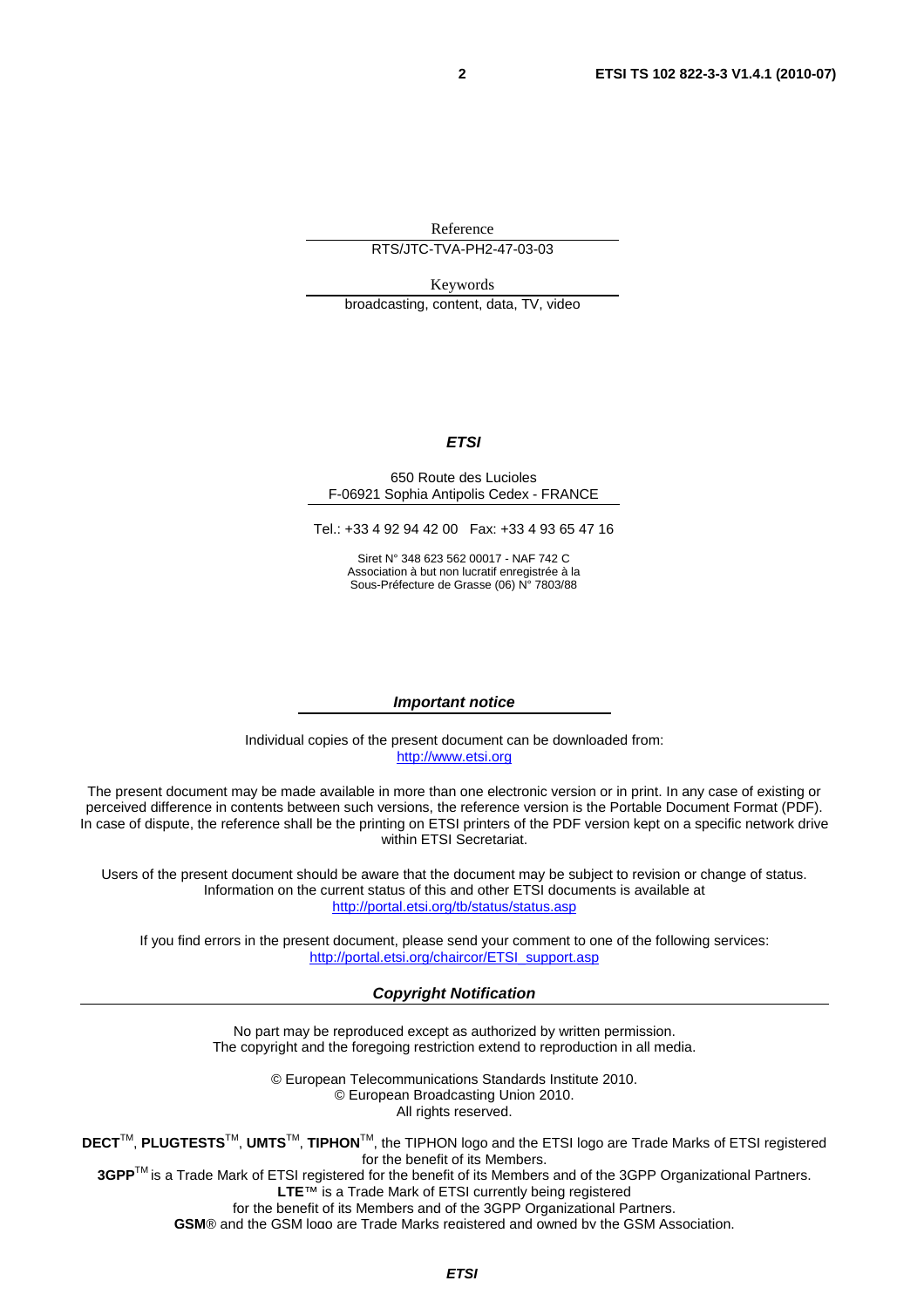# Contents

| 1                                                 |  |
|---------------------------------------------------|--|
| 2<br>2.1<br>2.2                                   |  |
| 3<br>3.1<br>3.2                                   |  |
| 4<br>4.1<br>4.2<br>4.3                            |  |
| 5<br>5.1<br>5.2<br>5.3                            |  |
| 6<br>6.1<br>6.1.1<br>6.1.1.1                      |  |
| 6.1.1.2<br>6.1.1.3<br>6.1.2<br>6.1.2.1<br>6.1.2.2 |  |
| 6.1.2.3<br>6.1.2.4<br>6.1.2.5<br>6.1.3            |  |
| 6.2<br>6.2.1<br>6.2.2<br>6.2.3                    |  |
| 6.2.4<br>6.2.5<br>6.2.6<br>6.2.7                  |  |
| 6.2.8<br>6.3<br>6.4                               |  |
| $\tau$<br>7.1<br>7.2<br>7.3<br>7.4                |  |
| 8<br>8.1<br>8.2<br>8.3                            |  |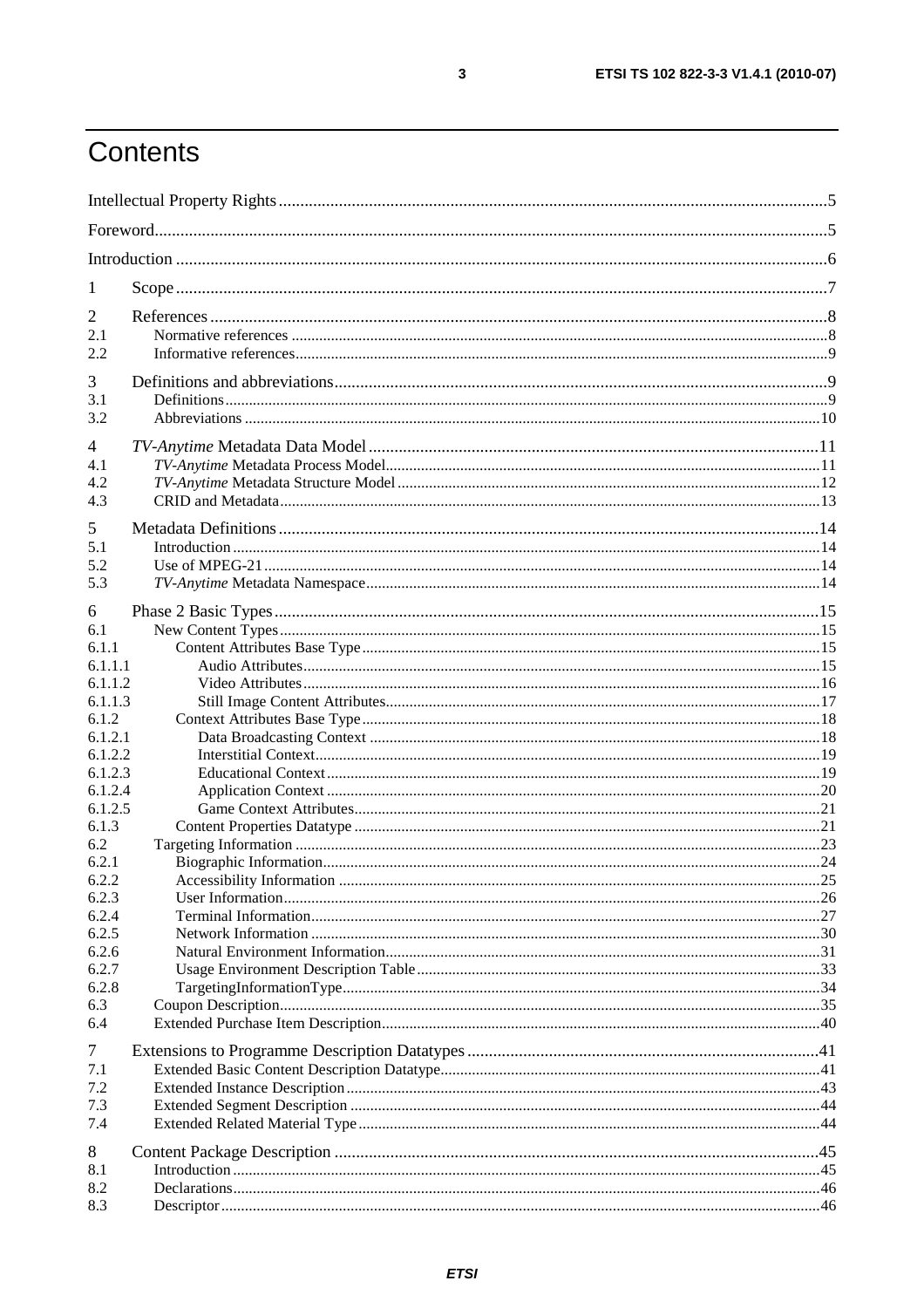| 8.4          |                                                                                           |  |
|--------------|-------------------------------------------------------------------------------------------|--|
| 8.5<br>8.6   |                                                                                           |  |
| 9            |                                                                                           |  |
| 10           |                                                                                           |  |
| 10.1         |                                                                                           |  |
| 10.2<br>10.3 |                                                                                           |  |
| 10.4         |                                                                                           |  |
| 10.5         |                                                                                           |  |
| 11           |                                                                                           |  |
|              | <b>Annex A (normative):</b>                                                               |  |
| A.1          |                                                                                           |  |
| A.2          |                                                                                           |  |
| A.3          |                                                                                           |  |
| A.4          |                                                                                           |  |
| A.5          |                                                                                           |  |
| A.6          |                                                                                           |  |
| A.7          |                                                                                           |  |
| A.8          |                                                                                           |  |
| A.9          |                                                                                           |  |
|              |                                                                                           |  |
|              |                                                                                           |  |
|              |                                                                                           |  |
|              |                                                                                           |  |
|              |                                                                                           |  |
|              |                                                                                           |  |
|              |                                                                                           |  |
|              |                                                                                           |  |
|              |                                                                                           |  |
|              | TV-Anytime Extended Description Schemes and Classification<br><b>Annex B</b> (normative): |  |
|              |                                                                                           |  |
|              |                                                                                           |  |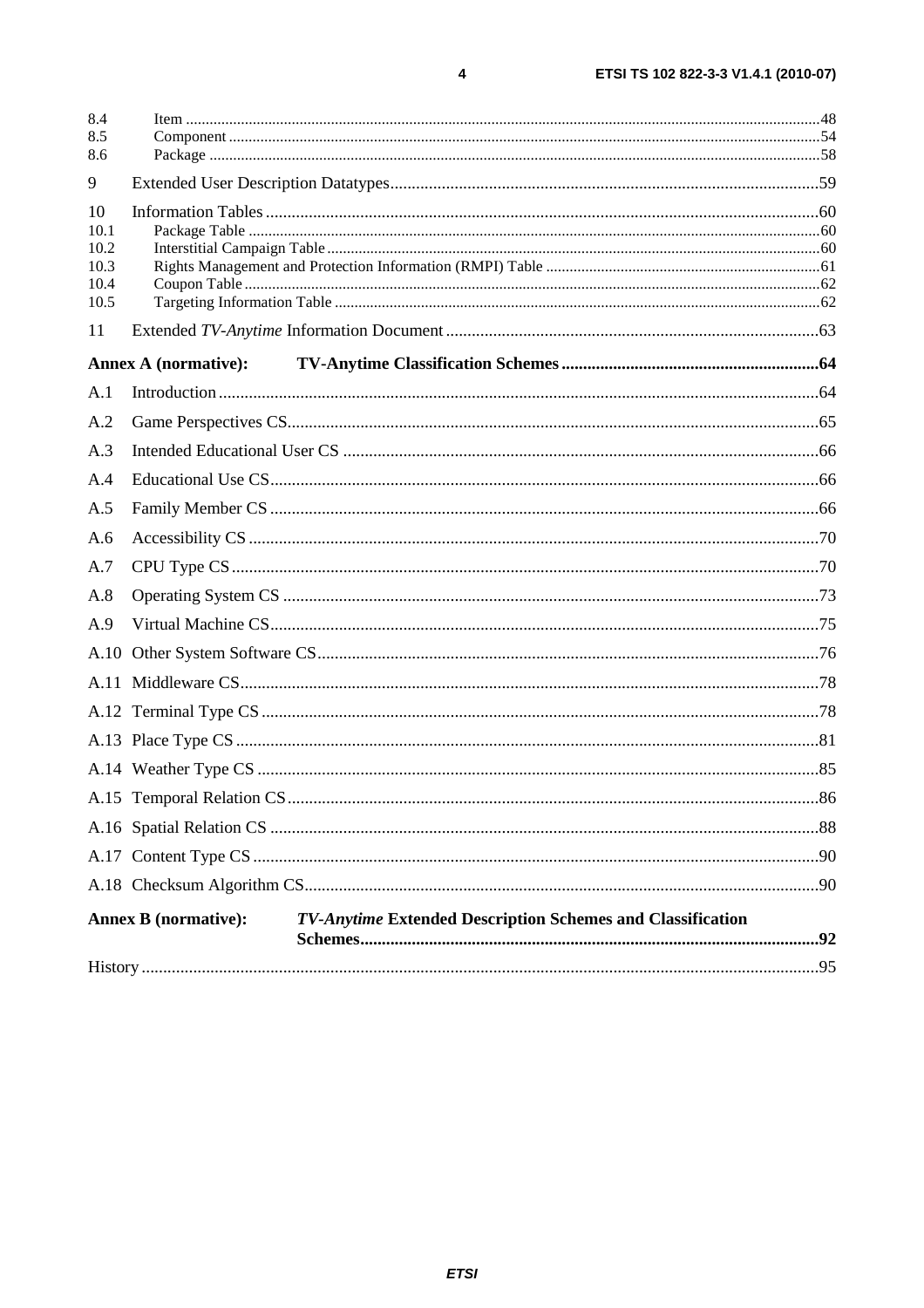# Intellectual Property Rights

IPRs essential or potentially essential to the present document may have been declared to ETSI. The information pertaining to these essential IPRs, if any, is publicly available for **ETSI members and non-members**, and can be found in ETSI SR 000 314: *"Intellectual Property Rights (IPRs); Essential, or potentially Essential, IPRs notified to ETSI in respect of ETSI standards"*, which is available from the ETSI Secretariat. Latest updates are available on the ETSI Web server [\(http://webapp.etsi.org/IPR/home.asp\)](http://webapp.etsi.org/IPR/home.asp).

Pursuant to the ETSI IPR Policy, no investigation, including IPR searches, has been carried out by ETSI. No guarantee can be given as to the existence of other IPRs not referenced in ETSI SR 000 314 (or the updates on the ETSI Web server) which are, or may be, or may become, essential to the present document.

# Foreword

This Technical Specification (TS) has been produced by Joint Technical Committee (JTC) Broadcast of the European Broadcasting Union (EBU), Comité Européen de Normalisation ELECtrotechnique (CENELEC) and the European Telecommunications Standards Institute (ETSI).

NOTE: The EBU/ETSI JTC Broadcast was established in 1990 to co-ordinate the drafting of standards in the specific field of broadcasting and related fields. Since 1995 the JTC Broadcast became a tripartite body by including in the Memorandum of Understanding also CENELEC, which is responsible for the standardization of radio and television receivers. The EBU is a professional association of broadcasting organizations whose work includes the co-ordination of its members' activities in the technical, legal, programme-making and programme-exchange domains. The EBU has active members in about 60 countries in the European broadcasting area; its headquarters is in Geneva.

European Broadcasting Union CH-1218 GRAND SACONNEX (Geneva) Switzerland Tel: +41 22 717 21 11 Fax: +41 22 717 24 81

The present document is part 3, sub-part 3 of a multi-part deliverable covering Broadcast and On-line Services: Search, select and rightful use of content on personal storage systems ("*TV-Anytime*"), as identified below:

Part 1: "Phase 1 - Benchmark Features";

Part 2: "Phase 1 - System description";

#### **Part 3: "Metadata":**

Sub-part 1: "Phase 1 - Metadata schemas";

Sub-part 2: "System aspects in a uni-directional environment";

**Sub-part 3: "Phase 2 - Extended Metadata Schema";** 

Sub-part 4: "Phase 2 - Interstitial metadata";

- Part 4: "Phase 1 Content referencing";
- Part 5: "Phase 1 Rights Management and Protection (RMP)";
- Part 6: "Delivery of metadata over a bi-directional network";
- Part 7: "Phase 1 Bi-directional metadata delivery protection";
- Part 8: "Phase 2 Interchange Data Format";
- Part 9: "Phase 2 Remote Programming".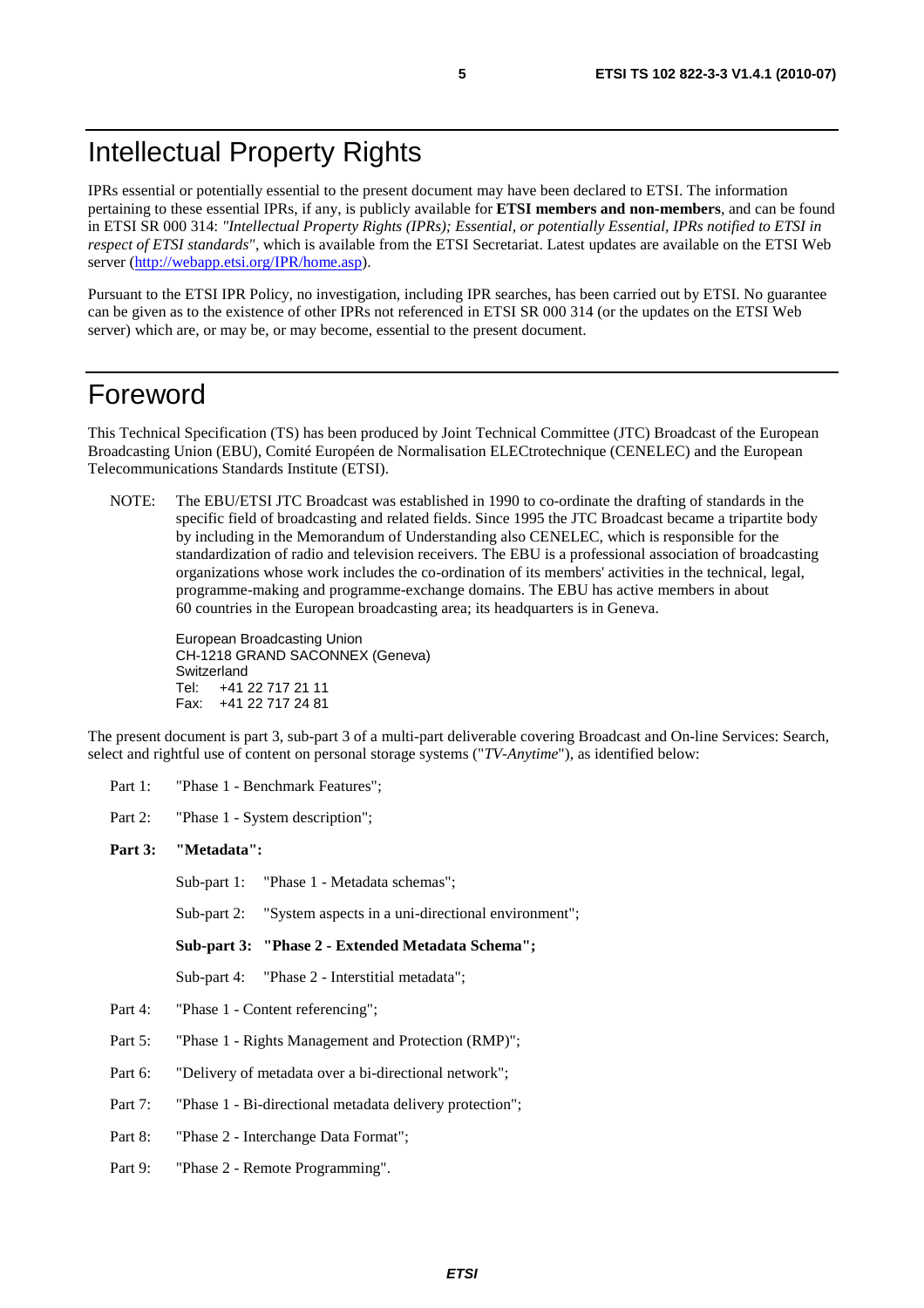The present document is based on a submission by the *TV-Anytime* forum [\(http://www.tv-anytime.org](http://www.tv-anytime.org/)).

"*TV-Anytime*" (TVA) is a full and synchronized set of specifications established by the *TV-Anytime* Forum. TVA features enable the search, selection, acquisition and rightful use of content on local and/or remote personal storage systems from both broadcast and online services.

TS 102 822-1 [1] and TS 102 822-2 [2] set the context and system architecture in which the standards for Metadata, Content referencing, Bi-directional metadata and Metadata protection are to be implemented in the *TV-Anytime* environment. TS 102 822-1 [1] provides benchmark business models against which the *TV-Anytime* system architecture is evaluated to ensure that the specification enable key business applications. TS 102 822-2 [2] presents the *TV-Anytime* System Architecture. These two documents are placed ahead of the others for their obvious introductory value. These first two documents are largely informative, while the remainder of the series is normative.

The features are supported and enabled by the specifications for Metadata (TS 102 822-3-1 [3], TS 102 822-3-2 [4], TS 102 822-3-3 (the present document) and TS 102 822-3-4 [5]), Content Referencing (TS 102 822-4 [6]), Rights Management (TS 102 822-5-1 [7] and TS 102 822-5-2 [8]), Bi-directional Metadata Delivery (TS 102 822-6-1 [9], TS 102 822-6-2 [10] and TS 102 822-6-3 [11]) and Protection (TS 102 822-7 [12]), Interchange Data Format (TS 102 822-8 [13]) and Remote Programming (TS 102 822-9 [14]).

The present document addresses more specifically the Phase 2 extended metadata features of the *TV-Anytime* specification as identified in TS 102 822-1 [1].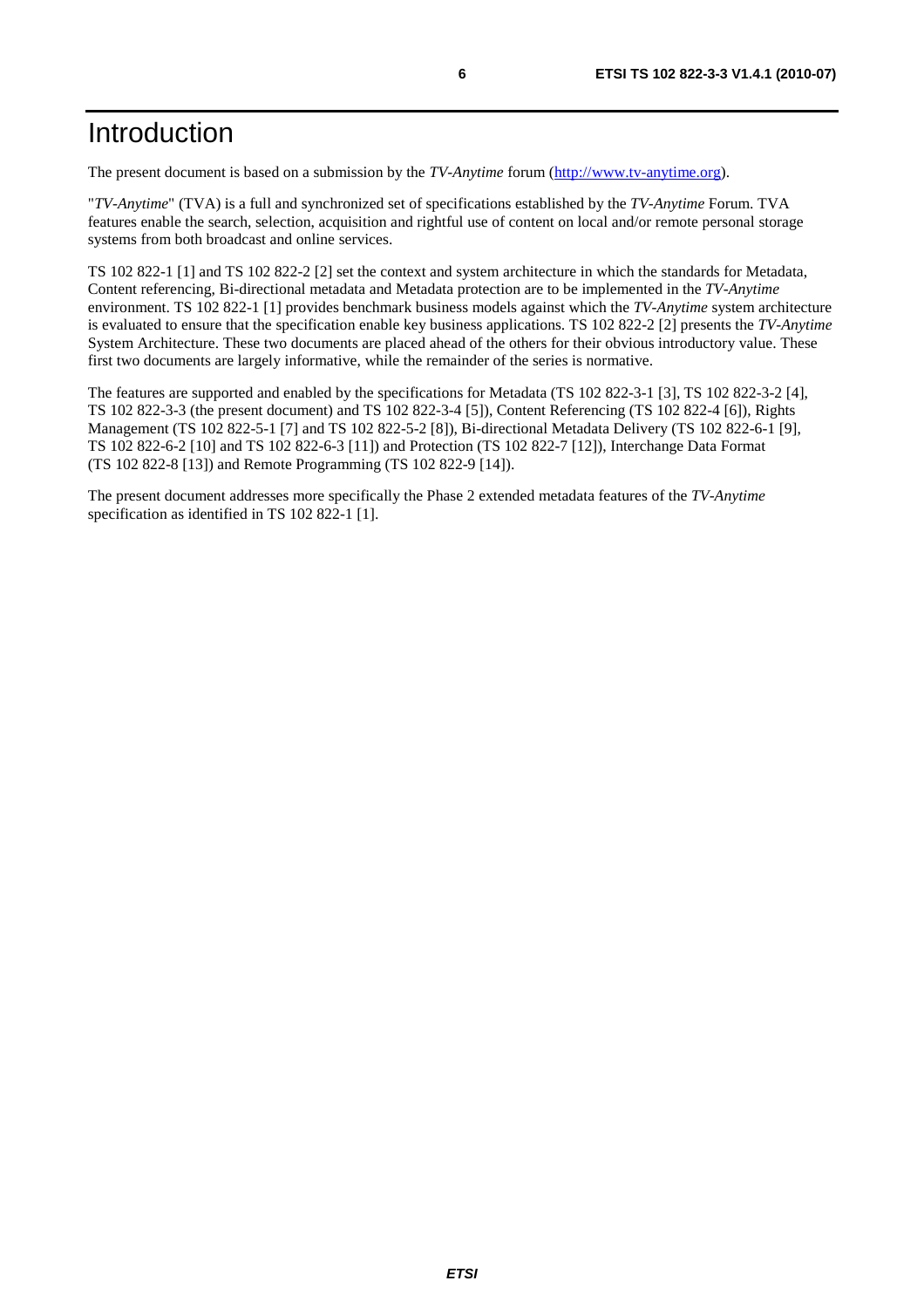# 1 Scope

The present document is part of *TV-Anytime* Phase 2 that proposes an evolutionary range of features which describe PDR (Personal Digital Recorder) usage models that the *TV-Anytime* standards facilitate. The *TV-Anytime* specifications enable search, select, acquire and rightful use of content on local and/or remote personal storage systems from both broadcast and online services.

The features are supported and enabled by the specifications for Metadata (TS 102 822-3-1 [3], TS 102 822-3-2 [4], the present document and TS 102 822-3-4 [5]), Content Referencing (TS 102 822-4 [6]), Rights Management (TS 102 822-5-1 [7] and TS 102 822-5-2 [8]), Bi-directional Metadata Delivery (TS 102 822-6-1 [9], TS 102 822-6-2 [10] and TS 102 822-6-3 [11]) and Protection (TS 102 822-7 [12]), Interchange Data Format (TS 102 822-8 [13]) and Remote Programming (TS 102 822-9 [14]).

The present document addresses more specifically the Phase 2 extended metadata features of the *TV-Anytime* specification as identified in TS 102 822-1 [1].

Metadata is generally defined as "data about data". Within the *TV-Anytime* environment, the most visible parts of metadata are the attractors/descriptors or hyperlinks used in Electronic Programme Guides, or in Web pages. This is the information that the consumer or agent will use to decide whether or not to acquire a particular piece of content.

The *TV-Anytime* metadata system allows the consumer to find, navigate and manage content from a variety of internal and external sources including, for example, enhanced broadcast, interactive TV, Internet and local storage. It defines a standard way to describe device profiles, consumer preferences to facilitate automatic filtering and acquisition of content by agents on behalf of the consumer. Consumers, as used in the present document, include educators and students, who may use selected programme segments in the classroom or laboratory.

There is a need to associate metadata with content to facilitate human and automated searching for content of interest. Such metadata includes descriptive elements and attractors to aid the search process as well as elements essential to the acquisition, capture and presentation processes; content rights, formats, duration, etc. Many of these descriptive elements can be found in EPGs and HTML documents.

The process of creation and evolution of metadata for an individual content item may involve many organizations during the course of creation, distribution and delivery to the consumer. Thus, there is a clear need to define a common metadata framework and a standard set of metadata elements in order to ensure a high level of interoperability within the chain from content creation to content delivery.

*TV-Anytime* Phase 2 extends the definition of *TV-Anytime* Phase 1 metadata to cover descriptive data about content, such as content title and synopsis, but also data about how the content should be consumed. Such metadata is called "attractors" because they can attract a consumer to content. Attractors allow consumers to find, navigate and manage content from various sources. New Phase 2 attractors include:

- Content Packaging.
- Targeting metadata.
- Device Capabilities.
- Interstitial Content.
- New Content Type.

The formal definitions of metadata schemas should be read in conjunction with the system specification defining how they could be used in an end-to-end system *TV-Anytime* only defines the metadata format for metadata that may be exchanged between various entities such as between the content provider and consumer, among consumers or between a third-party metadata provider and the consumer.

XML [15] is the "representation format" used to define the schemas of the *TV-Anytime* Metadata Specification. Although XML Schema is used to define how metadata is represented in XML, it can also be used to describe equivalent, non-XML representations of the same metadata.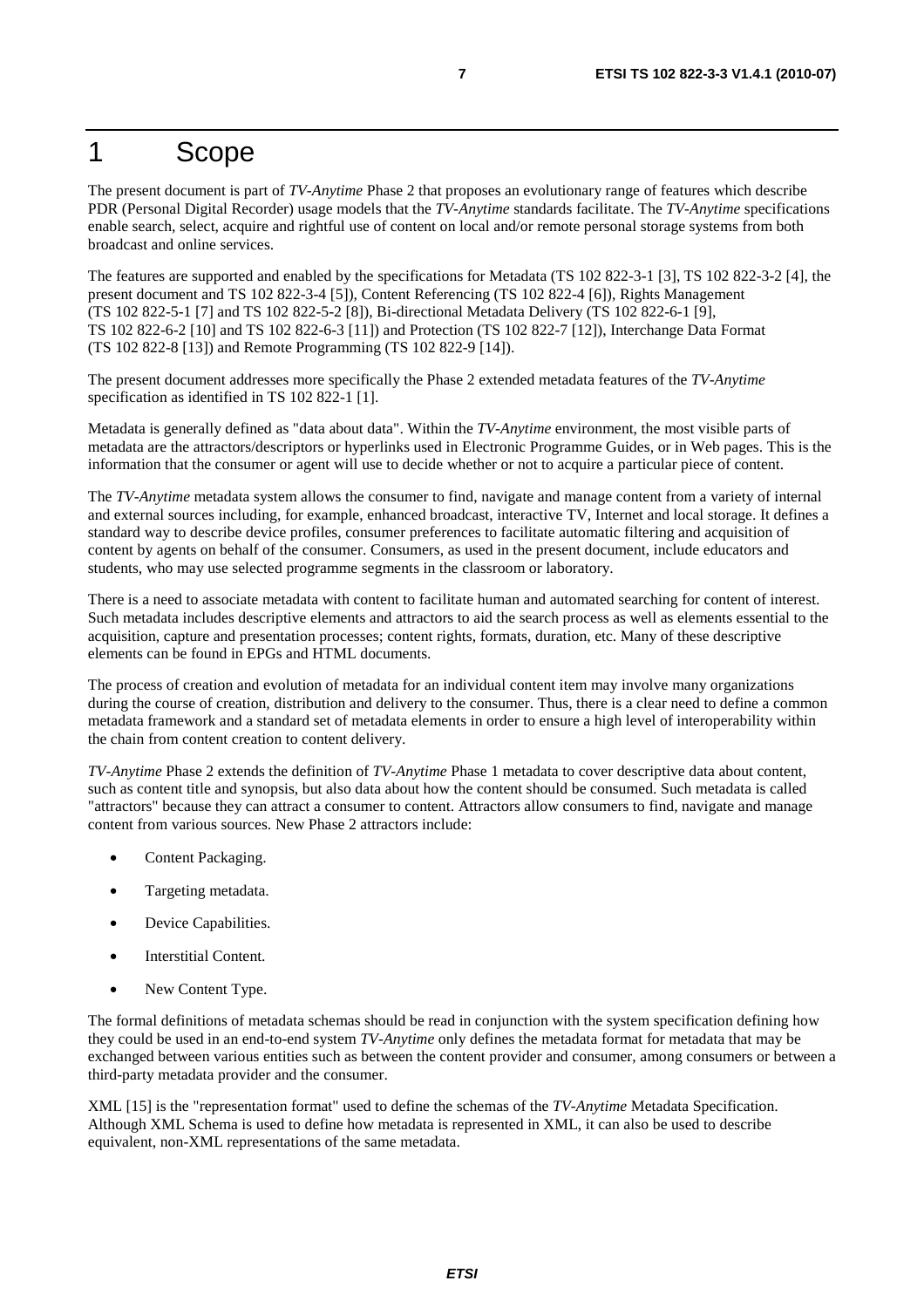# 2 References

References are either specific (identified by date of publication and/or edition number or version number) or non-specific. For specific references, only the cited version applies. For non-specific references, the latest version of the reference document (including any amendments) applies.

Referenced documents which are not found to be publicly available in the expected location might be found at [http://docbox.etsi.org/Reference.](http://docbox.etsi.org/Reference)

NOTE: While any hyperlinks included in this clause were valid at the time of publication ETSI cannot guarantee their long term validity.

### 2.1 Normative references

The following referenced documents are necessary for the application of the present document.

- [1] ETSI TS 102 822-1: "Broadcast and On-line Services: Search, select, and rightful use of content on personal storage systems ("TV-Anytime"); Part 1: Benchmark Features". [2] ETSI TS 102 822-2: "Broadcast and On-line Services: Search, select, and rightful use of content on personal storage systems ("TV-Anytime"); Part 2: Phase 1 - System description". [3] ETSI TS 102 822-3-1: "Broadcast and On-line Services: Search, select, and rightful use of content on personal storage systems ("TV-Anytime"); Part 3: Metadata; Sub-part 1: Phase 1 -Metadata schemas". [4] ETSI TS 102 822-3-2: "Broadcast and On-line Services: Search, select, and rightful use of content on personal storage systems ("TV-Anytime"); Part 3: Metadata; Sub-part 2: System aspects in a uni-directional environment". [5] ETSI TS 102 822-3-4: "Broadcast and On-line Services: Search, select, and rightful use of content on personal storage systems ("TV-Anytime"); Part 3: Metadata; Sub-part 4: Phase 2 - Interstitial metadata". [6] ETSI TS 102 822-4: "Broadcast and On-line Services: Search, select, and rightful use of content on personal storage systems ("TV-Anytime"); Part 4: Phase 1 - Content referencing". [7] ETSI TS 102 822-5-1: "Broadcast and On-line Services: Search, select, and rightful use of content on personal storage systems ("TV-Anytime"); Part 5: Rights Management and Protection (RMP) Sub-part 1: Information for Broadcast Applications". [8] ETSI TS 102 822-5-2: "Broadcast and On-line Services: Search, select, and rightful use of content on personal storage systems ("TV-Anytime"); Part 5: Rights Management and Protection (RMP) Sub-part 2: RMPI binding". [9] ETSI TS 102 822-6-1: "Broadcast and On-line Services: Search, select, and rightful use of content on personal storage systems ("TV-Anytime"); Part 6: Delivery of metadata over a bi-directional network; Sub-part 1: Service and transport". [10] ETSI TS 102 822-6-2: "Broadcast and On-line Services: Search, select, and rightful use of content on personal storage systems ("TV-Anytime"); Part 6: Delivery of metadata over a bi-directional network; Sub-part 2: Phase 1 - Service discovery". [11] ETSI TS 102 822-6-3: "Broadcast and On-line Services: Search, select, and rightful use of content on personal storage systems ("TV-Anytime"); Part 6: Delivery of metadata over a bi-directional network; Sub-part 3: Phase 2 - Exchange of Personal Profile". [12] ETSI TS 102 822-7: "Broadcast and On-line Services: Search, select, and rightful use of content on personal storage systems ("TV-Anytime Phase 1"); Part 7: Bi-directional metadata delivery protection". [13] ETSI TS 102 822-8: "Broadcast and On-line Services: Search, select, and rightful use of content
- on personal storage systems ("TV-Anytime"); Part 8: Phase 2 Interchange data format".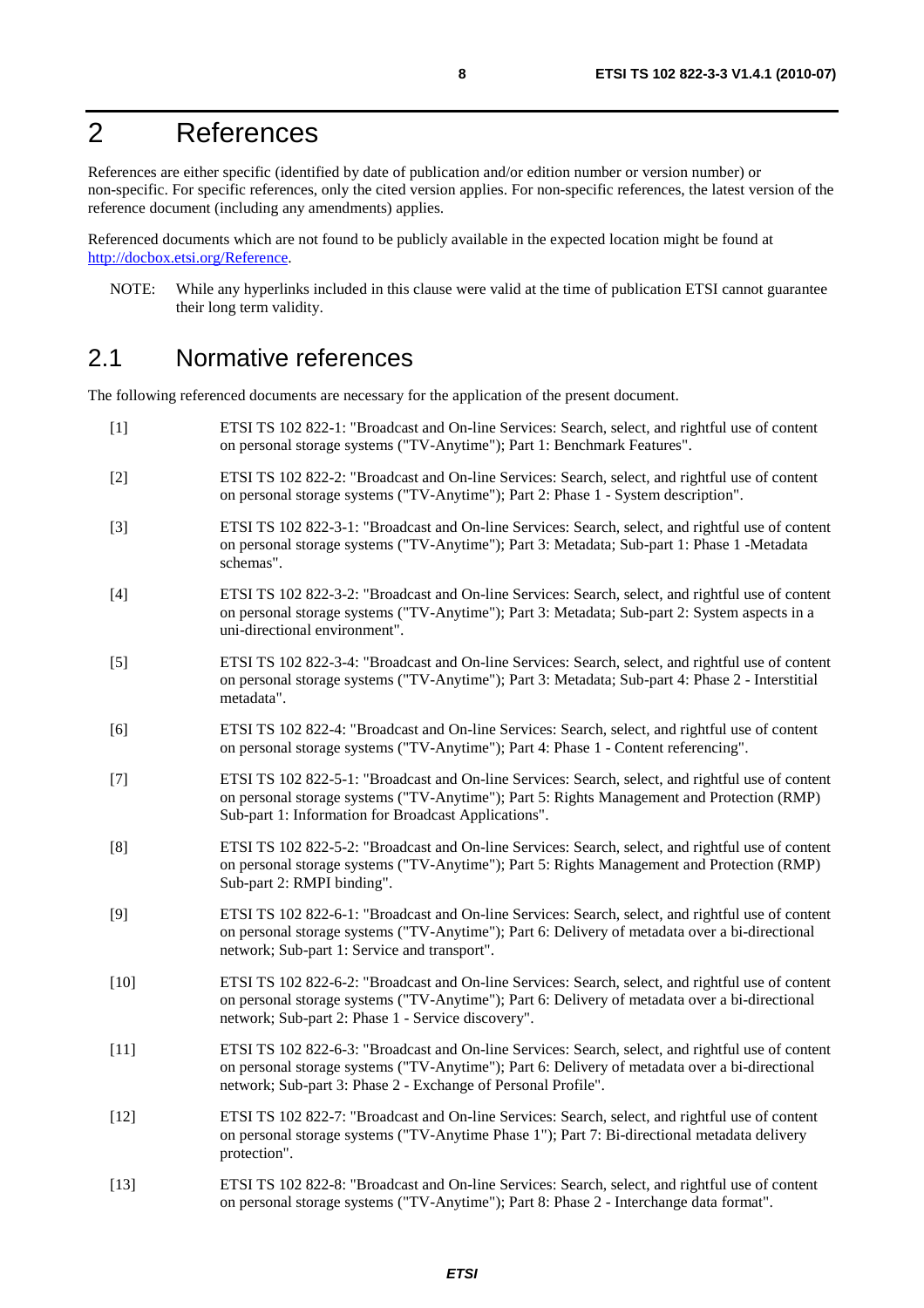- [14] ETSI TS 102 822-9: "Broadcast and On-line Services: Search, select, and rightful use of content on personal storage systems ("TV-Anytime"); Part 9: Phase 2 - Remote Programming".
- [15] XML Schema, W3C Recommendations (version 20010502).

| NOTE:  | Available at:                                                                                                                             |
|--------|-------------------------------------------------------------------------------------------------------------------------------------------|
|        | http://www.w3.org/TR/2001/REC-xmlschema-0-20010502.                                                                                       |
|        | http://www.w3.org/TR/2001/REC-xmlschema-1-20010502.                                                                                       |
|        | http://www.w3.org/TR/2001/REC-xmlschema-2-20010502.                                                                                       |
| [16]   | ISO/IEC 15938-5 (2003): "Information technology - Multimedia content description interface -<br>Part 5: Multimedia description schemes".  |
| $[17]$ | ISO/IEC 15938-2 (2002): "Information technology - Multimedia content description interface -<br>Part 2: Description definition language". |
| $[18]$ | ISO/IEC 21000-2: "Information technology - Multimedia framework (MPEG-21) - Part 2: Digital<br>Item Declaration".                         |
| $[19]$ | ISO/IEC 21000-7: "Information technology - Multimedia framework (MPEG-21) - Part 7: Digital<br>Item Adaptation".                          |

# 2.2 Informative references

The following referenced documents are not necessary for the application of the present document but they assist the user with regard to a particular subject area.

Not applicable.

# 3 Definitions and abbreviations

# 3.1 Definitions

For the purposes of the present document, the following terms and definitions apply:

**application:** specific set of functions running on the PDR

NOTE: Some applications use metadata, either automatically or under consumer control.

**attractor:** metadata element that is accessible by the consumer in order to aid in the content selection process, thus attracting the consumer

EXAMPLE: Title and name of an actor in a television programme.

**content creator:** producers of the content

**content item:** entity that can be acquired as a single unit

EXAMPLE: AV file, Audio stream.

**content package:** collection of content items, which may be consumed as a whole or individually

**content provider:** entity that acts as the agent for and is the prime exploiter of the content

**content reference:** pointer to a specific content item

**content:** anything the consumer would like to access and that can be stored on a PDR

**description scheme:** formal definition of a metadata schema written in the MPEG-7 Description Definition Language (DDL)

NOTE: See ISO/IEC 15938-2 [17].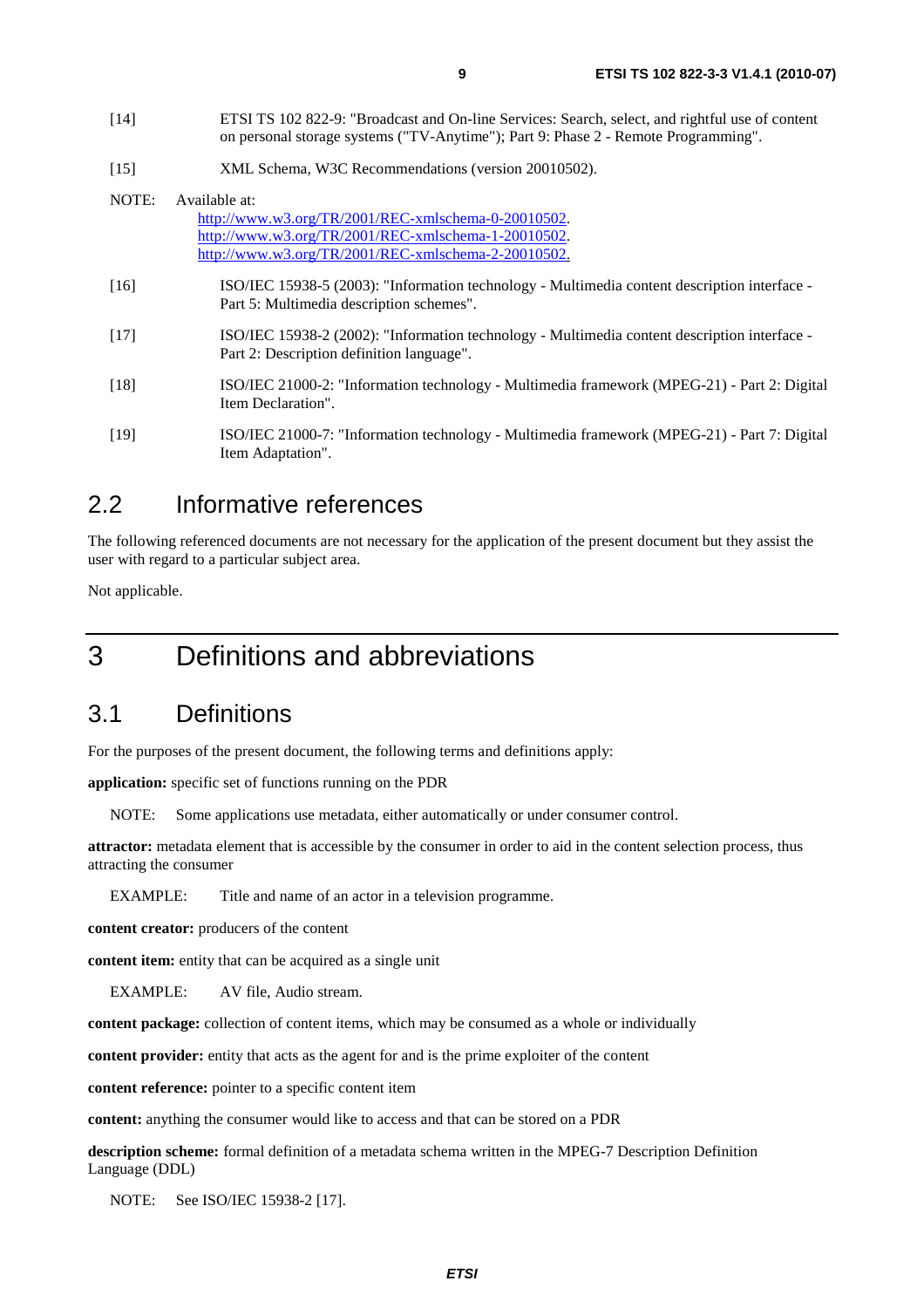**descriptor:** metadata element, such as an attractor or other information about content such as the key frame index of a piece of video

**enhanced TV:** television that includes additional information and/or applications related to content, but does not use a return path

**interactive TV:** television that includes additional information and/or applications related to content and which takes advantage of a return path

**interstitial:** material shown between programme elements in a linear stream

Interstitials can comprise advertising, station idents, promotional material, graphics, etc. See "spot".

**life cycle:** process of creation, usage, storage, and deletion of metadata

**location resolution:** process of establishing the address (location and time) of a specific content instance from its CRID

**metadata:** data about content

EXAMPLE: The title, genre and summary of a television programme.

NOTE: In the context of *TV-Anytime*, metadata also includes consumer profile and history data.

**metadata schema:** identifier associated with a set of XML schemas that globally identifies those schemas so that they can be referenced externally

NOTE: A globally unique namespace ensures that the names of types defined by schemas in that namespace do not conflict with types of the same name defined elsewhere.

**metadata system:** set of rules describing the syntax and semantics of metadata

**MPEG-7:** generic name of the ISO-IEC 15938 set of standards for content-related metadata applicable to a broad range of applications

**MPEG-21:** generic name of the ISO-IEC 21000 set of standards defining a framework for multimedia digital items

**namespace:** collection of components that allows the end-to-end operation of the *TV-Anytime* metadata solution

**programme group:** one or more programmes that are grouped together

NOTE: *TV-Anytime* defines several types of programme groups such as "series" and "programme compilation".

**programme:** editorially coherent piece of content

NOTE: Typically, a programme is acquired by the PDR as a whole.

**provider:** entity that delivers content or services to the PDR

**return path:** part of a bi-directional distribution system over which data flows from the consumer to the service provider

**targeting:** process which allows providers to deliver relevant content to specific individuals or groups of individuals

### 3.2 Abbreviations

For the purposes of the present document, the following abbreviations apply:

| AV          | Audio-Visual                                                                                         |
|-------------|------------------------------------------------------------------------------------------------------|
| <b>CRID</b> | Content Reference IDentifier                                                                         |
| NOTE:       | As defined in TS 102 822-4 [6], it is an identifier for content that is independent of its location. |
| CS.         | <b>Classification Scheme</b>                                                                         |
| DDL.        | <b>Description Definition Language</b>                                                               |
|             |                                                                                                      |

NOTE: The language used to define description schemes in MPEG-7 (see ISO/IEC 15938-2 [17]).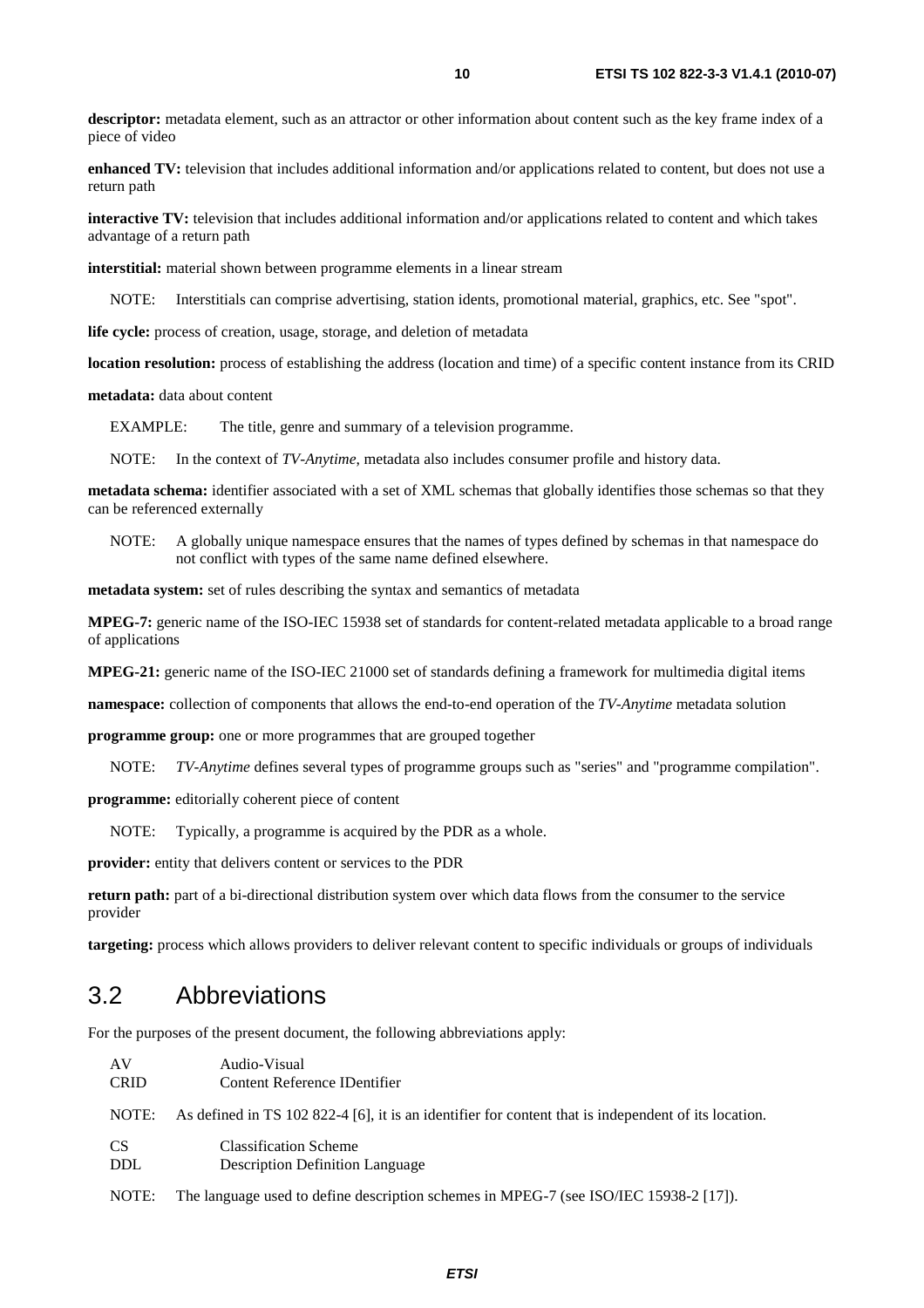| DIA         | Digital Item Adaptation                                                                         |
|-------------|-------------------------------------------------------------------------------------------------|
| <b>DID</b>  | Digital Item Declaration                                                                        |
| <b>EPG</b>  | Electronic Programme Guide                                                                      |
| NOTE:       | A means of presenting available content to the consumer, allowing selection of desired content. |
| <b>HTML</b> | HyperText Markup Language                                                                       |
| <b>IPR</b>  | Intellectual Property Rights                                                                    |
| <b>PDR</b>  | Personal Digital Recorder                                                                       |
| <b>RMPI</b> | <b>Rights Management and Protection Information</b>                                             |
| <b>TVA</b>  | TV-Anytime                                                                                      |
| <b>XML</b>  | eXtensible Markup Language                                                                      |
|             |                                                                                                 |

# 4 *TV-Anytime* Metadata Data Model

# 4.1 *TV-Anytime* Metadata Process Model



**Figure 1: Metadata and Content flow** 

Figure 1 shows the flow of metadata and content through various stages of creation and delivery to the end consumer.

This model clearly identifies the separation of the processing of metadata and content while at the same time illustrating the parallels between the processing of metadata and content.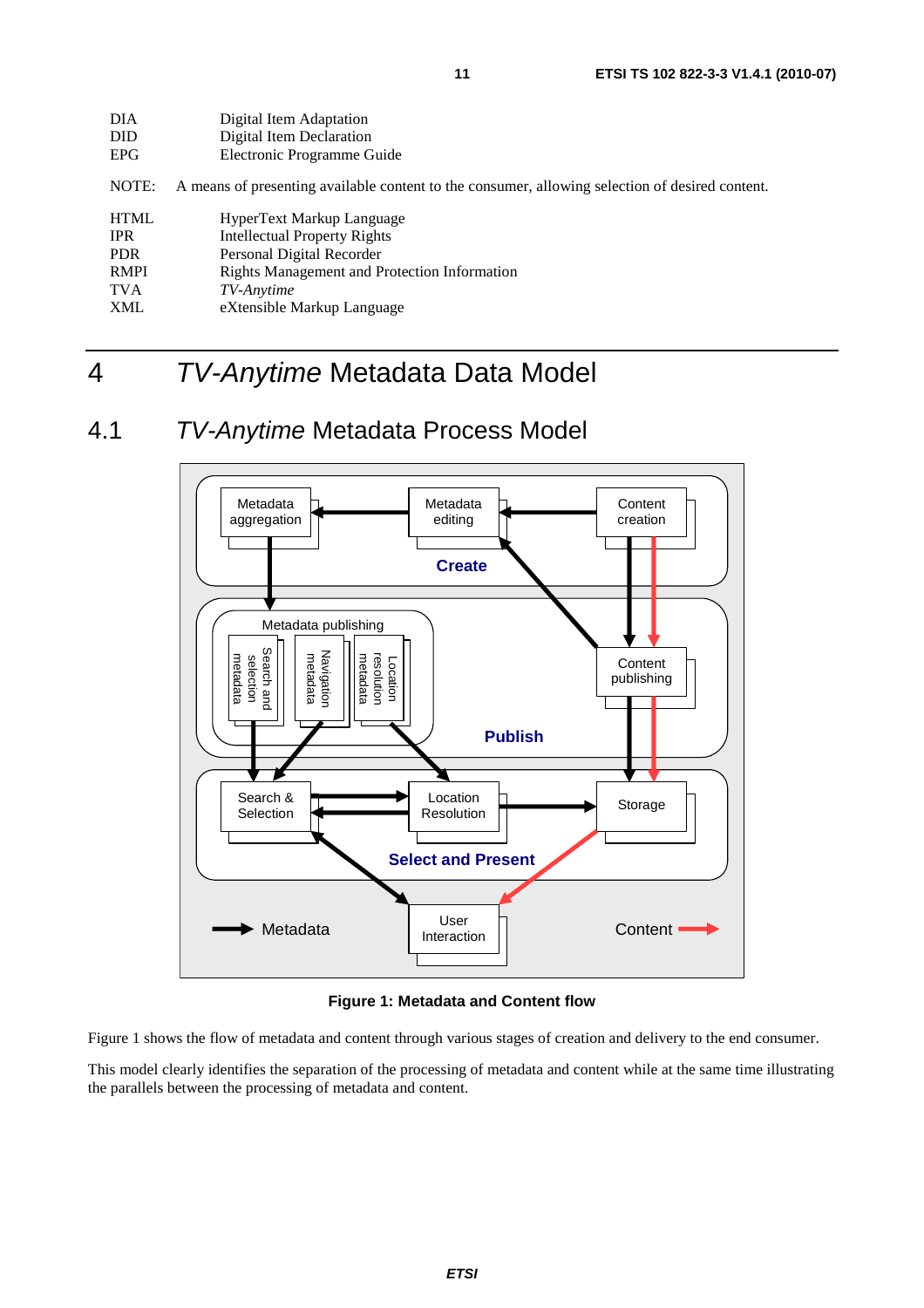#### **Content creation**

The content creation process represents the production of a piece of content. During the production process, the content is created and information about the content may also be captured. At this stage, however, the metadata is unlikely to be in a form that can be directly exposed to a user - some form of editing will be required before the description of the content can be published.

#### **Content publishing**

Once content has been created, the content is then available for publication by a content publisher. This could be, for example, as part of a broadcast service or as a publication on the Internet. The content publishing process defines instantiations of content items - in other words, one output from the content publishing process is information about "where" the content can be found. In the broadcast case, this means a schedule for the services that are published.

#### **Metadata editing**

The metadata editing process takes *raw* information from the content creation and publishing processes and edits this into a form that is suitable for representing the content to the end consumer. The output of this process is edited metadata for the content and/or metadata describing the location of the content.

#### **Metadata aggregation**

In order to support a given *TV-Anytime* system, it is likely that metadata from a number of independent content creators and publishers will need to be aggregated. It is important to recognize that the process of metadata aggregation may result in the original metadata being changed.

#### **Metadata publishing**

Without prejudice to whether or not a *TV-Anytime* system is horizontally or vertically integrated, an aggregated metadata set will need to be published to both the content selection and location resolution processes. The content selection process will be largely concerned with the metadata describing content but may also involve use of the content location information. The location resolution service will simply require information about the location of programmes.

#### **Content selection**

The content selection process may occur through the direct involvement of the consumer or may be performed on the consumer's behalf by a software agent. In order for a software agent to function correctly, metadata describing the consumer, his receiver and his preferences will need to be provided to the content selection process. This may be either inferred from the consumer's past history of content selection or by the explicit specification of preferences by the user (or a combination of the two). The content selection process may be, in part, affected by knowledge of the contents location.

#### **Location resolution**

The process of location resolution is simply one of discovering where (or when) a content item can be found. Details of this discovery process can be found in the TS 102 822-4 [6].

## 4.2 *TV-Anytime* Metadata Structure Model

Two modelling approaches are used in the following clauses.

A simple data modelling methodology is shown in figure 2 that allows to describe metadata structures at a high level in a manner independent of any particular representation. This syntax allows relationships between *TV-Anytime* entities to be clearly stated (e.g. one-to-many), as well as enabling the powerful concept of inheritance, which allows specific types of entity to be derived from generic types.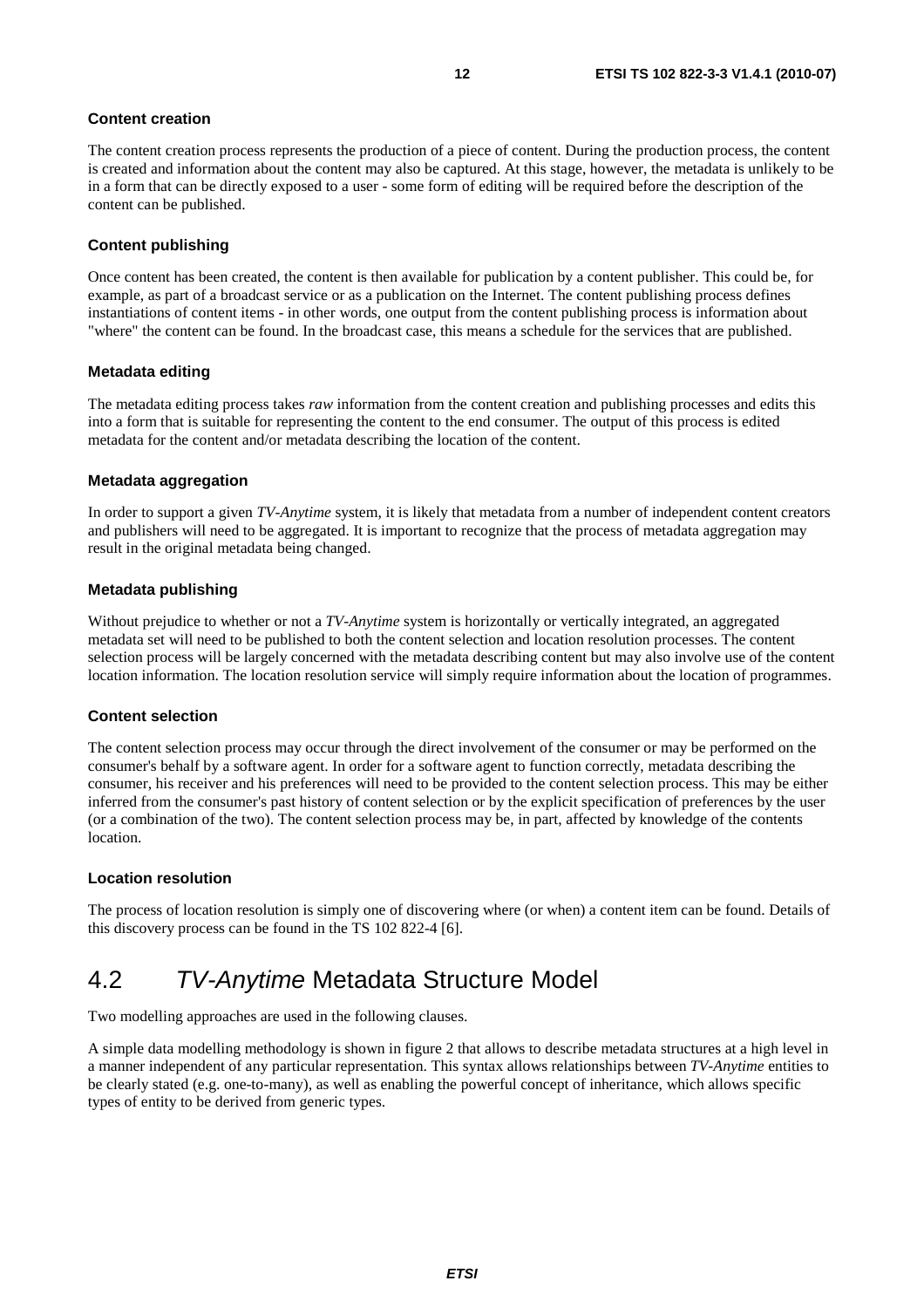

**Figure 2: Basic Entity-Relation graph syntax** 

The other modelling approach followed by *TV-Anytime* is the representation of the metadata schemas using a UML-like (Unified Modelling Language) language defined in more details in annex D of TS 102 822-3-1 [3].

### 4.3 CRID and Metadata

The cornerstone of *TV-Anytime* metadata is the CRID [6]. As a content reference identifier, a CRID refers to a piece of content, though in some cases it may refer to one or more other CRIDs.

The CRID also acts as the link that connects different content-related metadata descriptions.

Content-related metadata is classified as either *content description metadata, instance description metadata or package description metadata.*

*Content description metadata* is general information about a piece of content that does not change regardless of how the content is published or broadcast. It includes information such as the content's title, textual description, and genre. Typically, the content creator assigns content description metadata before publication.

*Instance description metadata* describes a particular instance of a piece of content, including information such as the content location, usage rules (pay-per-view, etc.), and delivery parameters (e.g. video format). Instance description metadata is assigned by the content provider as a part of the publication of content.

*Package description metadata* enables the device or consumer to make choices about which components that make up the content are acquired. In addition it describes the way in which the individual components making up the content should be consumed.

During the search and selection process, a consumer may use general *content description*, *instance description* and *package description* metadata.

A fourth category of metadata called *device capabilities metadata* provides a standardized way of defining the capabilities of the receiving device like Codec support, return path, etc.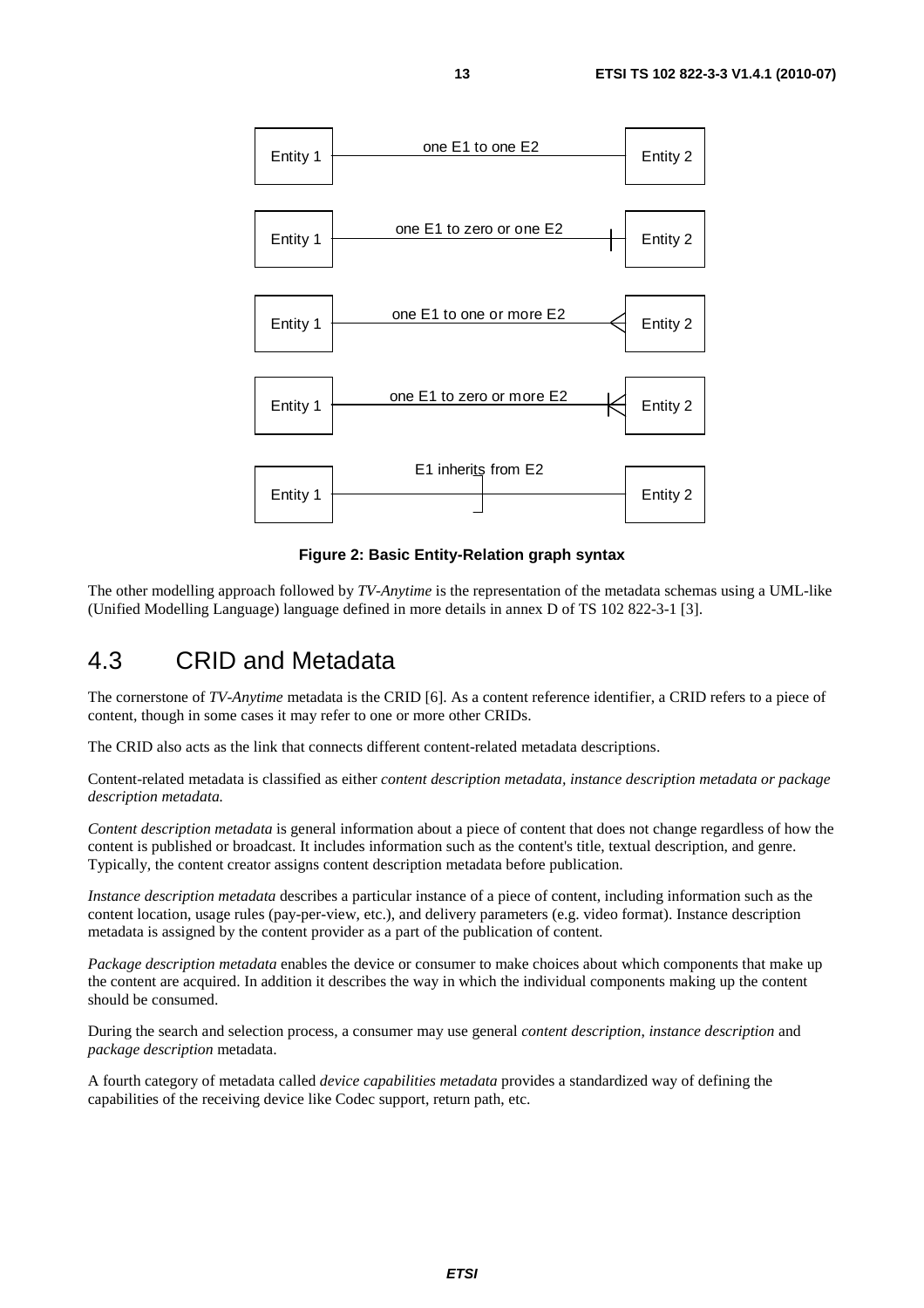# 5 Metadata Definitions

## 5.1 Introduction

For the purpose of interoperability, *TV-Anytime* has adopted XML [15] as the common representation format for metadata. XML offers many advantages: it allows for extensibility, supports the separation of data from the application, and is widely used. XML schema is mainly used to represent the data model. *TV-Anytime* descriptions may however be instantiated in a format other than textual. *TV-Anytime* has described some of these mechanisms such as binary encoding in TS 102 822-3-2 [4].

# 5.2 Use of MPEG-21

In the areas of content packages and targeting the specification makes use of existing data types defined by MPEG-21. In particular types are borrowed from the Digital Item Declaration (DID) specification [18], and Digital Item Adaptation (DIA) specification [19].

# 5.3 *TV-Anytime* Metadata Namespace

*TV-Anytime* metadata description schemes are associated with the *TV-Anytime* metadata XML namespace. The *TV-Anytime* Phase 2 metadata namespace is defined as:

xmlns:tva2="urn:tva:metadata:extended:2010"

*TV-Anytime* Phase 1 metadata namespace is defined as:

xmlns:tva="urn:tva:metadata:2010"

<import namespace="urn:tva:metadata:2010" schemaLocation="tva\_metadata\_3-1\_v161.xsd"/>

*TV-Anytime* metadata includes description schemes defined by XML as included in the XML stub attached to the present document.

xmlns="http://www.w3.org/2001/XMLSchema"

<import namespace="http://www.w3.org/XML/2001/namespace" schemaLocation="xml.xsd"/>

*TV-Anytime* also includes DSs defined by MPEG-7 as included in the MPEG7 stub attached to the present document, which use the MPEG-7 namespace as described in ISO/IEC 15938-5 [16].

xmlns:mpeg7="urn:tva:mpeg7:2008"

<import namespace="urn:tva:mpeg7:2008" schemaLocation="tva\_mpeg7\_2008.xsd"/>

*TV-Anytime* also includes description schemes defined by *TV-Anytime* for Interstitials.

xmlns:int="urn:tva:metadata:interstitial:2010"

<import namespace="urn:tva:metadata:interstitial:2010" schemaLocation="tva\_interstitial\_3- 4\_v141.xsd"/>

*TV-Anytime* also includes description schemes defined by MPEG-21.

xmlns:mpeg21="urn:tva:mpeg21:2010"

<import namespace="urn:tva:mpeg21:2010" schemaLocation="tva\_mpeg21.xsd"/>

*TV-Anytime* RMPI namespace is defined as:

xmlns:rmpi=" urn:tva:rmpi:2010"

<import namespace="urn:tva:rmpi:2010" schemaLocation="tva\_rmpi\_5-1\_v151.xsd"/>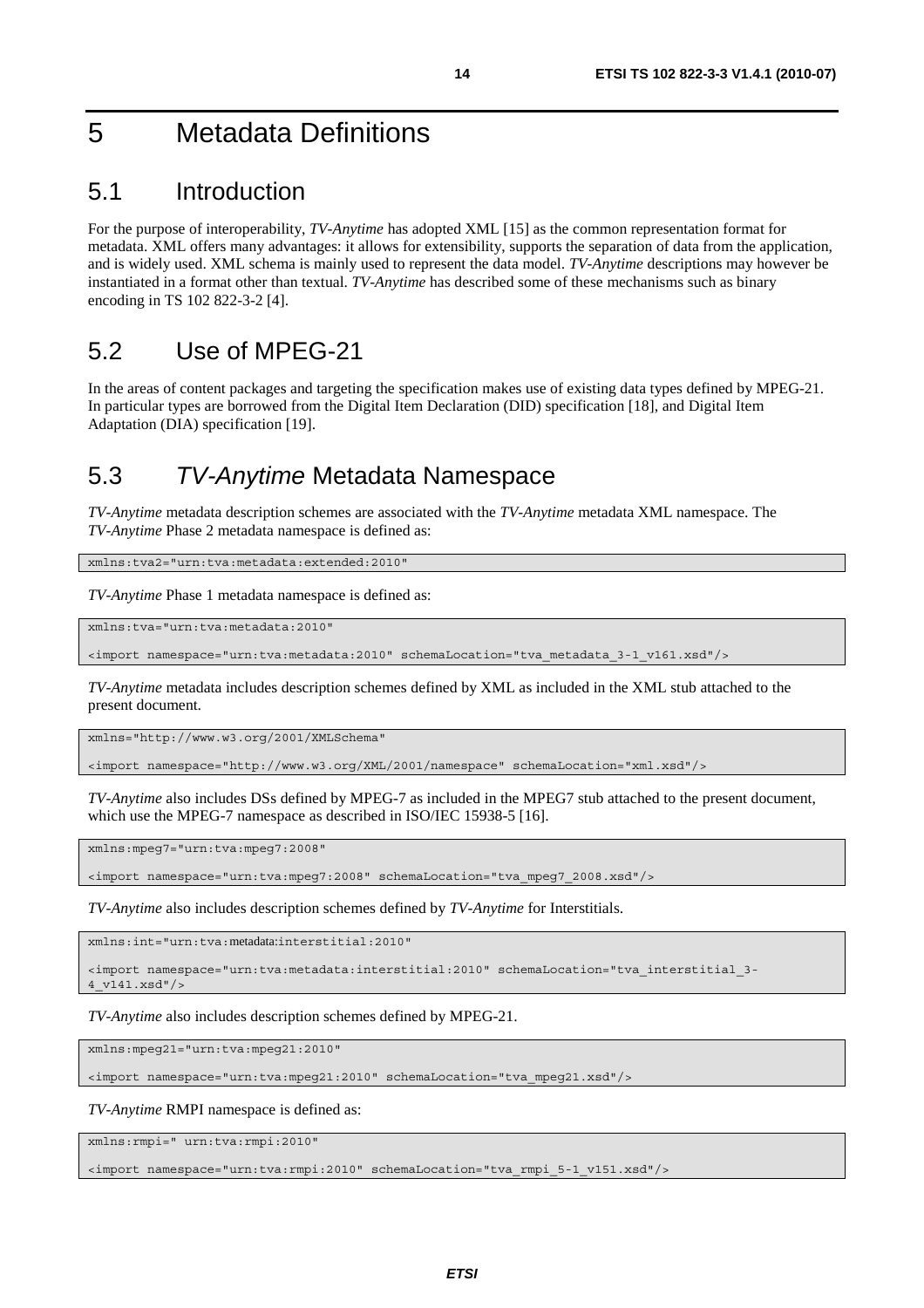# 6 Phase 2 Basic Types

# 6.1 New Content Types

Clause 6.1 contains types that may be used to describe components that are not traditional broadcast content. These content types may be standalone content items or included as part of a Package, where a Package is a collection of content grouped with a certain application scenario in the background.

The new content types are described using two sets of attributes. The first set of attributes describes properties that are inherent to a particular content item regardless of the context in which it is consumed. The second set of attributes describes properties that are context-dependent.

### 6.1.1 Content Attributes Base Type

This is the abstract base type for all specific context-independent attribute types.

| <complextype abstract="true" name="ContentAttributesType"></complextype> |  |
|--------------------------------------------------------------------------|--|
|                                                                          |  |

| Name                  | <b>Definition</b>                                                            |
|-----------------------|------------------------------------------------------------------------------|
| ContentAttributesType | An abstract type to indicate content attribute according to<br>content type. |

#### 6.1.1.1 Audio Attributes

 $\overline{\phantom{a}}$ 

The audio attributes may be used to describe the characteristics of an audio component or audio content item.

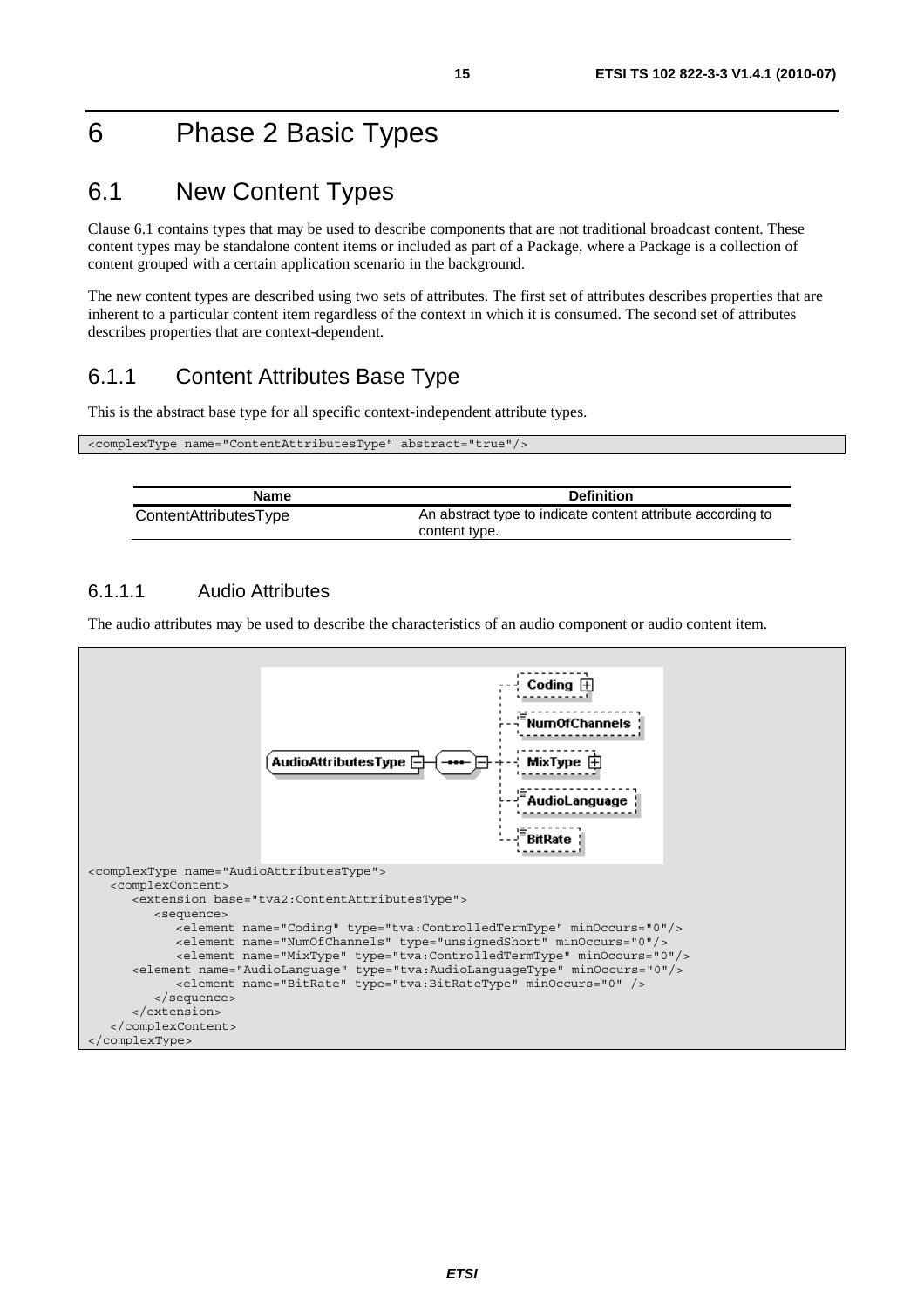| <b>Name</b>         | <b>Definition</b>                                                                                                                                                                                                                             |
|---------------------|-----------------------------------------------------------------------------------------------------------------------------------------------------------------------------------------------------------------------------------------------|
| AudioAttributesType | A complex type that defines a set of elements that describes<br>characteristics of audio content.                                                                                                                                             |
| Coding              | The coding format of the audio. This term should be taken<br>from the MPEG-7 "AudioCodingFormatCS" classification<br>scheme listed in clause B.2.3 of [16], i.e. AC3, DTS, MP3,<br>MPEG-1, MPEG-2 Layer III, MPEG-2 AAC, MPEG-4, AMR.         |
| NumOfChannels       | The number of channels of audio: e.g. 1 for mono, 2 for<br>stereo or more for multi-channel audio.                                                                                                                                            |
| MixType             | The type of the audio mix. This term should be taken from<br>the MPEG-7 "AudioPresentationCS" Classification Scheme<br>listed in clause B.2.6 of [16], i.e. no sound, mono, stereo,<br>surround, home theatre 5.1 surround and movie theatre. |
| AudioLanguage       | The spoken language of the audio.                                                                                                                                                                                                             |
| <b>BitRate</b>      | A complex type that defines the bitrate of the audio<br>components/content.                                                                                                                                                                   |

#### 6.1.1.2 Video Attributes

The video attributes may be used to describe the characteristics of a video component or video content item.

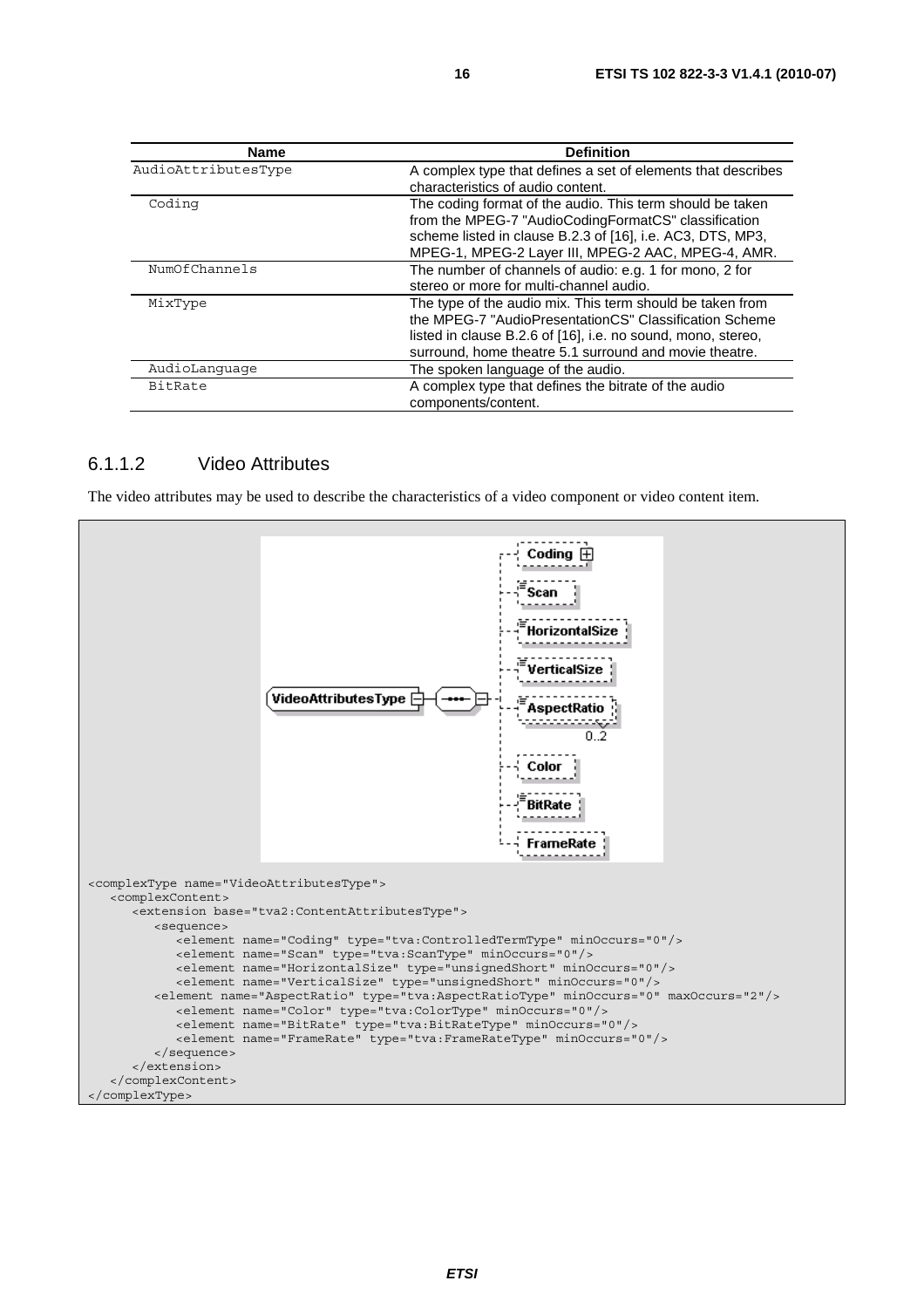| <b>Name</b>         | <b>Definition</b>                                             |
|---------------------|---------------------------------------------------------------|
| VideoAttributesType | A complex type that defines a set of elements that describes  |
|                     | characteristics of a video component or content.              |
| Coding              | The coding format of the video. This term should be taken     |
|                     | from the MPEG-7 "VisualCodingFormatCS" classification         |
|                     | scheme listed in clause B.2.34 of [16].                       |
| Scan                | The scan type of the video.                                   |
| HorizontalSize      | The horizontal size in pixels of the video.                   |
| VerticalSize        | The vertical size in pixels of the video.                     |
| AspectRatio         | The aspect ratio of the video. There may be two aspect        |
|                     | ratios associated with a programme: the original aspect ratio |
|                     | that the programme is available in, and the aspect ratio of a |
|                     | particular instance of the programme.                         |
| Color               | The colour format of the video (e.g. black and white).        |
| BitRate             | A complex type that defines the bitrate of the video          |
|                     | component/content.                                            |
| FrameRate           | An element expressing the frame rate of the video.            |

#### 6.1.1.3 Still Image Content Attributes

The still image content attributes may be used to describe the characteristics of a "still image" content item.



| <b>Name</b>                     | <b>Definition</b>                                                                                                                                                   |
|---------------------------------|---------------------------------------------------------------------------------------------------------------------------------------------------------------------|
| OrientationType                 | A simple type that is used to indicate the orientation of the<br>original source image in degrees clockwise. It does not<br>indicate the orientation for rendering. |
| StillImageContentAttributesType | A complex type that defines a set of elements that describes<br>characteristics of a still image content.                                                           |
| Width                           | The width of the image in pixels.                                                                                                                                   |
| Height                          | The height of the image in pixels.                                                                                                                                  |
| Orientation                     | Indicates orientation (rotation) of the original image.                                                                                                             |
| IntendedUse                     | A controlled term from a user-defined Classification Scheme<br>indicating the intended use of the image.                                                            |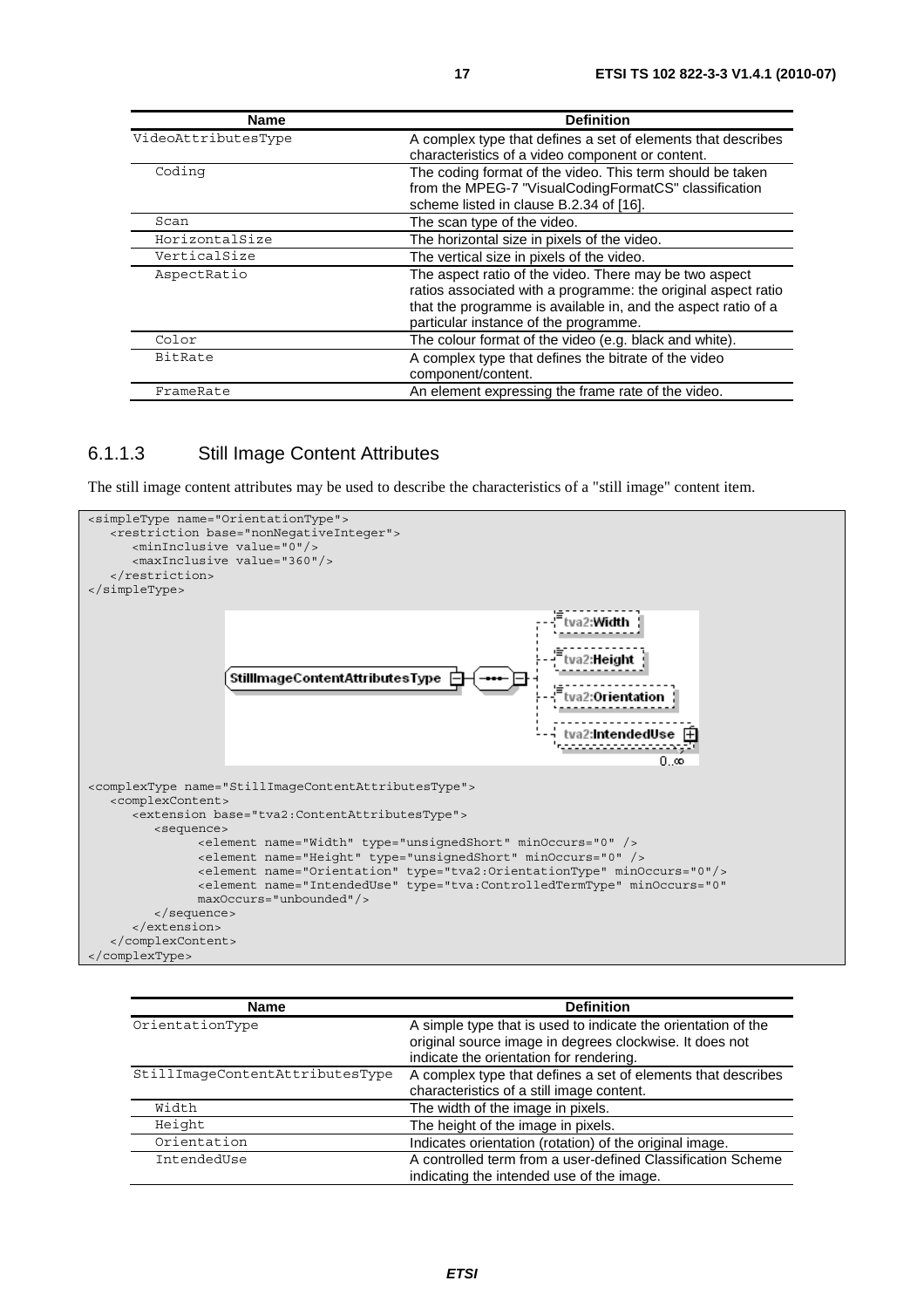### 6.1.2 Context Attributes Base Type

This context attributes type serves as the base attribute for context specific attributes. *Context* specific attributes differ from the previously described *content* specific attributes in a way that they are dependent on the environment and the circumstances content is consumed. The context may be different for example, if a collection of travel-related information is consumed in a travel magazine (with an emphasis on entertainment), compared to the presentation of the same content in a geographic, educational programme. Such data can be provided as context attribute types.

<complexType name="ContextAttributesType" abstract="true"/>

| Name                  | <b>Definition</b>                                                             |
|-----------------------|-------------------------------------------------------------------------------|
| ContextAttributesType | An abstract type to indicate context attribute according to application type. |

#### 6.1.2.1 Data Broadcasting Context

Data broadcasting context describes context attributes specific to a data broadcasting service and its applications. A data broadcasting service provides procedural and declarative contents over broadcasting TV channel. Users can play and interact with the data broadcasting content at the set-top box connected to the broadcasting TV network.



| <b>Name</b>                           | <b>Definition</b>                                                                                                                                 |
|---------------------------------------|---------------------------------------------------------------------------------------------------------------------------------------------------|
| RenderingStyleType                    | A complex type that describes rendering style of the<br>data broadcasting service.                                                                |
| fullScreen                            | This attribute indicates whether this service is<br>rendered on the full screen mode.                                                             |
| transparency                          | This attribute indicates whether the background of<br>this service is transparent.                                                                |
| DataBroadcastingContentAttributesType | A complex type that defines a set of elements that<br>describes characteristics of a data broadcasting<br>content.                                |
| InteractiveContentService             | This element indicates whether the service (or<br>application/content) is interactive service (true:<br>Two-way service, False: One-way service). |
| RenderingStyle                        | This element indicates the rendering style of the<br>data broadcasting service.                                                                   |
| UpdateCycle                           | This element indicates the update cycle of contents<br>by using television network (0 means there is no<br>update).                               |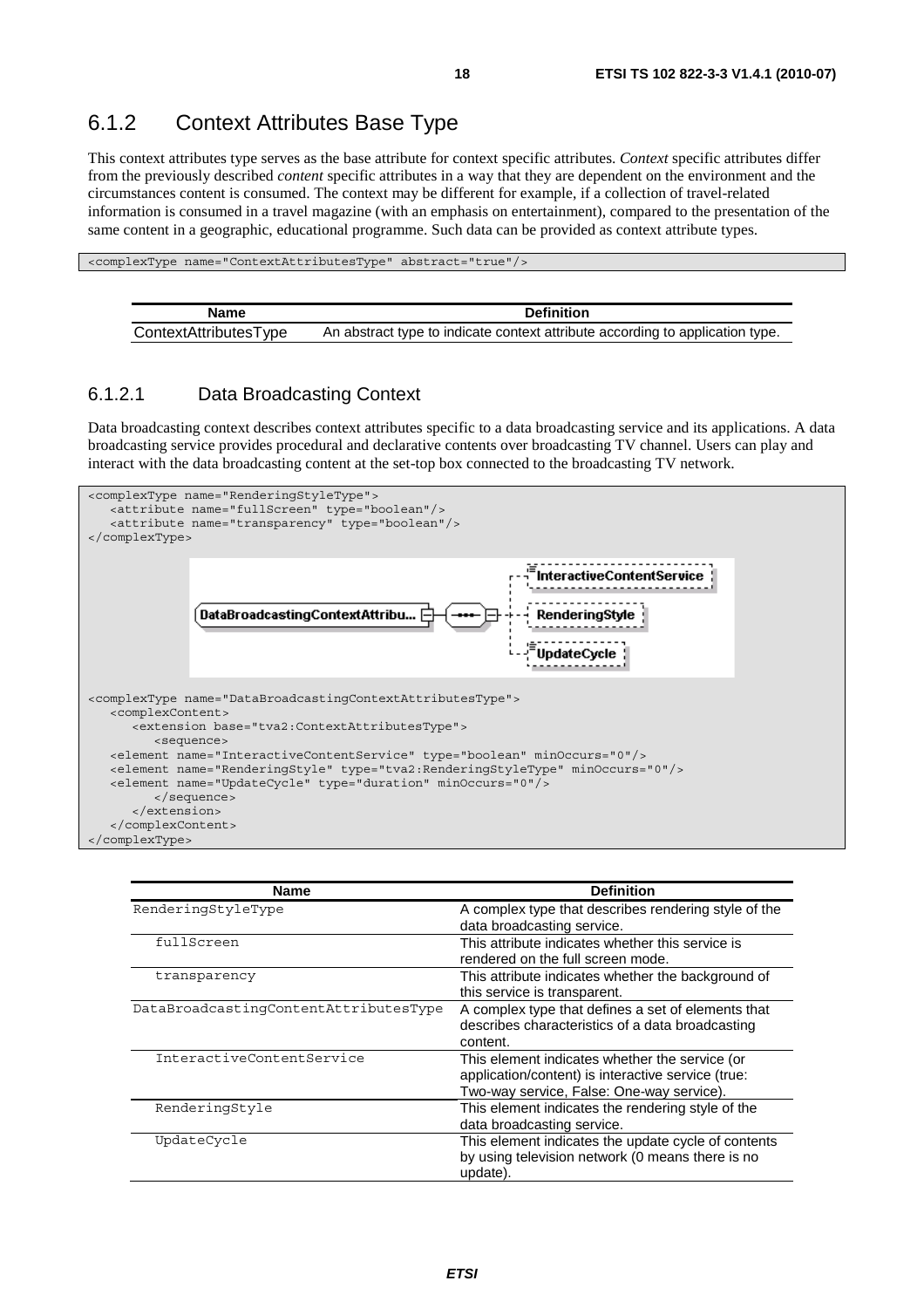#### 6.1.2.2 Interstitial Context

The interstitial context may be used to describe the context of an interstitial content item.



| <b>Name</b>                       | <b>Definition</b>                                           |
|-----------------------------------|-------------------------------------------------------------|
| InterstitialContextAttributesType | A complex type that defines a set of elements that          |
|                                   | describes the context of the Interstitial content.          |
| MemberOfCampaign                  | Identifies one or more Campaigns that this content item is  |
|                                   | a member of. The reference is to a CampaignDescription      |
|                                   | element, where details of the Campaign can be found.        |
| BrandName                         | Indicates the brand being promoted within this interstitial |
|                                   | content item.                                               |

#### 6.1.2.3 Educational Context

Content that is used in an educational context has special description requirements that are met by the EducationalContextAttributesType.

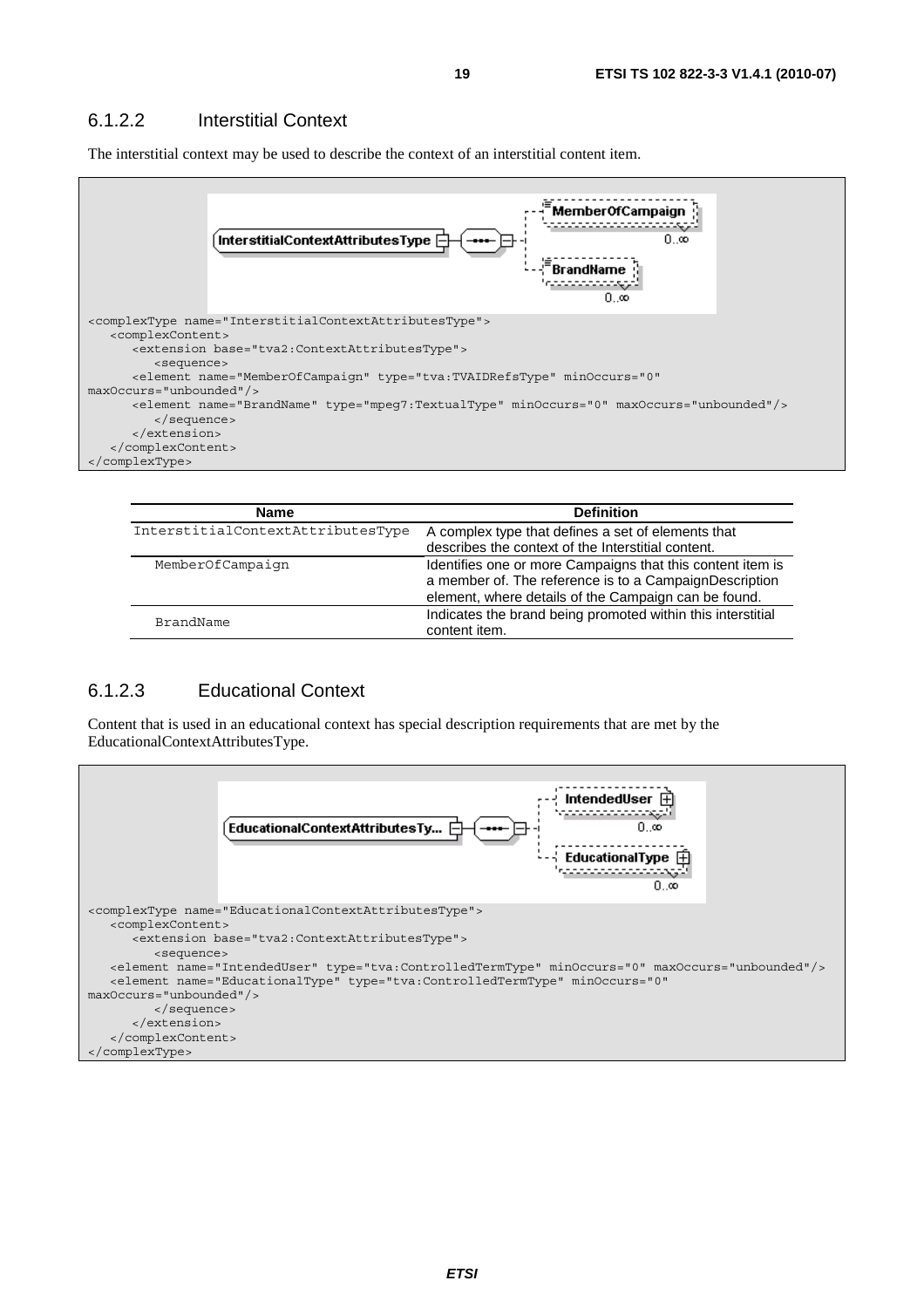| Name                             | <b>Definition</b>                                                                                                                                                                                                                   |
|----------------------------------|-------------------------------------------------------------------------------------------------------------------------------------------------------------------------------------------------------------------------------------|
| EducationalContextAttributesType | A complex type that defines a set of elements that<br>describes characteristics of content consumed in an<br>educational context.                                                                                                   |
| IntendedUser                     | The primary intended educational user group for a content<br>item (e.g. school teachers). The default for controlled<br>terminology for this datatype is the EducationalUserCS.                                                     |
| EducationalType                  | A specific kind of educational content (e.g. exercise,<br>simulation, exam, narrative text, experiment, self<br>assessment or lecture). The default for controlled<br>terminology for this datatype is the<br>EducationalUseTypeCS. |

#### 6.1.2.4 Application Context

This following defines syntax and semantics to describe the feature of the application program which is a set of functions to be run on the PDR.



| <b>Name</b>                      | <b>Definition</b>                                                                 |
|----------------------------------|-----------------------------------------------------------------------------------|
| ApplicationContextAttributesType | A complex type that defines a set of elements that                                |
|                                  | describes characteristics of application content.                                 |
| Freeware                         | The value of this field is true/false. If true, the application is                |
|                                  | free.                                                                             |
| Uninstall                        | This field indicates whether the application provides<br>uninstall functionality. |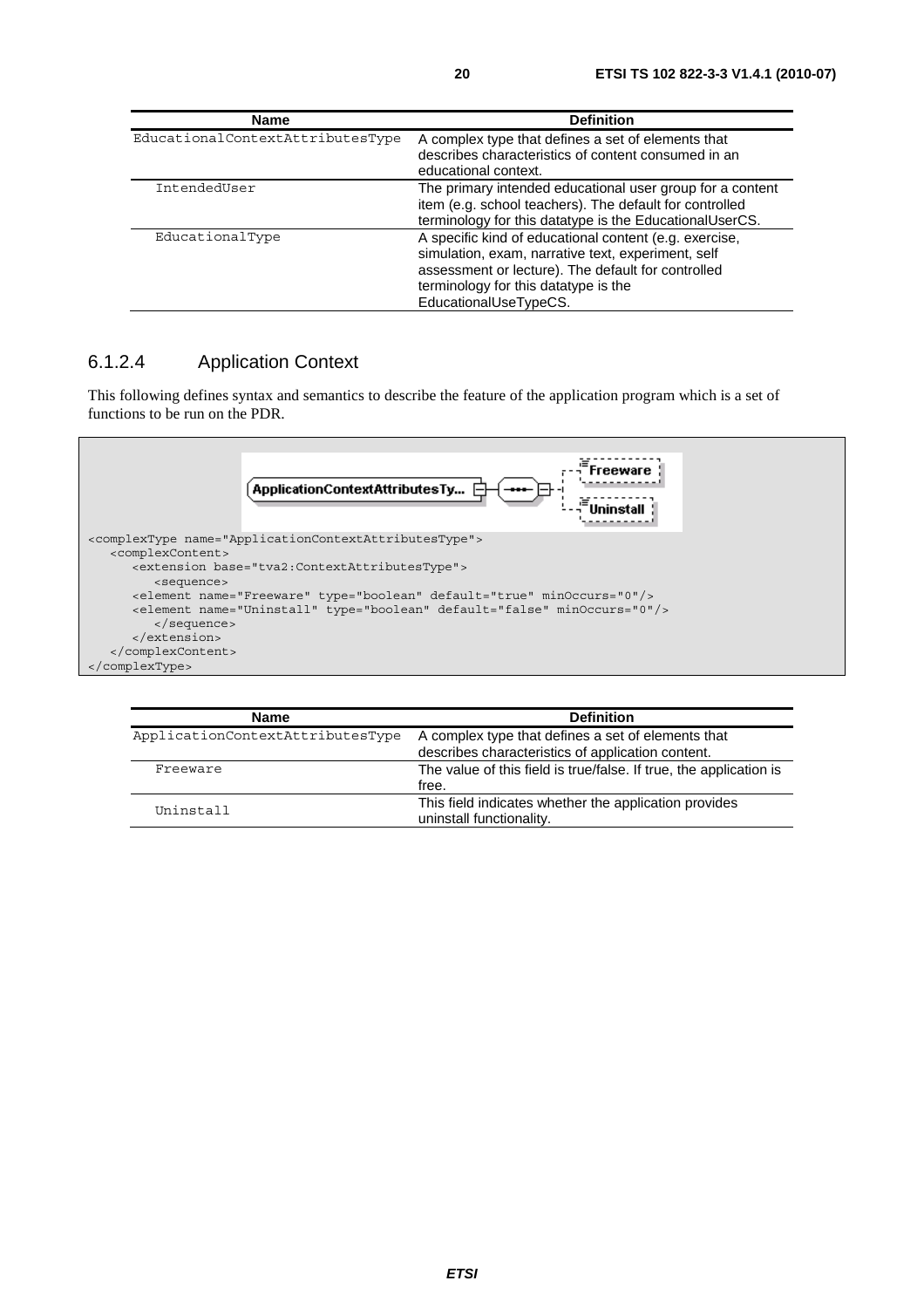#### 6.1.2.5 Game Context Attributes

The following defines syntax and semantics to describe the features of game content.



| <b>Name</b>               | <b>Definition</b>                                                                                                                                                                                                                                                                 |
|---------------------------|-----------------------------------------------------------------------------------------------------------------------------------------------------------------------------------------------------------------------------------------------------------------------------------|
| GameContentAttributesType | A complex type that defines a set of elements that describes<br>characteristics of game content.                                                                                                                                                                                  |
| Perspectives              | Playing perspectives define the role or point of view that the player<br>has on the game. (e.g. first-person, third-person, top-down,<br>isometric, side-scroller, platform, and text-based). The default CS for<br>this element, GamePerspectivesCS, can be found in clause A.2. |
| MaxNumPlayers             | Maximal number of players who can access a game.                                                                                                                                                                                                                                  |

### 6.1.3 Content Properties Datatype

The ContentPropertiesType serves as the base element for content properties. Content properties can consist of file specific properties (described below), content attributes and context attributes.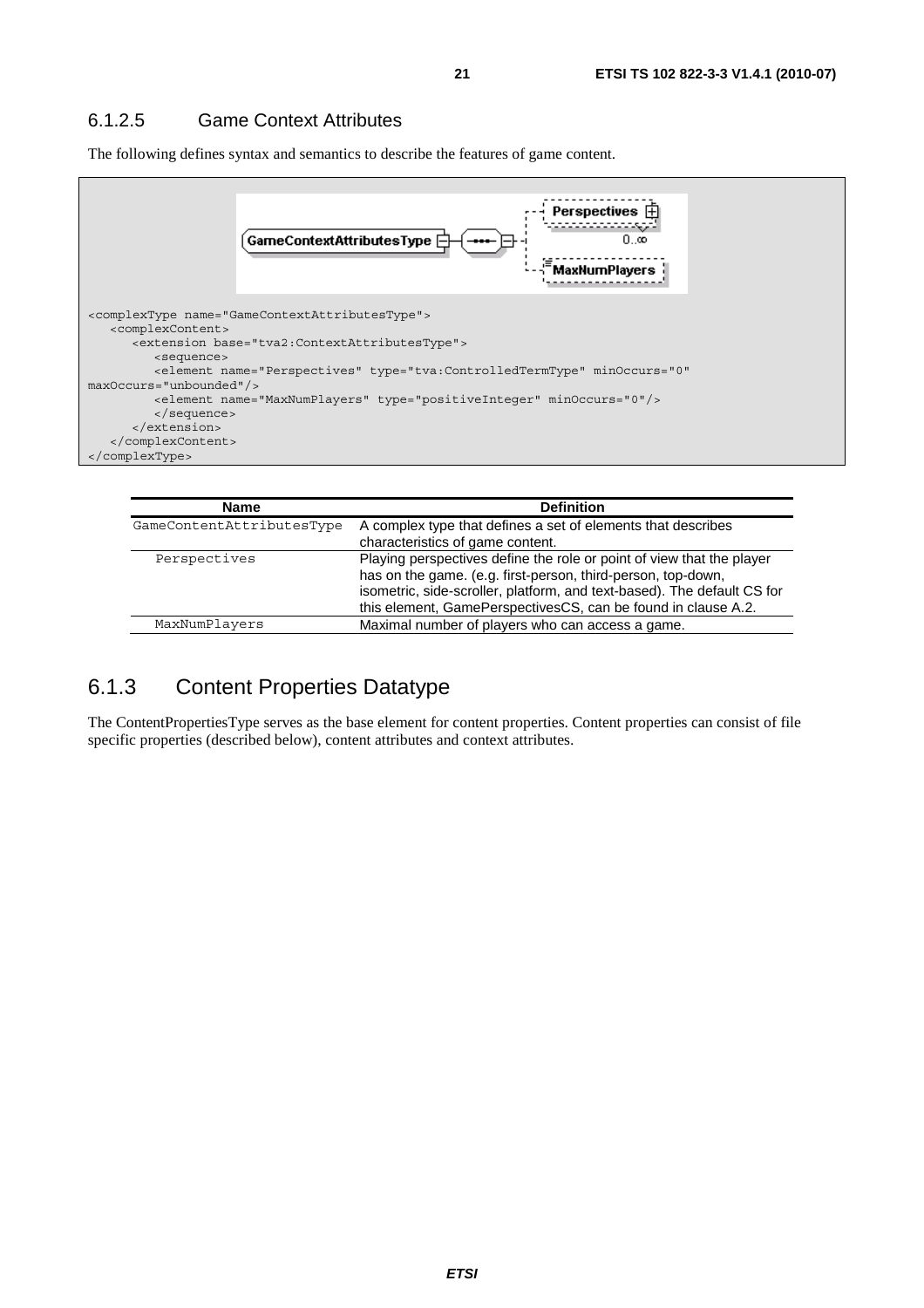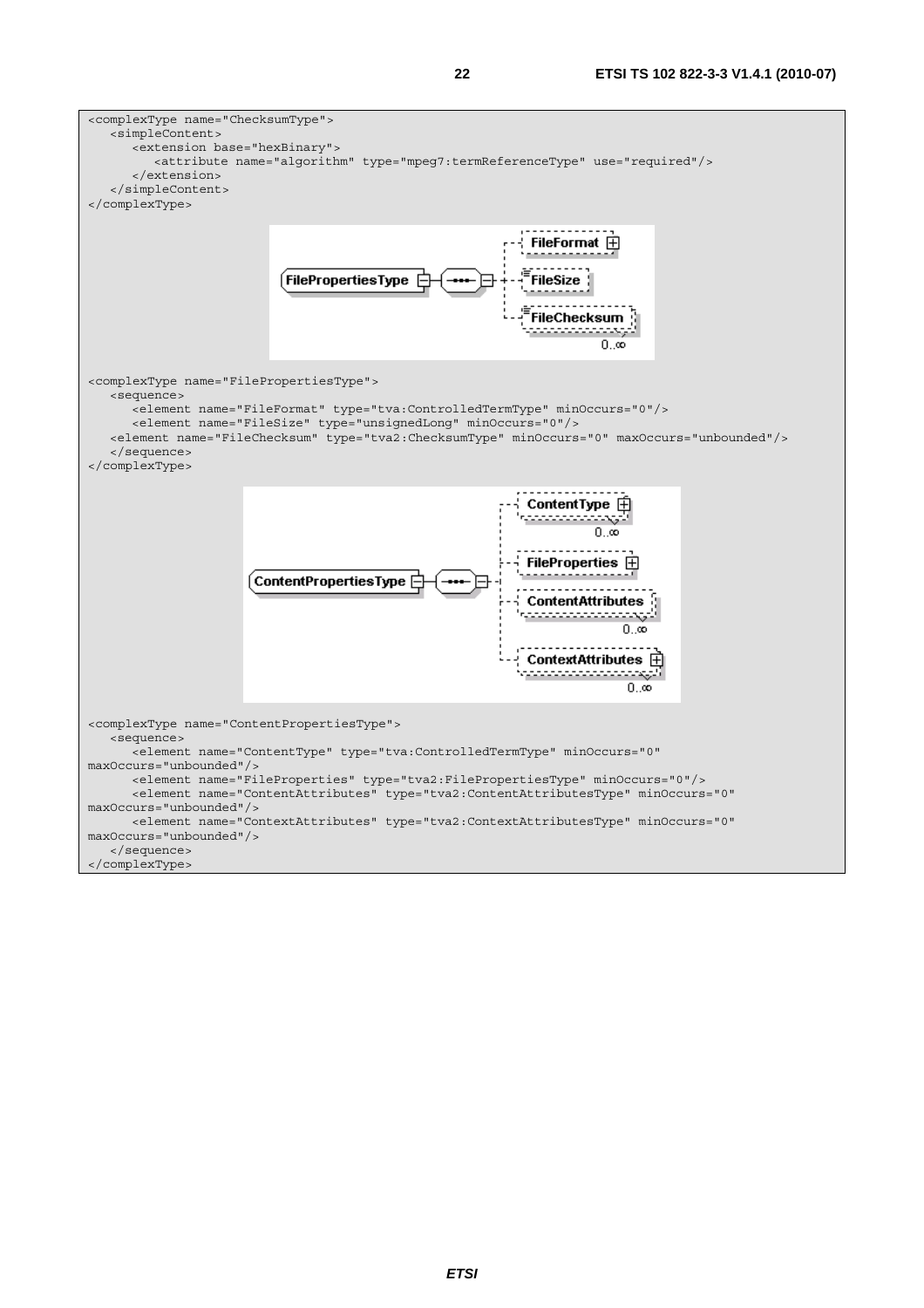| <b>Name</b>           | <b>Definition</b>                                                           |
|-----------------------|-----------------------------------------------------------------------------|
| ChecksumType          | The value of the checksum is specified using Base16 (hexBinary              |
|                       | schema type).                                                               |
|                       | This mandatory attribute carries a reference to a controlled term from      |
| algorithm             | ChecksumAlgorithmCS containing a list of possible checksum                  |
|                       | computation methods.                                                        |
| FilePropertiesType    | File attributes of the content.                                             |
| FileFormat            | Indicates the file format.                                                  |
| FileSize              | Indicates the size, in bytes, of the file where the content instance is     |
|                       | stored.                                                                     |
| Checksum              | Allows a metadata recipient party to verify that the correct media file has |
|                       | been acquired by comparing the locally computed checksum with the           |
|                       | value stated in the metadata. Several checksum can be provided using        |
|                       | different checksum computation methods.                                     |
| ContentPropertiesType | A complex type to indicate content properties.                              |
| ContentType           | Indicates content type such as still image, and game (see Content Type      |
|                       | CS in clause A.17).                                                         |
| FileProperties        | File attributes of the content.                                             |
| ContentAttributes     | Indicates attribute of content according to content type.                   |
| ContextAttributes     | Indicates attributes of content according to environment and                |
|                       | circumstances.                                                              |

# 6.2 Targeting Information

The present clause defines descriptions applicable to a typical consumer's environment including terminal characteristics, network characteristics and natural environment. Various targeting scenarios can be enabled by matching the provided usage environment and the targeting conditions of the content.

*TV-Anytime's* usage environment description is based on the "Usage Environment Tools" as specified in ISO/IEC 21000-7 [19], clause 6.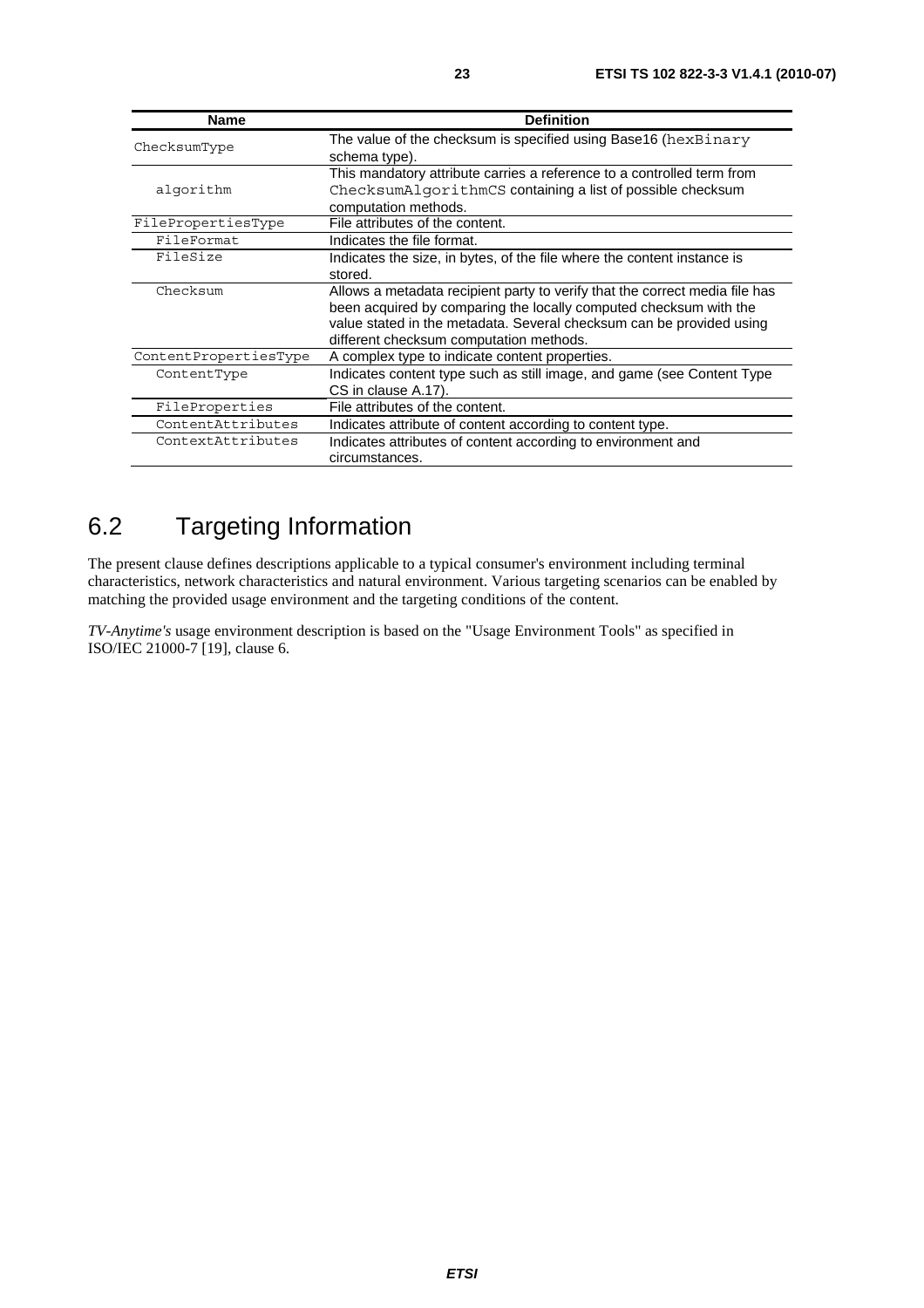### 6.2.1 Biographic Information

The following describes descriptive properties of consumer's biographic information.

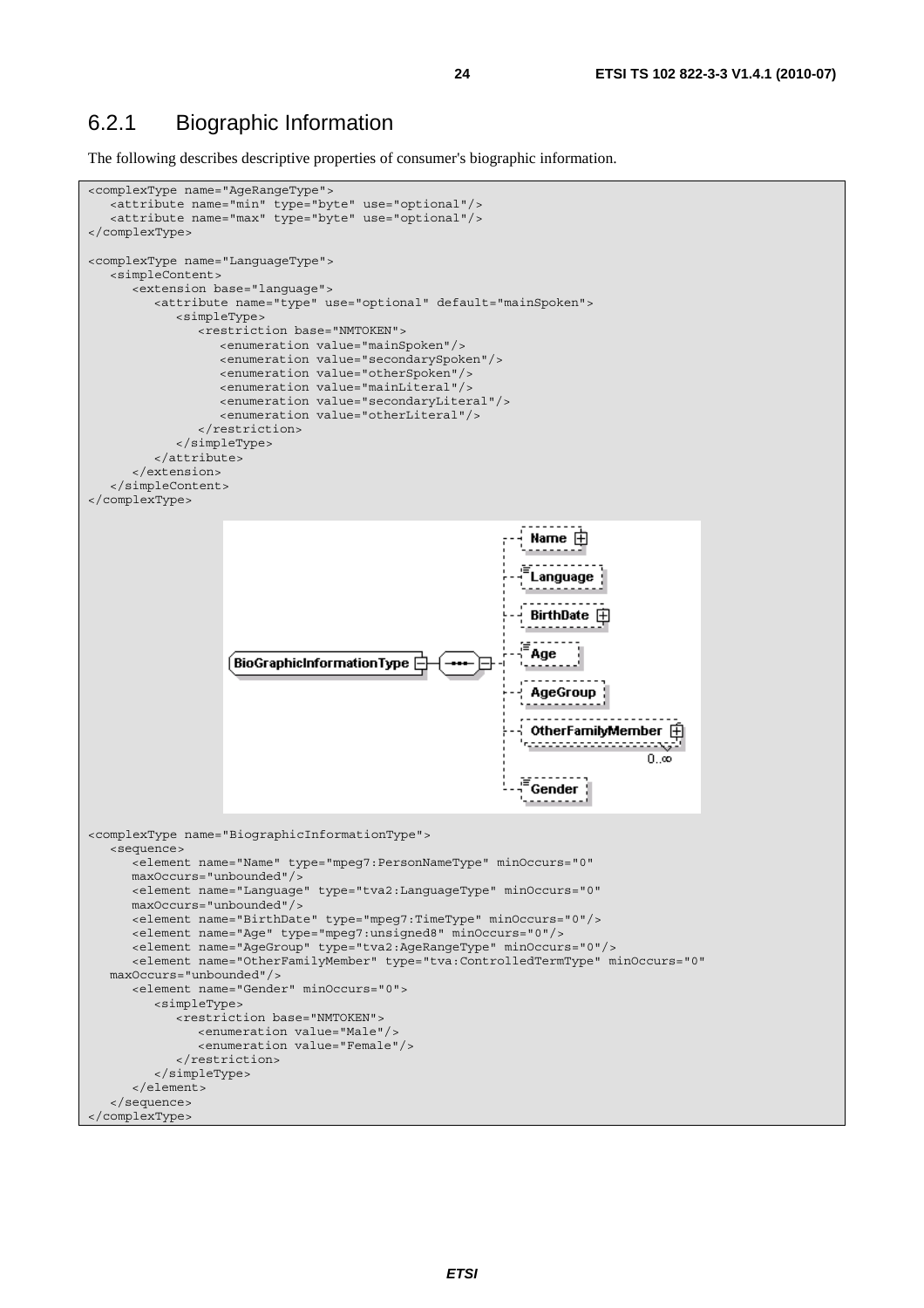| <b>Name</b>               | <b>Definition</b>                                                                                                                                                                                                                                                                                                                                                                                                                                                                                                                                    |
|---------------------------|------------------------------------------------------------------------------------------------------------------------------------------------------------------------------------------------------------------------------------------------------------------------------------------------------------------------------------------------------------------------------------------------------------------------------------------------------------------------------------------------------------------------------------------------------|
| AgeRangeType              | Describes the range that an age belongs.                                                                                                                                                                                                                                                                                                                                                                                                                                                                                                             |
| min                       | Defines the lower bound of the age range.                                                                                                                                                                                                                                                                                                                                                                                                                                                                                                            |
| max                       | Defines the upper bound of the age range.                                                                                                                                                                                                                                                                                                                                                                                                                                                                                                            |
| BiographicInformationType | Defines consumer information in general, such as<br>biographic information and special condition that the<br>consumer might have.                                                                                                                                                                                                                                                                                                                                                                                                                    |
| Name                      | Describes the name of the consumer.                                                                                                                                                                                                                                                                                                                                                                                                                                                                                                                  |
| Language                  | Describes the language that the consumer uses.<br>mainSpoken: Main spoken language of the<br>consumer.<br>secondarySpoken: Secondary spoken language of<br>the consumer.<br>otherSpoken: Other additional spoken language of<br>$\bullet$<br>the consumer.<br>mainLiteral: Main language for reading/writing of the<br>$\bullet$<br>consumer.<br>secondaryLiteral: Secondary language for<br>$\bullet$<br>reading/writing of the consumer.<br>otherLiteral: Other additional language that the<br>$\bullet$<br>consumer can use for reading/writing. |
| Type                      | Defines the type used to describe the language. Default<br>value is "mainSpoken".                                                                                                                                                                                                                                                                                                                                                                                                                                                                    |
| BirthDate                 | Describes the date of birth of the consumer.                                                                                                                                                                                                                                                                                                                                                                                                                                                                                                         |
| Aqe                       | Describes the age of the consumer.                                                                                                                                                                                                                                                                                                                                                                                                                                                                                                                   |
| AqeGroup                  | Describes the age of the consumer in terms of range.                                                                                                                                                                                                                                                                                                                                                                                                                                                                                                 |
| OtherFamilyMember         | Describes the family members of the consumer.<br>See FamilyMembersCS in clause A.6.                                                                                                                                                                                                                                                                                                                                                                                                                                                                  |
| Gender                    | Describes the gender of the consumer.                                                                                                                                                                                                                                                                                                                                                                                                                                                                                                                |

### 6.2.2 Accessibility Information

If the consumer has special access condition needed to consume content, the following AccessibilityInformation table is to be used to describe such conditions.

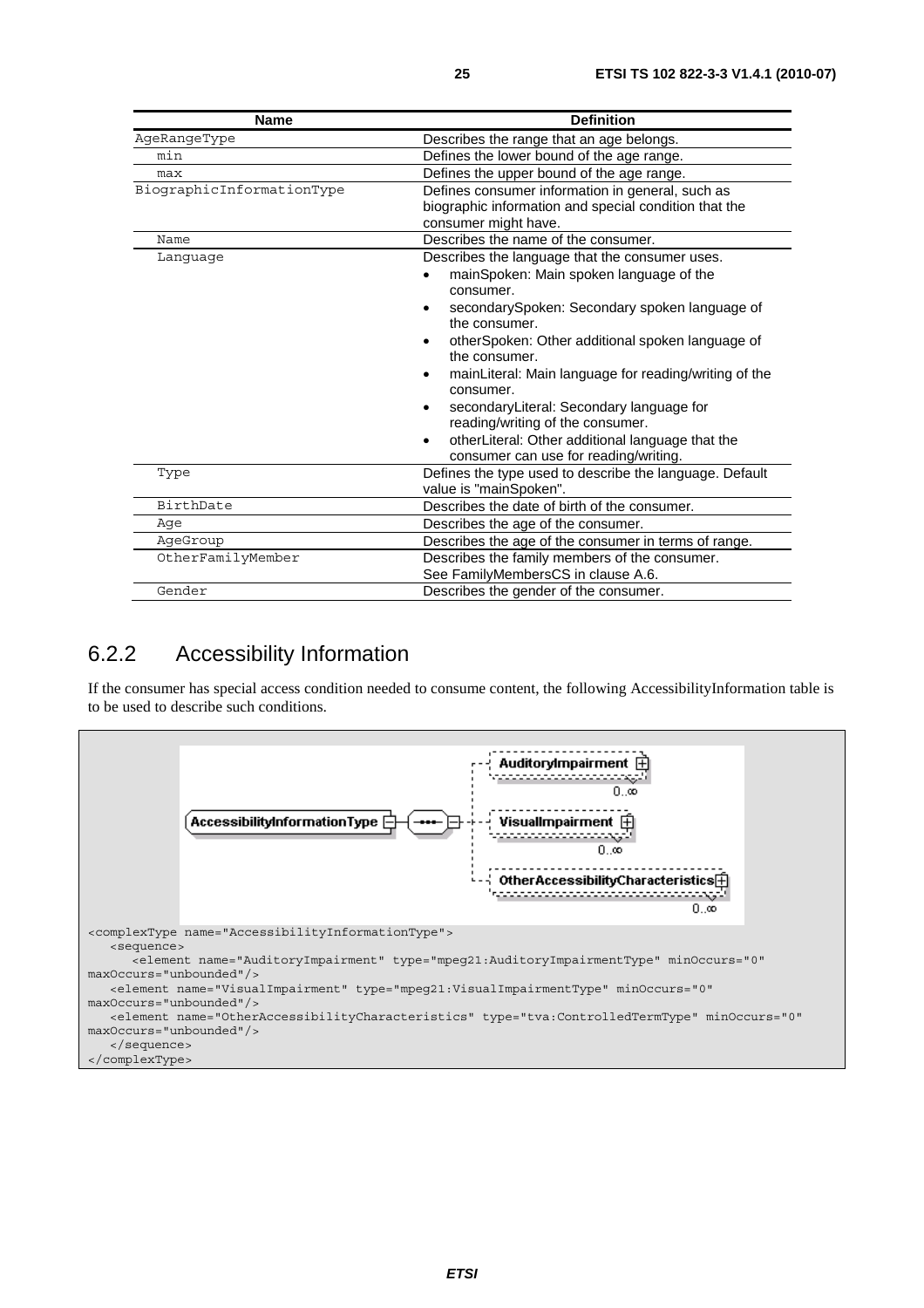| <b>Name</b>                       | <b>Definition</b>                                         |
|-----------------------------------|-----------------------------------------------------------|
| AccessibilityInformationType      | Defines special conditions of the consumer that might     |
|                                   | affect the consumption of the content.                    |
| AuditoryImpairment                | Describes the impairment of a consumer's auditory         |
|                                   | system for the left and the right ear.                    |
|                                   | See ISO/IEC 21000-7 [19] clause 6.4.15.3 for details.     |
| VisualImpairment                  | Describes the impairment of a consumer's visual system.   |
|                                   | See ISO/IEC 21000-7 [19] clause 6.4.16.3 for details.     |
| OtherAccessibilityCharacteristics | Describes other accessibility constraints of relevance to |
|                                   | the targeting of content.                                 |

### 6.2.3 User Information

The user information table holds multiples of user information, and each user information describes information of a single consumer.



| <b>Name</b>              | <b>Definition</b>                                                                                                                                                                             |
|--------------------------|-----------------------------------------------------------------------------------------------------------------------------------------------------------------------------------------------|
| UserInformationType      | Defines biographic information and accessibility<br>information of a single consumer. The link between a<br>consumer information and other user information can be<br>provided at this level. |
| BiographicInformation    | Describes biographic information of a consumer.                                                                                                                                               |
| AccessibilityInformation | Describes the impairment of a consumer's visual and<br>auditory system.                                                                                                                       |
| userInformationId        | An attribute that uniquely identifies the user information.                                                                                                                                   |
| UserInformationTableType | A placeholder for a list of user information.                                                                                                                                                 |
| UserInformation          | A user information record.                                                                                                                                                                    |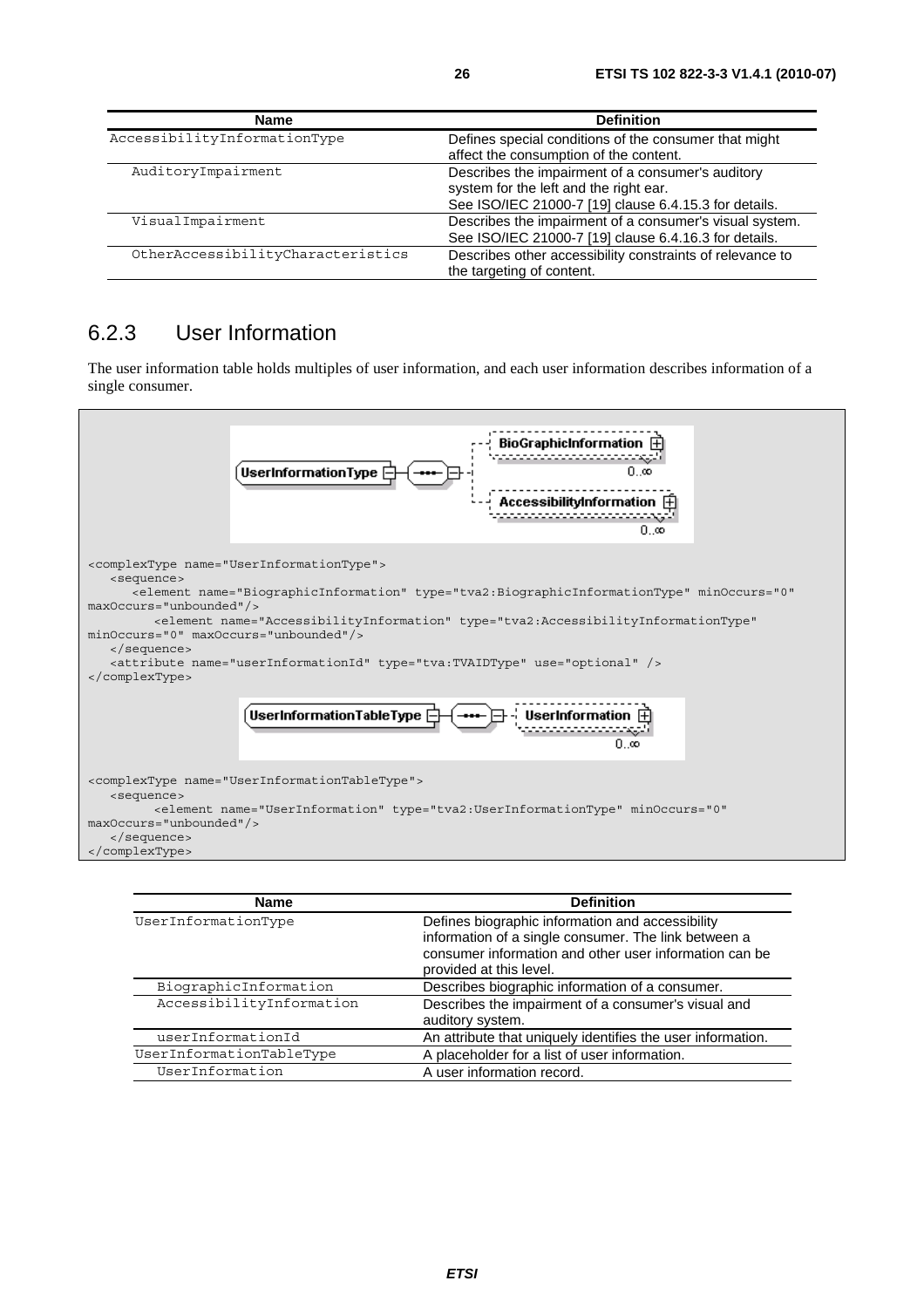### 6.2.4 Terminal Information

The following describes descriptive properties of terminal information.

```
<simpleType name="VersionType"> 
    <restriction base="string"> 
       <whiteSpace value="collapse"/> 
       <pattern value="[0-9]+(.[0-9]+)*"/> 
   \langle/restriction>
</simpleType> 
<complexType name="CPUType"> 
    <complexContent> 
       <extension base="tva:ControlledTermType"> 
          <attribute name="clockSpeed" type="nonNegativeInteger" use="required"/> 
          <attribute name="unit" use="required"> 
                <simpleType> 
                 <restriction base="string"> 
                    <enumeration value="Hz"/> 
                    <enumeration value="KHz"/> 
                    <enumeration value="MHz"/> 
                    <enumeration value="GHz"/> 
                    <enumeration value="THz"/> 
                    <enumeration value="PHz"/> 
                </restriction> 
             </simpleType> 
          </attribute> 
       </extension> 
    </complexContent> 
</complexType> 
<complexType name="RAMType"> 
 <attribute name="size" type="nonNegativeInteger" use="required"/> 
 <attribute name="unit" use="required"> 
       <simpleType> 
          <restriction base="string"> 
             <enumeration value="Bit"/> 
             <enumeration value="KBit"/> 
             <enumeration value="MBit"/> 
             <enumeration value="GBit"/> 
             <enumeration value="Byte"/> 
             <enumeration value="KByte"/> 
             <enumeration value="MByte"/> 
             <enumeration value="GByte"/> 
             <enumeration value="TByte"/> 
             <enumeration value="PByte"/> 
          </restriction> 
       </simpleType> 
    </attribute> 
</complexType> 
                                                                Supporting0S 中
                                                                MiddleWare 白
                                                                <u> 1111111111</u>
                                                                         0.\alphaVirtualMachine \bar{\bm{\oplus}}0.\infty0, \infty0therSystemSW E
                                                                ,,,,,,,,,,,,,,,
                                                                             0.\inftyCPU
                                                                      田
                                                                RAM
<complexType name="SystemInformationType"> 
    <sequence minOccurs="0" maxOccurs="unbounded"> 
    <element name="SupportingOS" type="tva:ControlledTermType" minOccurs="0"/> 
    <element name="MiddleWare" type="tva:ControlledTermType" minOccurs="0" maxOccurs="unbounded"/>
```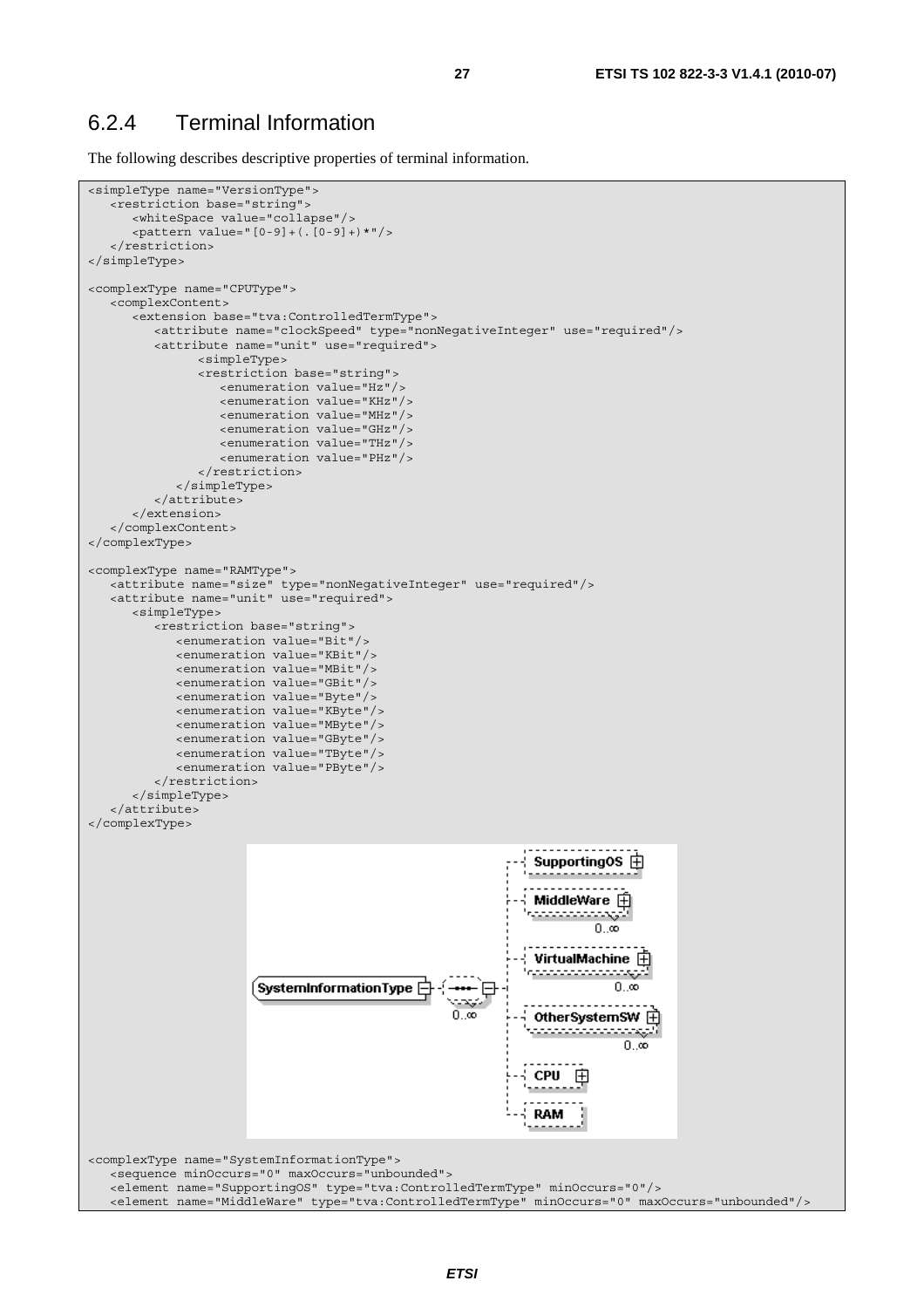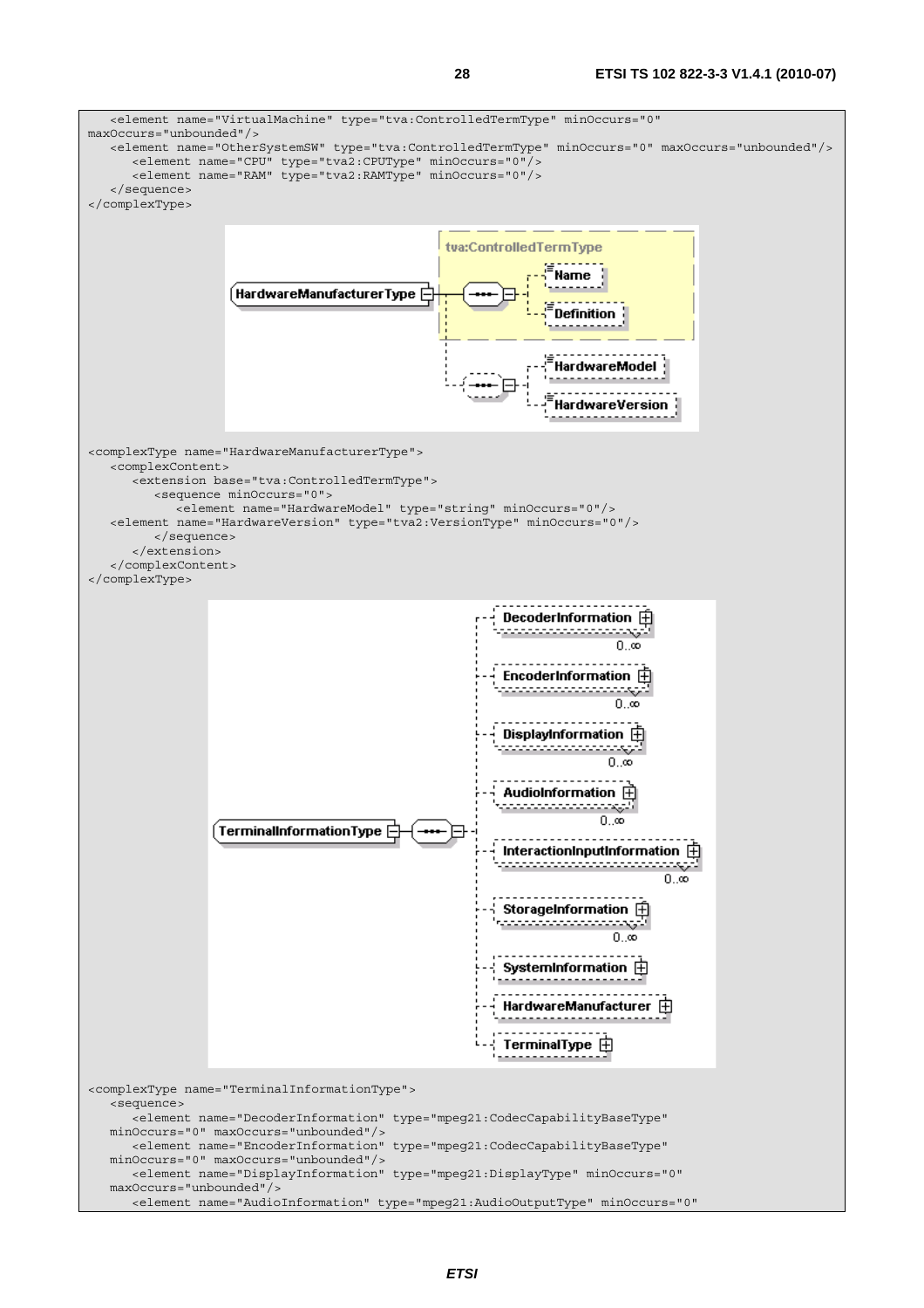

 <sequence> <element name="TerminalInformation" type="tva2:TerminalInformationType" minOccurs="0" maxOccurs="unbounded"/> </sequence>

</complexType>

| <b>Name</b>                     | <b>Definition</b>                                                                                                                                                                                                              |
|---------------------------------|--------------------------------------------------------------------------------------------------------------------------------------------------------------------------------------------------------------------------------|
| VersionType                     | A simple type that defines a version of the object.                                                                                                                                                                            |
| CPUType                         | A complex type that describes the properties of the<br>processor.                                                                                                                                                              |
| clockSpeed                      | Describes the clock speed of the CPU.                                                                                                                                                                                          |
| unit                            | Defines the unit used to describe the CPU clock speed.                                                                                                                                                                         |
| RAMType                         | A complex type that describes the properties of the<br>Random Access Memory being used within the terminal.                                                                                                                    |
| size                            | Describes the size of the RAM.                                                                                                                                                                                                 |
| unit                            | Defines the unit used to describe the RAM size.                                                                                                                                                                                |
| SystemInformationType           | A complex type that describe the properties of the overall<br>system.                                                                                                                                                          |
| SupportingOS                    | Describes the OS used in the terminal.                                                                                                                                                                                         |
| MiddleWare                      | Describes the middleware running in the terminal.                                                                                                                                                                              |
| VirtualMachine                  | Describes the virtual machines running in the terminal.                                                                                                                                                                        |
| OtherSystemSW                   | Describes System software running in the terminal other<br>than middleware and virtual machines.                                                                                                                               |
| <b>CPU</b>                      | Describes the CPU of the terminal. See annex A for the<br>classification scheme of the CPU names.                                                                                                                              |
| <b>RAM</b>                      | Describes the RAM of the terminal.                                                                                                                                                                                             |
| HardwareManufacturerType        | A complex type that describes the properties of the<br>hardware.                                                                                                                                                               |
| HardwareModel                   | Describes the terminal device model depending on a<br>specific manufacturer.                                                                                                                                                   |
| HardwareVersion                 | Describes the version of embedded operating system in a<br>terminal device.                                                                                                                                                    |
| TerminalInformationType         | Describes the capability of a single terminal device.                                                                                                                                                                          |
| DecoderInformation              | Describes the decoding capability of the terminal.<br>See ISO/IEC 21000-7 [19], clause 6.5.4.                                                                                                                                  |
| EncoderInformation              | Describes the encoding capability of the terminal.<br>See ISO/IEC 21000-7 [19], clause 6.5.4.                                                                                                                                  |
| DisplayInformation              | Tool for describing the capability of displays.<br>See ISO/IEC 21000-7 [19], clause 6.5.8.                                                                                                                                     |
| AudioInformation                | Describes the audio presentation capability of the<br>terminal. See ISO/IEC 21000-7 [19], clause 6.5.12. Note<br>that the audio capabilities regarding codec are described<br>in DecoderInformation and/or EncoderInformation. |
| InteractionInputInformati<br>on | Describes the User interaction input support of the<br>terminal. See ISO/IEC 21000-7 [19], clause 6.5.14.                                                                                                                      |
| StorageInformation              | Describes the characteristics of the storage unit.<br>See ISO/IEC 21000-7 [19], clause 6.5.18.                                                                                                                                 |
| SystemInformation               | Describes the system information of the terminal.                                                                                                                                                                              |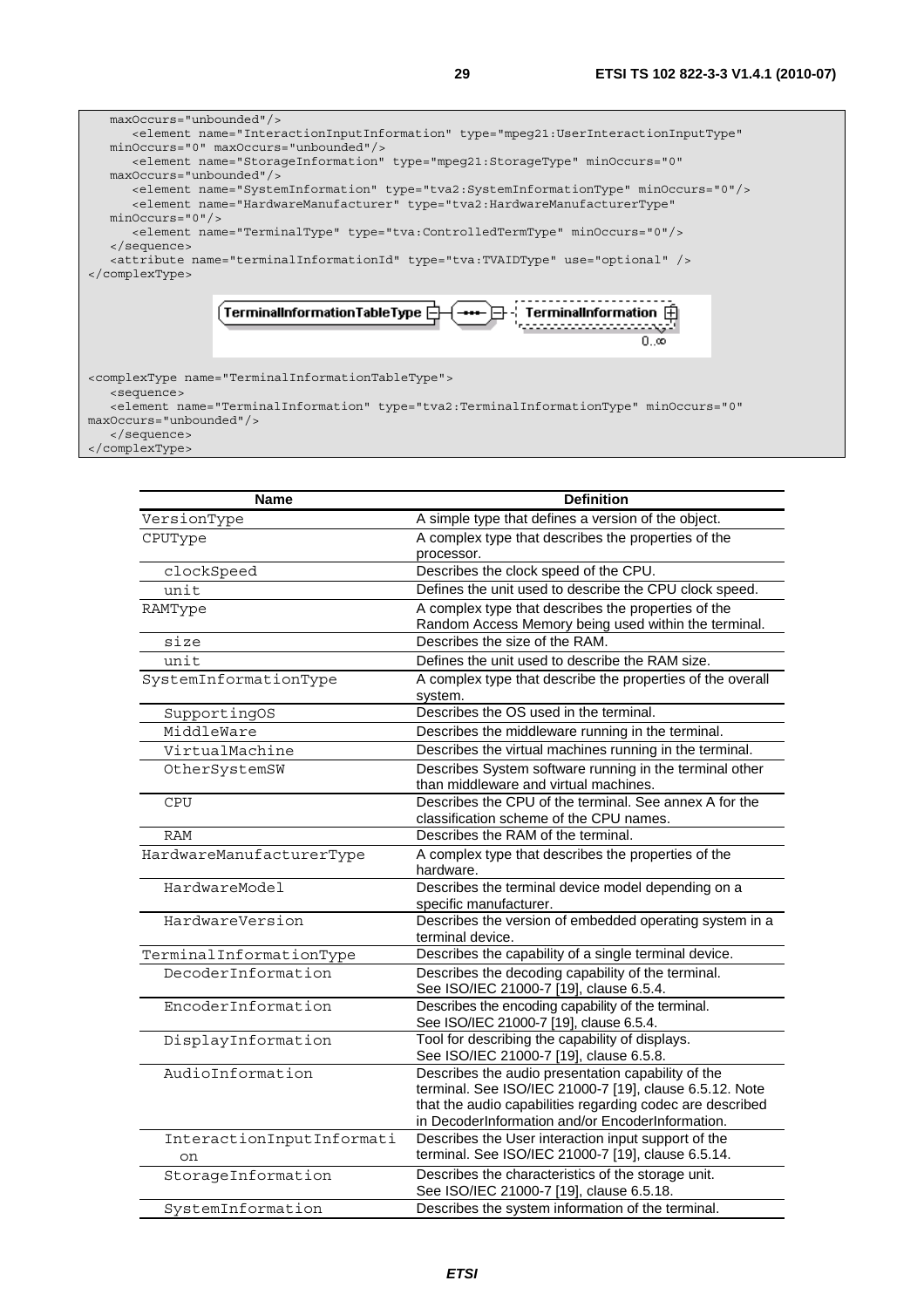| <b>Name</b>                  | <b>Definition</b>                                                                                                                                              |
|------------------------------|----------------------------------------------------------------------------------------------------------------------------------------------------------------|
| HardwareManufacturer         | Indicates manufacturer of the hardware.                                                                                                                        |
| TerminalType                 | Describes the terminal type based on the types of device<br>such as PC, PDA and so on. See clause A.12 for the<br>classification scheme of the terminal types. |
| terminalInformationId        | An attribute that uniquely identifies the terminal<br>information.                                                                                             |
| TerminalInformationTableType | A complex type that describes a table of the capability of<br>terminal device.                                                                                 |
| TerminalInformation          | A list of the capability of terminal information records for a<br>single terminal.                                                                             |

### 6.2.5 Network Information

The following describes descriptive properties of network information.



| <b>Name</b>                 | <b>Definition</b>                                      |
|-----------------------------|--------------------------------------------------------|
| NetworkInformationType      | A definition of NetworkInformation.                    |
| NetworkCharacteristic       | An element to provide the definition of a subset of    |
|                             | types defined as part of the NetworkType.              |
|                             | See ISO/IEC 21000-7 [19], clause 6.6.4.                |
| networkInformationId        | An attribute that uniquely identifies the network      |
|                             | information.                                           |
| NetworkInformationTableType | Place holder to contain descriptions of the            |
|                             | characteristics of a network connected to the TVA Box. |
| NetworkInformation          | A place contains descriptions of a single network.     |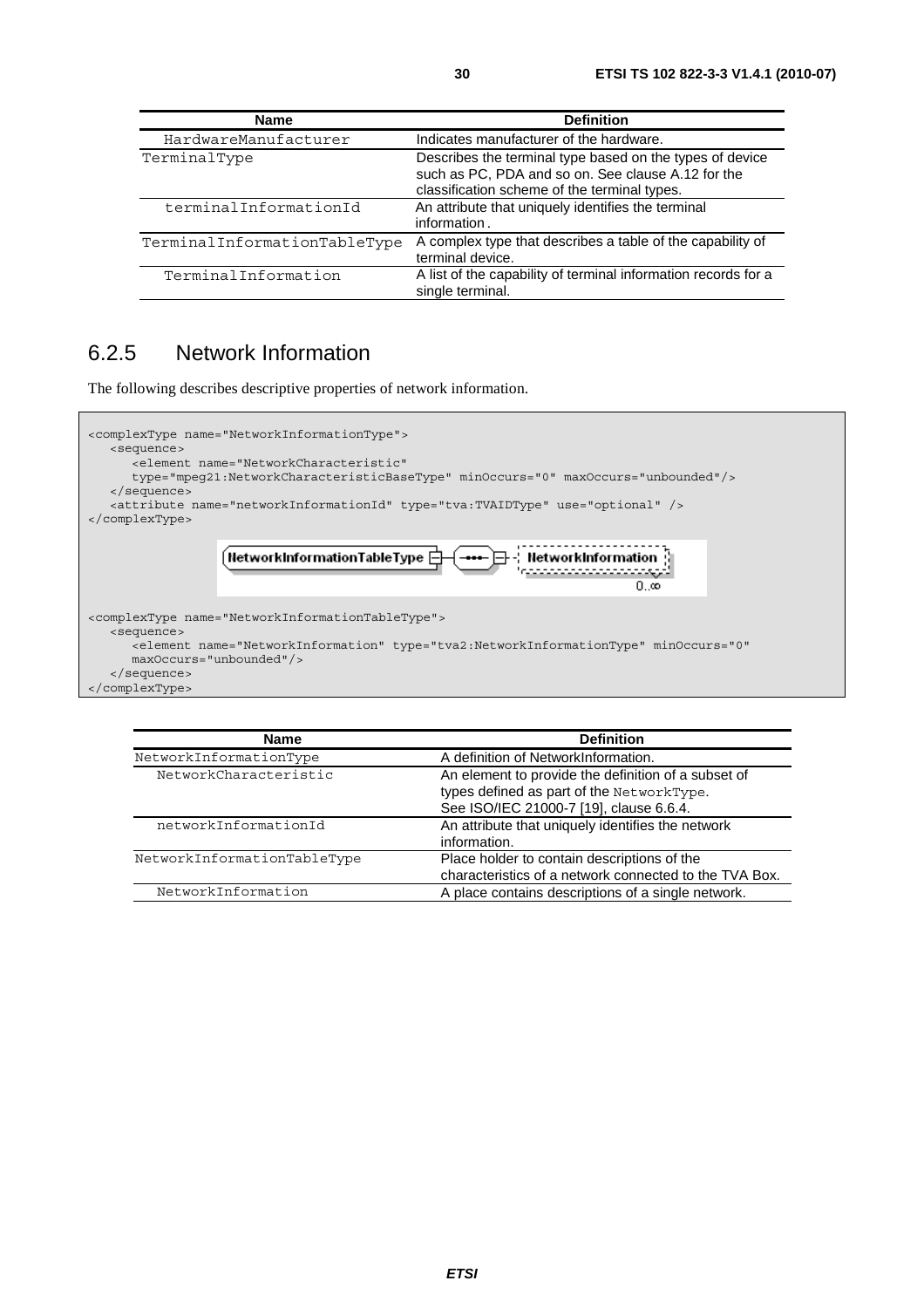### 6.2.6 Natural Environment Information

The following describes descriptive properties of natural information.

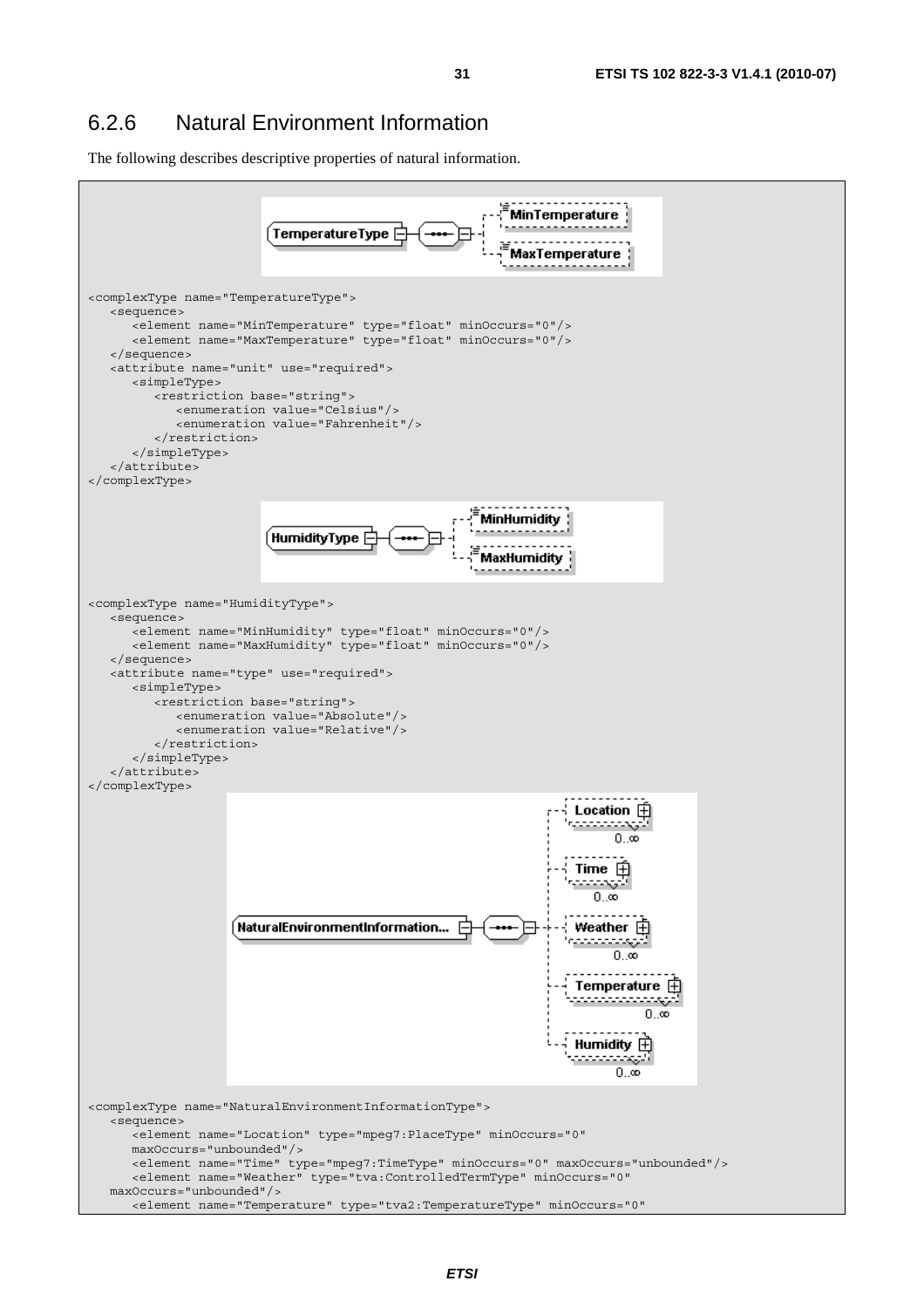

| <b>Definition</b>                                  |
|----------------------------------------------------|
| A complex type that describes the temperature      |
| Describes the lower bound of the temperature.      |
| Describes the upper bound of the temperature.      |
| Defines the unit of the temperature.               |
| One of Celsius or Fahrenheit.                      |
| A complex type that describes the humidity.        |
| Describes the lower bound of the humidity.         |
| Describes the upper bound of the humidity.         |
| Defines the type used to describe the humidity.    |
| Either Absolute or Relative.                       |
| Describes the present natural environment of the   |
| content consumption.                               |
| Describes the physical location of the content     |
| consumption.                                       |
| Describes the present time.                        |
| Describes the weather of the given time and        |
| location.                                          |
| Describes the temperature of the user              |
| environment.                                       |
| Describes the humidity of the user environment.    |
| An attribute that uniquely identifies the natural  |
| environment information.                           |
| A complex type that describes a table of natural   |
| environment of the content consumption.            |
| A list of natural environment description records. |
|                                                    |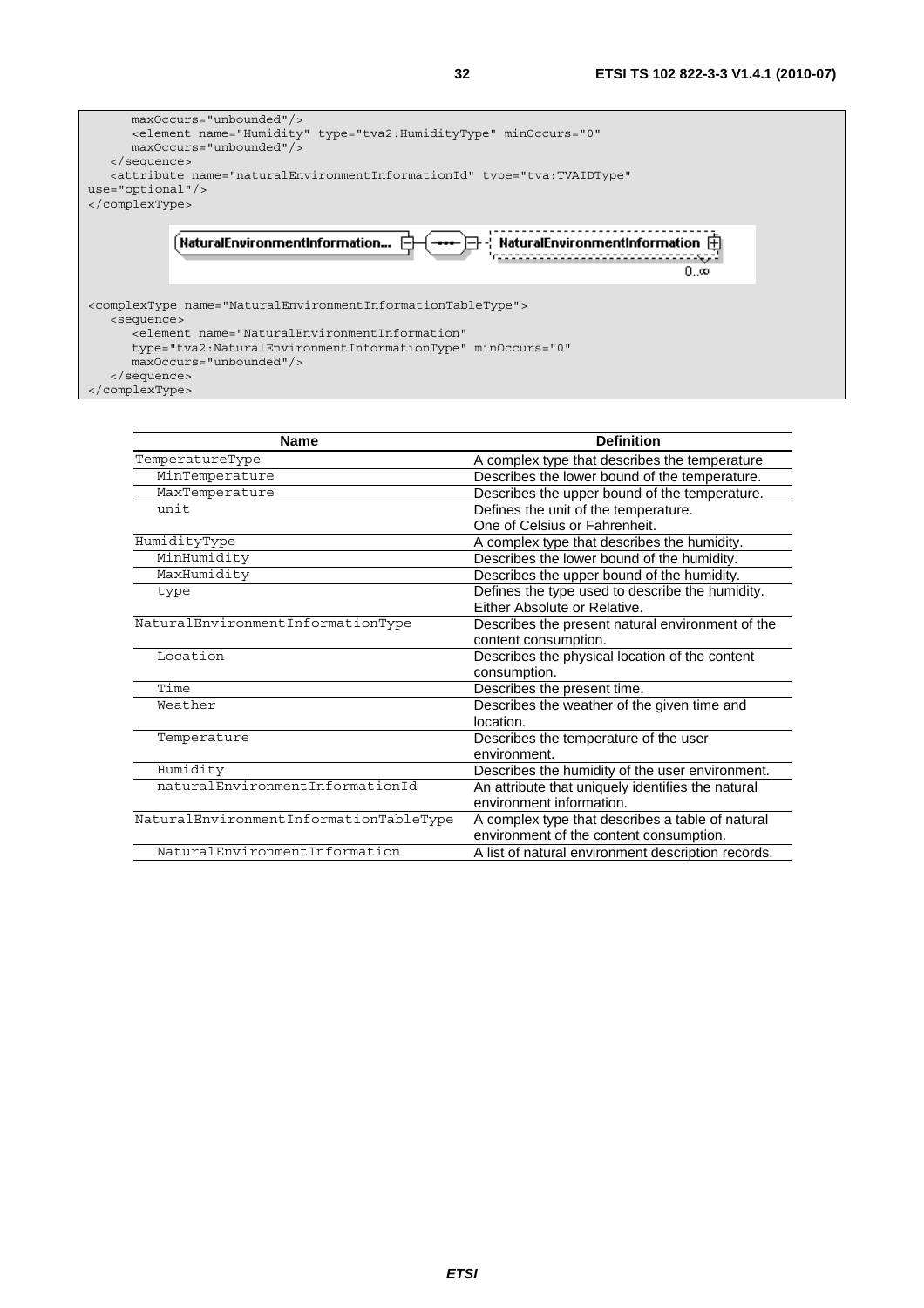## 6.2.7 Usage Environment Description Table

The following describes descriptive properties of usage environment.



| Name                               | <b>Definition</b>                                                 |
|------------------------------------|-------------------------------------------------------------------|
| UsaqeEnvironmentDescriptionType    | Defines description of the environment of content<br>consumption. |
| TerminalInformationTable           | The terminal information table.                                   |
| NetworkInformationTable            | The network information table.                                    |
| NaturalEnvironmentInformationTable | The natural environment information table.                        |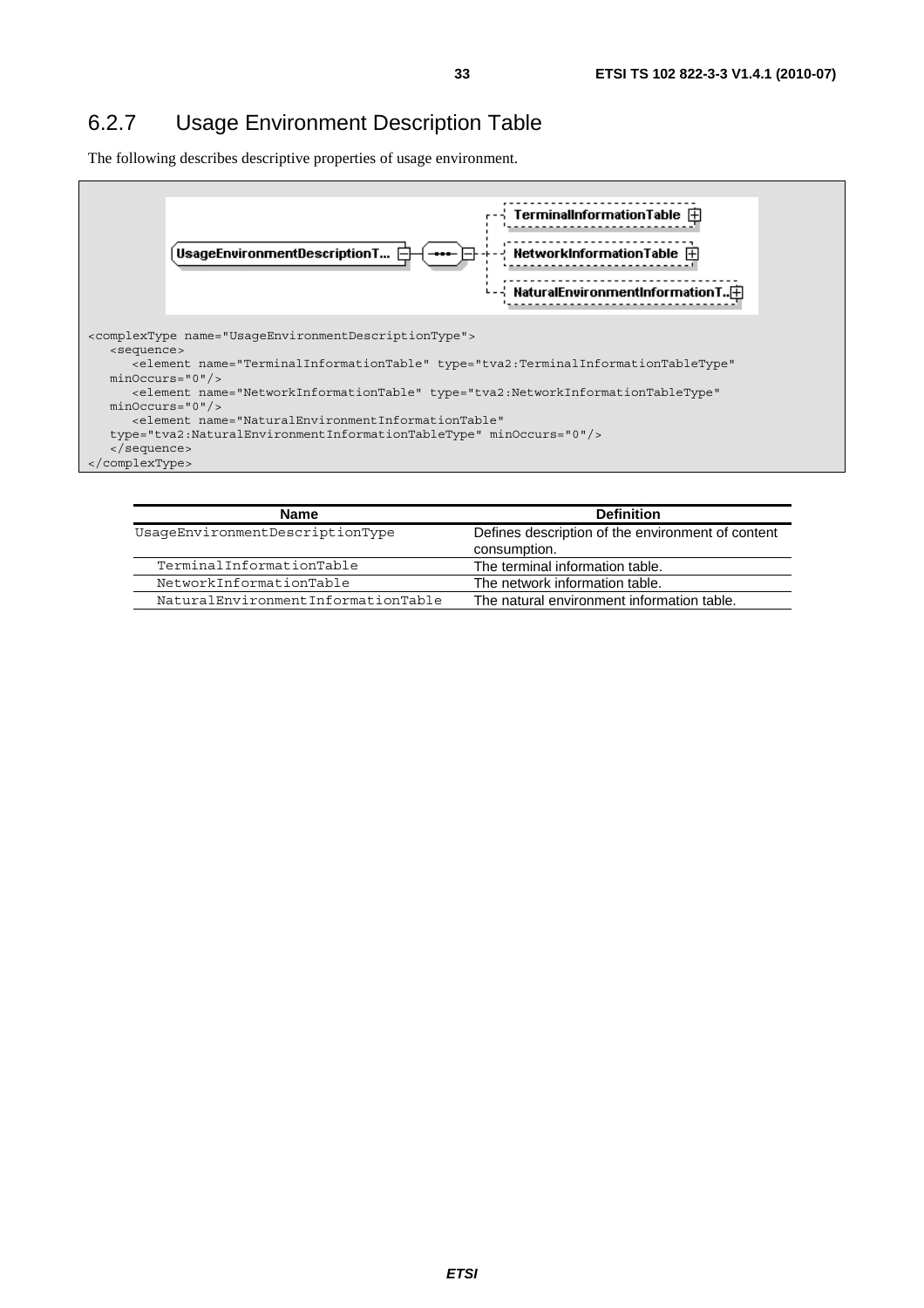### 6.2.8 TargetingInformationType

The following describes information on targeted user(s), user preferences, usage history, device(s), and network capabilities.

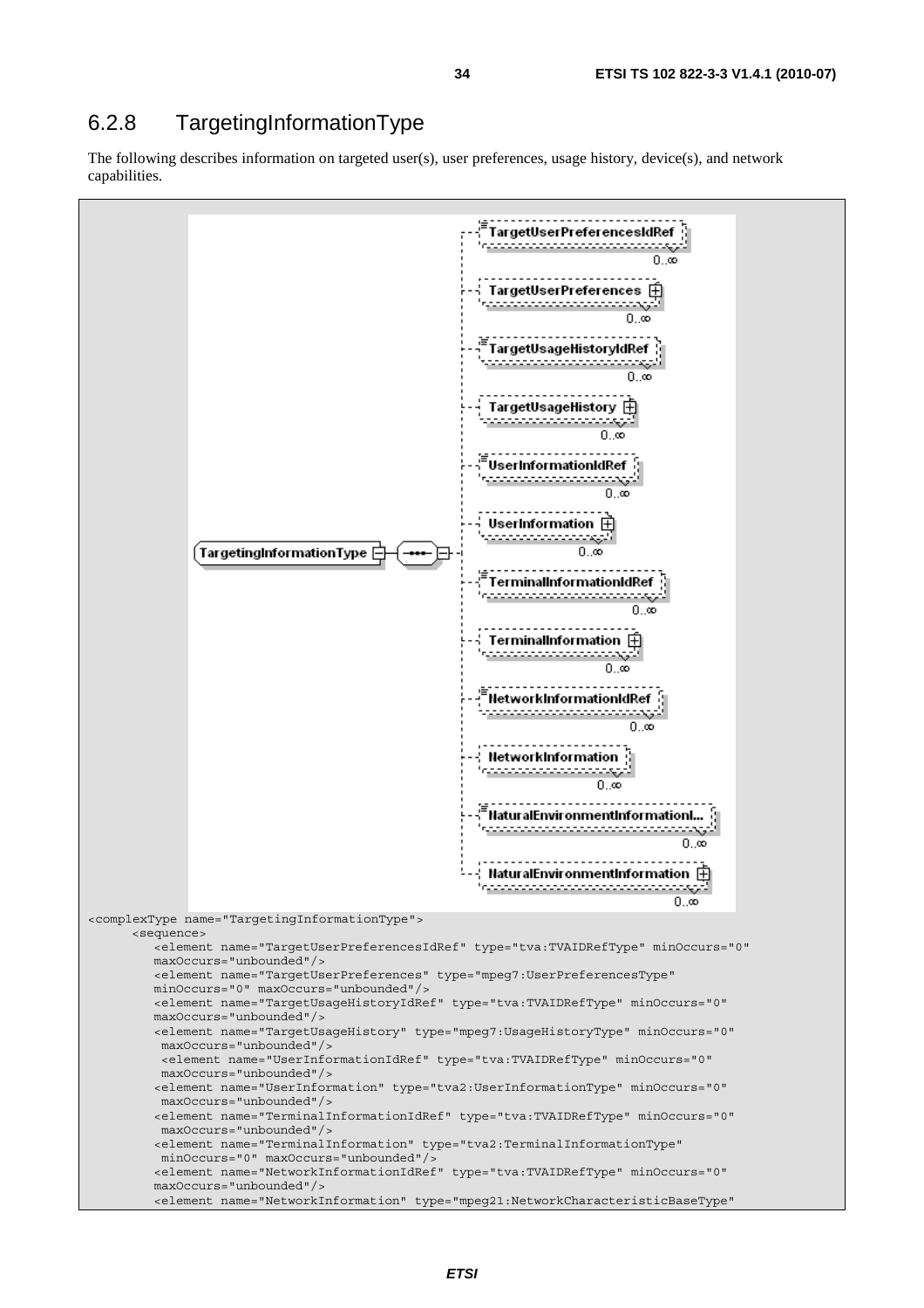```
 minOccurs="0" maxOccurs="unbounded"/> 
          <element name="NaturalEnvironmentInformationIdRef" type="tva:TVAIDRefType" 
          minOccurs="0" maxOccurs="unbounded"/> 
          <element name="NaturalEnvironmentInformation" 
          type="tva2:NaturalEnvironmentInformationType" 
         minOccurs="0" maxOccurs="unbounded"/> 
   </sequence> 
   <attribute name="targetingId" type="tva:TVAIDType" use="optional" /> 
</complexType>
```

| <b>Name</b>                        | <b>Definition</b>                                           |
|------------------------------------|-------------------------------------------------------------|
| TargetingInformationType           | Information that describes the targeted User, and device,   |
|                                    | network capabilities.                                       |
| TargetUserPreferencesIDRef         | A reference to a globally declared set of user preference   |
|                                    | information contained within the                            |
|                                    | TargetingInformationTable.                                  |
| TargeUserPreferences               | Information about user preferences.                         |
| TargetUsageHistoryIDRef            | A reference to a globally declared set of user usage        |
|                                    | history information contained within the                    |
|                                    | TargetingInformationTable.                                  |
| TargetUsageHistory                 | Information about usage history.                            |
| UserInformationIdRef               | A reference to a globally declared set of User Information, |
|                                    | contained within the TargetingInformationTable.             |
| UserInformation                    | Information about the targeted User.                        |
| TerminalInformationIdRef           | A reference to a globally declared set of Terminal          |
|                                    | Information, contained within the                           |
|                                    | TargetingInformationTable.                                  |
| TerminalInformation                | Information about the required terminal capabilities.       |
| NetworkInformationIdRef            | A reference to a globally declared set of Network           |
|                                    | Information, contained within the                           |
|                                    | TargetingInformationTable.                                  |
| NetworkInformation                 | Information about the required Network capabilities.        |
| NaturalEnvironmentInformationIdRef | A reference to a globally declared set of Natural           |
|                                    | Environment Information, contained within the               |
|                                    | TargetingInformationTable.                                  |
| NaturalEnvironmentInformation      | Information about the targeted Natural Environment.         |
| targetingId                        | A unique identifier for the Targeting Information.          |

# 6.3 Coupon Description

A coupon description allows you to describe pricing and discount information for a content item.

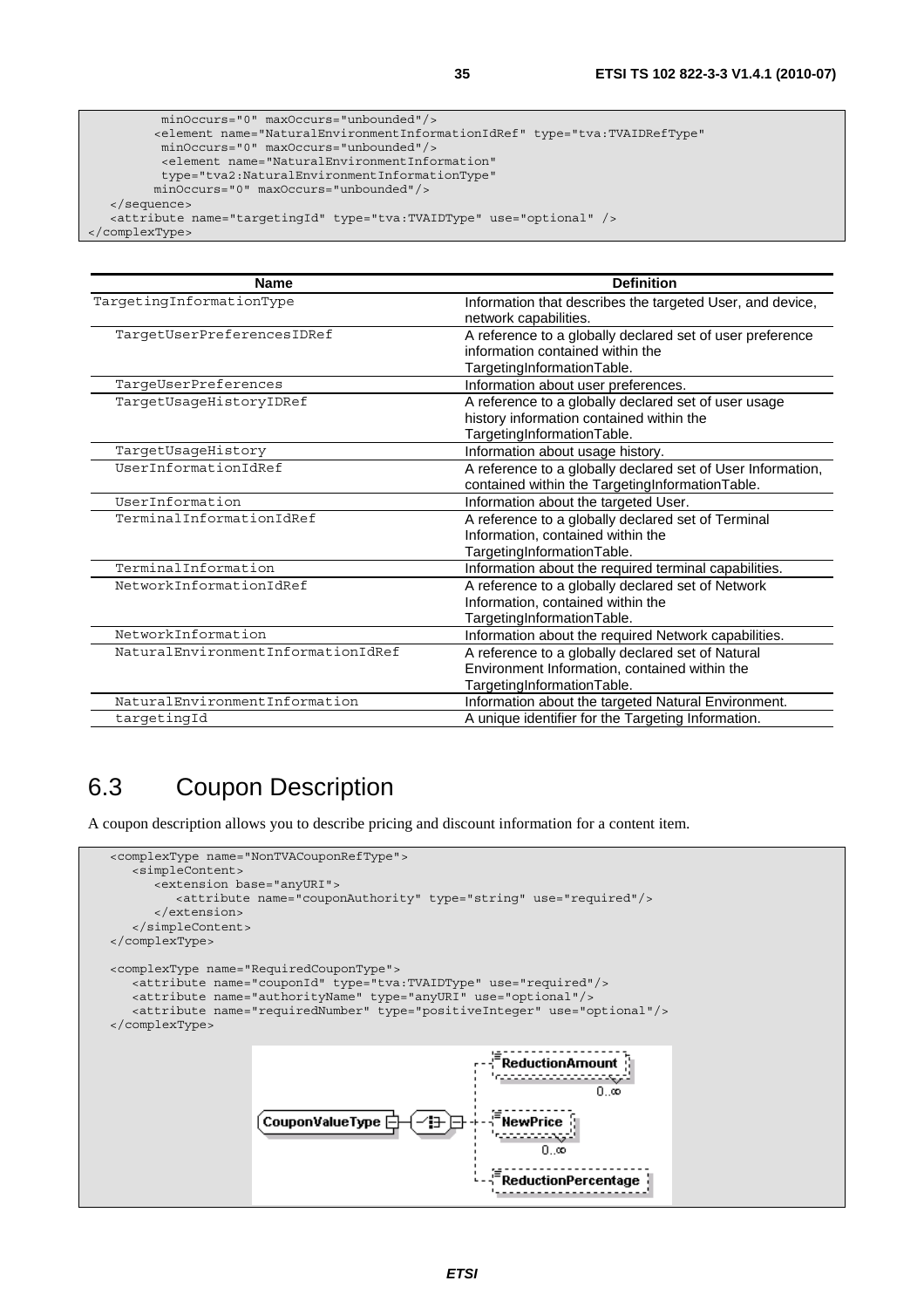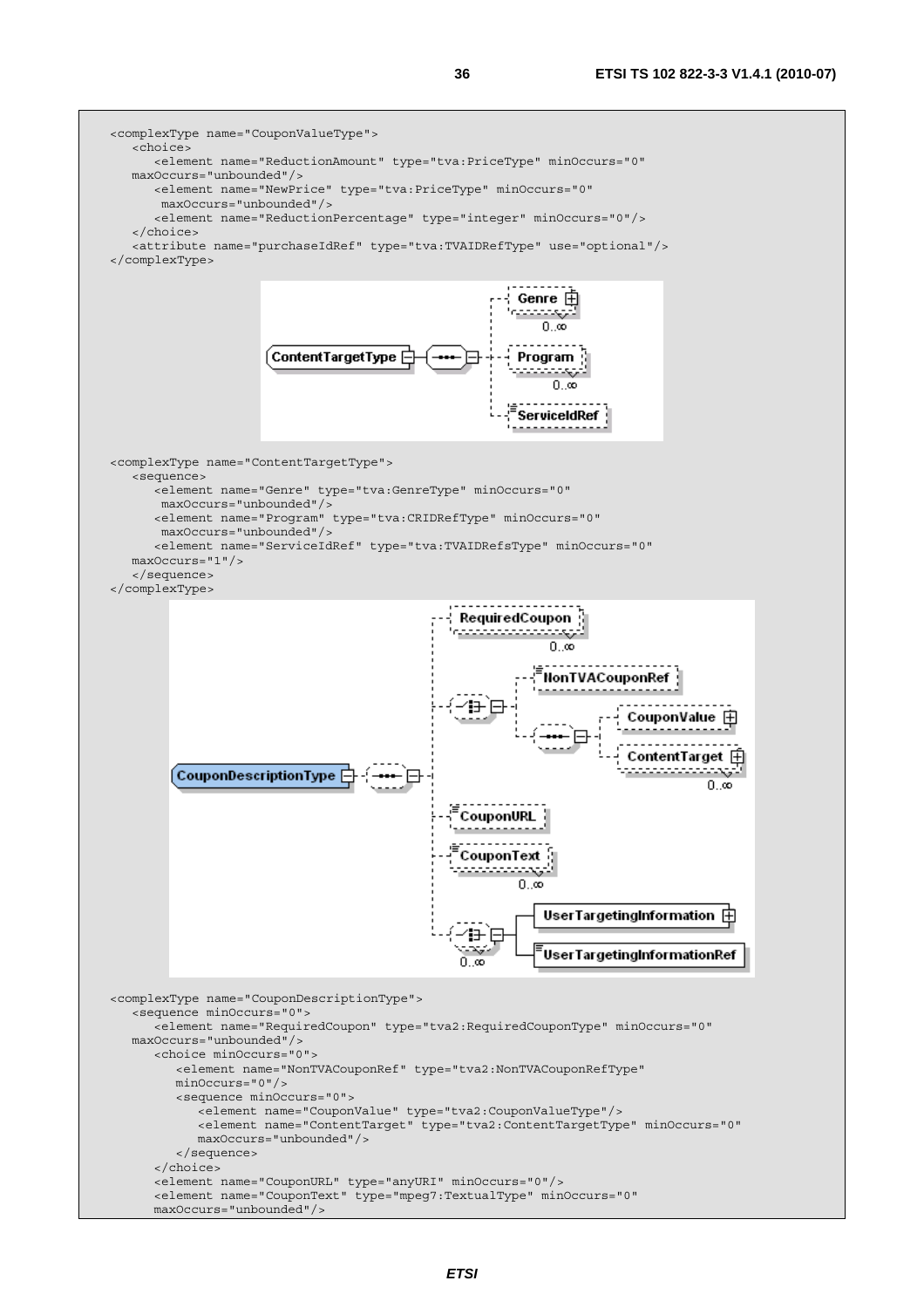| <choice maxoccurs="unbounded" minoccurs="0"></choice>                                                     |  |
|-----------------------------------------------------------------------------------------------------------|--|
| <element <="" name="UserTargetingInformation" td=""><td></td></element>                                   |  |
| type="tva2:TargetingInformationType"/>                                                                    |  |
| <element name="UserTargetingInformationRef" type="tva:TVAIDRefType"></element>                            |  |
|                                                                                                           |  |
|                                                                                                           |  |
| <attribute name="couponId" type="tva:TVAIDType"></attribute>                                              |  |
| <attribute name="authorityName" type="anyURI" use="optional"></attribute>                                 |  |
|                                                                                                           |  |
| <attribute name="requiredNumber" type="positiveInteger" use="optional"></attribute>                       |  |
| <attribute name="start" type="dateTime" use="optional"></attribute>                                       |  |
| <attribute name="end" type="dateTime" use="optional"></attribute>                                         |  |
| <attribute name="acquisitionMode" use="optional"></attribute>                                             |  |
| <simpletype></simpletype>                                                                                 |  |
| <restriction base="string"></restriction>                                                                 |  |
| <enumeration value="immediate"></enumeration>                                                             |  |
| <enumeration value="linkedToContent"></enumeration>                                                       |  |
|                                                                                                           |  |
|                                                                                                           |  |
|                                                                                                           |  |
|                                                                                                           |  |
|                                                                                                           |  |
|                                                                                                           |  |
| CouponIdRef                                                                                               |  |
| CouponRefType                                                                                             |  |
|                                                                                                           |  |
|                                                                                                           |  |
|                                                                                                           |  |
|                                                                                                           |  |
| <complextype name="CouponRefType"></complextype>                                                          |  |
| <sequence></sequence>                                                                                     |  |
| <element name="CouponIdRef" type="tva:TVAIDRefType"></element>                                            |  |
| <element minoccurs="0" name="AuthorityName" type="anyURI"></element>                                      |  |
|                                                                                                           |  |
|                                                                                                           |  |
|                                                                                                           |  |
|                                                                                                           |  |
| CouponRef                                                                                                 |  |
| RewardCouponType                                                                                          |  |
|                                                                                                           |  |
| CouponDescription <b>F</b>                                                                                |  |
|                                                                                                           |  |
|                                                                                                           |  |
| <complextype name="RewardCouponType"></complextype>                                                       |  |
| <sequence></sequence>                                                                                     |  |
| <choice></choice>                                                                                         |  |
| <element name="CouponRef" type="tva2:CouponRefType"></element>                                            |  |
| <element name="CouponDescription" type="tva2:CouponDescriptionType"></element>                            |  |
|                                                                                                           |  |
|                                                                                                           |  |
| <attribute <="" name="userConfirmationRequired" td="" type="boolean" use="optional"><td></td></attribute> |  |
|                                                                                                           |  |
| $default='false"/>$                                                                                       |  |
| <attribute default="1" name="number" type="positiveInteger" use="optional"></attribute>                   |  |

| kaccripuce n |  |
|--------------|--|
|              |  |

| <b>Name</b>         | <b>Definition</b>                                                                                                                                                                                                     |
|---------------------|-----------------------------------------------------------------------------------------------------------------------------------------------------------------------------------------------------------------------|
| NonTVACouponRefType | A complex type to indicate a reference to a coupon<br>delivered by an authority for products or services<br>outside the TVA context.                                                                                  |
| couponAuthority     | An attribute to indicate an authority for products or<br>services outside the TVA context.                                                                                                                            |
| RequiredCouponType  | A complex type to identify the coupon.                                                                                                                                                                                |
| couponId            | This mandatory attribute identifies the coupon within<br>a specific authority and allows to refer to it from a<br>"PurchaseItem" or from "RewardCoupon" in a<br>"Purchaseltem".                                       |
| authorityName       | This optional attribute contains the identity of the<br>authority responsible for this coupon.<br>The authority Name has to be a registered Internet<br>domain name (similar to CRID Authority).                      |
| requiredNumber      | This optional attribute indicates the number of<br>copies of the required coupon the client has to<br>acquire.<br>For example, this can be used to express that 2<br>coupons A and 3 coupons B give the user a better |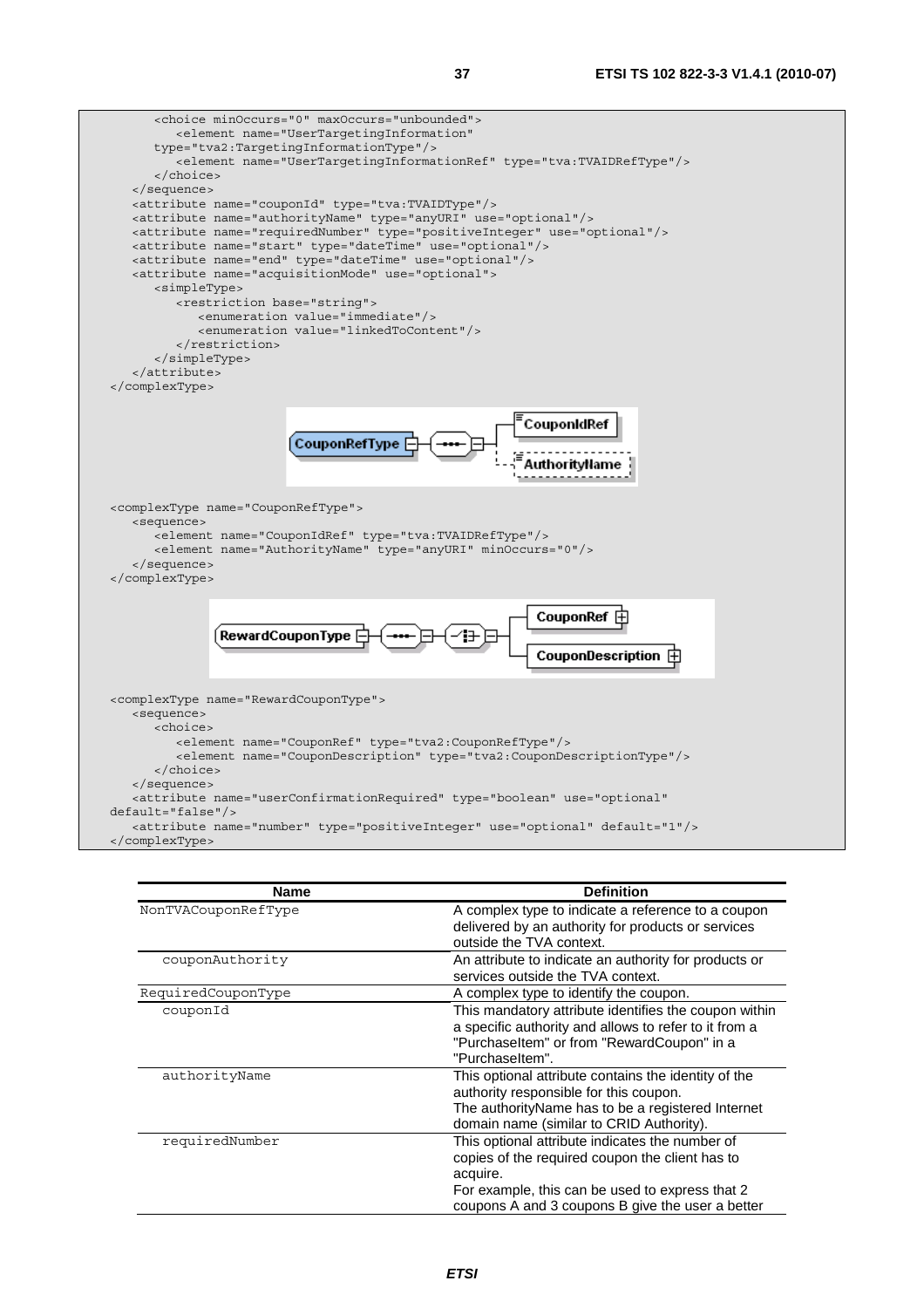| <b>Name</b>           | <b>Definition</b>                                          |
|-----------------------|------------------------------------------------------------|
|                       | price for a specific content. The default value is "1".    |
| CouponValueType       | A complex type to define the value of the coupon in        |
|                       | terms of reduction amount, new content price or            |
|                       | reduction percentage.                                      |
| ReductionAmount       | This optional element is used to express the               |
|                       | reduction amount to be applied to the price available      |
|                       | in the "Purchaseltem".                                     |
| NewPrice              | This optional element is used to express the new           |
|                       | price of the targeted content.                             |
| ReductionPercentage   | This optional element is used to express the               |
|                       | reduction percentage to be applied to the price            |
|                       | available in the "Purchaseltem".                           |
| purchaseIdRef         | When there are several "Purchaseltem" included in          |
|                       | a basic description, this optional attribute allows to     |
|                       | refer to a specific one. If this attribute is not present, |
|                       | this coupon applies to the "main" "Purchaseltem" of        |
|                       | the "PurchaseList".                                        |
| ContentTargetType     | A complex type to indicate the contents for which          |
|                       | the coupon can be used.                                    |
| Genre                 | This optional element is used to specify the genre of      |
|                       | the contents to which this coupon applies.                 |
| Program               | This optional element is used to specify a program         |
|                       | to which this coupon applies.                              |
| ServiceIdRef          | This optional element is used to specify specific          |
|                       | channel(s) to be discounted.                               |
| CouponDescriptionType | This element contains the coupon description.              |
| RequiredCoupon        | This optional element signals a coupon that must be        |
|                       | held before this offer is valid. In the case where         |
|                       | there are multiple instances of RequiredCoupon             |
|                       | then all must be held before the offer is valid. If this   |
|                       | element is present, there are at least two                 |
|                       | "RequiredCoupons".                                         |
| NonTVACouponRef       | This optional element contains a reference to a            |
|                       | coupon delivered by an authority for products or           |
|                       | services outside the TVA context.                          |
| CouponValue           | This mandatory element is used to express the              |
|                       | value of the coupon in terms of reduction amount,          |
|                       | new content price or reduction percentage.                 |
| ContentTarget         | This optional element is used to identify the contents     |
|                       | for which the coupon can be used.                          |
| CouponURL             | This optional element contains a server address            |
|                       | It can be used by the client to inquire about acquired     |
|                       | coupons.                                                   |
|                       | It can also be used to synchronize the coupon              |
|                       | situation of the STB by implementation specific            |
|                       | protocols.                                                 |
| CouponText            | This optional element allows to provide a description      |
|                       | of the coupon to be displayed to the user.                 |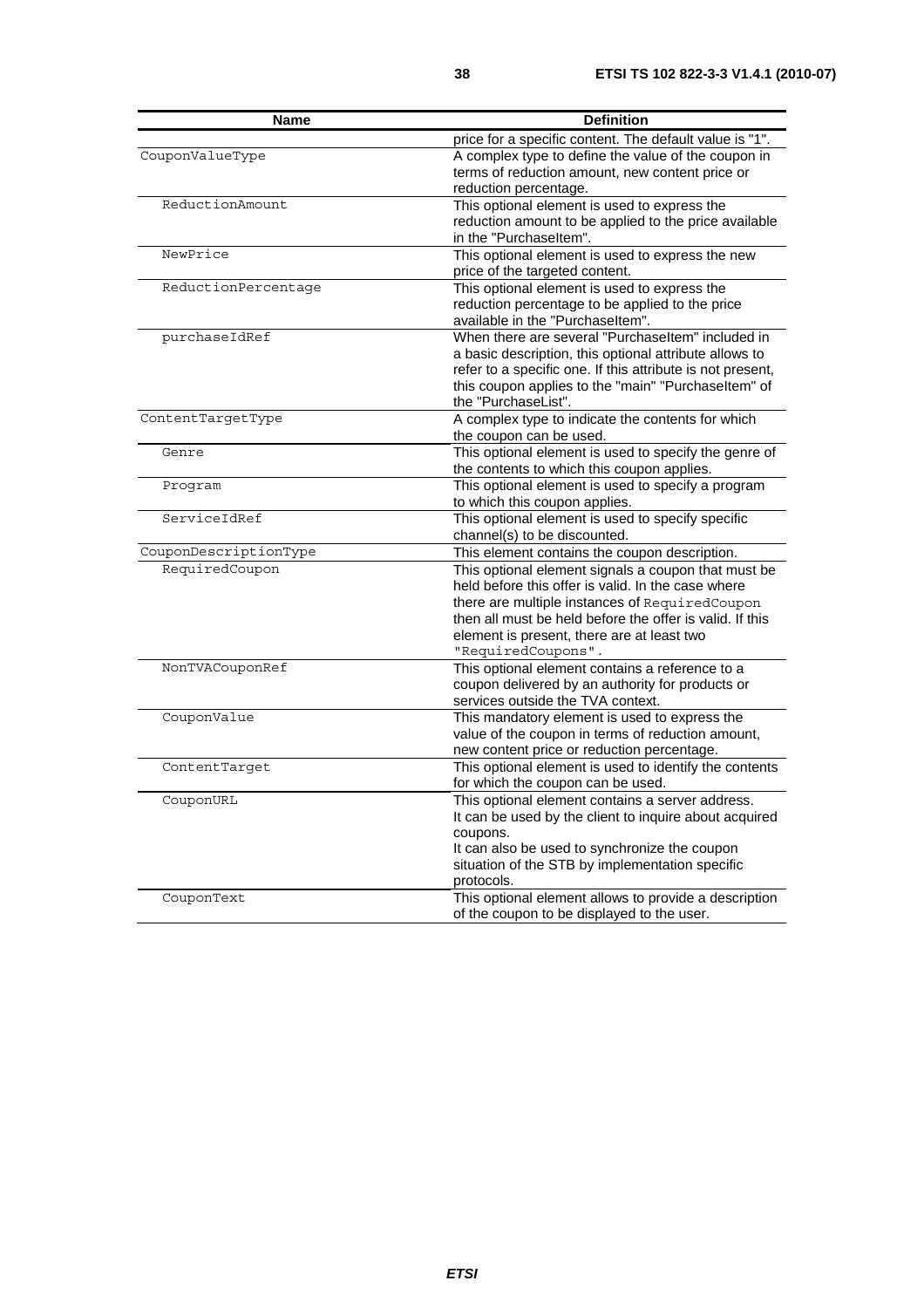| <b>Name</b>                 | <b>Definition</b>                                                                                                                                                                                                                                                                                     |
|-----------------------------|-------------------------------------------------------------------------------------------------------------------------------------------------------------------------------------------------------------------------------------------------------------------------------------------------------|
| UserTargetingInformation    | This optional element allows to specify a type of<br>user and/or device for which this coupon is valid.                                                                                                                                                                                               |
| UserTargetingInformationRef | A reference to a globally declared set of Targeting<br>Information, contained within the<br>TargetingInformationTable.                                                                                                                                                                                |
| couponId                    | This mandatory attribute identifies the coupon within<br>a specific authority and allows to refer to it from a<br>"PurchaseItem" or from "RewardCoupon" in a<br>"Purchaseltem".                                                                                                                       |
| authorityName               | This optional attribute contains the identity of the<br>authority responsible for this coupon.<br>The authorityName has to be a registered Internet<br>domain name (similar to CRID Authority).                                                                                                       |
| requiredNumber              | This optional attribute indicates the number of<br>copies of this coupon the client has to acquire to be<br>able to use it. For example, each movie purchase<br>gives a coupon A and three such coupons A give<br>the right to get a fourth movie at a discounted price.<br>The default value is "1". |
| start                       | This optional attribute indicates the start date and<br>time of the coupon validity period. The default value<br>means "validity period has already started".                                                                                                                                         |
| end                         | This optional attribute indicates the end date and<br>time of the coupon validity period. The default value<br>means "validity is permanent".                                                                                                                                                         |
| acquisitionMode             | This optional attribute states that this coupon is<br>acquired at the reception of its description (value =<br>"immediate") or acquired with the<br>purchase/acquisition/viewing of some content (value<br>= "linkedToContent"). The default value is<br>"linkedToContent".                           |
| CouponRefType               | A complex type that defines a reference to a<br>coupon.                                                                                                                                                                                                                                               |
| CouponIdRef                 | A reference to a globally declared coupon,<br>contained within the CouponTable.                                                                                                                                                                                                                       |
| AuthorityName               | This optional element contains the identity of the<br>authority responsible for this coupon.                                                                                                                                                                                                          |
| RewardCouponType            | A complex type that defines the coupon to be<br>delivered as a reward on this content acquisition.                                                                                                                                                                                                    |
| CouponRef                   | This optional element identifies a reward coupon.                                                                                                                                                                                                                                                     |
| CouponDescription           | This optional element contains the description of the<br>reward coupon.                                                                                                                                                                                                                               |
| userConfirmationRequired    | This optional attribute indicates that the PDR has to<br>request the user confirmation to get the coupon. If<br>the user does not accept the coupon, it will not be<br>kept by the STB. Default value is "false".                                                                                     |
| number                      | This optional attribute indicates the number of<br>reward coupons. Default value is "1".                                                                                                                                                                                                              |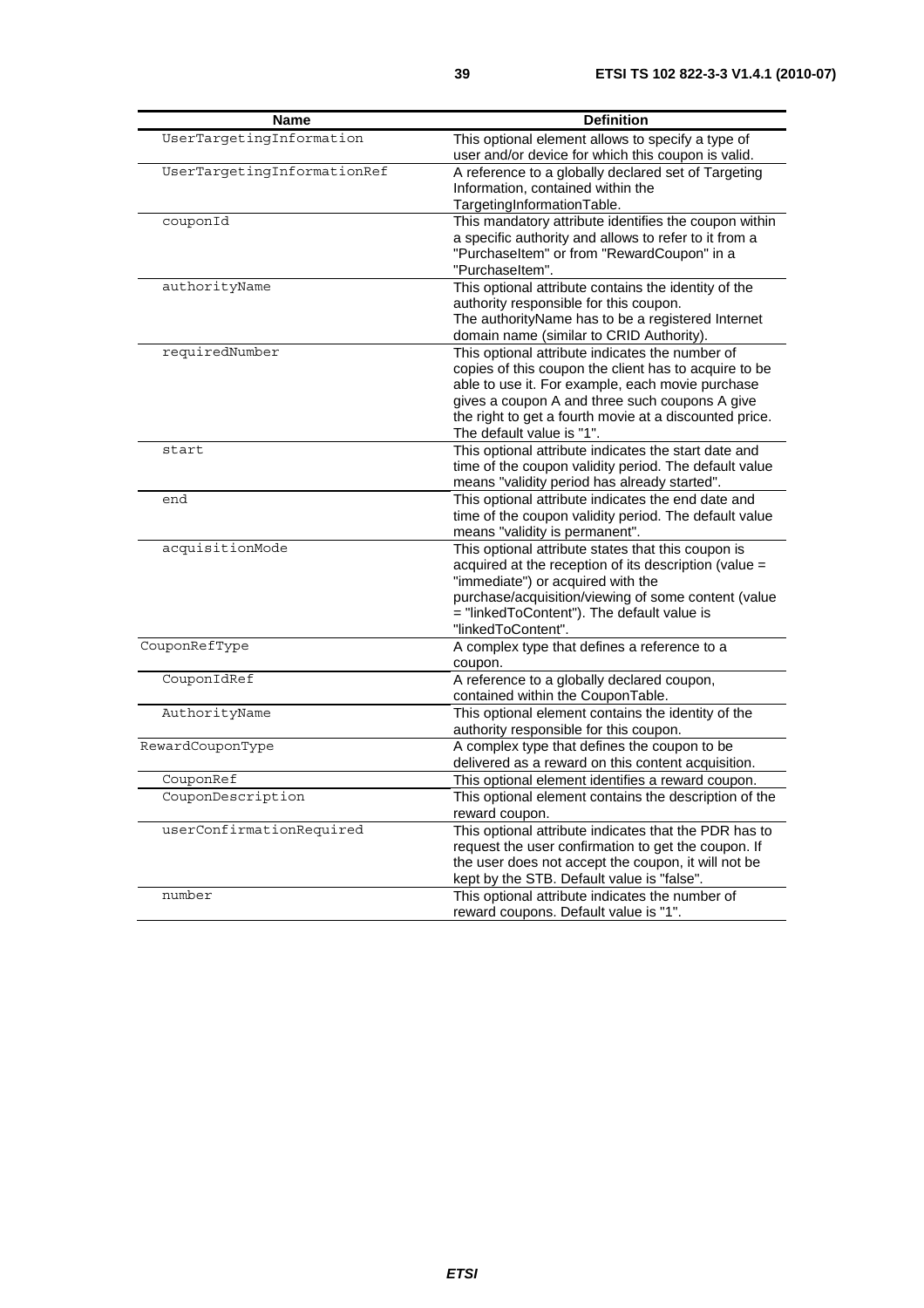## 6.4 Extended Purchase Item Description

The following allows instantiation of rights information and coupon information with a purchase item.

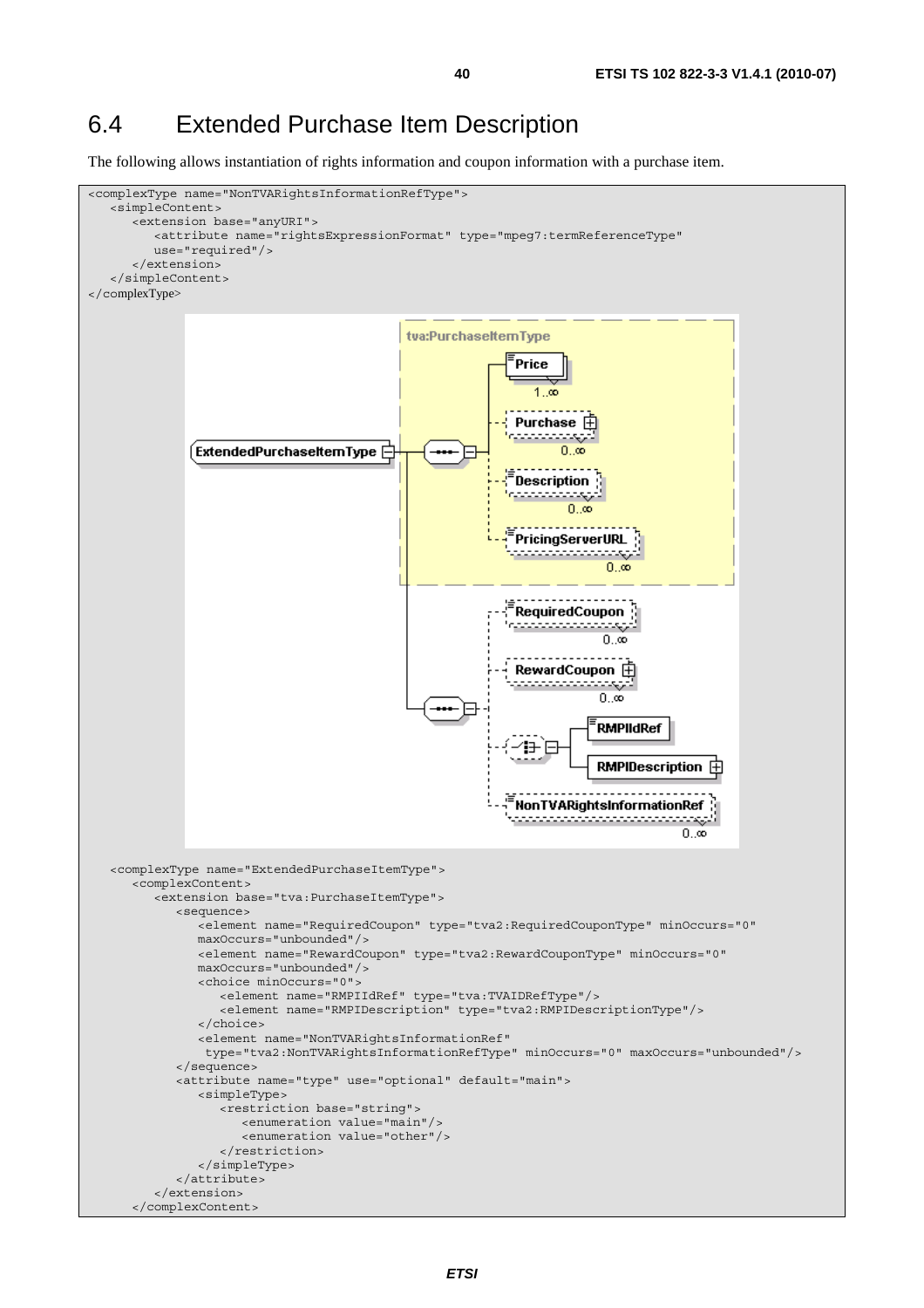</complexType>

| <b>Name</b>                    | <b>Definition</b>                                                                                                                                                                                                                                                          |
|--------------------------------|----------------------------------------------------------------------------------------------------------------------------------------------------------------------------------------------------------------------------------------------------------------------------|
| NonTVARightsInformationRefType | A complex type that is used to point to an external resource<br>containing rights information expressed in a<br>non-TVA-compliant format.                                                                                                                                  |
| rightsExpressionFormat         | This attribute is used to indicate the format of the rights<br>information.                                                                                                                                                                                                |
| ExtendedPurchaseItemType       | A complex type that defines the description of the<br>"purchaseItem" extended with rights and coupon<br>information.                                                                                                                                                       |
| RequiredCoupon                 | This element identifies one of the coupons if several, which<br>is necessary to acquire the content at the conditions of this<br>purchaseltem.                                                                                                                             |
| RewardCoupon                   | This element contains the description of a coupon to be<br>delivered as a reward on this content acquisition.                                                                                                                                                              |
| RMPTTdRef                      | This element is used to refer to an instance of<br>RMPIDescription in the RMPITable.                                                                                                                                                                                       |
| RMPIDescription                | This element is used for direct incorporation of<br>TVA-compliant RMPI information.                                                                                                                                                                                        |
| NonTVARightsInformationRef     | This element is used to point to an external resource<br>containing rights information expressed in a<br>non-TVA-compliant format.                                                                                                                                         |
| type                           | This optional attribute identifies the type of "purchaseltem",<br>the value "main" is for the official or public price. The other<br>value is "other". Only one "purchaseltem" in a purchaseList<br>can have a type with the value "main". The default value is<br>"main". |

# 7 Extensions to Programme Description Datatypes

# 7.1 Extended Basic Content Description Datatype

In the present document, the Phase 1 BasicContentDescriptionType has been extended to enable the description of new content types, content packages, content targeting and the association of printable material with content.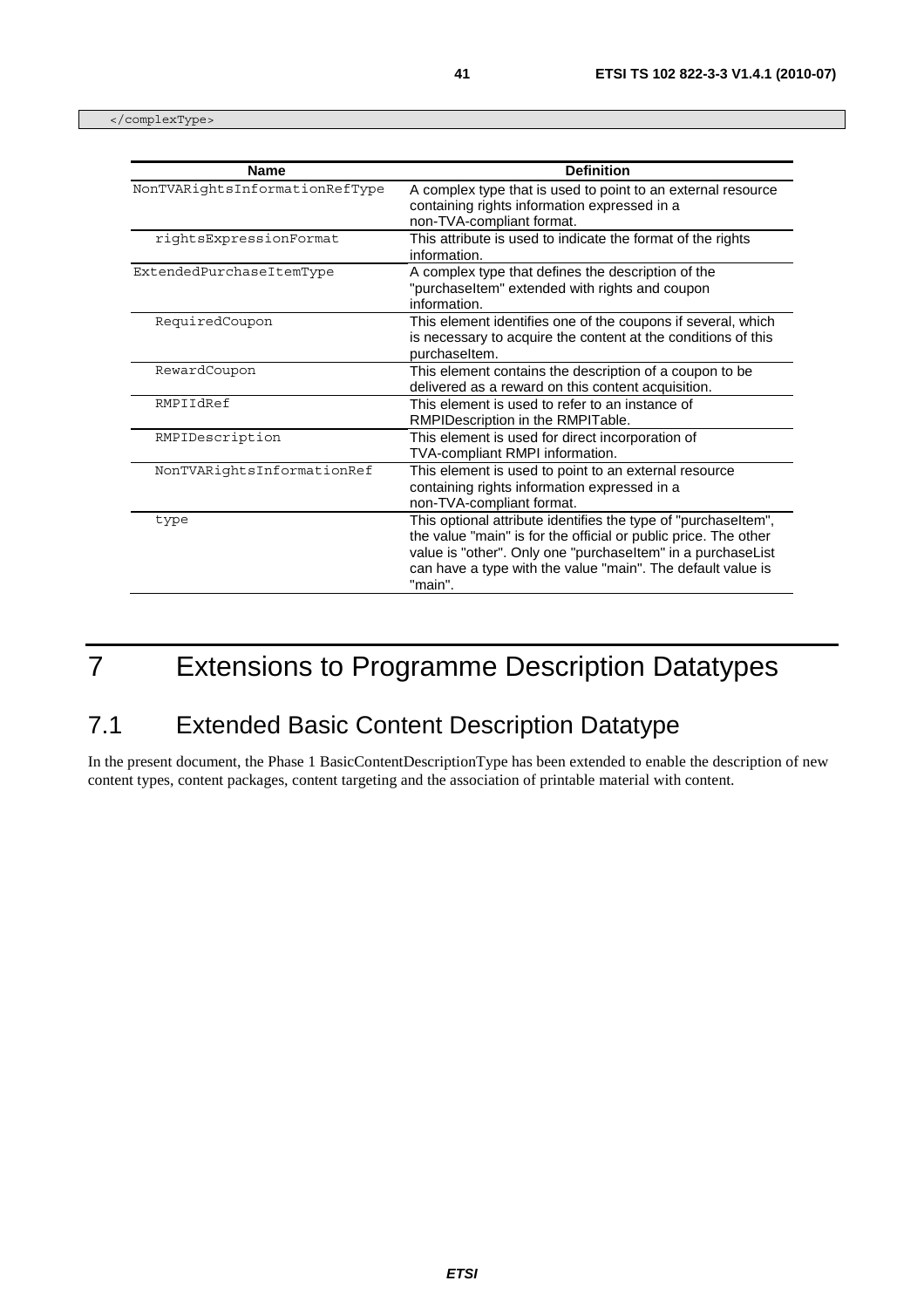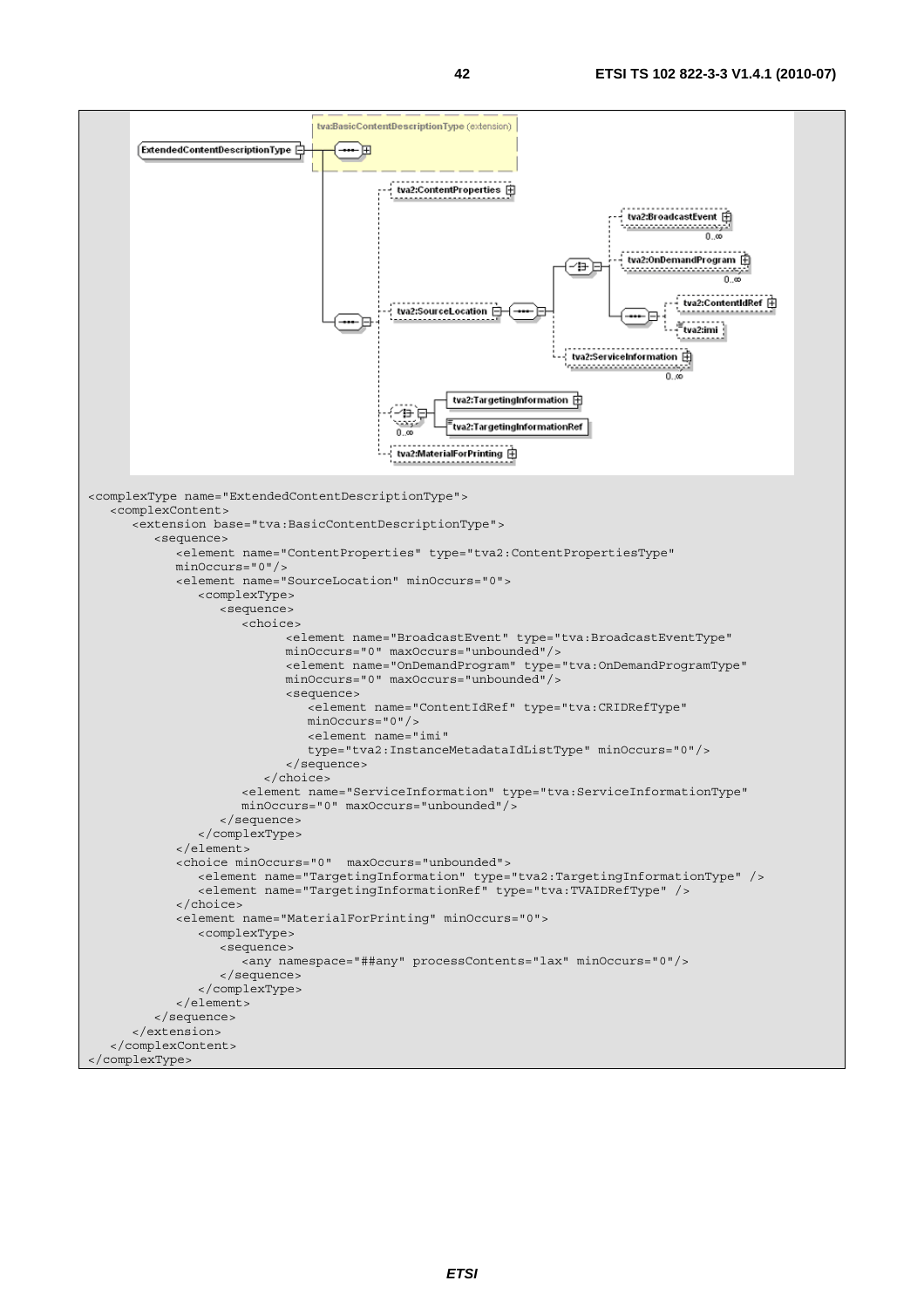| <b>Name</b>                    | <b>Definition</b>                                                                                                               |
|--------------------------------|---------------------------------------------------------------------------------------------------------------------------------|
| ExtendedContentDescriptionType | A complex type that extends                                                                                                     |
|                                | BasicContentDescriptionType to support non AV<br>content types (e.g. still image, game, application).                           |
| ContentProperties              | Information describing the type of content, its physical<br>properties and intended use.                                        |
| TargetingInformation           | Information about the target user group and required<br>usage environment for the content.                                      |
| TargetingInformationRef        | A reference to a globally declared set of targeting<br>information, contained within the<br>TargetingInformationTable.          |
| MaterialForPrinting            | Indicates whether content is used as material for<br>printing. Material can be main-picture, template,<br>clip-art, text, etc.  |
| ##any                          | Descriptive information for each material type that is<br>imported from other namespace standardized by other<br>national body. |

NOTE: It is recommended to instantiate ExtendedContentDescription with all the conditions necessary to activate or consume the package, so that the user or client system does not have to download the package and to find out that it is not playable.

# 7.2 Extended Instance Description

The Phase 1 InstanceDescriptionType is here extended to enable the association of new content properties with individual content instances.



| Name                            | <b>Definition</b>                                                                                                                |
|---------------------------------|----------------------------------------------------------------------------------------------------------------------------------|
| ExtendedInstanceDescriptionType | A complex type that extends InstanceDescriptionType<br>to support non AV content types (e.g. still image,<br>game, application). |
| ContentProperties               | Information describing the type of content, its physical<br>properties and intended use.                                         |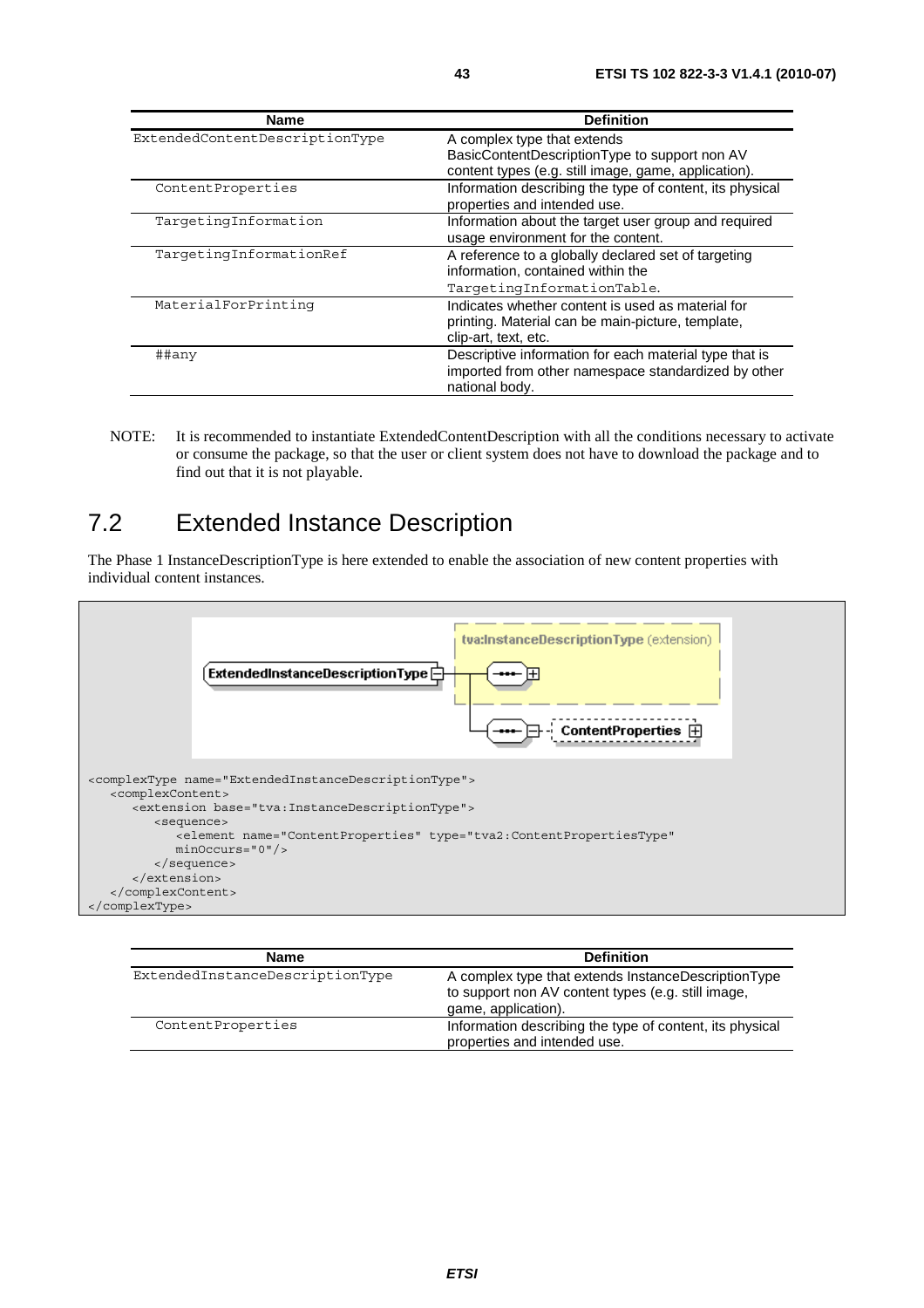## 7.3 Extended Segment Description

The ExtendedSegmentDescriptionType enables content providers and others to provide content consumers with coupons as a reward for consuming a content segment.



| <b>Name</b>                 | <b>Definition</b>                                                                                                                 |
|-----------------------------|-----------------------------------------------------------------------------------------------------------------------------------|
| ExtendedSeqmentDescriptionT | A complex type that extends the Phase 1                                                                                           |
| ype                         | BasicSegmentDescriptionType.                                                                                                      |
| RewardCoupon                | This element contains the description of the coupon to be<br>delivered as a reward for the acquisition of the current<br>segment. |

### 7.4 Extended Related Material Type

The ExtendedRelatedMaterialType enables content providers to declare the properties of related content that is referenced by the metadata description but not directly described by it.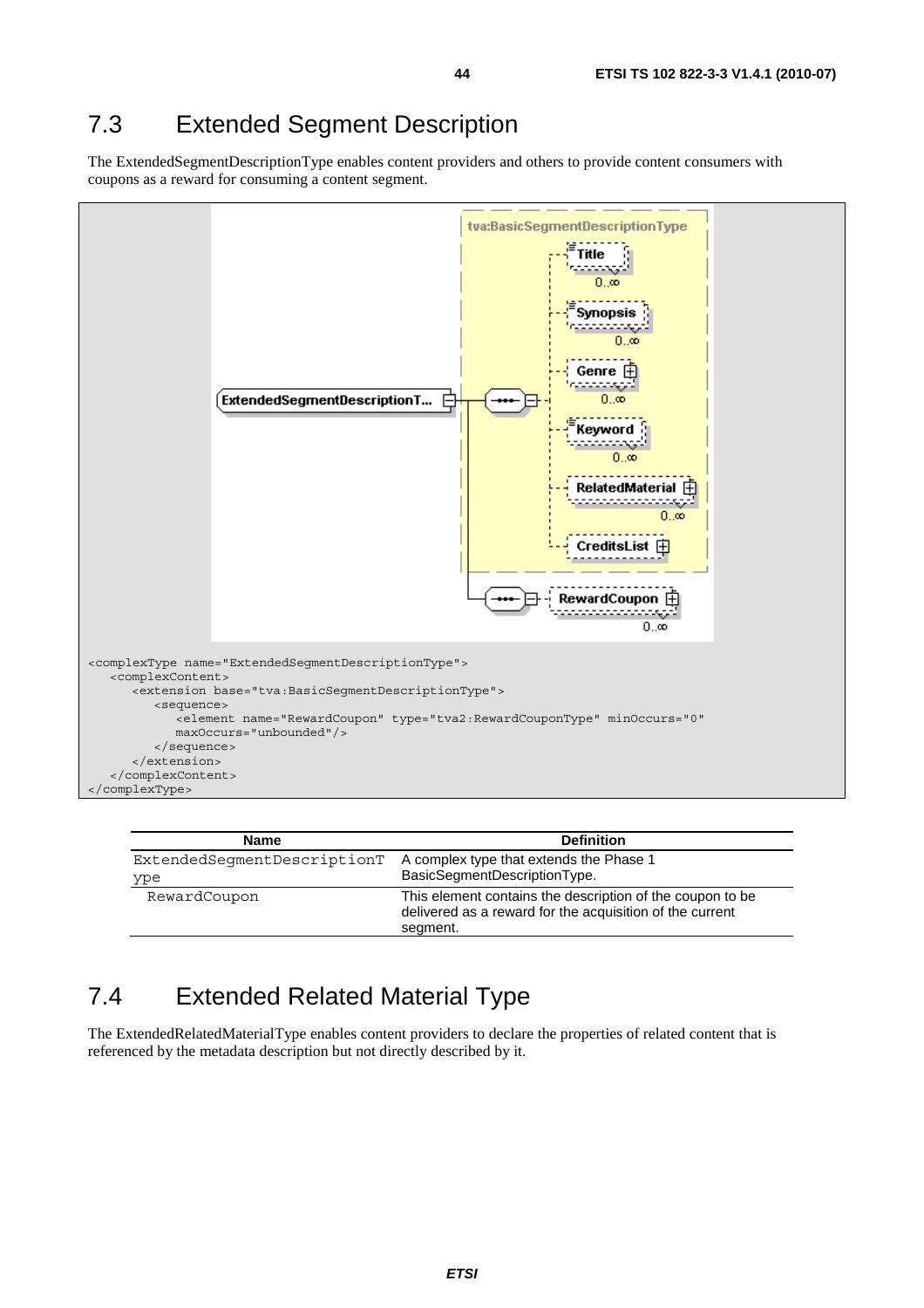

| <b>Name</b>                 | <b>Definition</b>                                                                                                                        |
|-----------------------------|------------------------------------------------------------------------------------------------------------------------------------------|
| ExtendedrelatedMaterialType | A complex type that extends the Phase 1<br>RelatedMaterialType.                                                                          |
| ContentProperties           | This element provides properties of content otherwise not<br>identified by a CRID through which descriptive information to<br>be linked. |

# 8 Content Package Description

## 8.1 Introduction

A package is defined as a collection of items, where an item is a consumable entity, and the terminal/user is able to select between the various items of a package, therefore personalizing the end experience.

An item is made up of one or more components, which again can be selected depending on such criteria as:

- the terminal capabilities;
- the user preferences;
- the user input.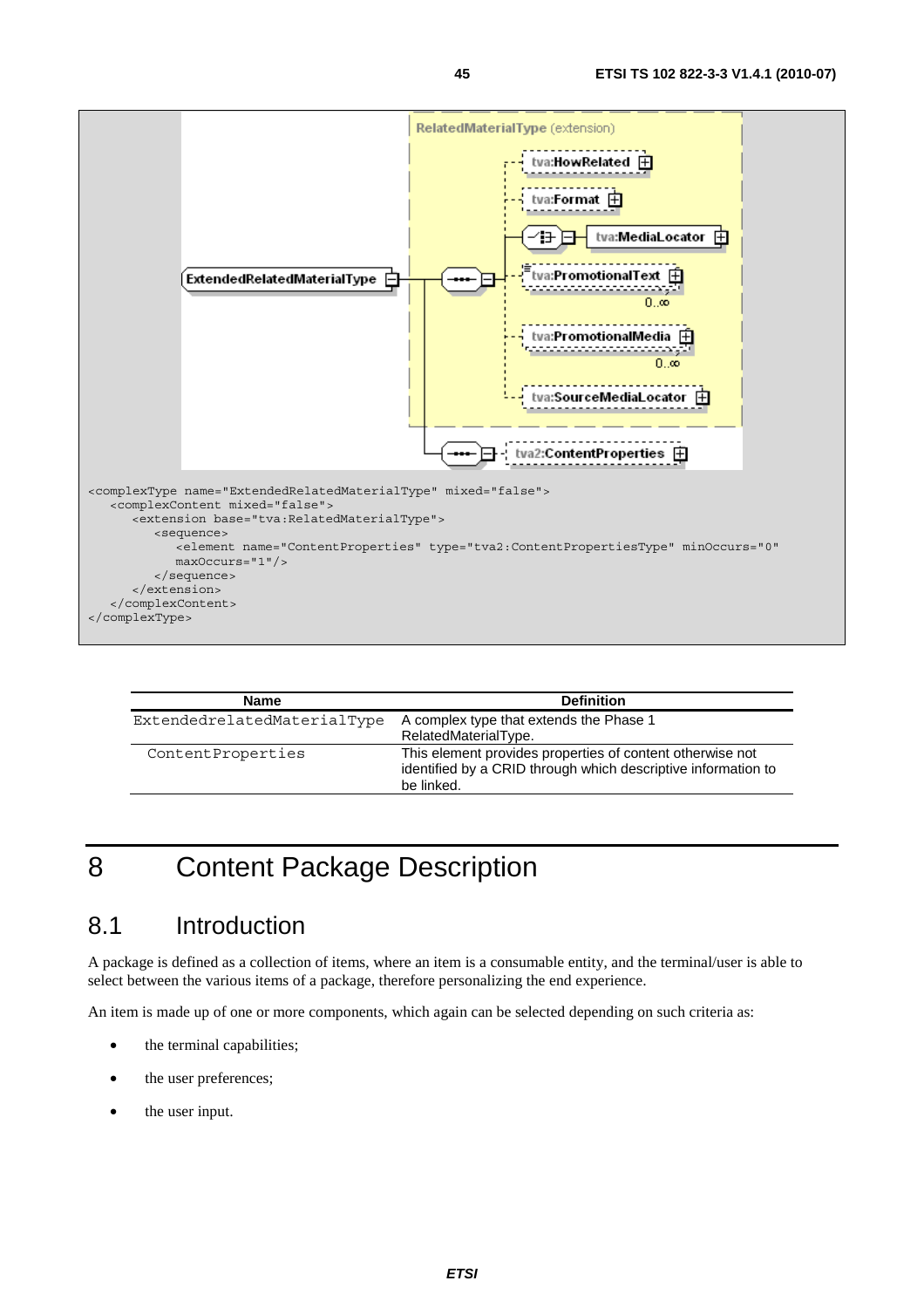

**Figure 3: Content Package Data Model** 

#### 8.2 Declarations

The following defines the syntax and semantics for the declarations. Declarations are used to define items, descriptors, components, and anchors, which are elements of a package so that, within the same document, those elements can be referenced more than once by using ReferenceType to compose the package.



| <b>Name</b>      | <b>Definition</b>                                                       |
|------------------|-------------------------------------------------------------------------|
| DeclarationsType | A complex type used to represent a Declarations element that is used    |
|                  | to define a set of Package elements (such as Item, Component,           |
|                  | Descriptor, and Anchor) - without instantiating them - for later use in |
|                  | a document by using ReferenceType.                                      |
| Item             | An element that represents an Item which is a grouping of possible      |
|                  | sub-Items and/or Components, bound to a set of relevant                 |
|                  | Descriptors containing descriptive information about the item.          |
| Descriptor       | A descriptive information that is used for package, item, component,    |
|                  | anchor, choice and selection.                                           |
| Component        | An element that consists of a Resource or a set of Anchors with a set   |
|                  | of relevant Descriptors containing descriptive information about the    |
|                  | component.                                                              |
| Anchor           | An element that binds Descriptors to a specific location or part of a   |
|                  | resource identified by the Resource element.                            |

#### 8.3 Descriptor

The following defines the syntax and semantics for the descriptor. A descriptor is used to associate descriptive data with a parent element which can a package, an item, a component, an anchor, a choice or a selection.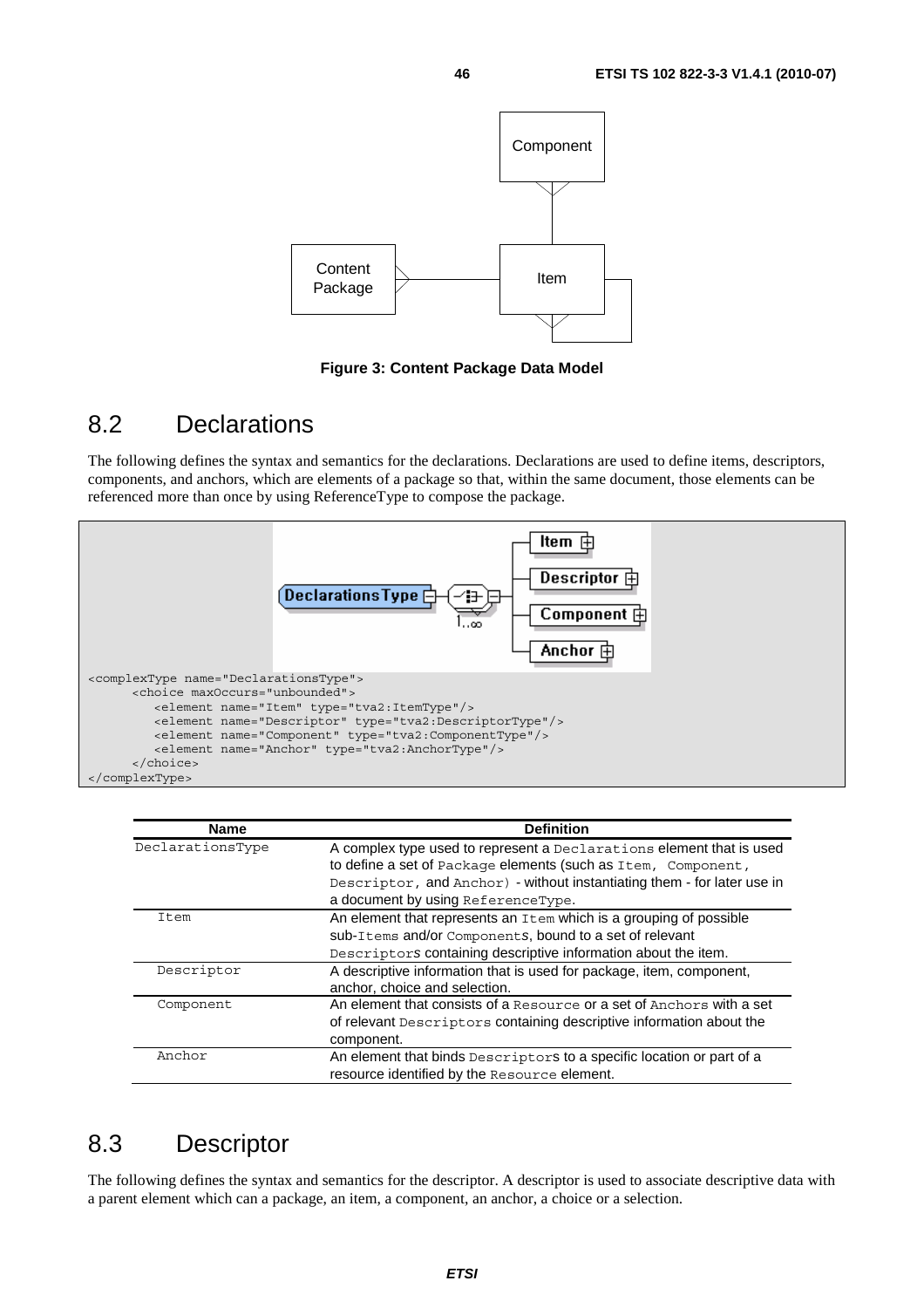

| <b>Name</b>           | <b>Definition</b>                                                                                                                                                                                                                                                                                                                                                                                                                                        |
|-----------------------|----------------------------------------------------------------------------------------------------------------------------------------------------------------------------------------------------------------------------------------------------------------------------------------------------------------------------------------------------------------------------------------------------------------------------------------------------------|
| ObjectDescriptionType | A complex type that defines descriptive information related to content.                                                                                                                                                                                                                                                                                                                                                                                  |
| Description           | Textual description for the content.                                                                                                                                                                                                                                                                                                                                                                                                                     |
| ContentDescription    | The description of the content.                                                                                                                                                                                                                                                                                                                                                                                                                          |
| ConditionType         | A complex type that defines a Condition which denotes the parent<br>element as being conditional on a set of predicate tests. Multiple<br>predicates within a Condition are combined as a conjunction (an AND<br>relationship). Any predicate can be negated within a Condition.<br>Multiple conditions associated with a given parent element are combined<br>as a disjunction (an OR relationship) when determining whether to<br>include the element. |
| require               | An attribute listing the set of predicates that must become true in order<br>for the Condition to be satisfied. Each predicate is identified by the<br>value of the select id attribute in a Selection element located<br>somewhere within an Item element that is an ancestor of the<br>Condition.                                                                                                                                                      |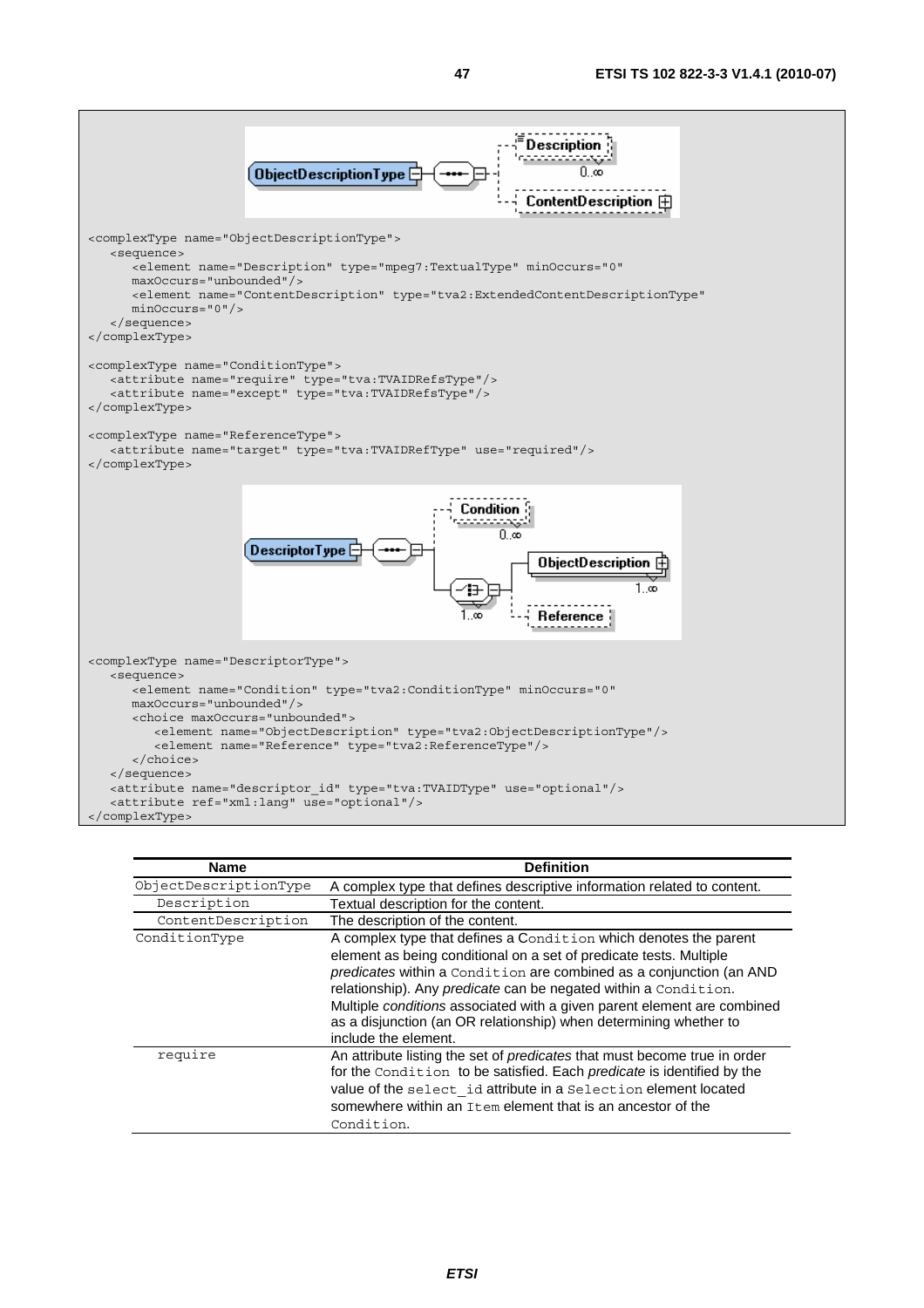| <b>Name</b>       | <b>Definition</b>                                                                                                                                                                                                                                                                                                                                                                                                                                                                                                                                                                                                                                                                                                                                                                                                                                                                             |
|-------------------|-----------------------------------------------------------------------------------------------------------------------------------------------------------------------------------------------------------------------------------------------------------------------------------------------------------------------------------------------------------------------------------------------------------------------------------------------------------------------------------------------------------------------------------------------------------------------------------------------------------------------------------------------------------------------------------------------------------------------------------------------------------------------------------------------------------------------------------------------------------------------------------------------|
| except            | An attribute listing the set of predicates that must become false in order<br>for the Condition to be satisfied. Each predicate is identified by the<br>value of the select id attribute in a Selection element located<br>somewhere within an Item element that is an ancestor of the<br>Condition.                                                                                                                                                                                                                                                                                                                                                                                                                                                                                                                                                                                          |
| ReferenceType     | A complex type that represents a reference to one of the following<br>package elements: Item, Component, Descriptor, Or Anchor.<br>It has to represent a reference to another element located somewhere<br>within the same document (note that referencing any element belonging<br>to its own sibling elements or children of them is not allowed).<br>Semantically, a reference links the contents of the referenced element<br>(the element identified by the value of the Reference's target<br>attribute) to the existing contents of the referring element (the<br>Reference's parent element). In addition, the values of any attributes<br>not specified in the referring element are inherited from the referent<br>element.<br>The Reference allows a document author to maintain a single source<br>for an element that occurs in more than one place within the same<br>document. |
| target            | An ID identifying the referent element. For example, ID of Item,<br>Descriptor, Component, Or Anchor defined in Declarations can<br>be an ID for target to be referenced.                                                                                                                                                                                                                                                                                                                                                                                                                                                                                                                                                                                                                                                                                                                     |
| DescriptorType    | A complex type to define Descriptor that associates information with<br>its following parent element: Package, Item, Component,<br>Descriptor, Anchor, Choice, and Selection.                                                                                                                                                                                                                                                                                                                                                                                                                                                                                                                                                                                                                                                                                                                 |
| Condition         | A descriptor may be conditional via a set of Condition elements<br>(on predicates asserted by Selections defined in the Choices). A<br>Descriptor element cannot be conditional on any of its descendant<br>Selection elements.                                                                                                                                                                                                                                                                                                                                                                                                                                                                                                                                                                                                                                                               |
| ObjectDescription | descriptive information related to content.                                                                                                                                                                                                                                                                                                                                                                                                                                                                                                                                                                                                                                                                                                                                                                                                                                                   |
| Reference         | Indicates a reference to a Descriptor that is located somewhere within<br>the same document. See ReferenceType.                                                                                                                                                                                                                                                                                                                                                                                                                                                                                                                                                                                                                                                                                                                                                                               |
| descriptor_id     | A unique ID value of a Descriptor that can be referenced in<br>Reference element.                                                                                                                                                                                                                                                                                                                                                                                                                                                                                                                                                                                                                                                                                                                                                                                                             |
| xml:lang          | Specifies the language of the description.                                                                                                                                                                                                                                                                                                                                                                                                                                                                                                                                                                                                                                                                                                                                                                                                                                                    |

#### 8.4 Item

An item represents a multimedia experience as an unit of consumption. For example, it may be a video/audio clip, for which there is a choice between different encoding formats. In addition, an item itself can contain further items which allow the further refinement of the multimedia experience. For example, in the case of an interactive sports application that enables the user to view a football match from different camera angles, there would be a top-level item that defines the interactive sports experience. This item could then contain a further item that allows the selection of the video encoding format based on receiver capabilities.

The primaryComponent attribute is only allowed to reference the component id of a Component that is (lexically speaking) a child element of the Item in question. This avoids problems to do with overriding another Item's primary Component when using the <Reference> mechanism.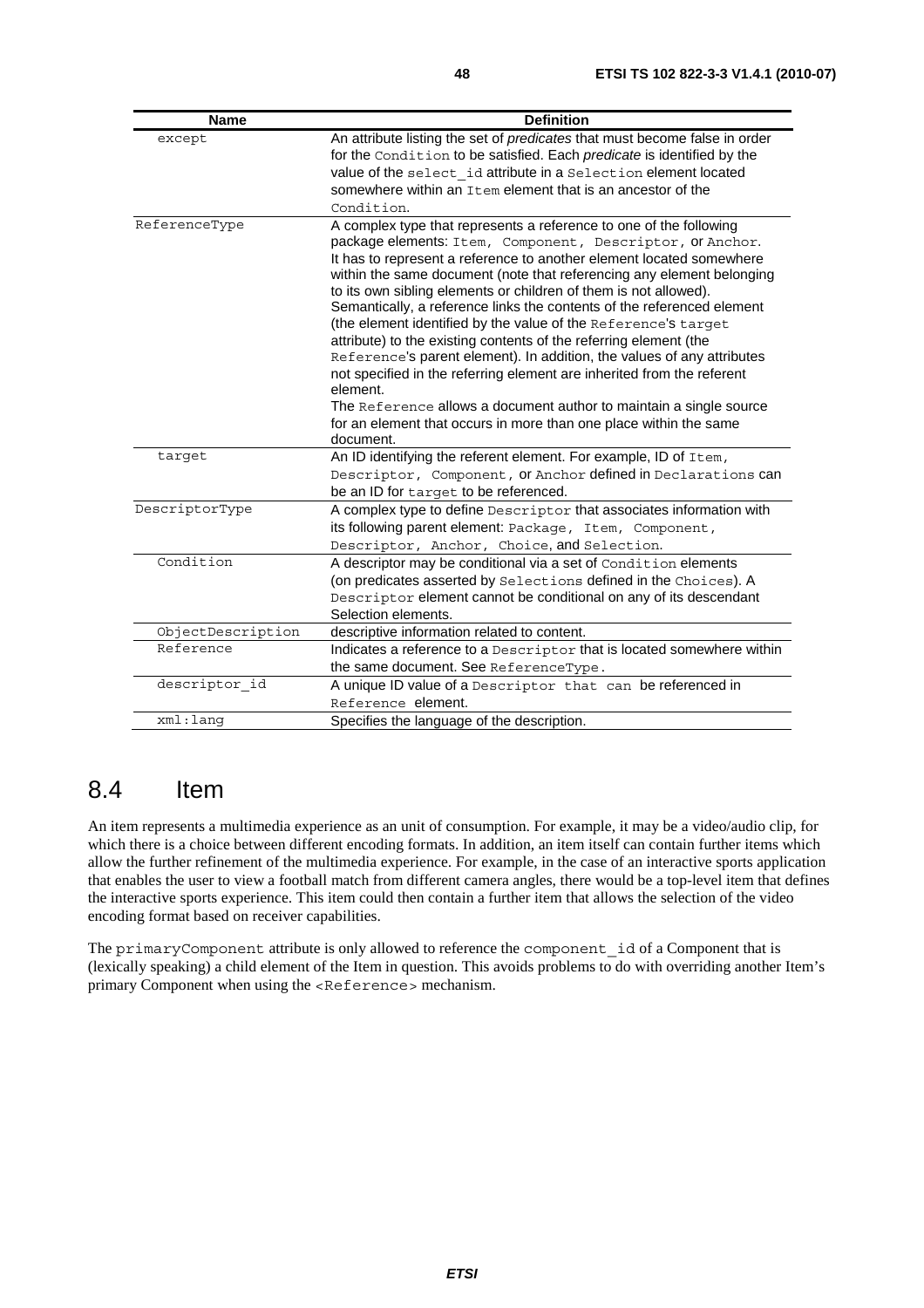The following defines the syntax and semantics for the item.

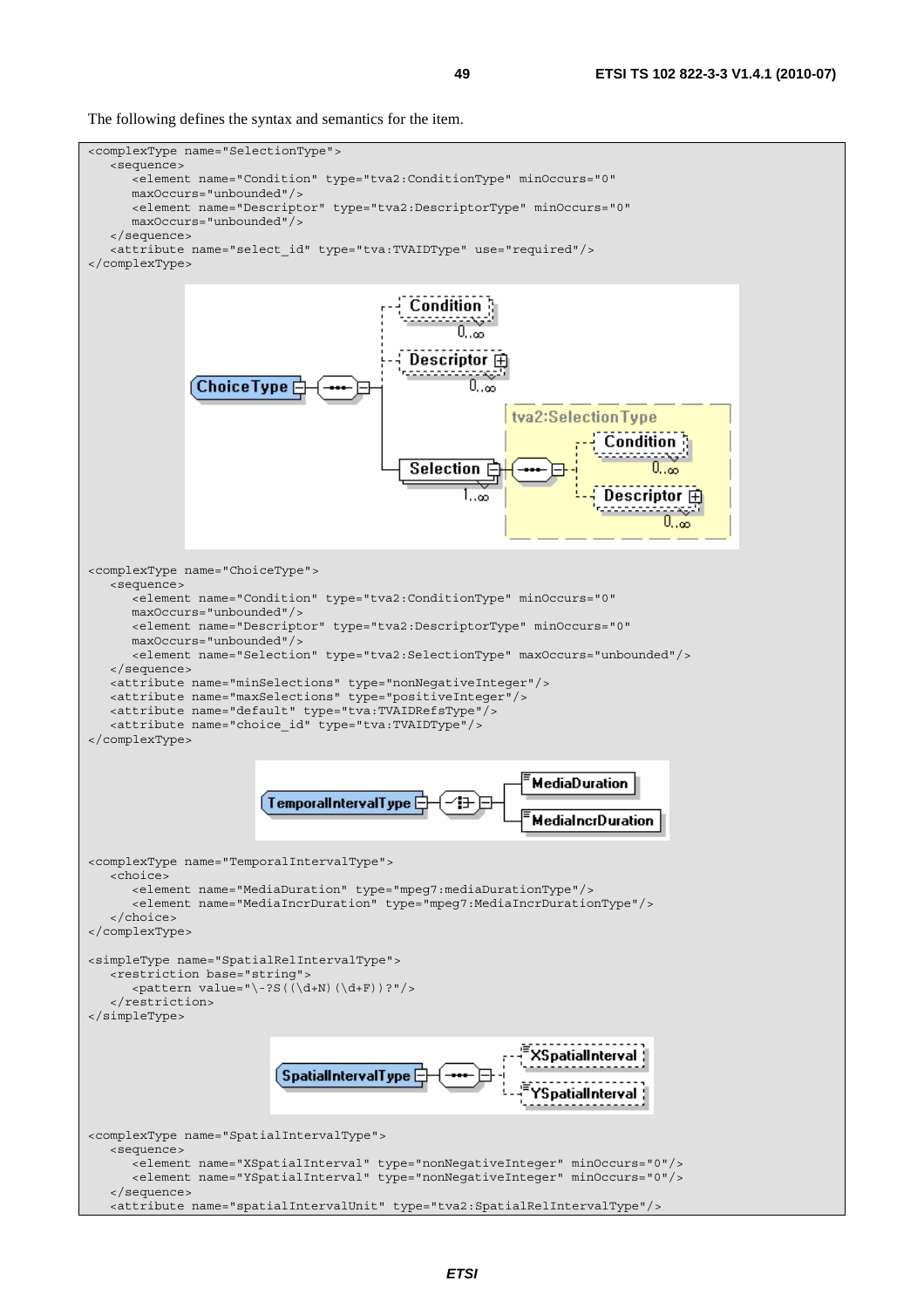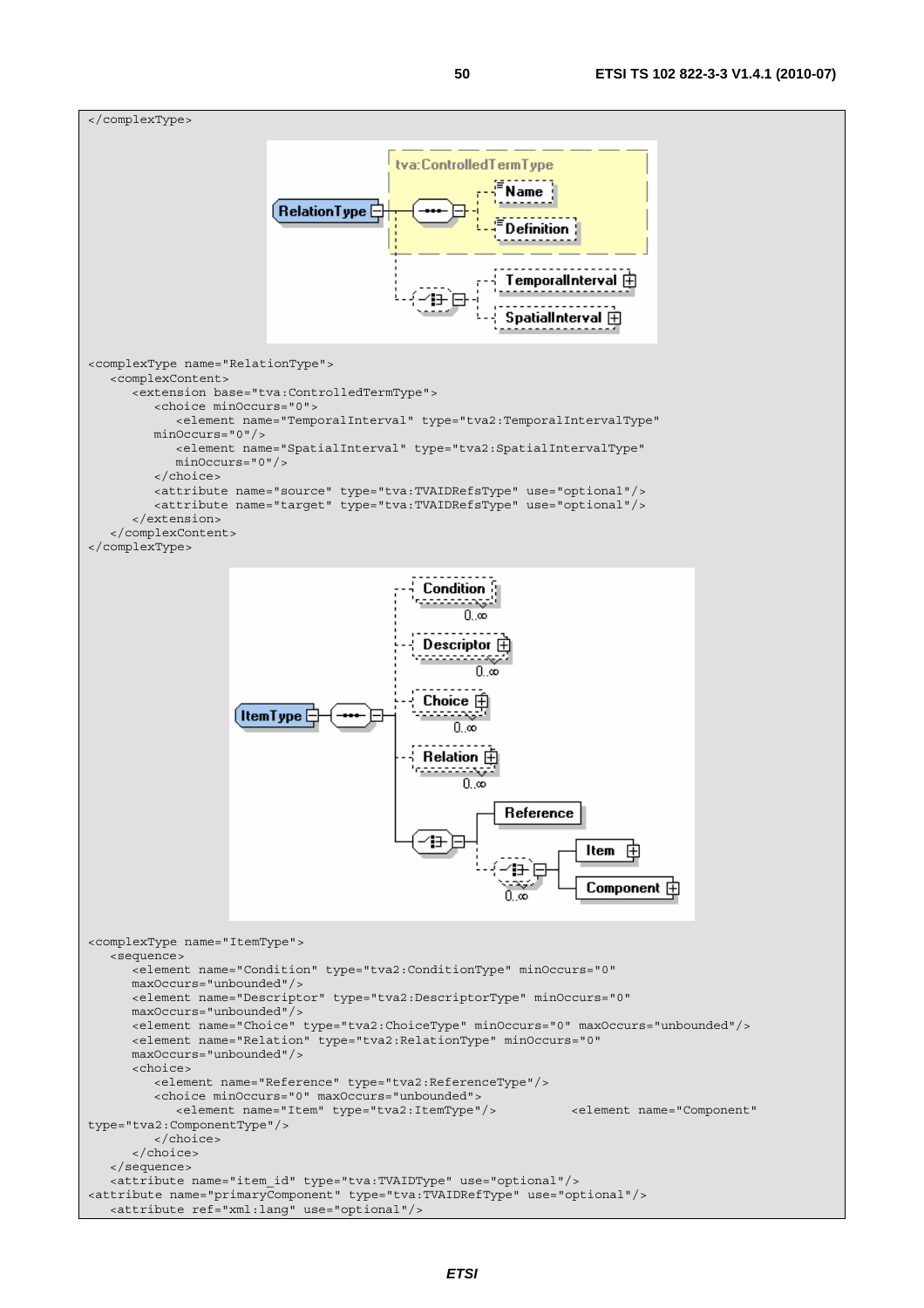</complexType>

| <b>Name</b>   | <b>Definition</b>                                                                                                                                                                                                                                                                                                                                                                                                                                                                                                                                                                                                                                                                                                                                                                                                                                                                                                                                                               |
|---------------|---------------------------------------------------------------------------------------------------------------------------------------------------------------------------------------------------------------------------------------------------------------------------------------------------------------------------------------------------------------------------------------------------------------------------------------------------------------------------------------------------------------------------------------------------------------------------------------------------------------------------------------------------------------------------------------------------------------------------------------------------------------------------------------------------------------------------------------------------------------------------------------------------------------------------------------------------------------------------------|
| SelectionType | A complex type that defines a Selection consisting of Condition<br>and/or descriptive information (Descriptor) required to make a<br>specific decision that will affect one or more Conditions somewhere<br>within an Item. If the Selection is chosen, its predicate becomes<br>true; if it is not chosen, its predicate becomes false; if it is left<br>unresolved, its predicate is undecided.<br>Note that Selections and entire Choices may be made conditional<br>(i.e. they may have one or more Condition child elements). This<br>makes it possible to implement complex decision trees in which certain<br>selections may make certain subsequent Choices or Selections<br>redundant. For example, a PackageTable document might contain a<br>Choice on whether to include a supplemental video clip, followed by a<br>Choice on the encoding preference of the video clip. If, during<br>configuration time, the video clip selection is rejected, then the encoding |
| Condition     | preference Choice should be skipped.<br>An element to represent a Condition. In this case, it denotes the<br>parent Selection element as being conditional on a set of predicate<br>tests. If the condition is satisfied, the Selection can be considered to<br>be chosen.                                                                                                                                                                                                                                                                                                                                                                                                                                                                                                                                                                                                                                                                                                      |
| Descriptor    | A descriptive information about the selection, which can be used to<br>decide whether to choose the Selection.                                                                                                                                                                                                                                                                                                                                                                                                                                                                                                                                                                                                                                                                                                                                                                                                                                                                  |
| select id     | An ID value that identifies the predicate embodied by the Selection,<br>and can be referenced in one or more Conditions somewhere within<br>an Item and/or Component so that the Selection element allows<br>Condition elements to be associated with specific selections.                                                                                                                                                                                                                                                                                                                                                                                                                                                                                                                                                                                                                                                                                                      |
| ChoiceType    | A complex type that defines a Choice encapsulating a set of related<br>Selections that can affect the configuration of an Item. For<br>example, in case of a Choice for audio encoding format, one<br>Selection can be MP3 encoding format and the other Selection<br>can be WAV encoding format. The client system may select first<br>supportable selection and may not check the rest of selections listed in<br>the choice. It is recommended to list the selections in the order of<br>importance.                                                                                                                                                                                                                                                                                                                                                                                                                                                                         |
| Condition     | It denotes the parent Choice element as being conditional on a set of<br>predicate tests. If the condition is satisfied, Selections under the<br>Choice can be considered to be chosen.                                                                                                                                                                                                                                                                                                                                                                                                                                                                                                                                                                                                                                                                                                                                                                                         |
| Descriptor    | A descriptive information about the choice.                                                                                                                                                                                                                                                                                                                                                                                                                                                                                                                                                                                                                                                                                                                                                                                                                                                                                                                                     |
| Selection     | A specific decision about a particular choice such as MP3 or WAV<br>encoding format.                                                                                                                                                                                                                                                                                                                                                                                                                                                                                                                                                                                                                                                                                                                                                                                                                                                                                            |
| minSelections | Minimum number of selections that must be made. If not present, there<br>is no minimum number.                                                                                                                                                                                                                                                                                                                                                                                                                                                                                                                                                                                                                                                                                                                                                                                                                                                                                  |
| maxSelections | Maximum number of selections that must be made. If not present, there<br>is no maximum number.                                                                                                                                                                                                                                                                                                                                                                                                                                                                                                                                                                                                                                                                                                                                                                                                                                                                                  |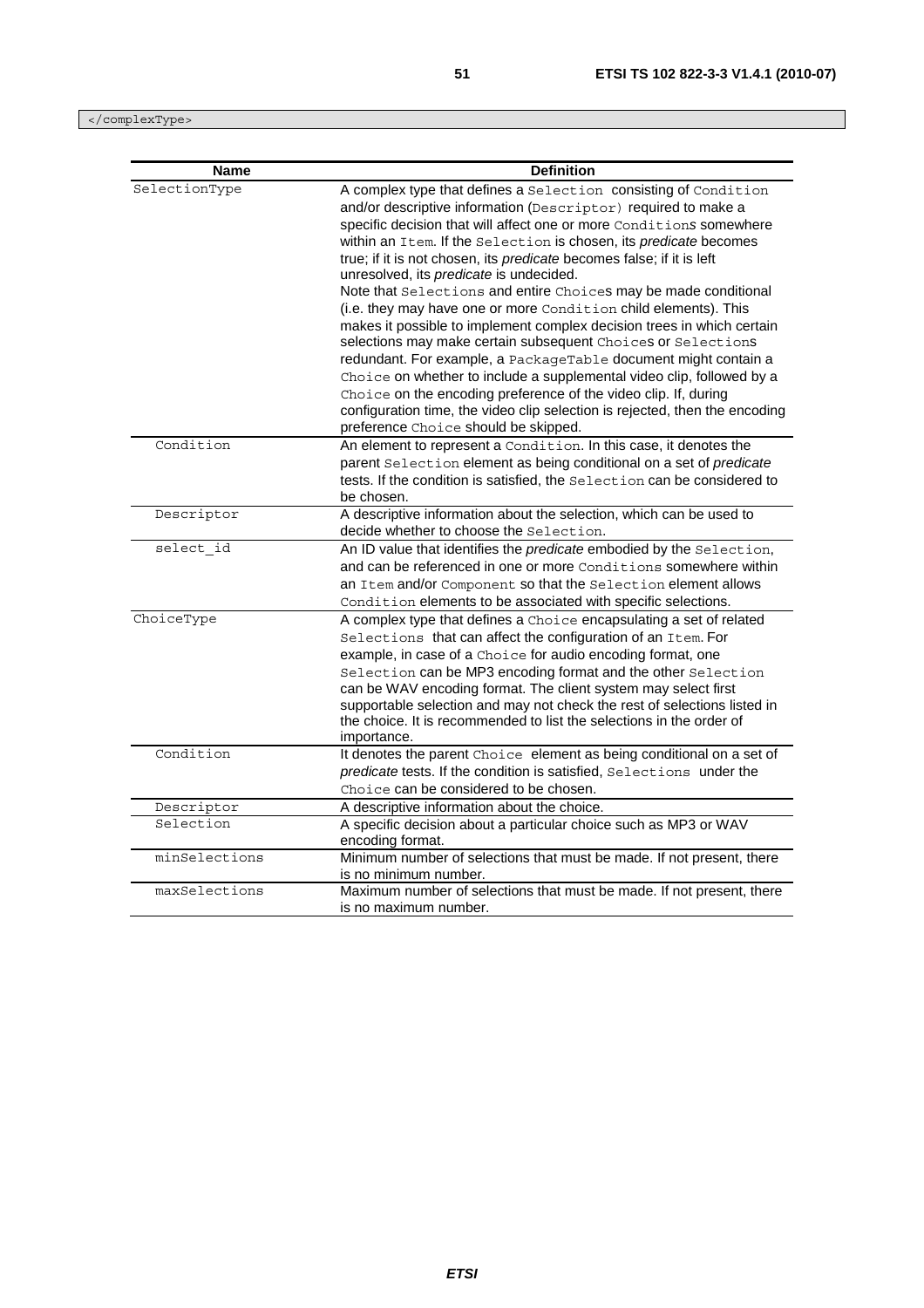| <b>Name</b>            | <b>Definition</b>                                                                                                                           |
|------------------------|---------------------------------------------------------------------------------------------------------------------------------------------|
| default                | Denotes a list of ID values defined in select id of Selection within                                                                        |
|                        | the Choice to indicate the set of default selections for the Choice.                                                                        |
|                        | If the default attribute is specified, the number of individual values in                                                                   |
|                        | the default attribute may not be less than the value of the                                                                                 |
|                        | minselections, no more than the value of the maxselections.                                                                                 |
| choice id              | An attribute that uniquely identifies the choice.                                                                                           |
| TemporalIntervalType   | A complex type that Indicates relative temporal distance between Items                                                                      |
|                        | and/or components.                                                                                                                          |
| MediaDuration          | This element is used to signal a duration using a days, hours, minutes,                                                                     |
|                        | seconds and fractions of seconds.                                                                                                           |
|                        | See MPEG-7 MDS specification (ISO/IEC 15938-5 [16]).                                                                                        |
| MediaIncrDuration      | This element is used to signal a duration using declared                                                                                    |
|                        | mediaTimeUnits                                                                                                                              |
| SpatialRelIntervalType | See MPEG-7 MDS specification (ISO/IEC 15938-5 [16]).<br>A simple type used to indicate either one-hundreth part or                          |
|                        | one-thousandth part. (e.g. $S1N1000F = 1/1000$ ).                                                                                           |
| SpatialIntervalType    | A complex type that Indicates relative spatial distance between Items                                                                       |
|                        | and/or components. The spatial distance is relative distance based on                                                                       |
|                        | initial display size (e.g. in case of having screen size of 960x540 and                                                                     |
|                        | spatial distance of (500,10), the spatial distance would be specified as                                                                    |
|                        | $(500/960, 10/540)$ .)                                                                                                                      |
|                        | The relative distance can be either one-hundredth part or                                                                                   |
|                        | one-thousandth part.                                                                                                                        |
| XSpatialInterval       | This element is used to signal a relative distance in x-axis (horizontal<br>axis) based on initial display size.                            |
| YSpatialInterval       | This element is used to signal a relative distance in y-axis (vertical axis)                                                                |
|                        | based on initial display size.                                                                                                              |
| spatialIntervalUnit    | This element is used to indicate if the spatial distance is one-hundredth                                                                   |
|                        | part or one-thousandth part.                                                                                                                |
| RelationType           | A complex type that defines spatial and temporal relation between                                                                           |
|                        | source and target. Source and target can be items or                                                                                        |
|                        | components.                                                                                                                                 |
| TemporalInterval       | Indicates relative temporal distance from source to target.                                                                                 |
|                        | Source/target can be items or components.                                                                                                   |
|                        | For example, in case of temporal relation between A and B, if B follows                                                                     |
|                        | A after 3 seconds, it can be described that source is A, target is B,                                                                       |
|                        | and relation is "follows" with temporal distance of 3 seconds                                                                               |
|                        | (Or source is B, target is A, and relation is "precedes" with temporal                                                                      |
|                        | distance of -3 seconds).                                                                                                                    |
| SpatialInterval        | Indicates spatial distance from source to target. Source/target                                                                             |
|                        | can be items or components. The spatial distance is relative distance<br>based on initial display size.                                     |
|                        | For example. in case of having screen size of 960x540, if B is located in                                                                   |
|                        | northwest direction of A with spatial distance of (500,10), it can be                                                                       |
|                        | described that source is A, target is B, and spatial relation is "northwest"                                                                |
|                        | with the spatial distance of (500/960, 10/540).                                                                                             |
|                        | The relative distance can be either one-hundredth part or                                                                                   |
|                        | one-thousandth part.                                                                                                                        |
| source                 | Specifies reference items or components to measure relative                                                                                 |
|                        | temporal/spatial distance. Source can be multiple items or components                                                                       |
|                        | when multiple items or components have same reference position in                                                                           |
|                        | temporal or spatial domain.                                                                                                                 |
|                        | For example, if A and B starts at the same time, it can be described that<br>sources are A and B and relation is "CoBegin". For example, an |
|                        | "include" relation can have multiple sources and a single target to                                                                         |
|                        | indicate multiple objects that appear in a single target object.                                                                            |
| target                 | Specifies target items or components to measure relative                                                                                    |
|                        | temporal/spatial distance from the reference items or components.                                                                           |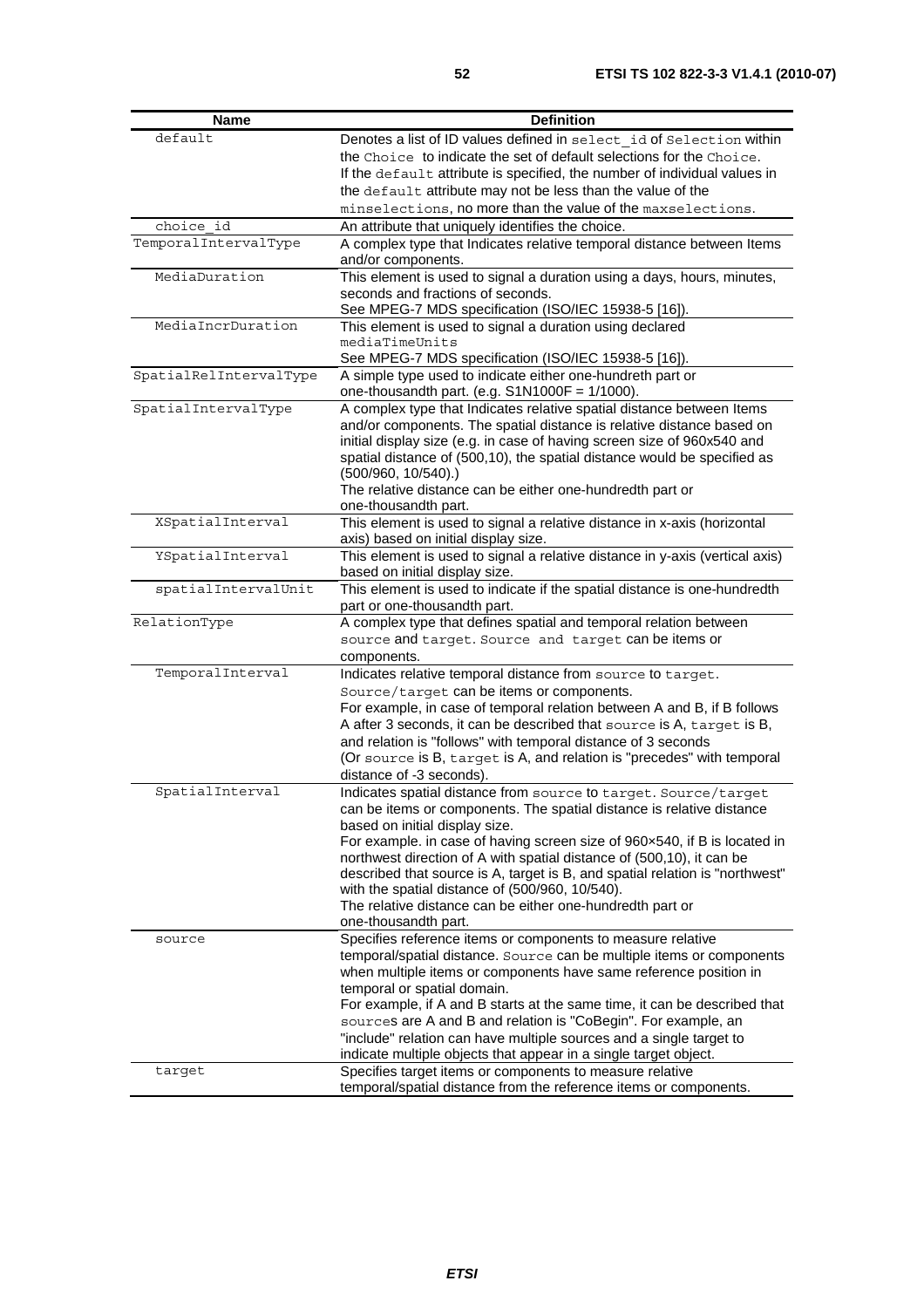| <b>Name</b>      | <b>Definition</b>                                                         |
|------------------|---------------------------------------------------------------------------|
| ItemType         | A complex type that defines an Item that is a grouping of possible        |
|                  | sub-Items and/or Components, bound to relevant Descriptors. In            |
|                  | addition, an Item may contain Conditions, Choices, and                    |
|                  | Relations.                                                                |
|                  | An item that contains no sub-Items can be considered an entity -- a       |
|                  | logically indivisible work. An Item that does contain sub-Items can be    |
|                  | considered as compilation -- a work composed of potentially               |
|                  | independent sub-parts.                                                    |
|                  | Relations indicate relation between Items/components.                     |
| Condition        | A set of <i>predicate</i> tests for choosing the item.                    |
|                  | An Item may be conditional via a set of Condition elements (on            |
|                  | predicates asserted by Selections defined in the Choices).                |
|                  | An Item element cannot be conditional on any of its descendant            |
|                  | Selection elements.                                                       |
| Descriptor       | A descriptive information about the item.                                 |
| Choice           | A set of related selections that can affect the configuration of an item. |
| Relation         | Indicates relative spatial/temporal relation between items and            |
|                  | components.                                                               |
| Reference        | Indicates a reference to an $I^+$ em that is located somewhere within the |
|                  | same document. See ReferenceType.                                         |
| Item             | An Item is a grouping of possible sub-Items and/or Components,            |
|                  | bound to a set of relevant Descriptors containing descriptive             |
|                  | information about item. In addition, an Item may contain Choices,         |
|                  | Conditions, and Relations.                                                |
| Component        | A Component element contains a Resource or a set of Anchors with          |
|                  | a set of relevant Descriptors containing descriptive information          |
|                  | about the component.                                                      |
| item id          | A unique ID value of an Item that can be referenced in                    |
|                  | Reference element.                                                        |
| primaryComponent | An attribute to specify which is the primary or "main" Component of the   |
|                  | item                                                                      |
| xml:lanq         | Specifies the language of the description.                                |

NOTE: The system may process the Choice/Selection mechanism in the order of listing. Therefore, it is recommended to list the Choice/Selections which may affect overall consumption of the package at the top level of description. If the Choice/Selection only affects certain set of items, it is recommended to list the proper Choice/Selection at the appropriate item level.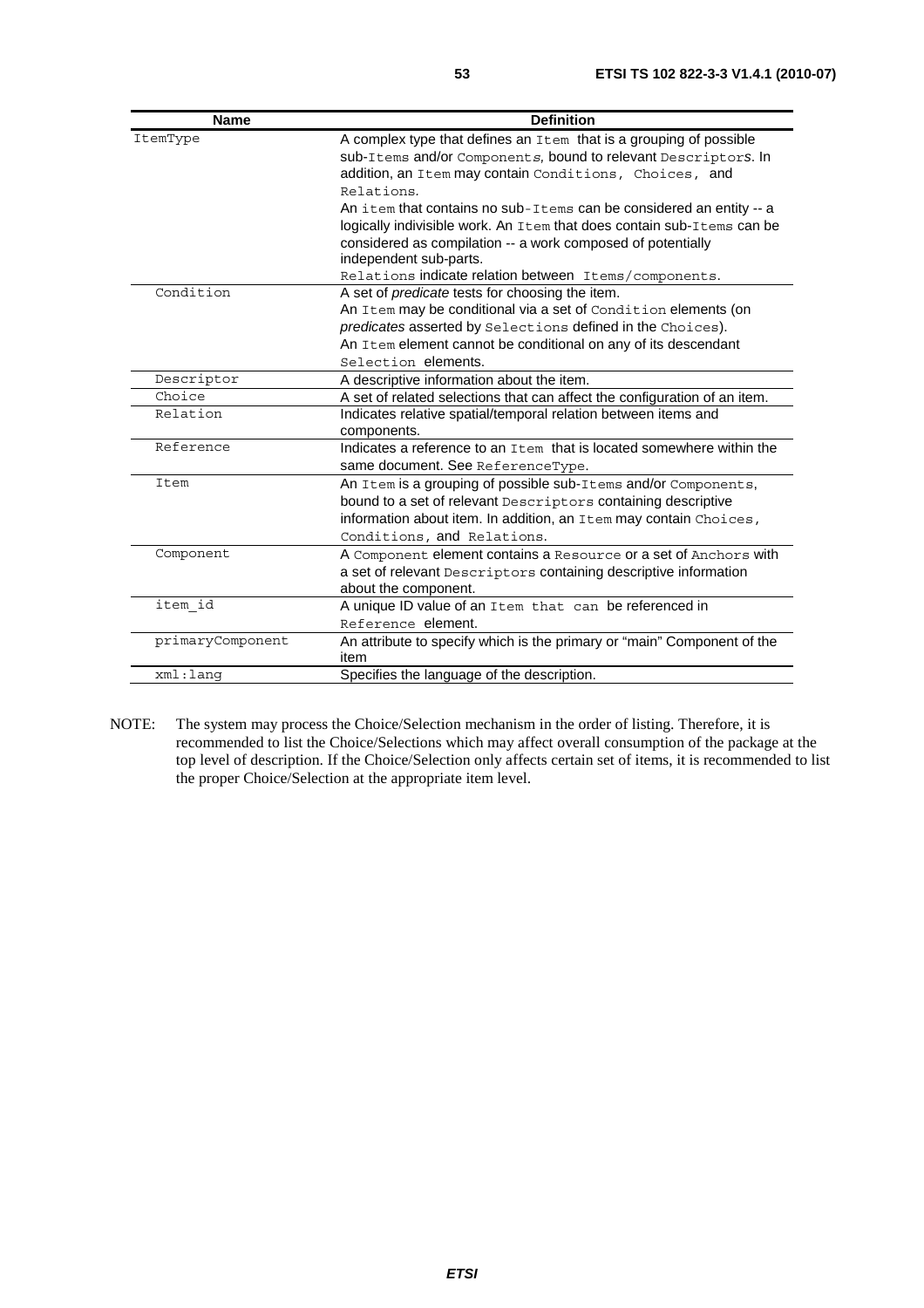## 8.5 Component

Figure 4 shows an example of the temporal relations between items and components. With the relation description defined in RelationType, the relative temporal relation between items and/or components in a package can be described.





The following defines the syntax and semantics for the component which is a single acquirable entity which is a resource. It could, for example, be a MPEG 2 video/audio file, or it could be an audio stream. One or more "components" form an "item".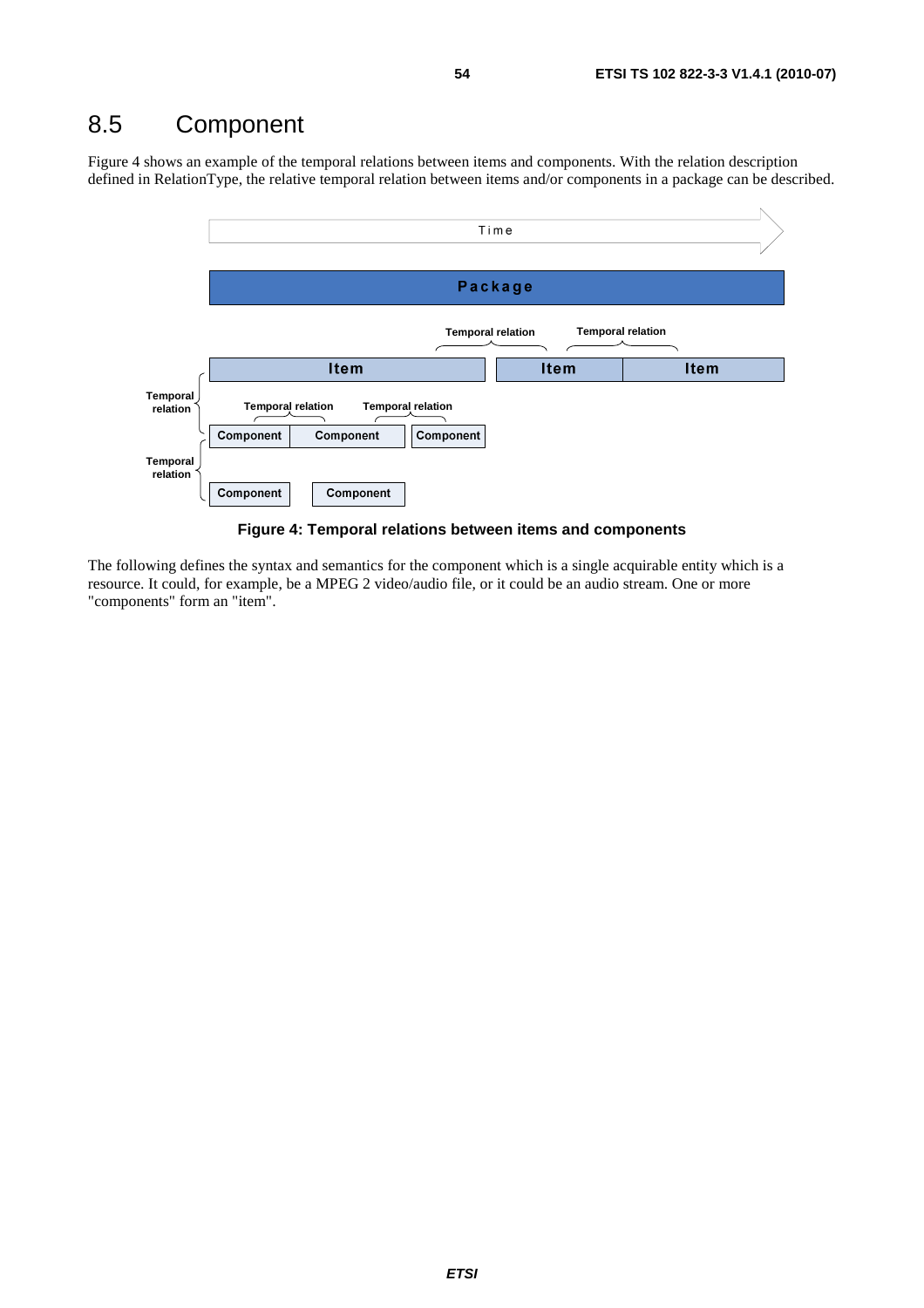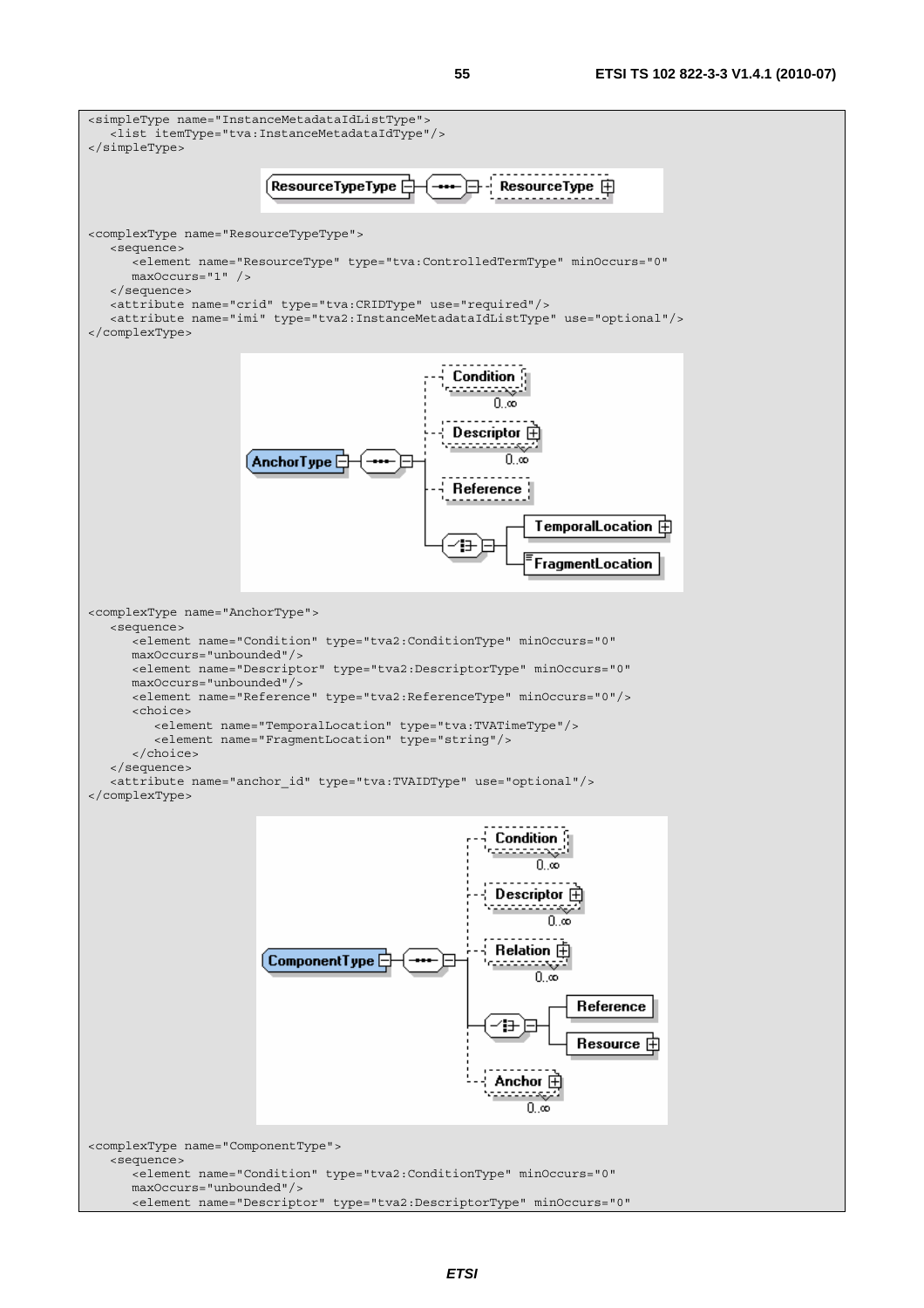```
 maxOccurs="unbounded"/> 
      <element name="Relation" type="tva2:RelationType" minOccurs="0" 
      maxOccurs="unbounded"/> 
      <choice> 
 <element name="Reference" type="tva2:ReferenceType"/> 
 <element name="Resource" type="tva2:ResourceTypeType"/> 
      </choice> 
      <element name="Anchor" type="tva2:AnchorType" minOccurs="0" maxOccurs="unbounded"/> 
   </sequence> 
 <attribute name="component_id" type="tva:TVAIDType" use="optional"/> 
 <attribute ref="xml:lang" use="optional"/> 
</complexType>
```

| <b>Name</b>                | <b>Definition</b>                                                                                                                                                       |
|----------------------------|-------------------------------------------------------------------------------------------------------------------------------------------------------------------------|
| InstanceMetadataIdListType | A simple type used to specify the list of instance metadata<br>identifier(IMI)s.                                                                                        |
| ResourceTypeType           | A complex type to indicate individually identifiable asset, a                                                                                                           |
|                            | resource, such as a video or audio clip, an image, or a textual                                                                                                         |
|                            | asset which can be a component.                                                                                                                                         |
|                            | A Resource is identified by CRID value + 0 or more IMI(s).                                                                                                              |
| ResourceType               | Indicates the type of the resource (e.g. "video/mpeg").                                                                                                                 |
| crid                       | The CRID value that identifies the Resource.                                                                                                                            |
| imi                        | An optional list of instance metadata identifier(IMI)s. Each of<br>them shall identify particular location of the content related to a<br>CRID.                         |
|                            | IMI with CRID enables identification of different bit-represented<br>instances (resulting from different encoding type, format, etc) of<br>the component for targeting. |
|                            | Multiple IMIs are used to list the instances which have bit<br>identical representation and are located in different place.                                             |
| AnchorType                 | A complex type that defines an Anchor. An Anchor binds a set                                                                                                            |
|                            | of Descriptors to a specific location or range within the                                                                                                               |
|                            | resource identified by Resource element specified within the                                                                                                            |
|                            | parent Component element.                                                                                                                                               |
| Condition                  | A set of predicate tests for choosing the anchor which is a                                                                                                             |
|                            | fragment of resource. The satisfied condition indicates that the<br>anchor is selected to be consumed.                                                                  |
|                            | An anchor, which is a fragment of resource, may be conditional                                                                                                          |
|                            | via a set of Condition elements (on <i>predicates</i> asserted by                                                                                                       |
|                            | Selections defined in the Choices).                                                                                                                                     |
| Descriptor                 | A descriptive information about the anchor that can be                                                                                                                  |
|                            | referenced in Reference element.                                                                                                                                        |
| Reference                  | A reference to the Anchor that is located somewhere within the                                                                                                          |
|                            | same document. See the ReferenceType.                                                                                                                                   |
| TemporalLocation           | A element to be used to locate the part of interest within the                                                                                                          |
|                            | associated resource by using TVATimeType.                                                                                                                               |
| Fragmentlocation           | A string that, when appended to the value of the URI attribute of                                                                                                       |
|                            | the associated Resource element (specified within the parent                                                                                                            |
|                            | Component element), followed by a pound sign ("#"), locates                                                                                                             |
|                            | the part of interest within the associated resource.                                                                                                                    |
| anchor id                  | A unique ID value of an Anchor that can be referenced in                                                                                                                |
|                            | Reference element.                                                                                                                                                      |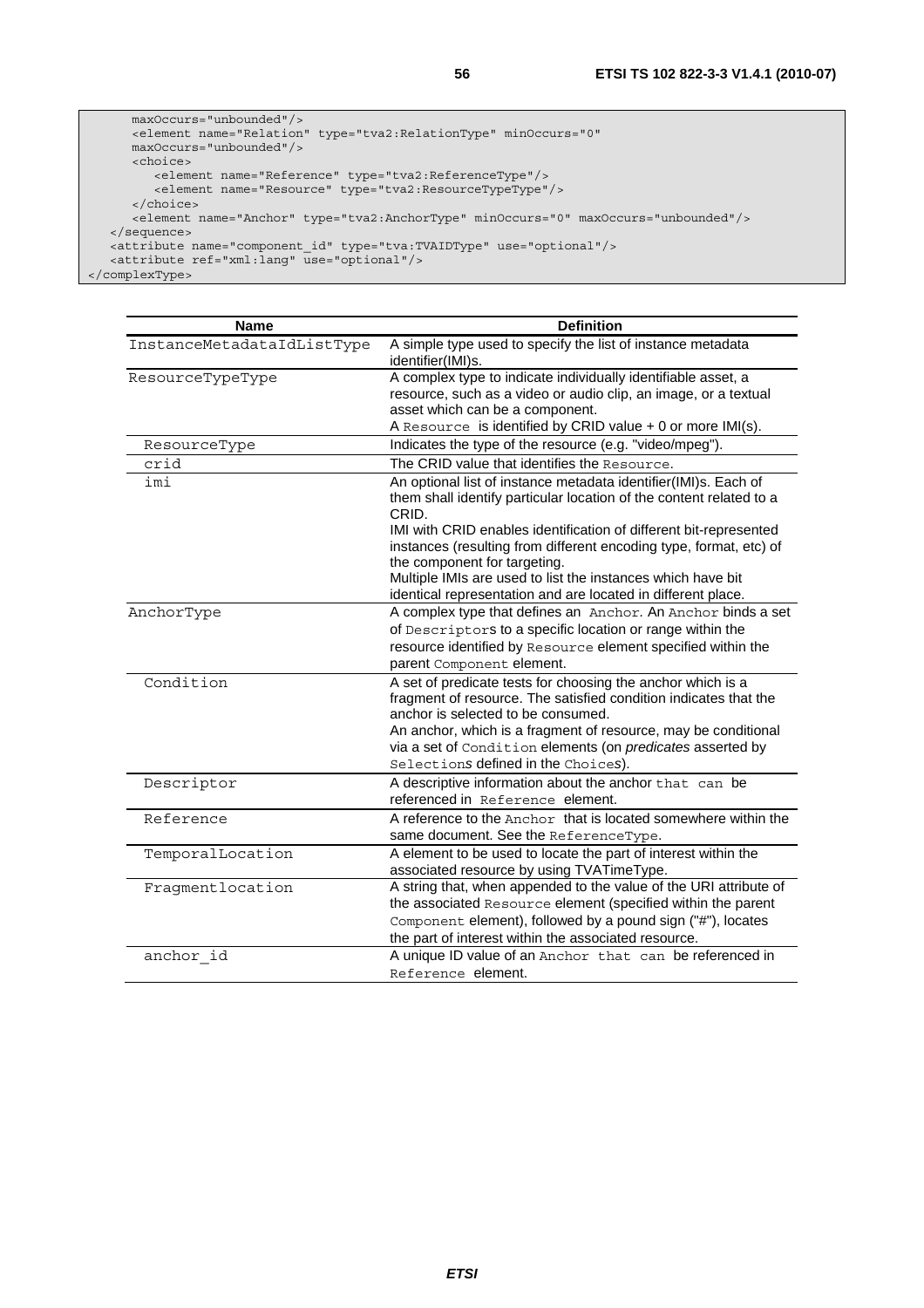| <b>Name</b>   | <b>Definition</b>                                                                                                  |
|---------------|--------------------------------------------------------------------------------------------------------------------|
| ComponentType | A complex type that defines a Component consisting of a                                                            |
|               | Resource, bound to a set of Descriptors. In addition, a                                                            |
|               | Component may contain Conditions, Relations, and                                                                   |
|               | Anchors.                                                                                                           |
|               | Descriptors contain descriptive information about the                                                              |
|               | Component, as a representation of a work.                                                                          |
|               | A Component may be conditional via a set of Condition                                                              |
|               | elements (on <i>predicates</i> asserted by Selections defined in<br>the Choices).                                  |
|               | Relations indicate relation between Items/Components.                                                              |
|               | It should be noted that a component itself is not an Item;<br>components are building blocks of Items. A component |
|               | includes a resource (It shall not include more than one<br>resource).                                              |
| Condition     | A set of predicate tests for choosing the Component.                                                               |
|               | A component may be conditional via a set of Condition                                                              |
|               | elements (on predicates asserted by Selections defined in                                                          |
|               | the Choices).                                                                                                      |
| Descriptor    | A descriptive information about the component.                                                                     |
| Relation      | Indicates relative spatial/temporal relation between items and                                                     |
|               | components.                                                                                                        |
| Reference     | Indicates a reference to a component that is located somewhere                                                     |
|               | within the same instance document. See the ReferenceType.                                                          |
| Resource      | An individually identifiable asset that a component consists of.                                                   |
|               | See the ResourceType.                                                                                              |
| Anchor        | Element that binds Descriptors to a specific location or range                                                     |
|               | within the resource identified by the Resource element                                                             |
|               | specified in the parent Component element.                                                                         |
| component id  | A unique ID value of a Component that can be referenced                                                            |
|               | in Reference element.                                                                                              |
| xml:lang      | Specifies the language of the description.                                                                         |

The following shows an example instance of anchor. In this example, user can watch from the starting point of the first goal scene or second goal scene in World Cup video sequence by selecting either First\_Goal or Second\_Goal.

```
<?xml version="1.0" encoding="UTF-8"?> 
<TVAMain xmlns="urn:tva:metadata:2007" xmlns:tva2="urn:tva:metadata:extended:2007" 
xmlns:int="urn:tva:metadata:interstitial:2007" xmlns:mpeg21="urn:tva:mpeg21:2007" 
xmlns:mpeg7="urn:tva:mpeg7:2005" xmlns:rmpi="urn:tva:rmpi:2005" xmlns:tva="urn:tva:metadata:2007" 
xmlns:xsi="http://www.w3.org/2001/XMLSchema-instance" 
xsi:schemaLocation="urn:tva:metadata:extended:2007 tva2_metadata_3-3_v121.xsd" 
xsi:type="tva2:ExtendedTVAMainType"> 
    <tva2:PackageTable> 
       <tva2:Package crid="CRID://foo.com/Package/12-1-2005"> 
          <tva2:Item> 
             <tva2:Choice choice_id="Goal_Choice" minSelections="0" maxSelections="1"> 
                <tva2:Selection select_id="First_Goal"> 
                   <tva2:Descriptor> 
                      <tva2:ObjectDescription> 
                         <tva2:ContentDescription> 
                             <Title>First Goal in World Cup</Title> 
                          </tva2:ContentDescription> 
                       </tva2:ObjectDescription> 
                   </tva2:Descriptor> 
                </tva2:Selection> 
                <tva2:Selection select_id="Second_Goal"> 
                   <tva2:Descriptor> 
                      <tva2:ObjectDescription> 
                         <tva2:ContentDescription> 
                             <Title>Second Goal in World Cup</Title> 
                          </tva2:ContentDescription> 
                      </tva2:ObjectDescription> 
                   </tva2:Descriptor> 
                </tva2:Selection> 
             </tva2:Choice> 
             <tva2:Component> 
                <tva2:Resource crid="CRID://foo.com/WORLDCUP_Video"/> 
                <tva2:Anchor>
```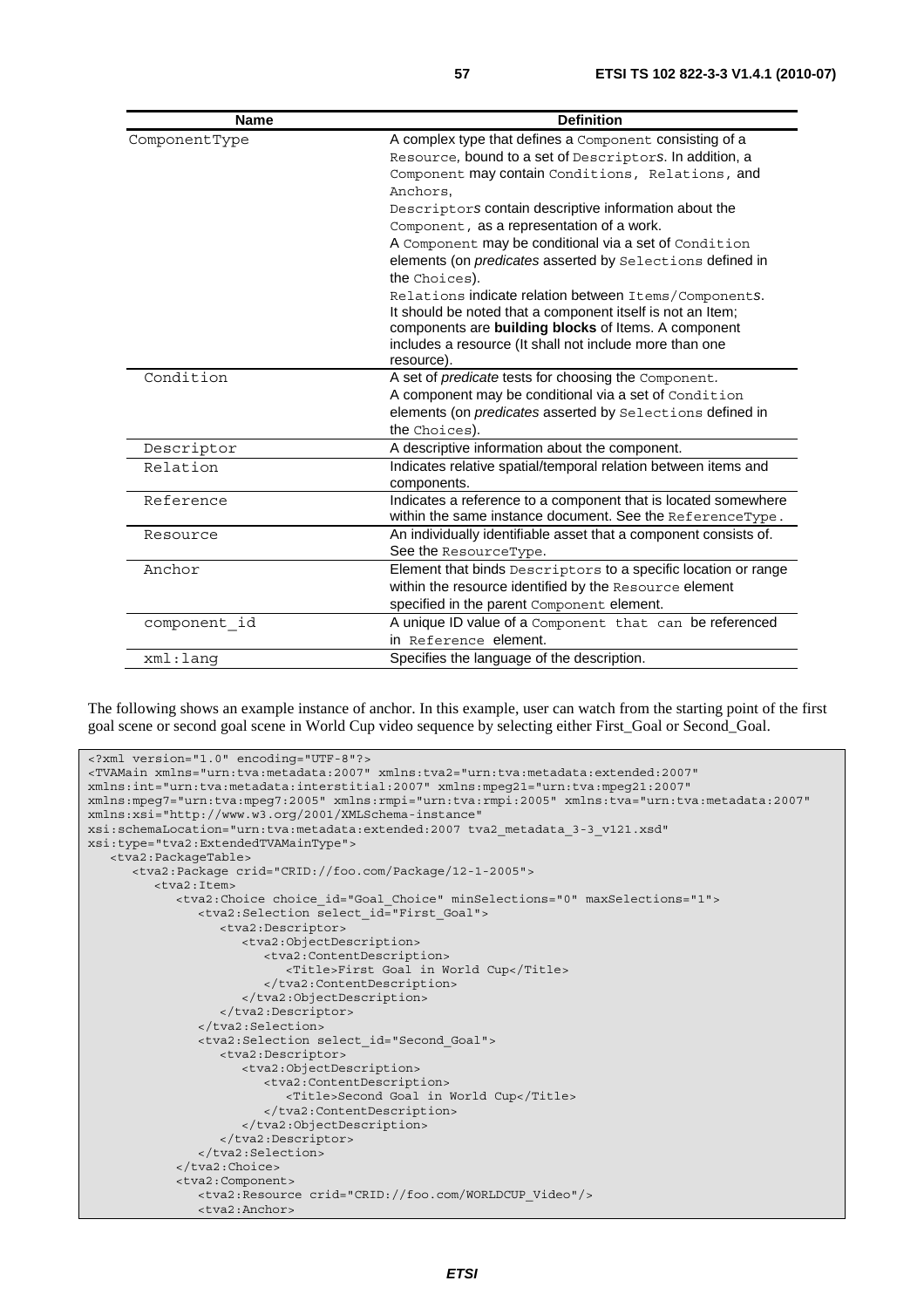```
 <tva2:Condition require="First_Goal"/> 
                  <tva2:TemporalLocation> 
                      <TimePoint>T00:15:01:235F1000</TimePoint> 
                  </tva2:TemporalLocation> 
               </tva2:Anchor> 
               <tva2:Anchor> 
                  <tva2:Condition require="Second_Goal"/> 
                  <tva2:TemporalLocation> 
                      <TimePoint>T00:37:01:172F1000</TimePoint> 
                  </tva2:TemporalLocation> 
               </tva2:Anchor> 
            </tva2:Component> 
        </tva2:Item>
     </tva2:Package> 
  </tva2:PackageTable> 
</TVAMain>
```
## 8.6 Package

A package is defined as a collection of content components that in some combination (either all or a subset) together provide a consumer experience and are intended to be used together. A package can be instantiated with or without main AV content depending on scenarios, in which main AV content and package can be tightly associated or can be loosely coupled enough to be handled (generation, delivery, consumption) independently.

When a package is instantiated with main AV content, the description of main AV content is provided by using ProgramInformationTable.

A package consists of a set of content items and components, and provides a decision tree, where the device and user can make choices depending upon usage environment and required user experience.

A package is a structure that allows items to be grouped. The Package element may contain an optional Declarations element, a grouping of Items, and a set of Descriptors that contains descriptive information about the package.

The following describes the structure of a package.

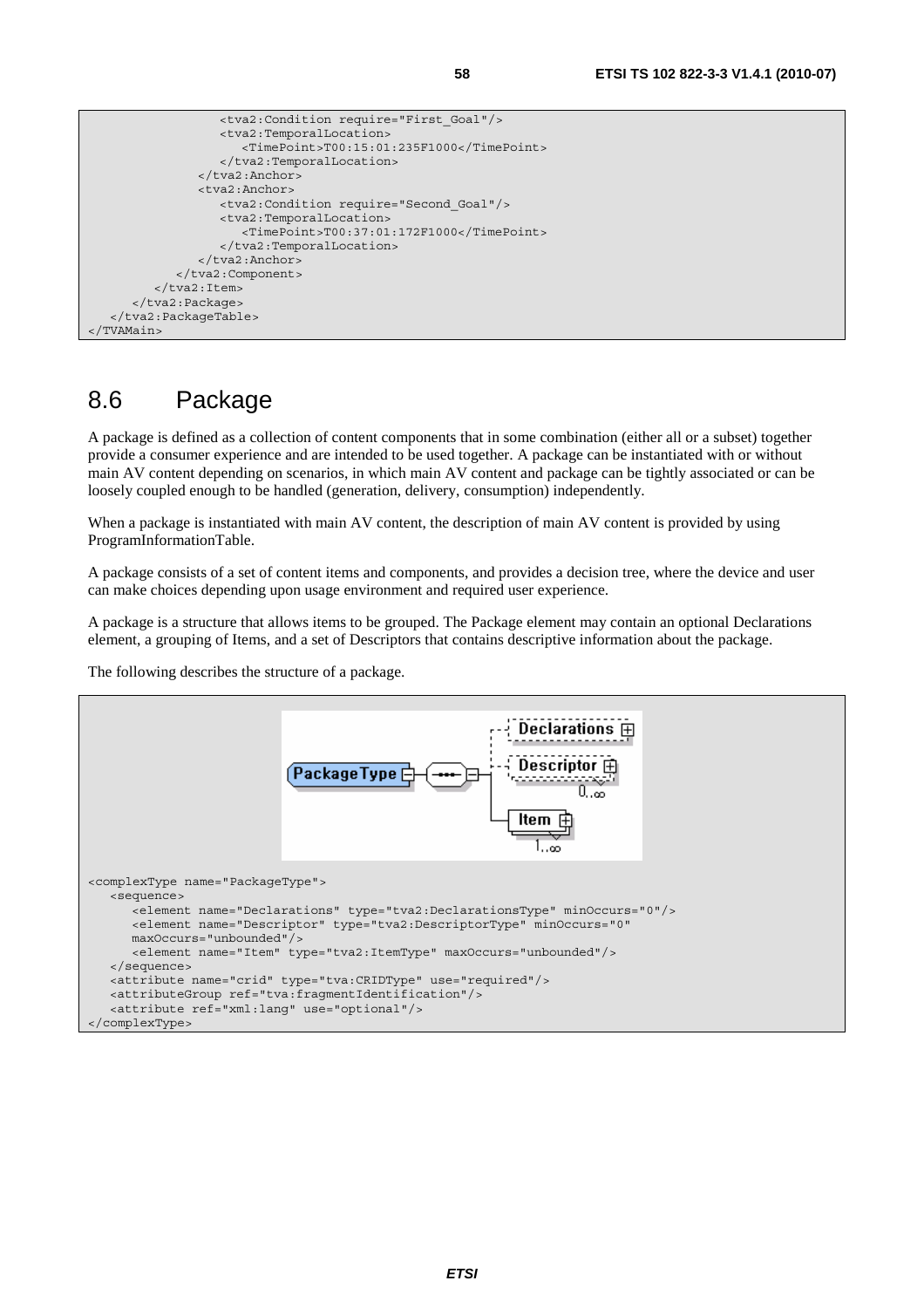| Name                   | <b>Definition</b>                                                                                                                                                                                                                                                                       |
|------------------------|-----------------------------------------------------------------------------------------------------------------------------------------------------------------------------------------------------------------------------------------------------------------------------------------|
| PackageType            | A complex type that specifies a package that is a group of items.                                                                                                                                                                                                                       |
| Declarations           | Declarations element is used to define a set of package elements in<br>a document without actually instantiating them. A declared element (i.e. a<br>child element of a Declarations element) is not considered to be<br>instantiated unless it is referenced (by a Reference element). |
| Descriptor             | A descriptive information about the package.                                                                                                                                                                                                                                            |
| Item                   | A grouping of possible sub-Items and/or Components.                                                                                                                                                                                                                                     |
| crid                   | The CRID for the package.                                                                                                                                                                                                                                                               |
| fraqmentIdentification | Used to identify the fragment of data to which this description belongs.                                                                                                                                                                                                                |
| xml:lang               | Specifies the language of the description.                                                                                                                                                                                                                                              |

## 9 Extended User Description Datatypes

The present clause defines consumer metadata extended to describe consumer and consumer's environments supporting targeting and compatibility with Phase 1 user description metadata.

NOTE: Clause 5.5 of TS 102 822-3-2 [4] provides more detailed information on *TV-Anytime* consumer metadata including User Preferences and Usage History.



| <b>Name</b>                 | <b>Definition</b>                                                                                           |
|-----------------------------|-------------------------------------------------------------------------------------------------------------|
| ExtendedUserDescriptionType | Defines extended consumer metadata.                                                                         |
| UserInformationTable        | Describes the consumer's information including<br>biographic information and the accessibility information. |
| UsaqeEnvironment            | Describes the environment of content consumption.                                                           |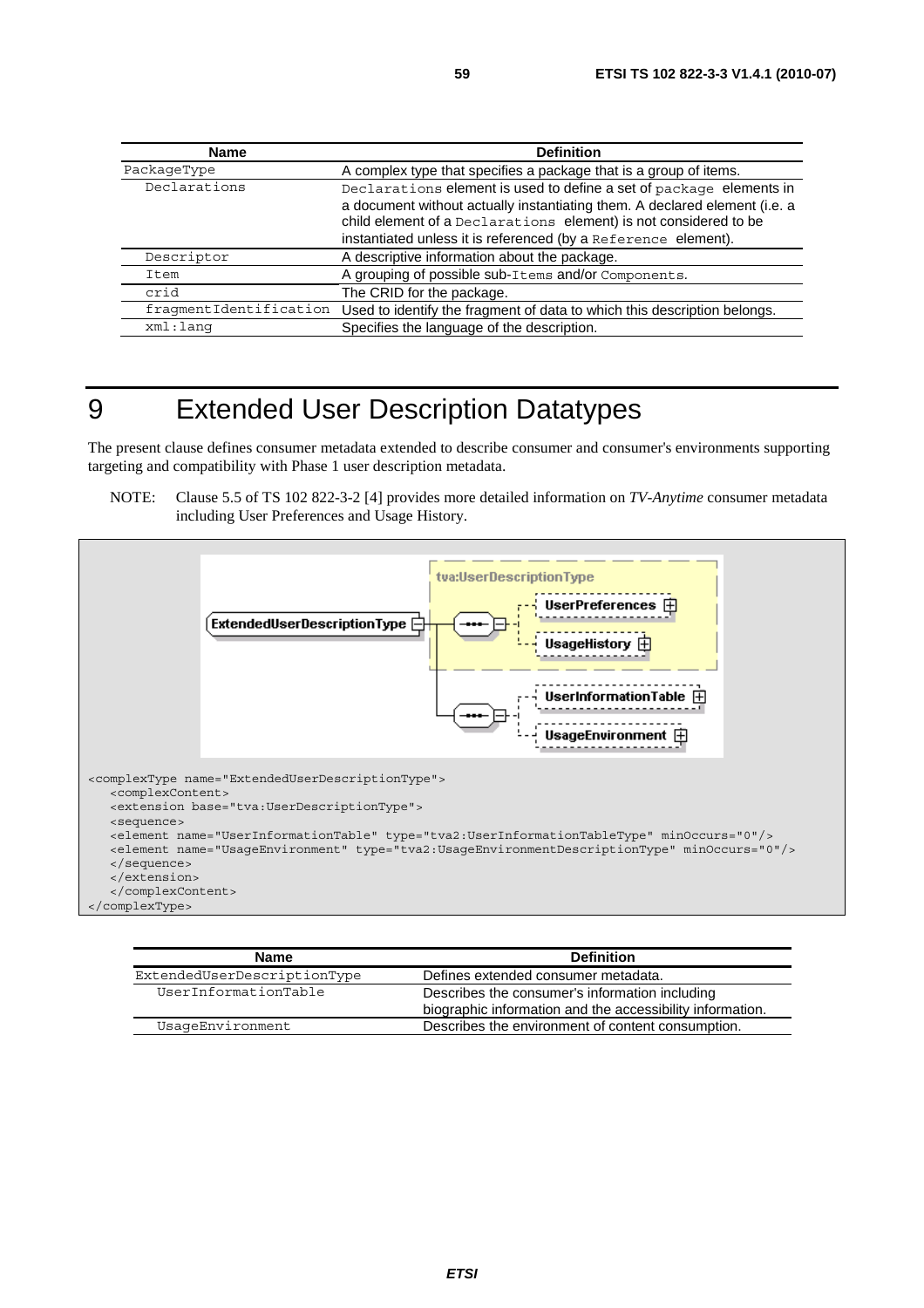## 10 Information Tables

## 10.1 Package Table

A package is defined as a collection of content components that in some combination (either all or a subset) together provide a consumer with an enriched experience. A package can be instantiated with or without main AV content depending on scenarios, in which main AV content and a package can be tightly associated or can be coupled loosely enough to be handled (generation, delivery, consumption) independently.

When a package is instantiated with main AV content, the description of main AV content is provided by using the ProgramInformationTable.

A package consists of a set of content items and components, and provides a decision tree, where the device and user can make choices depending upon usage environment and required user experience.



| <b>Name</b>      | <b>Definition</b>                                         |  |
|------------------|-----------------------------------------------------------|--|
| PackageTableType | A complex type that describes a table of package records. |  |
| Package          | A list of package records. A Package has PackageType.     |  |
| xml:lang         | Specifies the language of the description.                |  |
| copyrightNotice  | Specifies the copyright information for the PackageTable. |  |

## 10.2 Interstitial Campaign Table

The interstitial campaign table is used to hold information about campaigns for which interstitial content descriptions are provided.

| $\sf{Campair}$ DescriptionType $\boxdot$<br>'Agency                           |
|-------------------------------------------------------------------------------|
| <complextype name="CampaignDescriptionType"></complextype>                    |
| <sequence></sequence>                                                         |
| <element minoccurs="0" name="Agency" type="string"></element>                 |
| $\langle$ sequence>                                                           |
| <attribute name="campaignId" type="tva:TVAIDType" use="required"></attribute> |
| <attribute name="startdate" type="dateTime" use="optional"></attribute>       |
| <attribute name="enddate" type="dateTime" use="optional"></attribute>         |
|                                                                               |
| $\lceil$ Interstitial $\mathsf{Camp}$ aign $\mathsf{Table} \oplus$<br>.00     |
| <complextype name="InterstitialCampaignTableType"></complextype>              |
| <sequence></sequence>                                                         |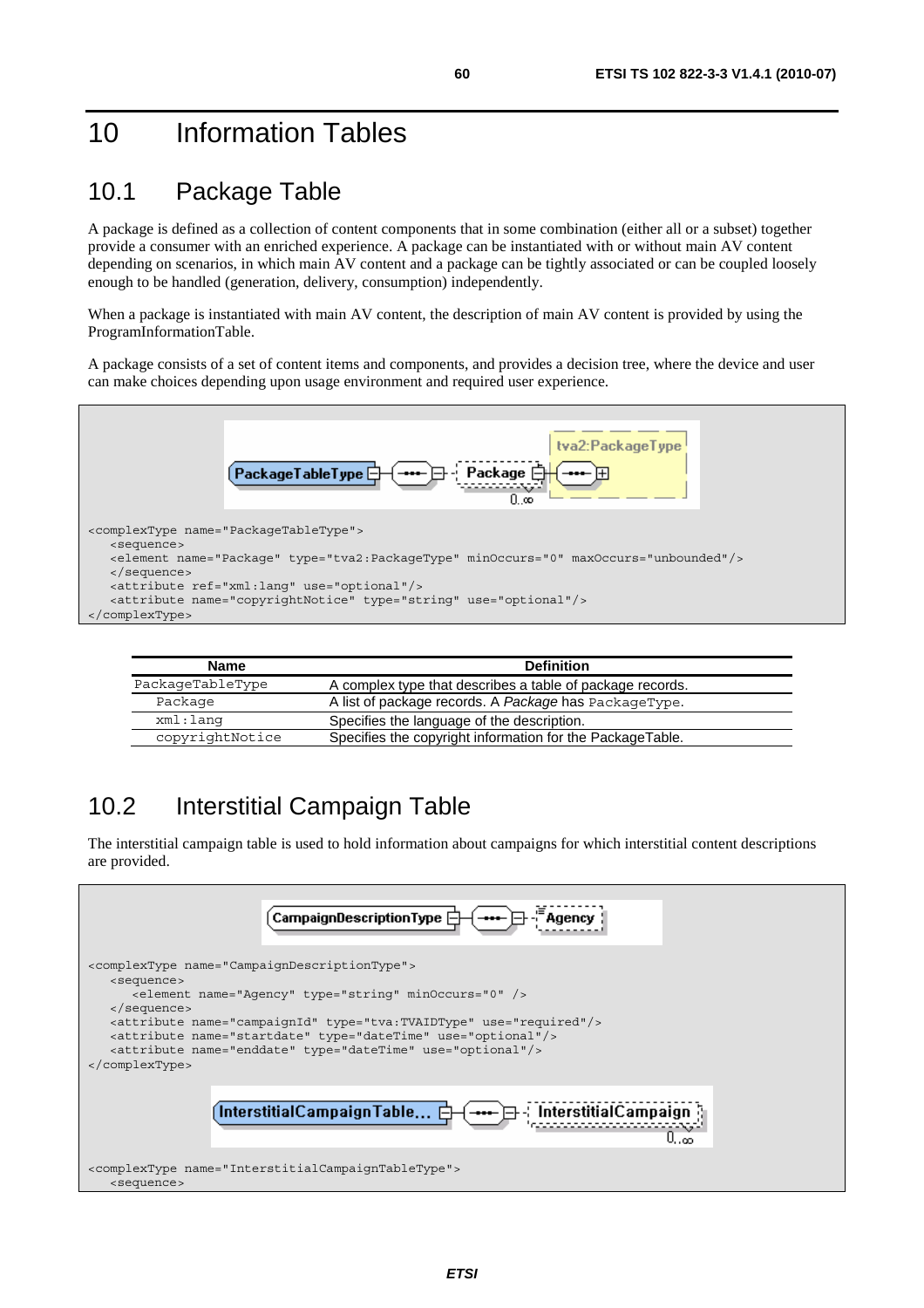</complexType>

| <b>Name</b>                   | <b>Definition</b>                                                                                                                                  |
|-------------------------------|----------------------------------------------------------------------------------------------------------------------------------------------------|
| CampaignDescriptionType       | A complex type that describes an interstitial campaign.                                                                                            |
| Agency                        | Free text to allow the identification of the Agency carrying the<br>campaign.                                                                      |
| campaignId                    | A unique identifier for the Campaign. This field is referenced by<br>the MemberOfCampaign element within the<br>InterstitialContextAttributesType. |
| startdate                     | The inclusive date at which the campaign will start.                                                                                               |
| enddate                       | The inclusive date at which the campaign will end.                                                                                                 |
| InterstitialCampaignTableType | A complex type that describes a table of InterstitialCampaign.                                                                                     |
| InterstitialCampaign          | A list of InterstitialCampaign elements.                                                                                                           |

#### 10.3 Rights Management and Protection Information (RMPI) Table

The present clause describes how to enable rights information compliant with tva\_rmpi.xsd [7] to be associated with content descriptions. The purpose is solely to provide a mechanism to inform end users of the rights associated with content - i.e. it is "attractor" information, and not intended to be the basis of any enforcement mechanism. A means is also provided to associate content descriptions with external rights documents expressed in non-*TV-Anytime* formats.

Where the same rights related information may be applicable to several content items, a table is provided to enable this information to be declared once and referenced from within content descriptions.

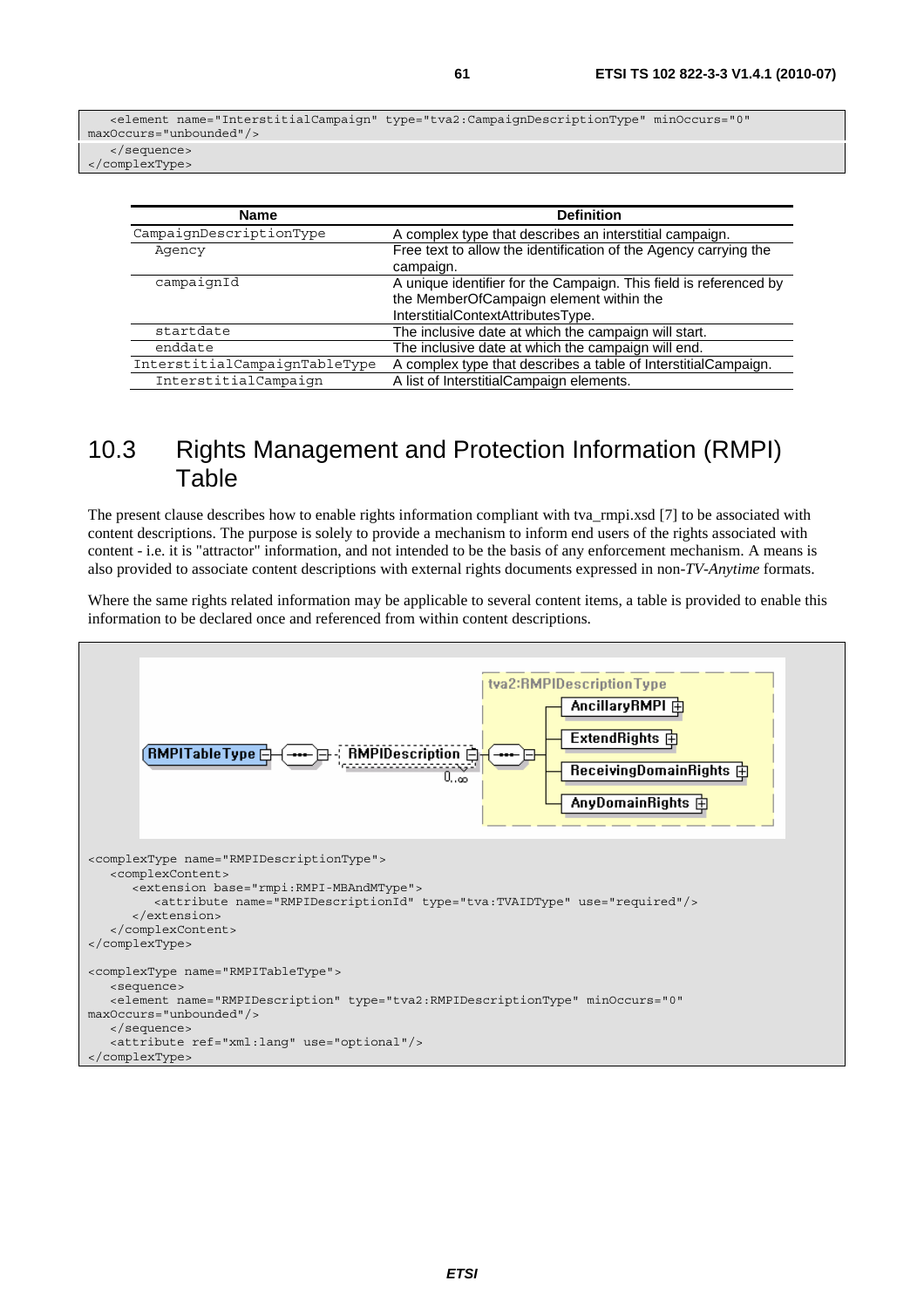| <b>Name</b>         | <b>Definition</b>                                                                                                                               |
|---------------------|-------------------------------------------------------------------------------------------------------------------------------------------------|
| RMPIDescriptionType | A complex type that specifies description to be used for direct<br>incorporation of TVA-compliant RMPI information in a content<br>description. |
| RMPIDescriptionId   | An id for RMPIDescription.                                                                                                                      |
| RMPITableType       | A complex type that describes a table of RMPI description records.                                                                              |
| RMPIDescription     | This element is used for direct incorporation of TVA-compliant RMPI<br>information in a content description.                                    |
| $xml:$ lang         | Specifies the language of the description.                                                                                                      |

#### 10.4 Coupon Table

This table contains the coupon descriptions which are stand-alone, this means not included in the "PurchaseList" of a "BasicContentDescription".



| <b>Name</b>       | <b>Definition</b>                                                       |
|-------------------|-------------------------------------------------------------------------|
| CouponTableType   | A complex type that describes a table of coupon description<br>records. |
| CouponDescription | This element contains the coupon description.                           |
| xml:lanq          | Specifies the language of the description.                              |

## 10.5 Targeting Information Table

This table contains the targeting information.

```
<complexType name="TargetingInformationTableType"> 
   <sequence> 
       <element name="TargetingInformation" type="tva2:TargetingInformationType" 
      minOccurs="0" maxOccurs="unbounded"/> 
    </sequence> 
</complexType>
```

| <b>Name</b>                   | <b>Definition</b>                                                                         |
|-------------------------------|-------------------------------------------------------------------------------------------|
| TargetingInformationTableType | A complex type that serves as a container for globally<br>declared Targeting Information. |
| TargetingInformation          | An instantiation of a set of Targeting Information.                                       |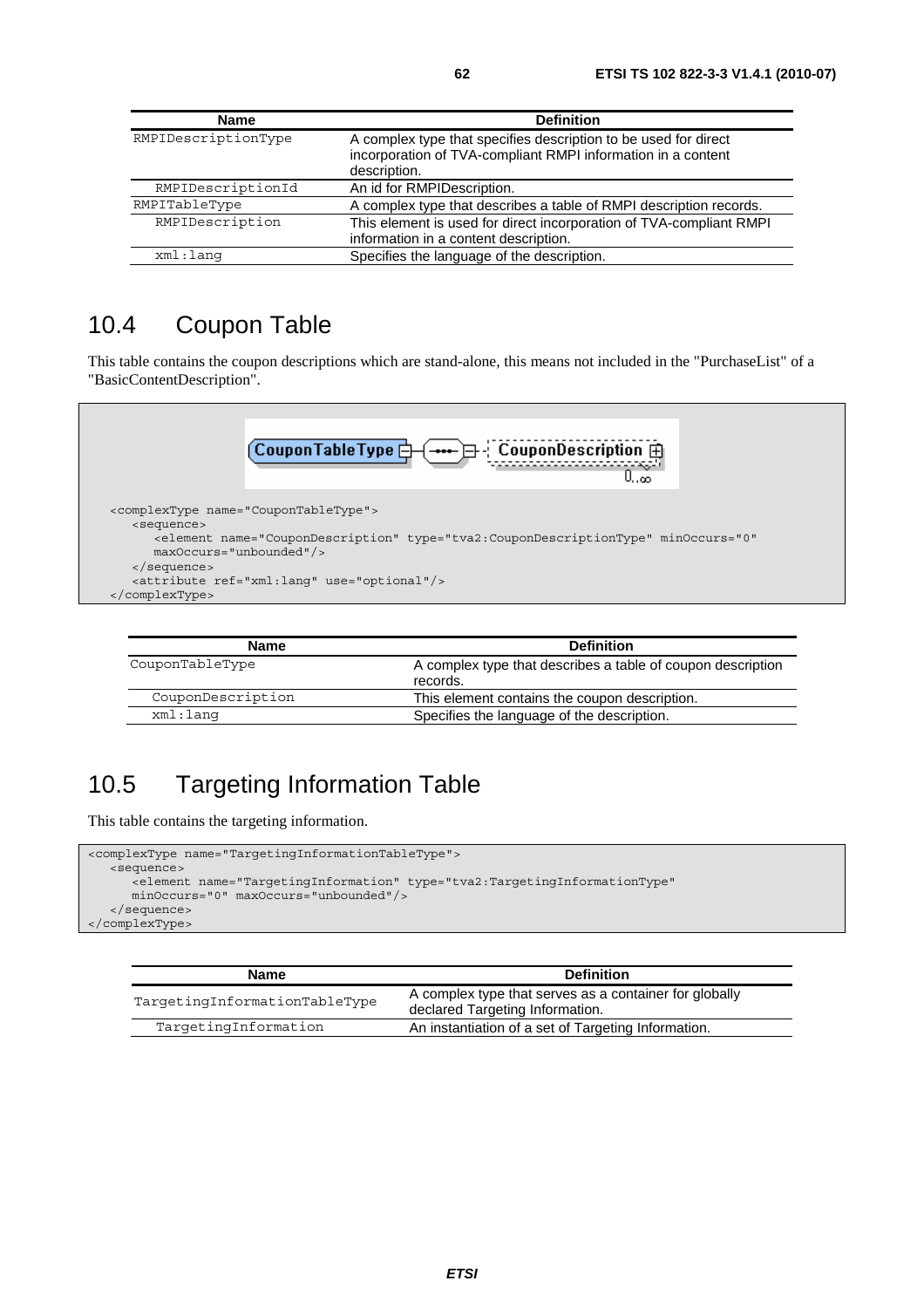# 11 Extended *TV-Anytime* Information Document

The following extends the TVAMain type developed in TS 102 822-3-1 [3] to enable the instantiation of the extended schema type.



| <b>Name</b>                | <b>Definition</b>                                     |
|----------------------------|-------------------------------------------------------|
| ExtendedTVAMainType        | Describes extended TVAMain.                           |
| PackageTable               | A table containing Package descriptions.              |
| InterstitialCampaignTable  | A table containing Interstitial campaign information. |
| RMPITable                  | A table containing globally declared RMPI             |
|                            | descriptions.                                         |
| CouponTable                | A table containing globally declared Coupon           |
|                            | description.                                          |
| TargetingInformationTable  | A table containing globally declared Targeting        |
|                            | Information.                                          |
| InterstitialTargetingTable | A table containing Interstitial replacement           |
|                            | information. A full description of the data type is   |
|                            | provided in TS 102 822-3-4 [5].                       |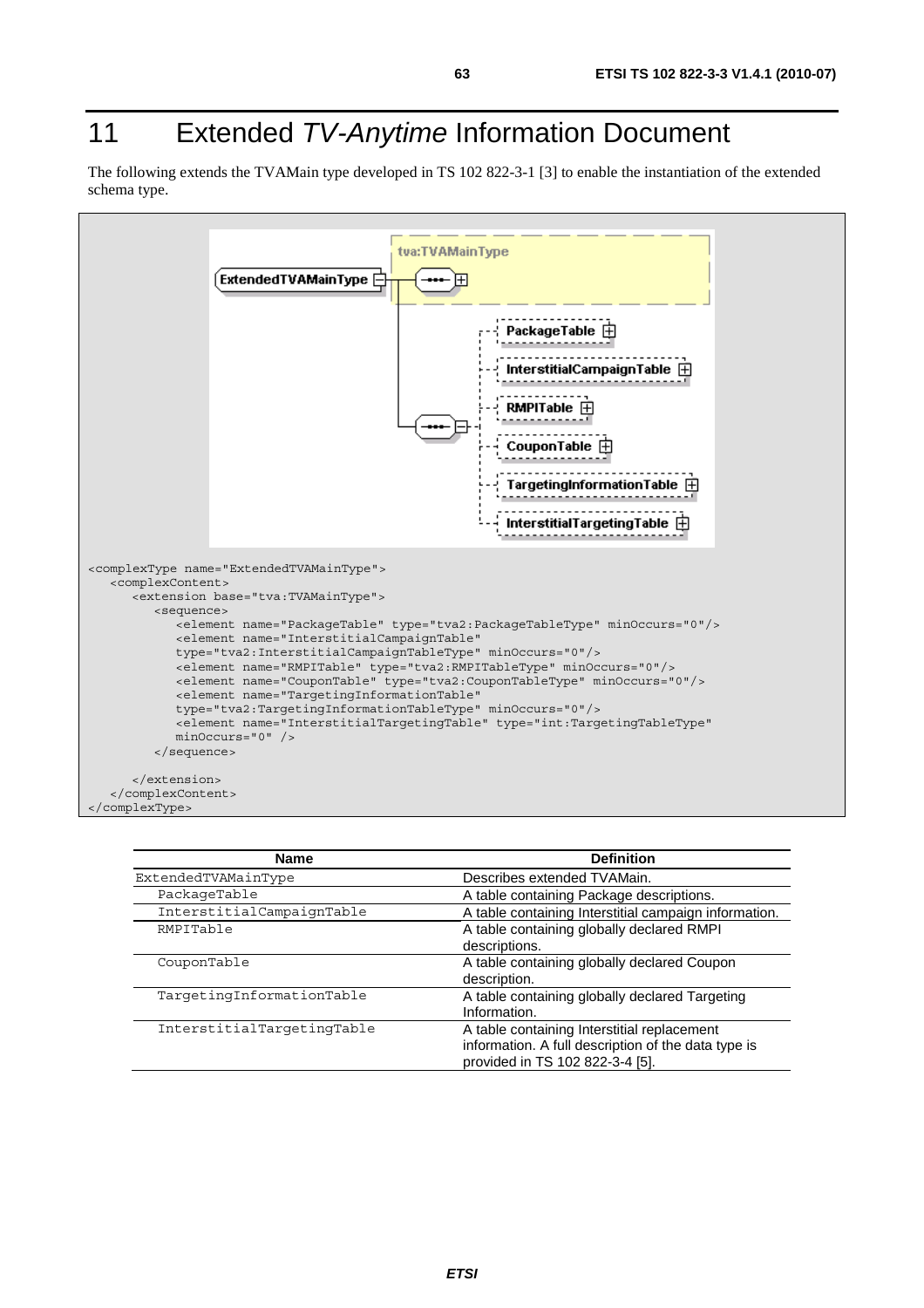## Annex A (normative): TV-Anytime Classification Schemes

# A.1 Introduction

The Classification Scheme DS is an MPEG-7 tool for the provision of controlled terminology for use in classification. It is defined in clause 7.3 of the ISO/IEC 15938-5 [16]. The MDS specification also shows how URNs can be used to uniquely identify CSs and terms within CSs, as well as the use of CS aliasing to provide a more concise, application-specific way of referring to classification terms.

An informative set of Classification Schemes has been developed by TVA to provide a universally applicable default set of classification terms. In addition to - or as a total or partial replacement for - these default CSs, implementers may create and make use of other CSs to meet specific regional or other special requirements (see clause B.3). These default CSs are presented as well-formed XML instance documents complying with the ClassificationScheme fragment defined in clause 4.3.1.13 of TS 102 822-3-2 [4]. These are not schema valid, which would require the incorporation of the fragment into an instance of ClassificationSchemeTable in the TVAMain document.

#### EXAMPLE 1:

```
<TVAMain xml:lang="en" xmlns="urn:tva:metadata:2005" xmlns:mpeg7="urn:tva:mpeg7:2005" 
xmlns:xsi="http://www.w3.org/2001/XMLSchema-instance" xsi:schemaLocation="urn:tva:metadata:2005 
tva metadata 3-1 v131.xsd">
     <ClassificationSchemeTable> 
         <ClassificationScheme uri="urn:tva:metadata:cs:ActionTypeCS:2004"> 
             <!-- ##################################################################### --> 
            \epsilon = - a CTIONTYPE \epsilon <!-- Definition: Types of user action being 
             monitored to analyse viewing habits--> 
             <!-- ##################################################################### --> 
             <mpeg7:Term termID="1"> 
                 <mpeg7:Name xml:lang="en">Audio-Video</mpeg7:Name> 
                 <mpeg7:Definition xml:lang="en">Actions Related to Audio and 
                 Video</mpeg7:Definition> 
             </mpeg7:Term> 
             <!--etc.--> 
         </ClassificationScheme> 
     </ClassificationSchemeTable> 
</TVAMain>
```
The syntax for naming default TVA CSs is closely modelled on that used for MPEG-7 CSs and takes the form:

• "urn:tva:metadata:cs:*SchemeName*".

The first four structural components, which always take the form "urn:tva:metadata:cs", indicate that a CS is being named within the TVA metadata CS namespace. The terminating component, SchemeName, uniquely names the CS within the namespace, e.g. "urn:tva:metadata:cs:IntentionCS". In addition, the SchemaName may, if required, include one or more version qualifiers separated from the name by a colon, e.g. "urn:tva:metadata:cs:IntentionCS:2005".

However, it is recognized that alternative forms of a URI (e.g. a URL) are equally valid to uniquely identify classification schemes other than presented in the present document.

Examples of the use of the different forms of pointers to classification schemes and associated aliases are provided in clause 7.4.4.5.2 of the ISO/IEC 15938-5 [16]. It is to be noted that in the case of URNs, the separator to be used is the ":", while it is the "#" in the case of URLs.

EXAMPLE 2: If "S1" is the alias for "urn:tva:metadata:cs:IntentionCS:2004", then a termID will be accessed through ":S1:1.2.3.4" and the fully qualified term path is: "urn:tva:metadata:cs:IntentionCS:2004:1.2.3.4".

> If "S2" is the alias for ["http://arib.or.jp/](http://arib.or.jp/)tv-anytime/ContentCS.xml", then a termID will be accessed through ":S2:1.2.3.4" and the fully qualified term path is: ["http://arib.or.jp/](http://arib.or.jp/)tv-anytime/ContentCS.xml#1.2.3.4".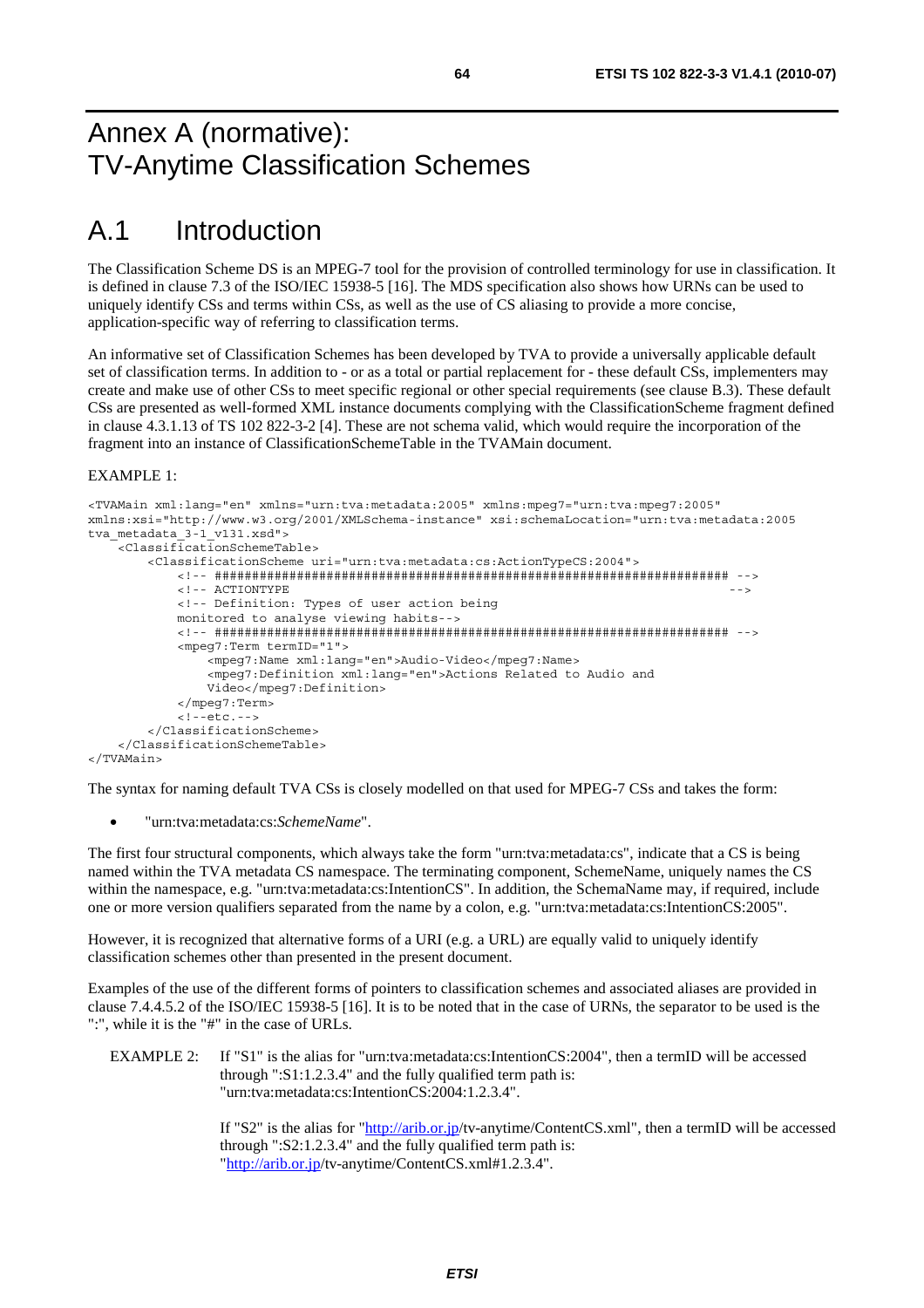If external Classification Schemes are used, it is an important implementation requirement to ensure that these resources are accessible by the metadata recipient. In the case of a URL, it must be ensured that the presence of the file is maintained at the declared location. In the case of a URN, the actual scheme location must be provided for interoperability purposes.

In complement to the Phase 1 Classification Schemes defined in TS 102 822-3-1 [3], an informative set of Phase 2 Classification Schemes has been developed by TVA to provide a universally applicable default set of classification terms.

# A.2 Game Perspectives CS

The GamePerspectivesCS defines a controlled set of terms for the classification of games content considered from the perspective of players.

```
<?xml version="1.0" encoding="UTF-8"?> 
<ClassificationScheme uri="urn:tva:metadata:extended:cs:GamePerspectivesCS:2005"> 
    <Term termId="1"> 
       <Name xml:lang="en">First-Person</Name> 
       <Definition xml:lang="en"> 
          Displayed from a 1st-person perspective or view; i.e. from the viewer's own eyes. 
       </Definition> 
    </Term> 
    <Term termId="2"> 
       <Name xml:lang="en">Third-Person</Name> 
       <Definition xml:lang="en"> 
          Displayed from a 3rd-person perspective or view; i.e. player is able to see him/herself. 
       </Definition> 
    </Term> 
    <Term termId="3"> 
       <Name xml:lang="en">Top-Down</Name> 
       <Definition xml:lang="en"> 
          Used to describe any game where the main setting of gameplay is represented by a "top-down" 
view of the playfield; used in describing both shooters and adventure games. 
       </Definition> 
    </Term> 
    <Term termId="4"> 
       <Name xml:lang="en">Isometric</Name> 
       <Definition xml:lang="en"> 
          Playfield is technically two-dimensional, but drawn in an isometric view so that the game 
looks three-dimensional. 
       </Definition> 
    </Term> 
    <Term termId="5"> 
       <Name xml:lang="en">Flat, Side-View</Name> 
       <Definition xml:lang="en"> 
          The flat, side-view is the traditional two-dimensional "side view" of the action. 
       </Definition> 
       <Term termId="5.1"> 
          <Name xml:lang="en">Side-scroller</Name> 
          <Definition xml:lang="en"> 
             Used to describe any game where the main setting of gameplay involves the player moving 
from one side of the playfield to the other horizontally for a length of time. 
          </Definition> 
       </Term> 
       <Term termId="5.2"> 
          <Name xml:lang="en">platform</Name> 
          <Definition xml:lang="en"> 
             Describes any action game where the playfield is set up as a series of floors, levels, 
or platforms for the player to navigate. 
          </Definition> 
       </Term> 
    </Term> 
    <Term termId="6"> 
       <Name xml:lang="en">Text-Based Game</Name> 
       <Definition xml:lang="en"> 
          Describes text-based games that do not use graphics at or very sparingly. 
       </Definition> 
    </Term> 
</ClassificationScheme>*
```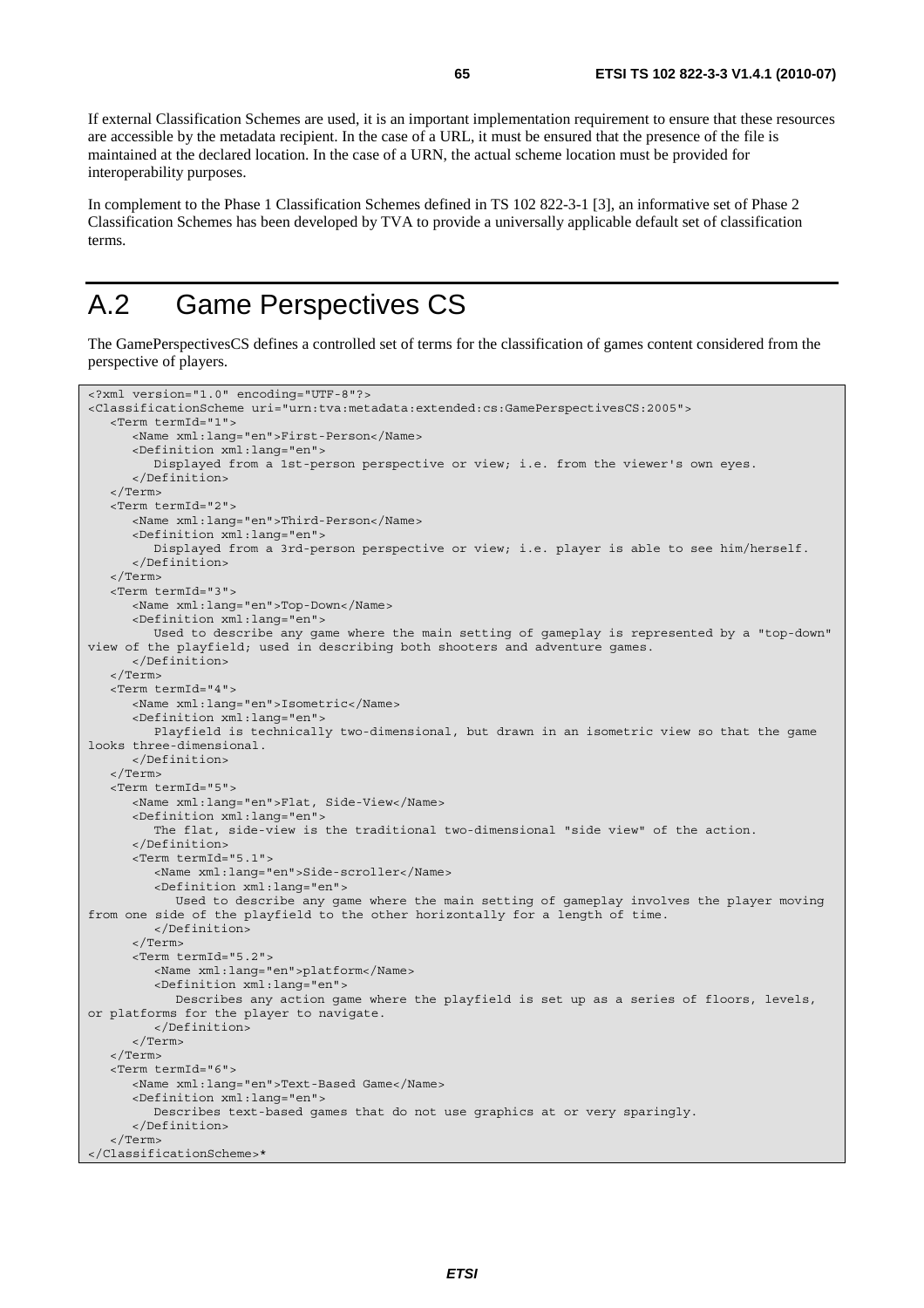# A.3 Intended Educational User CS

The IntendedEducationalUserCS defines a controlled set of terms for the classification of intended educational users of content.

```
<?xml version="1.0" encoding="UTF-8"?> 
<ClassificationScheme uri=" urn:tva:metadata:extended:cs:IntendedEducationalUserCS:2005"> 
    <Term termID="1"> 
       <Name xml:lang="en">Teachers</Name> 
    </Term> 
    <Term termID="2"> 
       <Name xml:lang="en">Managers</Name> 
    </Term> 
    <Term termID="3"> 
       <Name xml:lang="en">Special learners</Name> 
    </Term> 
    <Term termID="4"> 
      <Name xml:lang="en">General</Name> 
    </Term> 
    <Term termID="5"> 
      <Name xml:lang="en">Beginner</Name> 
    </Term> 
</ClassificationScheme>
```
# A.4 Educational Use CS

The EducationalUseCS defines a controlled set of terms for the classification of educational uses of content.

```
<?xml version="1.0" encoding="UTF-8"?> 
<ClassificationScheme uri=" urn:tva:metadata:extended:cs:EducationalUseCS:2005"> 
    <Term termID="1"> 
       <Name xml:lang="en">Exercise</Name> 
    </Term> 
    <Term termID="2"> 
       <Name xml:lang="en">Animation</Name> 
    </Term> 
    <Term termID="3"> 
       <Name xml:lang="en">Exam</Name> 
    </Term> 
    <Term termID="4"> 
       <Name xml:lang="en">Narrative text</Name> 
    </Term> 
    <Term termID="5"> 
       <Name xml:lang="en">Experiment</Name> 
    </Term> 
    <Term termID="6"> 
       <Name xml:lang="en">Exercise</Name> 
   \sim/Term\sim <Term termID="7"> 
      <Name xml:lang="en">Self-assessment</Name> 
    </Term> 
    <Term termID="8"> 
       <Name xml:lang="en">Lecture</Name> 
    </Term> 
</ClassificationScheme>
```
# A.5 Family Member CS

The FamilyMemberCS defines a controlled set of terms for the classification of family members in the household of the content user.

```
<?xml version="1.0" encoding="UTF-8"?> 
<ClassificationScheme uri="urn:tva:metadata:extended:cs:FamilyMemberCS:2005"> 
    <Term termID="1"> 
       <Name xml:lang="en">Mother</Name> 
       <Term termID="1.1">
```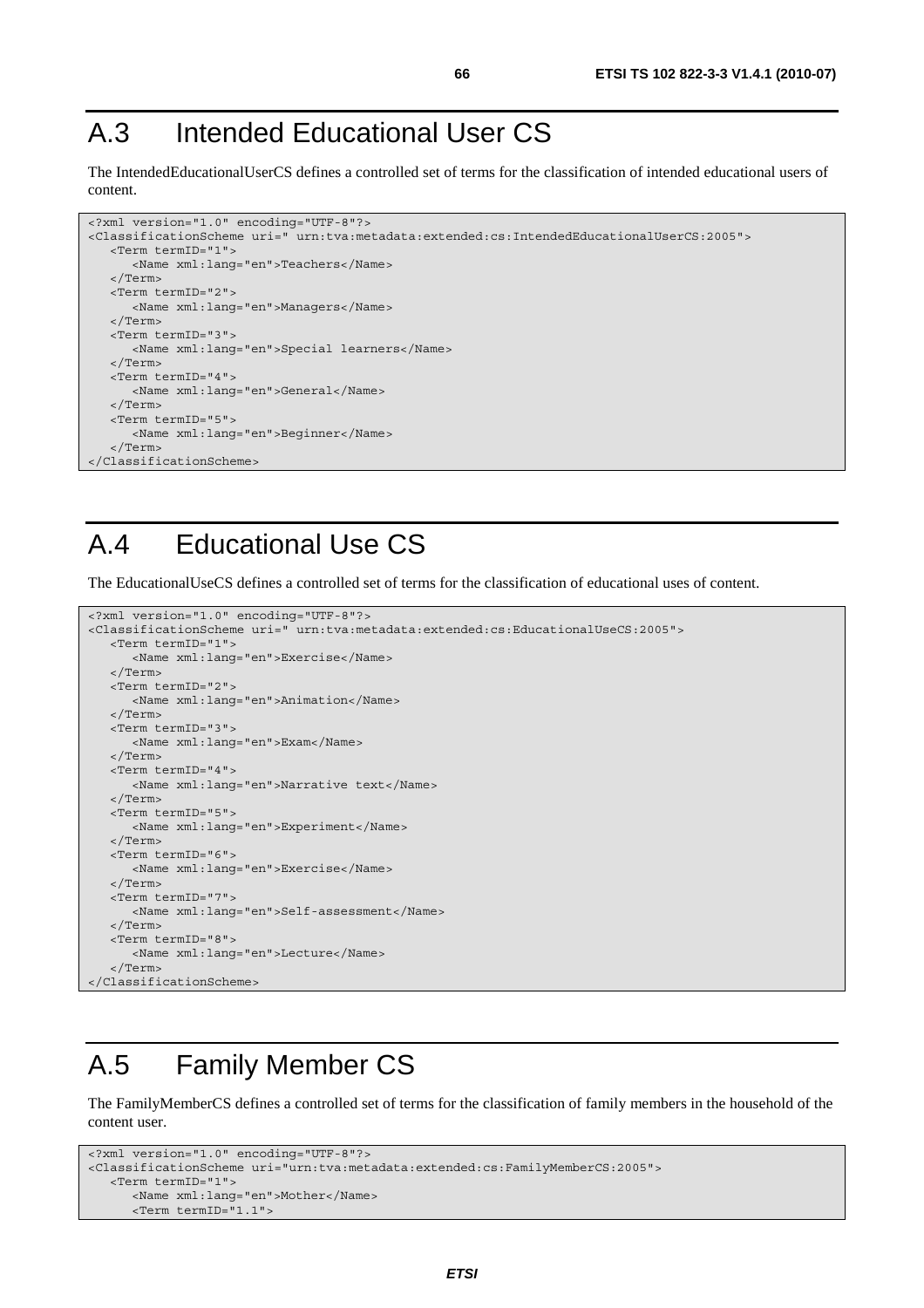```
 <Name xml:lang="en">Step-mother</Name> 
    </Term> 
    <Term termID="1.2"> 
       <Name xml:lang="en">Mother-in-law</Name> 
    </Term> 
 </Term> 
 <Term termID="2"> 
    <Name xml:lang="en">Father</Name> 
    <Term termID="2.1"> 
       <Name xml:lang="en">Step-father</Name> 
    </Term> 
    <Term termID="2.2"> 
       <Name xml:lang="en">Father-in-law</Name> 
    </Term> 
 </Term> 
 <Term termID="3"> 
    <Name xml:lang="en">Grandmother</Name> 
 </Term> 
 <Term termID="4"> 
   <Name xml:lang="en">Grandfather</Name> 
 </Term> 
 <Term termID="5"> 
    <Name xml:lang="en">Great-grandmother</Name> 
 </Term> 
 <Term termID="6"> 
    <Name xml:lang="en">Great-grandfather</Name> 
 </Term> 
 <Term termID="7"> 
    <Name xml:lang="en">Great-great-grandmother</Name> 
 </Term> 
 <Term termID="8"> 
   <Name xml:lang="en">Great-great-grandfather</Name> 
 </Term> 
 <Term termID="9"> 
    <Name xml:lang="en">Sibling</Name> 
    <Term termID="9.1"> 
       <Name xml:lang="en">Brother</Name> 
       <Term termID="9.1.1"> 
          <Name xml:lang="en">Half-brother</Name> 
          <Term termID="9.1.1.1"> 
              <Name xml:lang="en">Younger half-brother</Name> 
           </Term> 
          <Term termID="9.1.1.2"> 
              <Name xml:lang="en">Elder half-brother</Name> 
          </Term> 
       </Term> 
       <Term termID="9.1.2"> 
          <Name xml:lang="en">Step-brother</Name> 
          <Term termID="9.1.2.1"> 
              <Name xml:lang="en">Younger step-brother</Name> 
           </Term> 
          <Term termID="9.1.2.2"> 
             <Name xml:lang="en">Elder step-brother</Name> 
         \sim/Terms
       </Term> 
       <Term termID="9.1.3"> 
          <Name xml:lang="en">Brother-in-law</Name> 
           <Term termID="9.1.2.1"> 
              <Name xml:lang="en">Younger brother-in-law</Name> 
           </Term> 
          <Term termID="9.1.2.2"> 
             <Name xml:lang="en">Elder brother-in-law</Name> 
          </Term> 
       </Term> 
       <Term termID="9.1.4"> 
          <Name xml:lang="en">Twin brother</Name> 
       </Term> 
    </Term> 
    <Term termID="9.2"> 
       <Name xml:lang="en">Sister</Name> 
       <Term termID="9.2.1"> 
           <Name xml:lang="en">Half-sister</Name> 
           <Term termID="9.2.1.1"> 
             <Name xml:lang="en">Younger half-sister</Name> 
          </Term> 
          <Term termID="9.2.1.2"> 
              <Name xml:lang="en">Elder half-sister</Name> 
          </Term>
```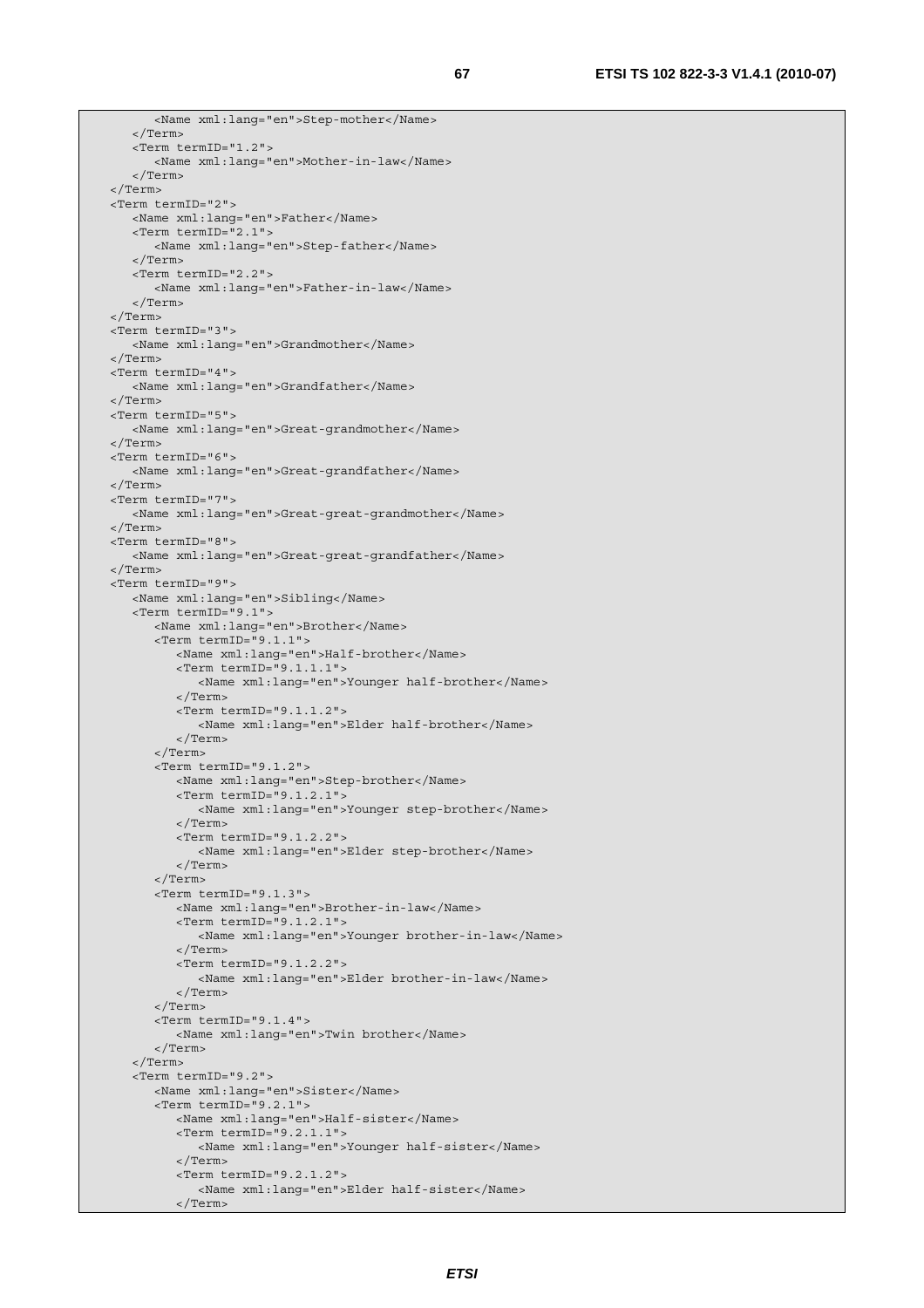</Term>

 <Term termID="9.2.2"> <Name xml:lang="en">Step-sister</Name> <Term termID="9.2.2.1"> <Name xml:lang="en">Younger step-sister</Name> </Term> <Term termID="9.2.2.2"> <Name xml:lang="en">Elder step-sister</Name> </Term> </Term> <Term termID="9.2.3"> <Name xml:lang="en">Sister-in-law</Name> <Term termID="9.2.2.1"> <Name xml:lang="en">Younger sister-in-law</Name> </Term> <Term termID="9.2.2.2"> <Name xml:lang="en">Elder sister-in-law</Name> </Term> </Term> <Term termID="9.2.4"> <Name xml:lang="en">Twin sister</Name> </Term> </Term> </Term> <Term termID="10"> <Name xml:lang="en">Twin</Name> </Term> <Term termID="11"> <Name xml:lang="en">Cousin</Name> <Term termID="11.1"> <Name xml:lang="en">First cousin</Name> <Term termID="11.1.1"> <Name xml:lang="en">First cousin once removed</Name> </Term> <Term termID="11.1.2"> <Name xml:lang="en">First cousin twice removed</Name> </Term> <Term termID="11.1.3"> <Name xml:lang="en">First cousin three times removed</Name> </Term> </Term> <Term termID="11.2"> <Name xml:lang="en">Second cousin</Name> <Term termID="11.2.1"> <Name xml:lang="en">Second cousin once removed</Name> </Term> <Term termID="11.2.2"> <Name xml:lang="en">Second cousin twice removed</Name> </Term> <Term termID="11.2.3"> <Name xml:lang="en">Second cousin three times removed</Name> </Term> </Term>  $ZTarm from TD-111.3"$  <Name xml:lang="en">Third cousin</Name> <Term termID="11.3.1"> <Name xml:lang="en">Third cousin once removed</Name> </Term> <Term termID="11.3.2"> <Name xml:lang="en">Third cousin twice removed</Name> </Term> <Term termID="11.3.3"> <Name xml:lang="en">Third cousin three times removed</Name> </Term> </Term> </Term> <Term termID="12"> <Name xml:lang="en">Wife</Name> <Term termID="12.1"> <Name xml:lang="en">First wife</Name> </Term> <Term termID="12.2"> <Name xml:lang="en">Second wife</Name> </Term> <Term termID="12.3"> <Name xml:lang="en">Third wife</Name> </Term> </Term>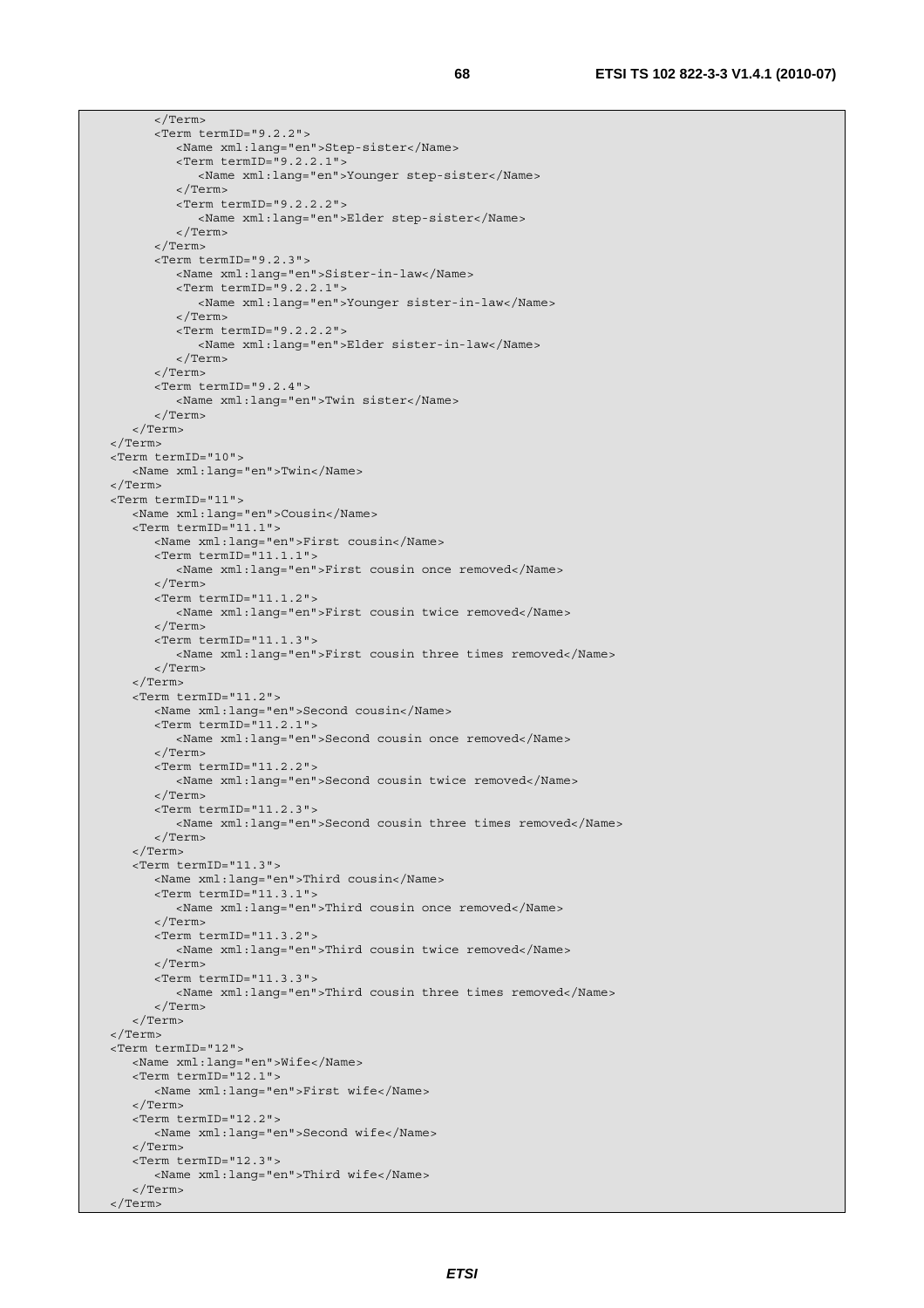<Term termID="13"> <Name xml:lang="en">Husband</Name> <Term termID="13.1"> <Name xml:lang="en">First husband</Name> </Term> <Term termID="13.2"> <Name xml:lang="en">Second husband</Name> </Term> <Term termID="13.3"> <Name xml:lang="en">Third husband</Name> </Term> </Term> <Term termID="14"> <Name xml:lang="en">Spouse</Name> </Term> <Term termID="15"> <Name xml:lang="en">Ex-wife</Name> </Term> <Term termID="16"> <Name xml:lang="en">Ex-husband</Name> </Term> <Term termID="17"> <Name xml:lang="en">Uncle</Name> </Term> <Term termID="18"> <Name xml:lang="en">Aunt</Name> </Term> <Term termID="19"> <Name xml:lang="en">Great uncle</Name> </Term> <Term termID="20"> <Name xml:lang="en">Great aunt</Name> </Term> <Term termID="21"> <Name xml:lang="en">Great great uncle</Name> </Term> <Term termID="22"> <Name xml:lang="en">Great great aunt</Name> </Term> <Term termID="23"> <Name xml:lang="en">Daughter</Name> <Term termID="23.1"> <Name xml:lang="en">Step daughter</Name> </Term> <Term termID="23.2"> <Name xml:lang="en">Daughter-in-law</Name> </Term> <Term termID="23.3"> <Name xml:lang="en">God-daughter</Name> </Term> </Term> <Term termID="24"> <Name xml:lang="en">Son</Name> <Term termID="24.1"> <Name xml:lang="en">Step son</Name> </Term> <Term termID="24.2"> <Name xml:lang="en">Son-in-law</Name> </Term> <Term termID="24.3"> <Name xml:lang="en">God son</Name> </Term> </Term> <Term termID="25"> <Name xml:lang="en">Grand-daughter</Name> <Term termID="25.1"> <Name xml:lang="en">Step grand-daughter</Name> </Term> </Term> <Term termID="26"> <Name xml:lang="en">Grandson</Name> <Term termID="26.1"> <Name xml:lang="en">Step grandson</Name> </Term> </Term> <Term termID="27"> <Name xml:lang="en">Great grand-daughter</Name> </Term>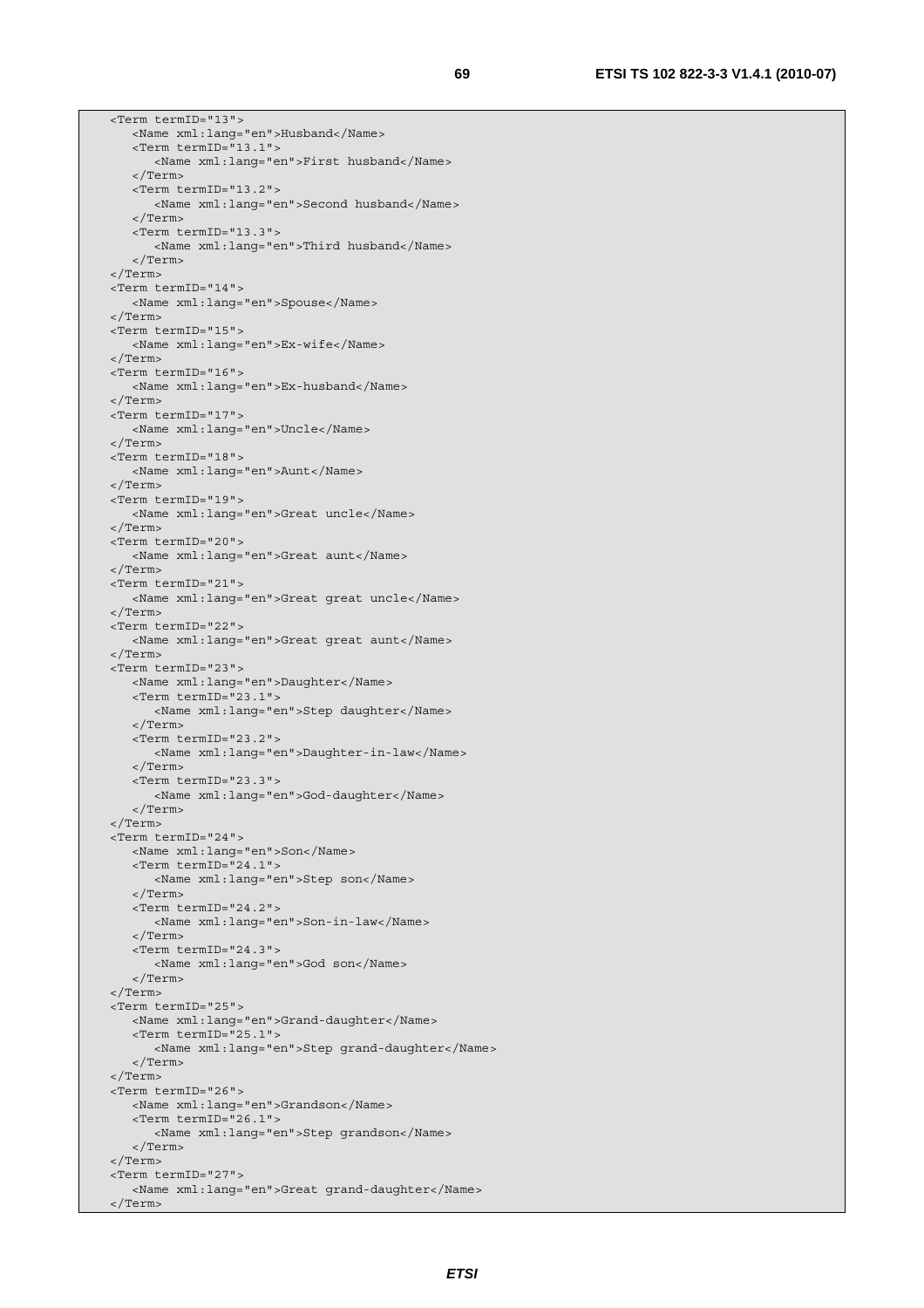```
 <Term termID="28"> 
       <Name xml:lang="en">Great grandson</Name> 
   </Term> 
   <Term termID="29"> 
      <Name xml:lang="en">Great great grand-daughter</Name> 
   </Term> 
   <Term termID="30"> 
      <Name xml:lang="en">Great great grandson</Name> 
   </Term> 
   <Term termID="31"> 
      <Name xml:lang="en">Nephew</Name> 
   </Term> 
   <Term termID="32"> 
      <Name xml:lang="en">Niece</Name> 
   </Term> 
</ClassificationScheme>
```
# A.6 Accessibility CS

The AccessibilityCS defines a controlled set of terms for the classification of the accessibility characteristics of a content user.

```
<?xml version="1.0" encoding="UTF-8"?> 
<ClassificationScheme uri="urn:tva:metadata:extended:cs:AccessibilityCS:2005"> 
    <Term termID="AbleToUseRemote"> 
       <Name xml:lang="en">Able to use remote</Name> 
    </Term> 
    <Term termID="UnableToUseRemote"> 
       <Name xml:lang="en">Unable to use remote control</Name> 
    </Term> 
    <Term termID="AbleToUseKeyboard"> 
      <Name xml:lang="en">Able to use keyboard</Name> 
    </Term> 
    <Term termID="UnableToUseKeyboard"> 
       <Name xml:lang="en">Unable to use keyboard</Name> 
    </Term> 
    <Term termID="AbleToUsePointingDevice"> 
      <Name xml:lang="en">Able to use pointing device</Name> 
    </Term> 
    <Term termID="UnableToUsePointingDevice"> 
      <Name xml:lang="en">Unable to use pointing device</Name> 
    </Term> 
    <Term termID="VoiceOnly"> 
      <Name xml:lang="en">Voice interaction only</Name> 
    </Term> 
</ClassificationScheme>
```
# A.7 CPU Type CS

The CPUTypeCS defines a controlled set of terms for the classification of CPUs of user equipment.

```
<?xml version="1.0" encoding="UTF-8"?> 
<ClassificationScheme uri="urn:tva:metadata:extended:cs:CPUTypeCS:2005"> 
    <Term termID="1"> 
       <Name xml:lang="en">CPU for PC</Name> 
       <Term termID="1.1"> 
          <Name xml:lang="en">Intel</Name> 
          <Term termID="1.1.1"> 
             <Name xml:lang="en">4004</Name> 
          </Term> 
          <Term termID="1.1.2"> 
             <Name xml:lang="en">8008</Name> 
          </Term> 
          <Term termID="1.1.3"> 
             <Name xml:lang="en">8080</Name> 
          </Term> 
          <Term termID="1.1.4"> 
             <Name xml:lang="en">8086</Name>
```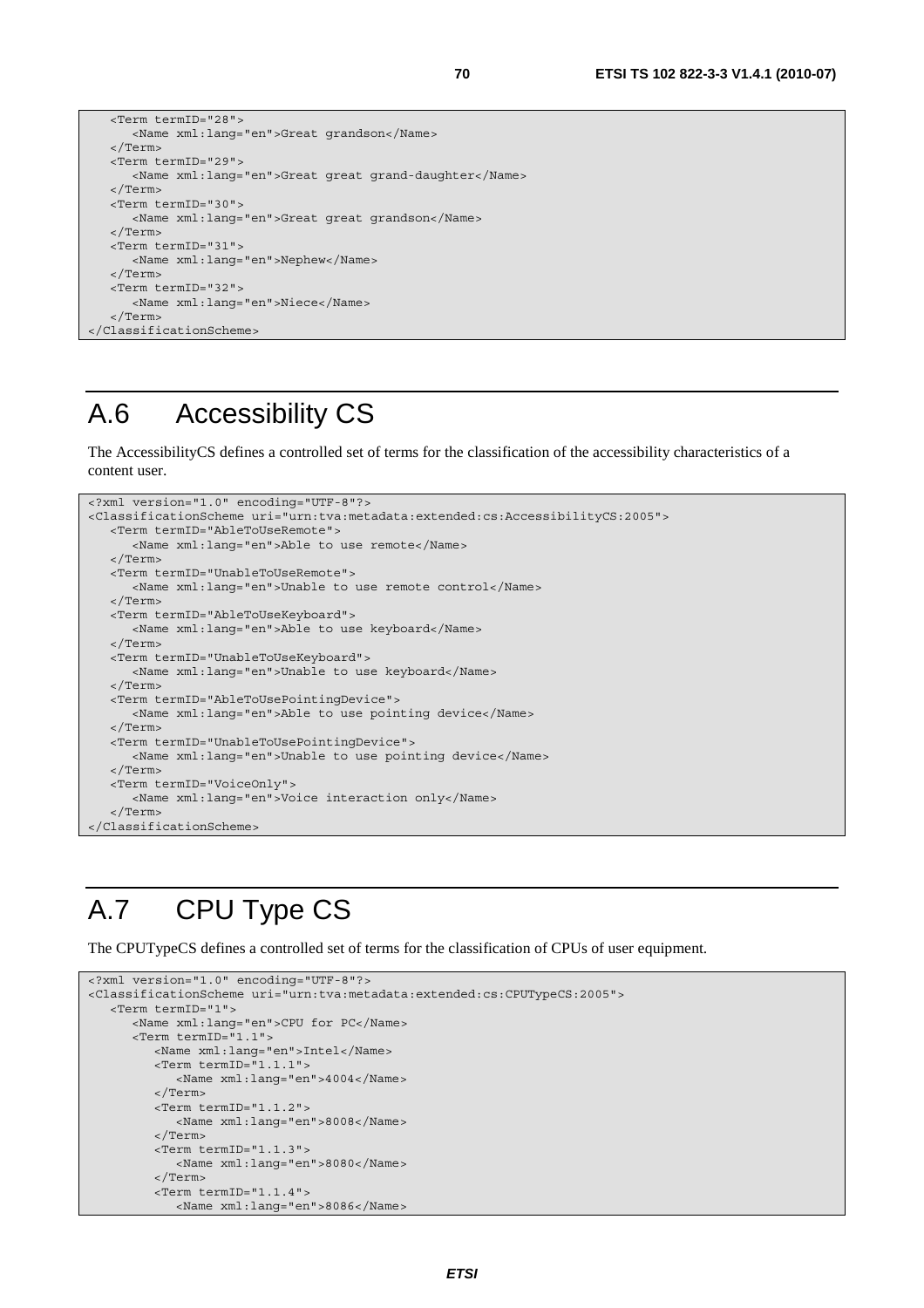</Term> <Term termID="1.1.5"> <Name xml:lang="en">8088</Name> </Term> <Term termID="1.1.6"> <Name xml:lang="en">(80)286</Name> </Term> <Term termID="1.1.7"> <Name xml:lang="en">(80)386</Name> </Term> <Term termID="1.1.8"> <Name xml:lang="en">(80)486</Name> </Term> <Term termID="1.1.9"> <Name xml:lang="en">Pentium</Name> </Term> <Term termID="1.1.10"> <Name xml:lang="en">Pentium Pro</Name> </Term> <Term termID="1.1.11"> <Name xml:lang="en">Pentium MMX</Name> </Term> <Term termID="1.1.12"> <Name xml:lang="en">Pentium II</Name> </Term> <Term termID="1.1.13"> <Name xml:lang="en">Celeron</Name> <Term termID="1.1.13.1"> <Name xml:lang="en">Celeron Northwood</Name> </Term> <Term termID="1.1.13.2"> <Name xml:lang="en">CeleronD Prescott</Name> </Term> </Term> <Term termID="1.1.14"> <Name xml:lang="en">Xeon</Name> </Term> <Term termID="1.1.15"> <Name xml:lang="en">Itanium</Name> </Term> <Term termID="1.1.16"> <Name xml:lang="en">Pentium IV</Name> <Term termID="1.1.16.1"> <Name xml:lang="en">Pentium IV Northwood</Name> </Term> <Term termID="1.1.16.2"> <Name xml:lang="en">Pentium IV Willamette</Name> </Term> <Term termID="1.1.16.2"> <Name xml:lang="en">Pentium IV Prescott</Name> </Term> </Term> <Term termID="1.1.17"> <Name xml:lang="en">McKinley</Name> </Term> <Term termID="1.1.18"> <Name xml:lang="en">Deerfield</Name> </Term> </Term> <Term termID="1.2"> <Name xml:lang="en">AMD</Name> <Term termID="1.2.1"> <Name xml:lang="en">K5</Name> </Term> <Term termID="1.2.2"> <Name xml:lang="en">K6</Name> </Term> <Term termID="1.2.3"> <Name xml:lang="en">K6-2</Name> </Term> <Term termID="1.2.4"> <Name xml:lang="en">K6-3</Name> </Term>  $\times$ Term termID="1.2.5"> <Name xml:lang="en">Duron</Name> </Term> <Term termID="1.2.6"> <Name xml:lang="en">Sempron</Name>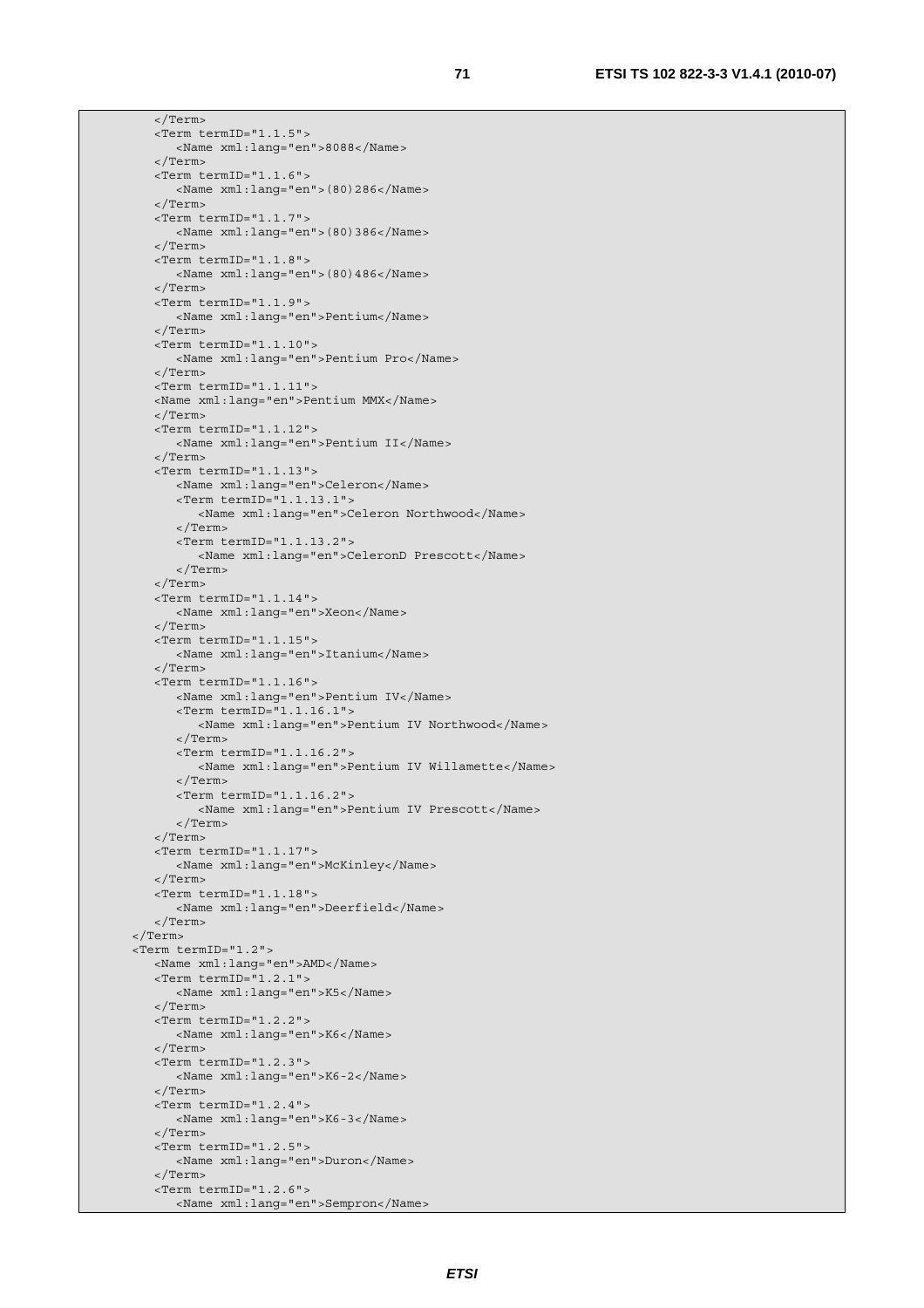<Term termID="1.2.6.1"> <Name xml:lang="en">Sempron ThoroughbredB</Name> </Term> <Term termID="1.2.6.2"> <Name xml:lang="en">Sempron Paris</Name> </Term> <Term termID="1.2.6.3"> <Name xml:lang="en">Sempron Palermo</Name> </Term> </Term> <Term termID="1.2.7"> <Name xml:lang="en">Athlon Professional Ultra</Name> <Term termID="1.2.7.1"> <Name xml:lang="en">Athlon 64</Name> <Term termID="1.2.7.1.1"> <Name xml:lang="en">Athlon 64 NewCastle</Name> </Term> <Term termID="1.2.7.1.2"> <Name xml:lang="en">Athlon 64 Winchester</Name> </Term> <Term termID="1.2.7.1.3"> <Name xml:lang="en">Athlon 64 Claw-Hammer</Name> </Term> <Term termID="1.2.7.1.4"> <Name xml:lang="en">Athlon 64 FX 55 Claw-Hammer</Name> </Term>  $\langle$ Term $\rangle$  <Term termID="1.2.7.2"> <Name xml:lang="en">AthlonXP</Name> <Term termID="1.2.7.2.1"> <Name xml:lang="en">AthlonXP Barton</Name> </Term> <Term termID="1.2.7.2.2"> <Name xml:lang="en">AthlonXP M Barton</Name> </Term> </Term> </Term> <Term termID="1.2.8"> <Name xml:lang="en">Opteron Sledge-Hammer</Name> </Term> <Term termID="1.2.9"> <Name xml:lang="en">K8 </Name> </Term> </Term> <Term termID="1.3"> <Name xml:lang="en">VIA</Name> <Term termID="3.1"> <Name xml:lang="en">VIA C3 Nehemiah</Name> </Term> </Term> </Term> <Term termID="2"> <Name xml:lang="en">CPU for PDA</Name> <Term termID="2.1"> <Name xml:lang="en">Motorola</Name> <Term termID="2.1.1"> <Name xml:lang="en">Dragonball</Name> </Term> </Term> <Term termID="2.2"> <Name xml:lang="en">Hitachi</Name> <Term termID="2.2.1"> <Name xml:lang="en">SH</Name> </Term> </Term> <Term termID="2.3"> <Name xml:lang="en">NEC</Name> <Term termID="2.3.1"> <Name xml:lang="en">VR</Name> </Term> </Term> <Term termID="2.4"> <Name xml:lang="en">Intel</Name> <Term termID="2.4.1"> <Name xml:lang="en">StrongARM</Name> </Term> </Term> </Term>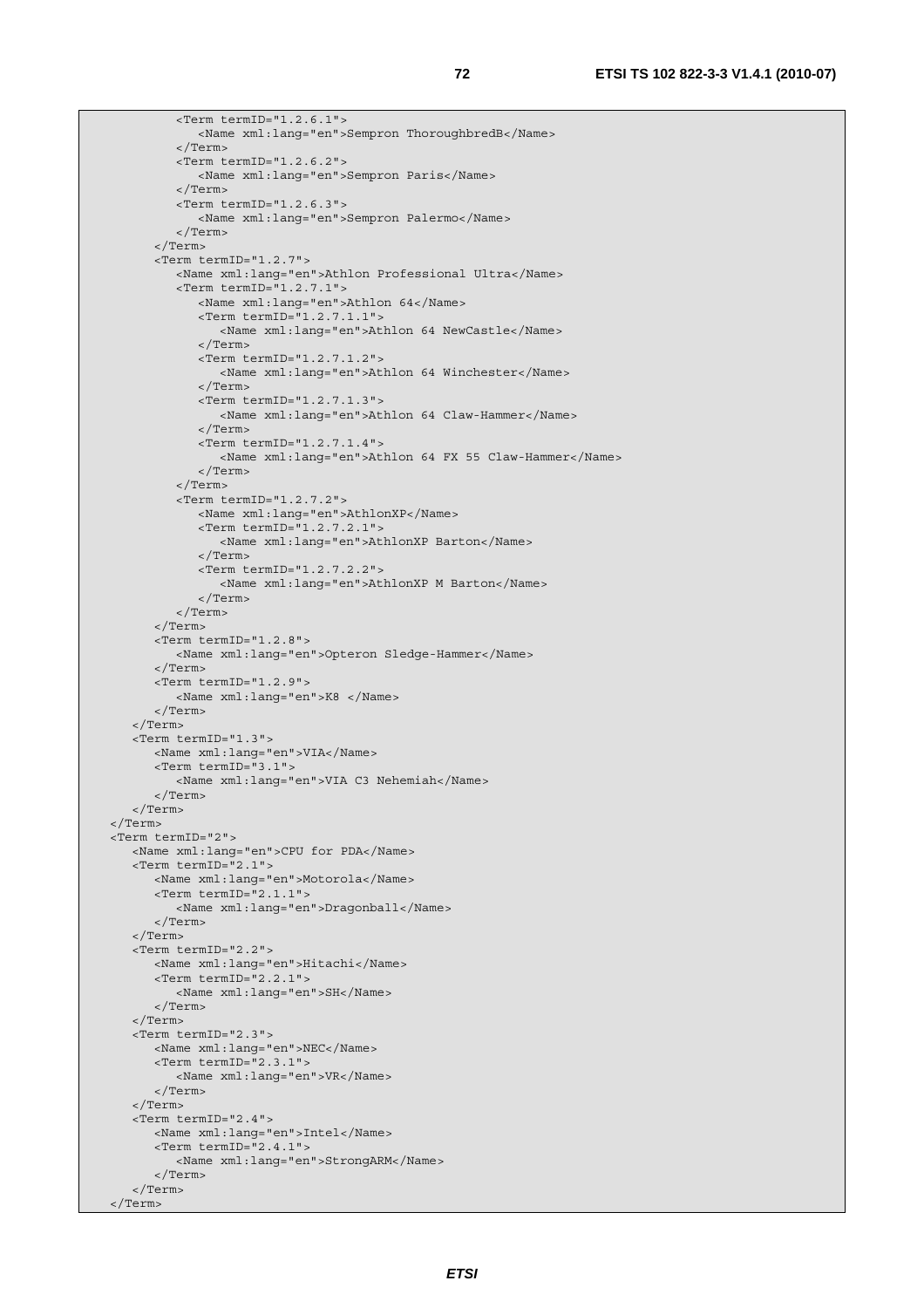```
 <Term termID="3"> 
       <Name xml:lang="en">CPU for Settop</Name> 
       <Term termID="3.1"> 
          <Name xml:lang="en">ATI</Name> 
          <Term termID="3.1.1"> 
              <Name xml:lang="en">XILLEON</Name> 
           </Term> 
       </Term> 
       <Term termID="3.2"> 
          <Name xml:lang="en">Zoran</Name> 
           <Term termID="3.2.1"> 
              <Name xml:lang="en">Elite(G9)</Name> 
          </Term> 
      \langleTerm\rangle <Term termID="3.3"> 
           <Name xml:lang="en">Philips</Name> 
          <Term termID="3.3.1"> 
              <Name xml:lang="en">SA7219</Name> 
           </Term> 
           <Term termID="3.3.2"> 
              <Name xml:lang="en">SA7240</Name> 
           </Term> 
       </Term> 
    </Term> 
</ClassificationScheme>
```
### A.8 Operating System CS

The following classification scheme defines a controlled set of terms for the classification of operating systems of user equipment.

```
<?xml version="1.0" encoding="UTF-8"?> 
<ClassificationScheme uri="urn:tva:metadata:extended:cs:OperatingSystemCS:2007"> 
    <Term termID="1"> 
       <Name xml:lang="en">DOS</Name> 
    </Term> 
    <Term termID="2"> 
       <Name xml:lang="en">Windows</Name> 
       <Term termID="2.1"> 
          <Name xml:lang="en">Windows 3.X</Name> 
       </Term> 
       <Term termID="2.2"> 
          <Name xml:lang="en">Windows 95</Name> 
       </Term> 
       <Term termID="2.3"> 
          <Name xml:lang="en">Windows 98</Name> 
       </Term> 
       <Term termID="2.4"> 
          <Name xml:lang="en">Windows Me</Name> 
       </Term> 
       <Term termID="2.5"> 
          <Name xml:lang="en">Windows NT</Name> 
       </Term> 
       <Term termID="2.6"> 
          <Name xml:lang="en">Windows 2000</Name> 
       </Term> 
       <Term termID="2.7"> 
          <Name xml:lang="en">Windows 2003 Server</Name> 
       </Term> 
       <Term termID="2.8"> 
          <Name xml:lang="en">Windows XP</Name> 
       </Term> 
       <Term termID="2.9"> 
          <Name xml:lang="en">Windows VISTA</Name> 
       </Term> 
    </Term> 
    <Term termID="3"> 
       <Name xml:lang="en">Linux</Name> 
    </Term> 
    <Term termID="4"> 
       <Name xml:lang="en">Unix</Name> 
    </Term> 
    <Term termID="5">
```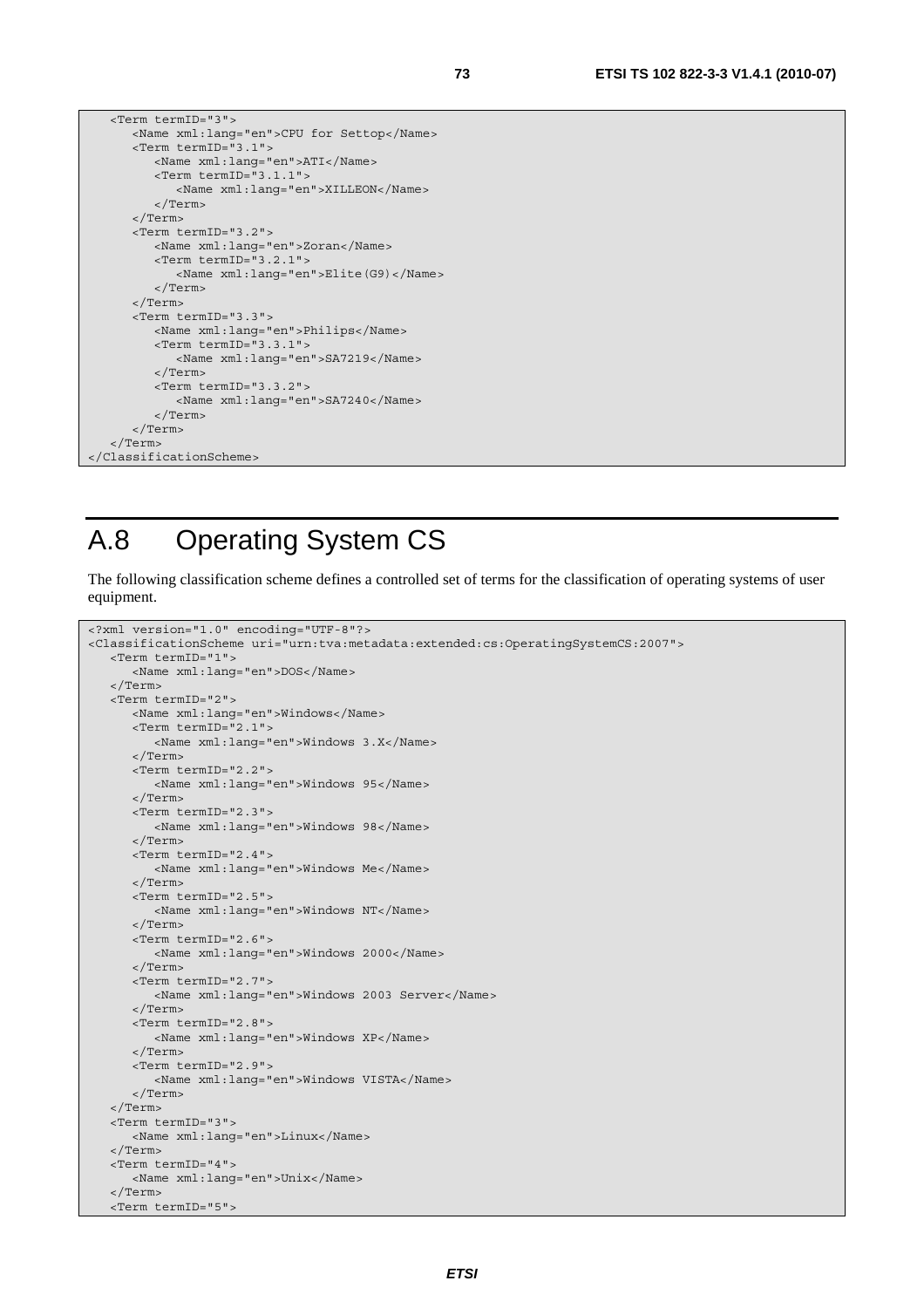<Name xml:lang="en">Solaris</Name> </Term> <Term termID="6"> <Name xml:lang="en">OS2</Name> </Term> <Term termID="7"> <Name xml:lang="en">Mac</Name> <Term termID="7.1"> <Name xml:lang="en">System 6</Name> </Term> <Term termID="7.2"> <Name xml:lang="en">System 7</Name> </Term> <Term termID="7.3"> <Name xml:lang="en">Mac OS 7.x</Name> </Term> <Term termID="7.4"> <Name xml:lang="en">Mac OS 8.x</Name> </Term> <Term termID="7.5"> <Name xml:lang="en">Mac OS 9.x</Name> </Term> <Term termID="7.6"> <Name xml:lang="en">Mac OS X</Name> </Term> <Term termID="7.7"> <Name xml:lang="en">Mac OS X Server</Name> </Term> </Term> <Term termID="8"> <Name xml:lang="en">Mobile</Name> <Term termID="8.1"> <Name xml:lang="en">Palm OS 1.x</Name> </Term> <Term termID="8.2"> <Name xml:lang="en">Palm OS 2.x</Name> </Term> <Term termID="8.3"> <Name xml:lang="en">Palm OS 3.x</Name> </Term> <Term termID="8.4"> <Name xml:lang="en">Palm OS 4.x</Name> </Term> <Term termID="8.5"> <Name xml:lang="en">Palm OS 5.x</Name> </Term> <Term termID="8.6"> <Name xml:lang="en">Windows CE 1.x</Name> </Term> <Term termID="8.7"> <Name xml:lang="en">Windows CE 2.x</Name> </Term> <Term termID="8.8"> <Name xml:lang="en">Pocket PC</Name> </Term> <Term termID="8.9"> <Name xml:lang="en">Pocket PC 2002</Name> </Term> <Term termID="8.10"> <Name xml:lang="en">Pocket PC 2003</Name> </Term> <Term termID="8.11"> <Name xml:lang="en">Celvic OS</Name> </Term> <Term termID="8.12"> <Name xml:lang="en">EPOC (Psion OS)</Name> </Term> <Term termID="8.13"> <Name xml:lang="en">Symbian</Name> </Term> <Term termID="8.14"> <Name xml:lang="en">Windows Mobile 2003 Phone Edition</Name> </Term> </Term> <Term termID="9"> <Name xml:lang="en">Embedded OS</Name> <Term termID="9.1"> <Name xml:lang="en">Windows CE</Name>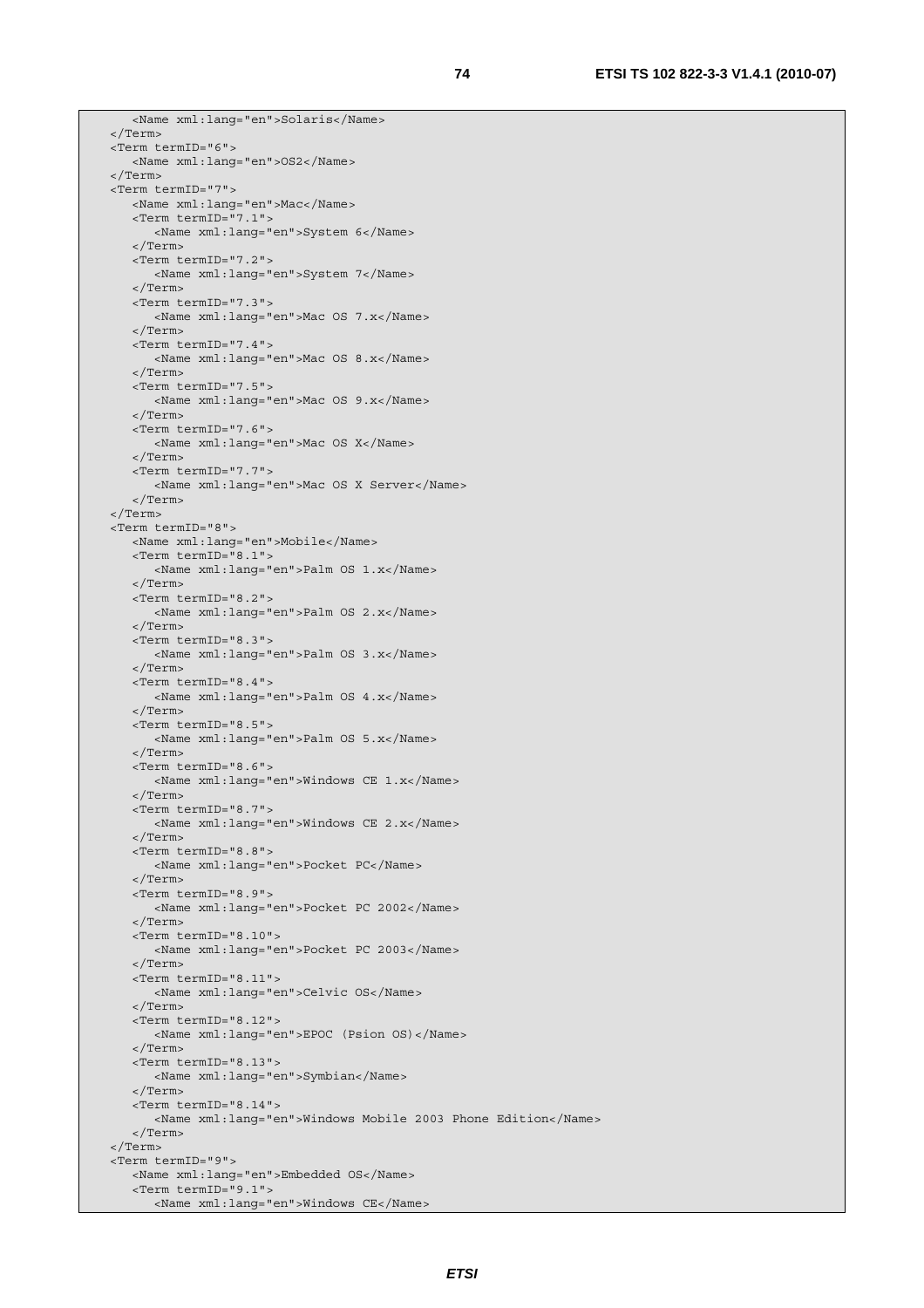```
 </Term> 
       <Term termID="9.2"> 
          <Name xml:lang="en">Embedded Linux </Name> 
       </Term> 
       <Term termID="9.3"> 
          <Name xml:lang="en">Embedded Java</Name> 
       </Term> 
    </Term> 
    <Term termID="10"> 
       <Name xml:lang="en">RTOS (Real Time OS)</Name> 
       <Term termID="10.1"> 
          <Name xml:lang="en">pSOS</Name> 
       </Term> 
       <Term termID="10.2"> 
          <Name xml:lang="en">OS-9</Name> 
       </Term> 
       <Term termID="10.3"> 
          <Name xml:lang="en">VxWorks</Name> 
       </Term> 
       <Term termID="10.4"> 
          <Name xml:lang="en">QNX</Name> 
       </Term> 
       <Term termID="10.5"> 
          <Name xml:lang="en">VRTX</Name> 
       </Term> 
       <Term termID="10.6"> 
          <Name xml:lang="en">Nucleus</Name> 
       </Term> 
       <Term termID="10.7"> 
          <Name xml:lang="en">Qplus</Name> 
       </Term> 
       <Term termID="10.8"> 
          <Name xml:lang="en">Lynx</Name> 
       </Term> 
       <Term termID="10.9"> 
          <Name xml:lang="en">RT-Linux</Name> 
       </Term> 
    </Term> 
</ClassificationScheme>
```
#### A.9 Virtual Machine CS

The VirtualMachineCS defines a controlled set of terms for the classification of virtual machine software on equipment available to content users.

```
<?xml version="1.0" encoding="UTF-8"?> 
<ClassificationScheme uri="urn:tva:metadata:extended:cs:VirtualMachineCS:2005"> 
   <Term termID="1"> 
       <Name xml:lang="en">Core War</Name> 
    </Term> 
    <Term termID="2"> 
       <Name xml:lang="en">Java VM</Name> 
       <Term termID="2.1"> 
          <Name xml:lang="en">Platform</Name> 
          <Term termID="2.1.1"> 
             <Name xml:lang="en">J2SE</Name> 
          </Term> 
          <Term termID="2.1.2"> 
             <Name xml:lang="en">J2EE</Name> 
          </Term> 
          <Term termID="2.1.3"> 
             <Name xml:lang="en">J2ME</Name> 
          </Term> 
       </Term> 
       <Term termID="2.2"> 
          <Name xml:lang="en">Speed</Name> 
          <Term termID="2.2.1"> 
             <Name xml:lang="en">Classic</Name> 
          </Term> 
          <Term termID="2.2.2"> 
             <Name xml:lang="en">Hotspot</Name> 
          </Term> 
       </Term>
```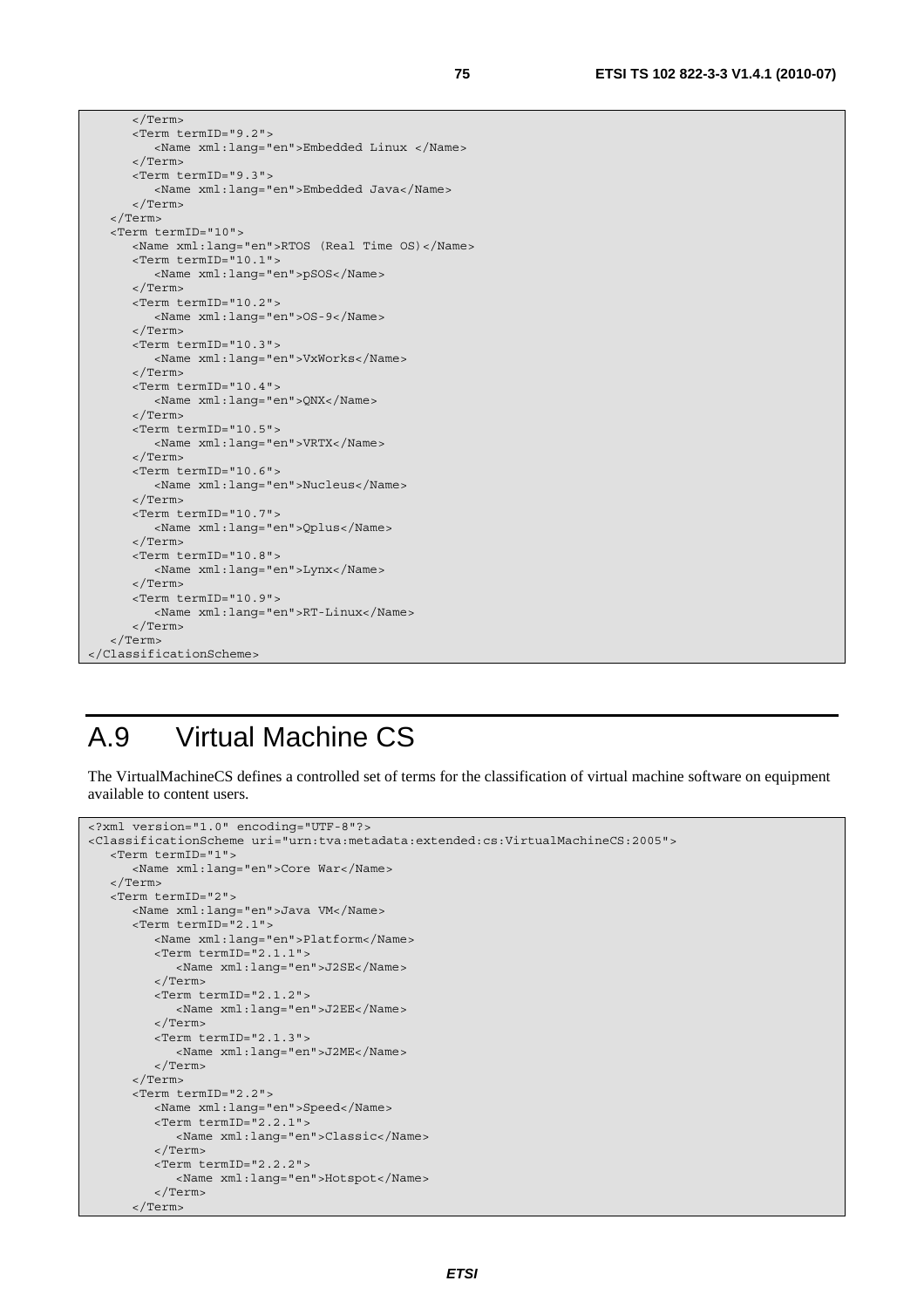<Term termID="2.3"> <Name xml:lang="en">For J2ME</Name> <Term termID="2.3.1"> <Name xml:lang="en">KVM(Kilobyte VM)</Name> </Term> <Term termID="2.3.2"> <Name xml:lang="en">GVM(Game VM)</Name> </Term> <Term termID="2.3.3"> <Name xml:lang="en">MAP(Mobile Application S/W plug-in)</Name> </Term> <Term termID="2.3.4"> <Name xml:lang="en">BREW</Name> </Term> <Term termID="2.3.5"> <Name xml:lang="en">Redbook compliant VM </Name> </Term> </Term> </Term> <Term termID="3"> <Name xml:lang="en">OCODE</Name> </Term> <Term termID="4"> <Name xml:lang="en">OS/2</Name> </Term> <Term termID="5"> <Name xml:lang="en">POPLOG</Name> </Term> <Term termID="6"> <Name xml:lang="en">Portable Scheme Interpreter</Name> </Term> <Term termID="7"> <Name xml:lang="en">Portable Standard Lisp</Name> </Term> <Term termID="8"> <Name xml:lang="en">Parallel Virtual Machine</Name> </Term> <Term termID="9"> <Name xml:lang="en">Sequential Parlog Machine</Name> </Term> <Term termID="10"> <Name xml:lang="en">SNOBOL Implementation Language</Name> </Term> <Term termID="11"> <Name xml:lang="en">SODA</Name> </Term> <Term termID="12"> <Name xml:lang="en">Smalltalk</Name> </Term> </ClassificationScheme>

### A.10 Other System Software CS

The OtherSystemSoftwareCS defines a controlled set of terms for the classification of system software, other than middleware and virtual machine software, on equipment available to content users.

```
<?xml version="1.0" encoding="UTF-8"?> 
<ClassificationScheme uri="urn:tva:metadata:extended:cs:OtherSystemSoftwareCS:2005"> 
    <!-- ########################################################################--> 
    <!--OtherSystemSoftwareCS --> 
   <!--Definition: This is a set of terms used within Content Packaging to indicate --> 
   <!-- what kind of system software are needed in the Terminal written by HeeKyung Lee --> 
    <!-- ########################################################################--> 
    <Term termID="1"> 
       <Name xml:lang="en">Graphic library</Name> 
       <Term termID="1.1"> 
          <Name xml:lang="en">DirectX</Name> 
          <Term termID="1.1.1"> 
             <Name xml:lang="en">DirectX8.0</Name> 
          </Term> 
          <Term termID="1.1.2"> 
             <Name xml:lang="en">DirectX8.1</Name> 
          </Term>
```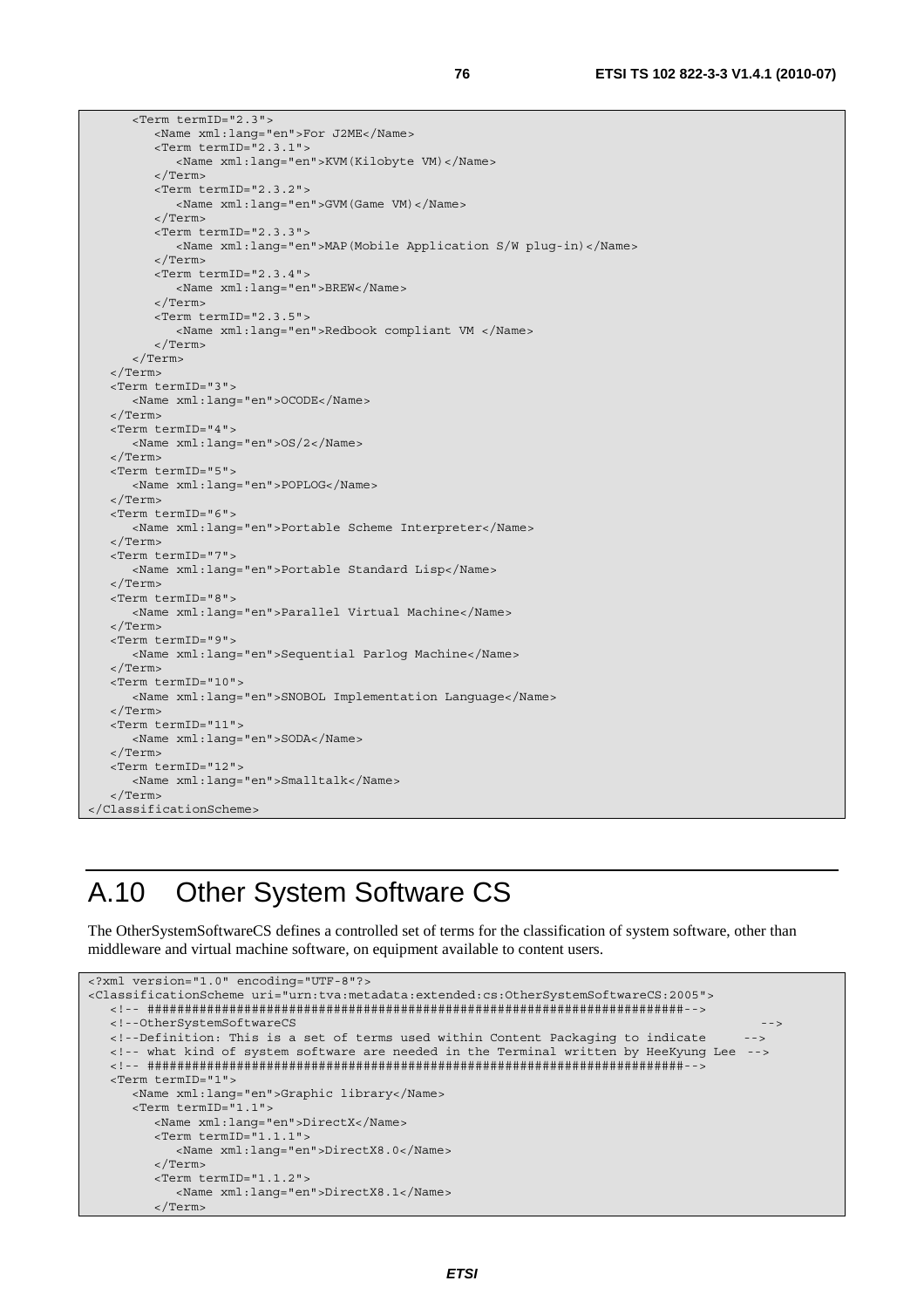```
 <Term termID="1.1.3"> 
          <Name xml:lang="en">DirectX9.0</Name> 
       </Term> 
    </Term> 
    <Term termID="1.2"> 
       <Name xml:lang="en">OpenGL</Name> 
    </Term> 
 </Term> 
 <Term termID="2"> 
   <Name xml:lang="en">Media</Name> 
    <Term termID="2.1"> 
       <Name xml:lang="en">mpeg-1 codec</Name> 
    </Term> 
    <Term termID="2.2"> 
       <Name xml:lang="en">mpeg-2 codec</Name> 
    </Term> 
    <Term termID="2.3"> 
       <Name xml:lang="en">real audio codec</Name> 
    </Term> 
    <Term termID="2.4"> 
       <Name xml:lang="en">quicktime format codec</Name> 
    </Term> 
    <Term termID="2.5"> 
       <Name xml:lang="en">windows media player</Name> 
    </Term> 
    <Term termID="2.6"> 
       <Name xml:lang="en">flash</Name> 
    </Term> 
 </Term> 
 <Term termID="3"> 
    <Name xml:lang="en">DB</Name> 
    <Term termID="3.1"> 
       <Name xml:lang="en">JDBC</Name> 
    </Term> 
    <Term termID="3.2"> 
       <Name xml:lang="en">Firebird/InterBase</Name> 
    </Term> 
    <Term termID="3.3"> 
       <Name xml:lang="en">Microsoft SQL Server</Name> 
    </Term> 
    <Term termID="3.4"> 
       <Name xml:lang="en">MySQL</Name> 
    </Term> 
    <Term termID="3.5"> 
      <Name xml:lang="en">Oracle</Name> 
    </Term> 
    <Term termID="3.6"> 
       <Name xml:lang="en">Other network-based DBMS</Name> 
    </Term> 
    <Term termID="3.7"> 
       <Name xml:lang="en">PostgreSQL</Name> 
    </Term> 
 </Term> 
 <Term termID="4"> 
    <Name xml:lang="en">GUI Library</Name> 
   <Term termID="4.1"> 
       <Name xml:lang="en">Amulet</Name> 
    </Term> 
    <Term termID="4.2"> 
       <Name xml:lang="en">FLTK</Name> 
    </Term> 
    <Term termID="4.3"> 
       <Name xml:lang="en">GTK</Name> 
    </Term> 
    <Term termID="4.4"> 
       <Name xml:lang="en">MFC</Name> 
    </Term> 
    <Term termID="4.5"> 
       <Name xml:lang="en">Morphic</Name> 
    </Term> 
    <Term termID="4.6"> 
       <Name xml:lang="en">Motif</Name> 
    </Term> 
    <Term termID="4.7"> 
       <Name xml:lang="en">Python</Name> 
    </Term> 
    <Term termID="4.8"> 
       <Name xml:lang="en">Qt</Name>
```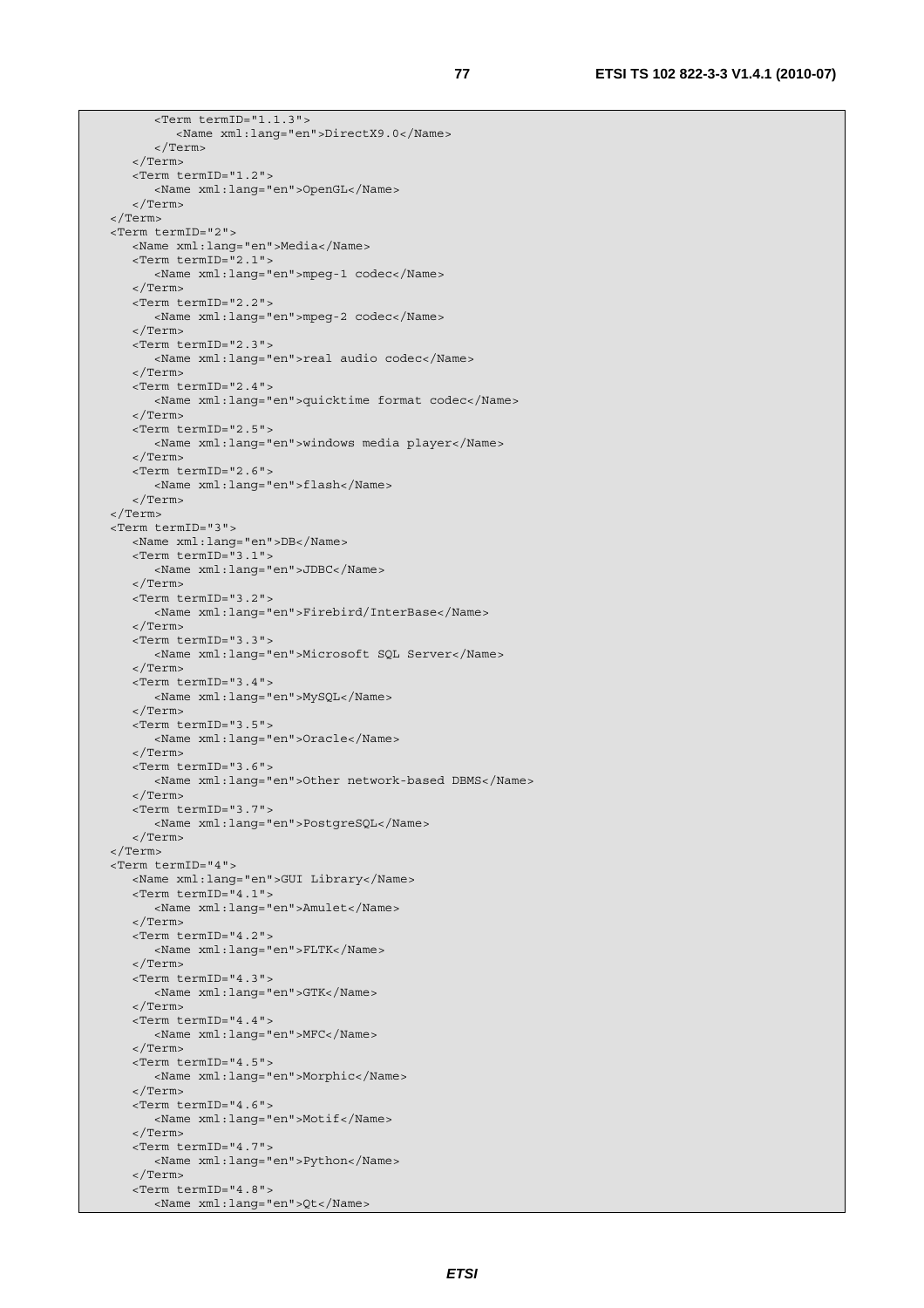```
 </Term> 
       <Term termID="4.9"> 
          <Name xml:lang="en">wxWindows </Name> 
       </Term> 
    </Term> 
    <Term termID="5"> 
       <Name xml:lang="en">Mobile</Name> 
       <Term termID="5.1"> 
          <Name xml:lang="en">ActiveSync</Name> 
       </Term> 
       <Term termID="5.2"> 
          <Name xml:lang="en">.Net Framework</Name> 
       </Term> 
       <Term termID="5.3"> 
          <Name xml:lang="en">DioPen V5.0</Name> 
       </Term> 
    </Term> 
</ClassificationScheme>
```
### A.11 Middleware CS

The following classification scheme defines a controlled set of terms for Middleware element of SystemInformationType.

```
<?xml version="1.0" encoding="UTF-8"?> 
<ClassificationScheme uri=" urn:tva:metadata:extended:cs:MiddlewareCS:2005"> 
   <Term termID="ACAP"> 
       <Name xml:lang="en">ACAP</Name> 
    </Term> 
    <Term termID="MHP"> 
       <Name xml:lang="en">MHP</Name> 
    </Term> 
    <Term termID="OCAP"> 
       <Name xml:lang="en">OCAP</Name> 
    </Term> 
    <Term termID="BML"> 
       <Name xml:lang="en">BML</Name> 
    </Term> 
    <Term termID="MHEG-5"> 
       <Name xml:lang="en">MHEG-5</Name> 
    </Term> 
    <Term termID="Open-TV"> 
       <Name xml:lang="en">Open-TV</Name> 
    </Term> 
    <Term termID="MediaHighway"> 
       <Name xml:lang="en">MediaHighway</Name> 
    </Term> 
</ClassificationScheme>
```
### A.12 Terminal Type CS

The following classification scheme defines a controlled set of terms for the classification of terminals available to content users.

```
<?xml version="1.0" encoding="UTF-8"?> 
<ClassificationScheme uri="urn:tva:metadata:extended:cs:TerminalTypeCS:2005" > 
   <Term termId="1"> 
      <Name xml:lang="en">PC</Name> 
    </Term> 
   <Term termId="2"> 
       <Name xml:lang="en">PDA</Name> 
    </Term> 
   <Term termId="3"> 
      <Name xml:lang="en">Set-Top Box</Name> 
    <Term termId="3.1"> 
          <Name xml:lang="en">PDR</Name> 
       </Term> 
    <Term termId="3.2">
```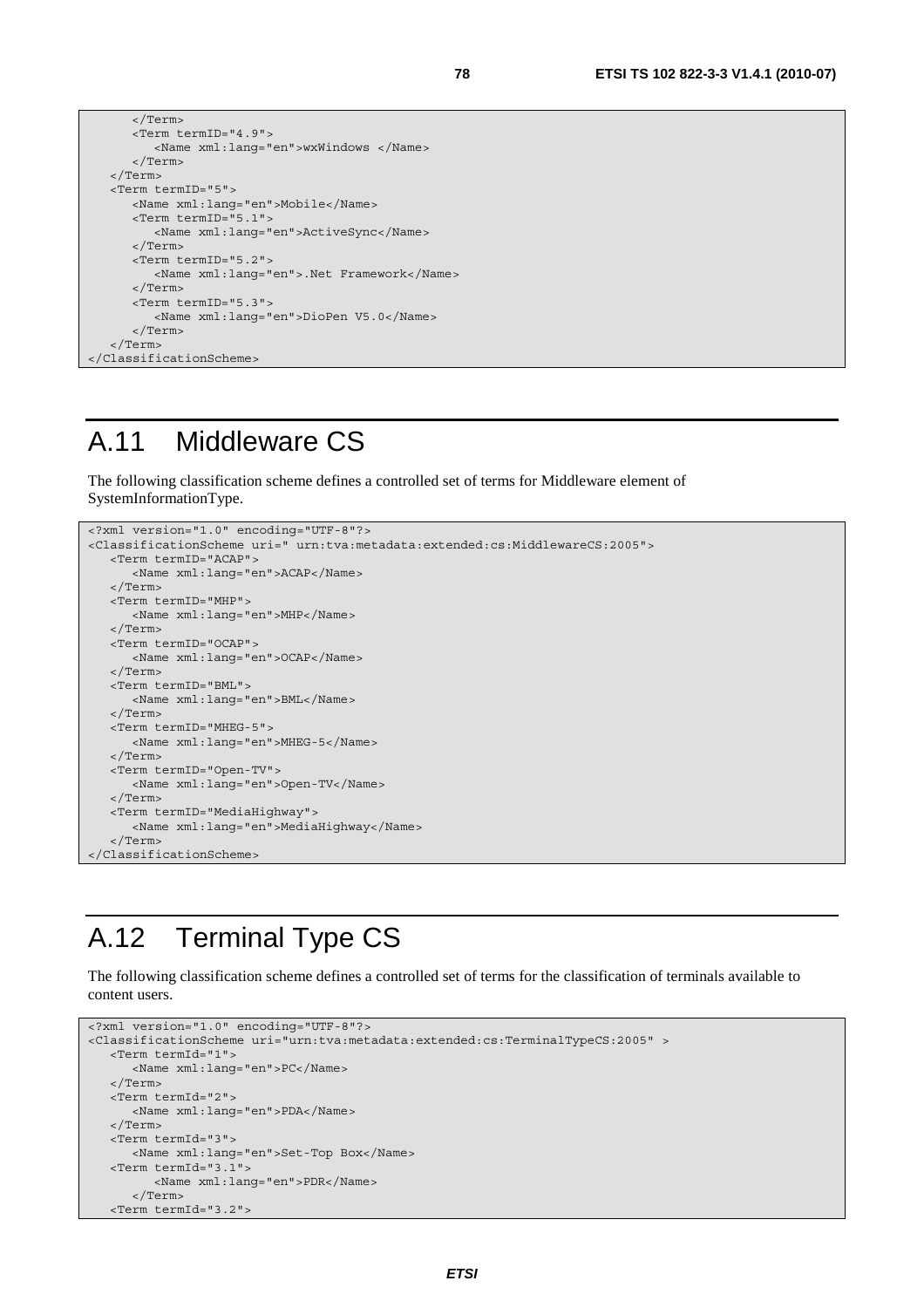<Name xml:lang="en">NDR</Name> </Term> <Term termId="3.3"> <Name xml:lang="en">Cable Set-Top Box</Name> </Term> <Term termId="3.4"> <Name xml:lang="en">Other Set-Top Box</Name> </Term> </Term> <Term termId="4"> <Name xml:lang="en">Printer</Name> </Term> <Term termId="5"> <Name xml:lang="en">Mobile Phone</Name> </Term> <Term termId="6"> <Name xml:lang="en">Digital Still Camera</Name> </Term> <Term termId="7"> <Name xml:lang="en">Digital Video Camera</Name> </Term> <Term termId="8"> <Name xml:lang="en">Audio Player</Name> </Term> <Term termId="9"> <Name xml:lang="en">Television</Name> </Term> <Term termId="10"> <Name xml:lang="en">Gateway</Name> </Term> <Term termId="11"> <Name xml:lang="en">Router</Name> </Term> <Term termId="12"> <Name xml:lang="en">Car Terminal</Name> <Term termId="12.1"> <Name xml:lang="en">Car Stereo</Name> </Term> <Term termId="12.2"> <Name xml:lang="en">Car Navigation</Name> </Term> <Term termId="12.3"> <Name xml:lang="en">Car AV</Name> </Term> </Term> <Term termId="13"> <Name xml:lang="en">Game Platform</Name> <Term termID="13.1"> <Name xml:lang="en">3DO</Name> </Term> <Term termID="13.2"> <Name xml:lang="en">Amiga</Name> </Term> <Term termID="13.3"> <Name xml:lang="en">Apple II</Name> </Term> <Term termID="13.4"> <Name xml:lang="en">Atari</Name> <Term termID="13.4.1"> <Name xml:lang="en">2600</Name> </Term> <Term termID="13.4.2"> <Name xml:lang="en">5200</Name> </Term> <Term termID="13.4.3"> <Name xml:lang="en">7800</Name> </Term> <Term termID="13.4.4"> <Name xml:lang="en">ST</Name> </Term> </Term> <Term termID="13.5"> <Name xml:lang="en">ColecoVision</Name> </Term> <Term termID="13.6"> <Name xml:lang="en">Commodore 64</Name> </Term> <Term termID="13.7">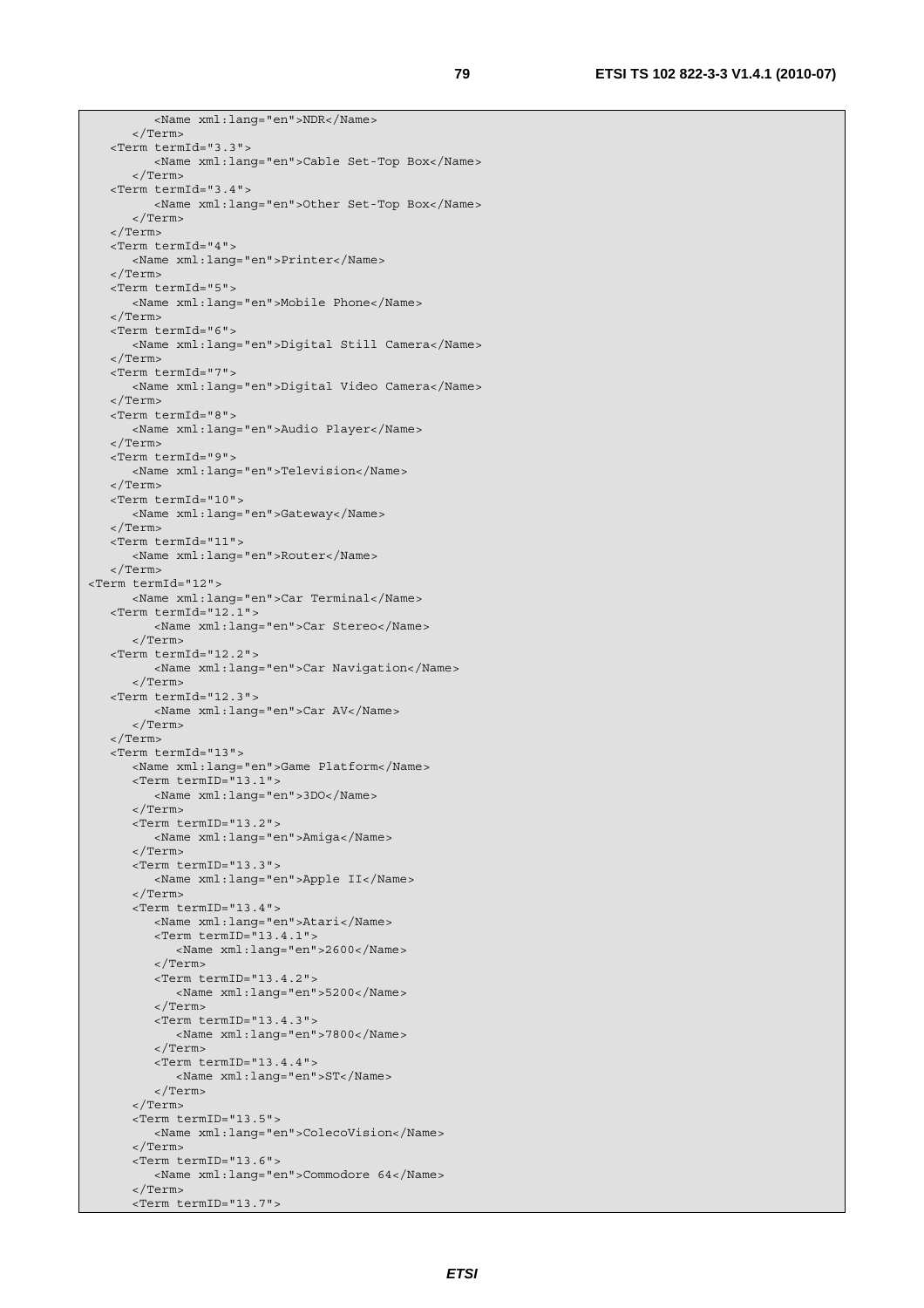```
 <Name xml:lang="en">Dreamcast</Name> 
 </Term> 
 <Term termID="13.8"> 
    <Name xml:lang="en">Game Boy</Name> 
    <Term termID="13.8.1"> 
       <Name xml:lang="en">Usual</Name> 
    </Term> 
    <Term termID="13.8.2"> 
       <Name xml:lang="en">Advance</Name> 
    </Term> 
    <Term termID="13.8.3"> 
       <Name xml:lang="en">Color</Name> 
    </Term> 
 </Term> 
 <Term termID="13.9"> 
    <Name xml:lang="en">Game Cube</Name> 
 </Term> 
 <Term termID="13.10"> 
    <Name xml:lang="en">Game Gear</Name> 
 </Term> 
 <Term termID="13.11"> 
   <Name xml:lang="en">Genesis</Name> 
 </Term> 
 <Term termID="13.12"> 
   <Name xml:lang="en">Intellivision</Name> 
 </Term> 
 <Term termID="13.13"> 
    <Name xml:lang="en">Jaguar</Name> 
 </Term> 
 <Term termID="13.14"> 
    <Name xml:lang="en">Lynx</Name> 
 </Term> 
 <Term termID="13.15"> 
    <Name xml:lang="en">NES</Name> 
 </Term> 
 <Term termID="13.16"> 
    <Name xml:lang="en">N-Gage</Name> 
 </Term> 
 <Term termID="13.17"> 
    <Name xml:lang="en">Nintendo</Name> 
    <Term termID="13.17.1"> 
       <Name xml:lang="en">64</Name> 
    </Term> 
    <Term termID="13.17.2"> 
      <Name xml:lang="en">DS</Name> 
    </Term> 
 </Term> 
 <Term termID="13.18"> 
    <Name xml:lang="en">PC Booter</Name> 
 </Term> 
 <Term termID="13.19"> 
    <Name xml:lang="en">PlayStation</Name> 
    <Term termID="13.19.1"> 
       <Name xml:lang="en">Usual</Name> 
    </Term> 
    <Term termID="13.19.2"> 
       <Name xml:lang="en">2</Name> 
    </Term> 
 </Term> 
 <Term termID="13.20"> 
    <Name xml:lang="en">PSP</Name> 
 </Term> 
 <Term termID="13.21"> 
    <Name xml:lang="en">Saturn</Name> 
 </Term> 
 <Term termID="13.22"> 
    <Name xml:lang="en">Sega</Name> 
    <Term termID="13.22.1"> 
       <Name xml:lang="en">32X</Name> 
    </Term> 
    <Term termID="13.22.2"> 
       <Name xml:lang="en">CD</Name> 
    </Term> 
    <Term termID="13.22.3"> 
       <Name xml:lang="en">Master System</Name> 
    </Term> 
 </Term> 
 <Term termID="13.23">
```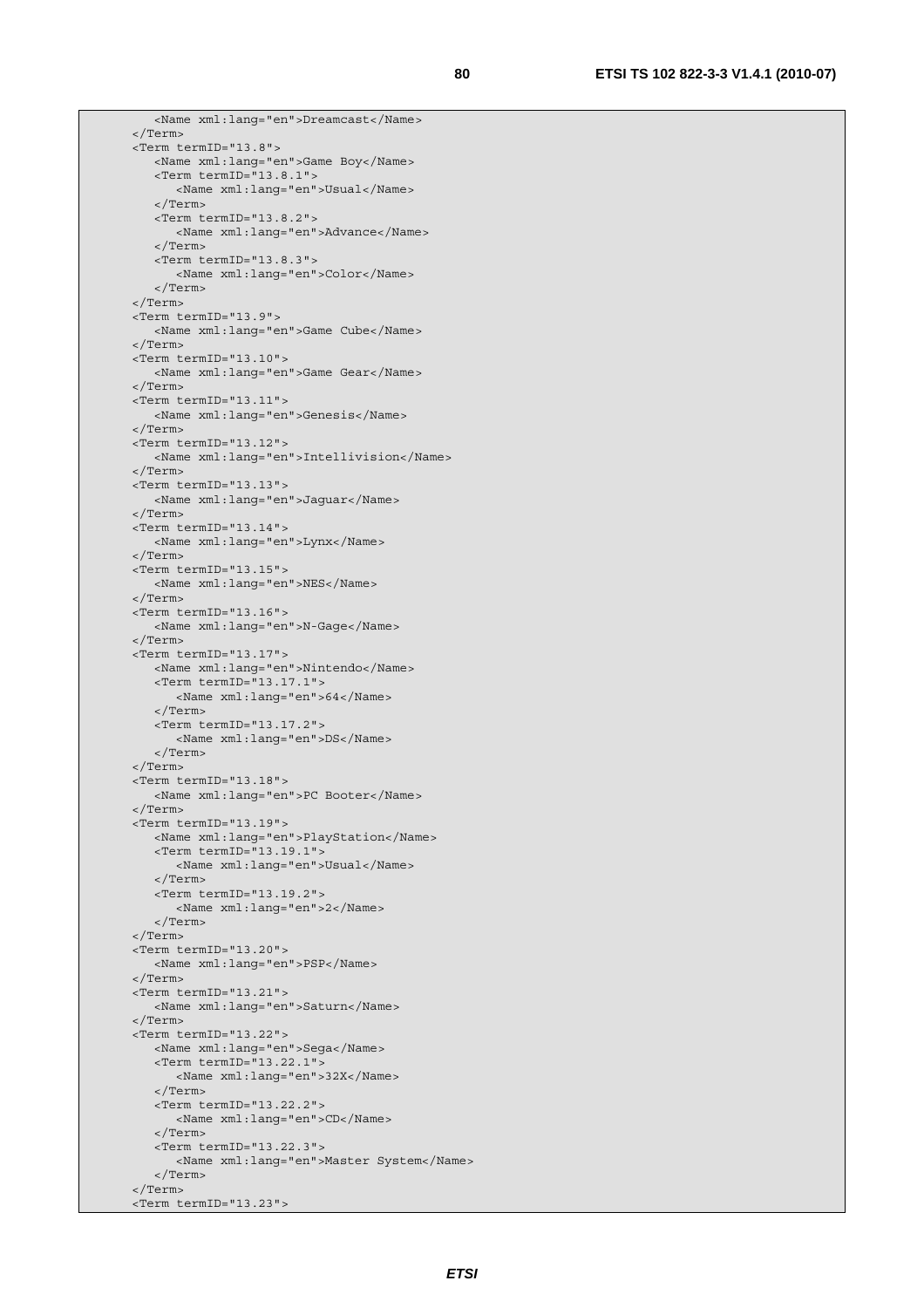```
 <Name xml:lang="en">SNES</Name> 
       </Term> 
       <Term termID="13.24"> 
          <Name xml:lang="en">TI-99/4A</Name> 
       </Term> 
       <Term termID="13.25"> 
          <Name xml:lang="en">TurboGrafx</Name> 
          <Term termID="13.25.1"> 
             <Name xml:lang="en">16</Name> 
          </Term> 
          <Term termID="13.25.2"> 
             <Name xml:lang="en">CD</Name> 
          </Term> 
       </Term> 
       <Term termID="13.26"> 
          <Name xml:lang="en">Vectrex</Name> 
       </Term> 
       <Term termID="13.27"> 
          <Name xml:lang="en">VIC-20</Name> 
       </Term> 
       <Term termID="13.28"> 
          <Name xml:lang="en">Virtual Boy</Name> 
       </Term> 
       <Term termID="13.29"> 
         <Name xml:lang="en">V.Smile</Name> 
       </Term> 
       <Term termID="13.30"> 
          <Name xml:lang="en">Xbox</Name> 
       </Term> 
       <Term termID="13.31"> 
          <Name xml:lang="en">ZX Spectrum</Name> 
       </Term> 
   </Term> 
   <Term termId="14"> 
      <Name xml:lang="en">Home Server</Name> 
   <Term termId="14.1"> 
          <Name xml:lang="en">Media Server</Name> 
       </Term> 
   <Term termId="14.2"> 
         <Name xml:lang="en">Refrigerator HS</Name> 
       </Term> 
    <Term termId="14.3"> 
          <Name xml:lang="en">Game machine HS</Name> 
       </Term> 
   </Term> 
</ClassificationScheme>
```
### A.13 Place Type CS

The following classification scheme defines controlled terms for "NameTerm" of "mpeg7:PlaceType" used in the "Location" of "NaturalEnvironmentInformationTableType".

```
<?xml version="1.0" encoding="UTF-8"?> 
<ClassificationScheme uri="urn:tva:metadata:extended:cs:PlaceTypeCS:2005"> 
    <Term termId="1"> 
       <Name xml:lang="en">My Home</Name> 
       <Definition xml:lang="en"> 
          A place where a person lives or a place to go back 
       </Definition> 
    </Term> 
    <Term termId="2"> 
       <Name xml:lang="en">Transportation Facilities</Name> 
       <Definition xml:lang="en"> 
          A place where people access transportation means 
       </Definition> 
       <Term termId="2.1"> 
          <Name xml:lang="en">Station</Name> 
       </Term> 
       <Term termId="2.2"> 
          <Name xml:lang="en">Stop</Name> 
       </Term> 
       <Term termId="2.3"> 
          <Name xml:lang="en">Airport</Name>
```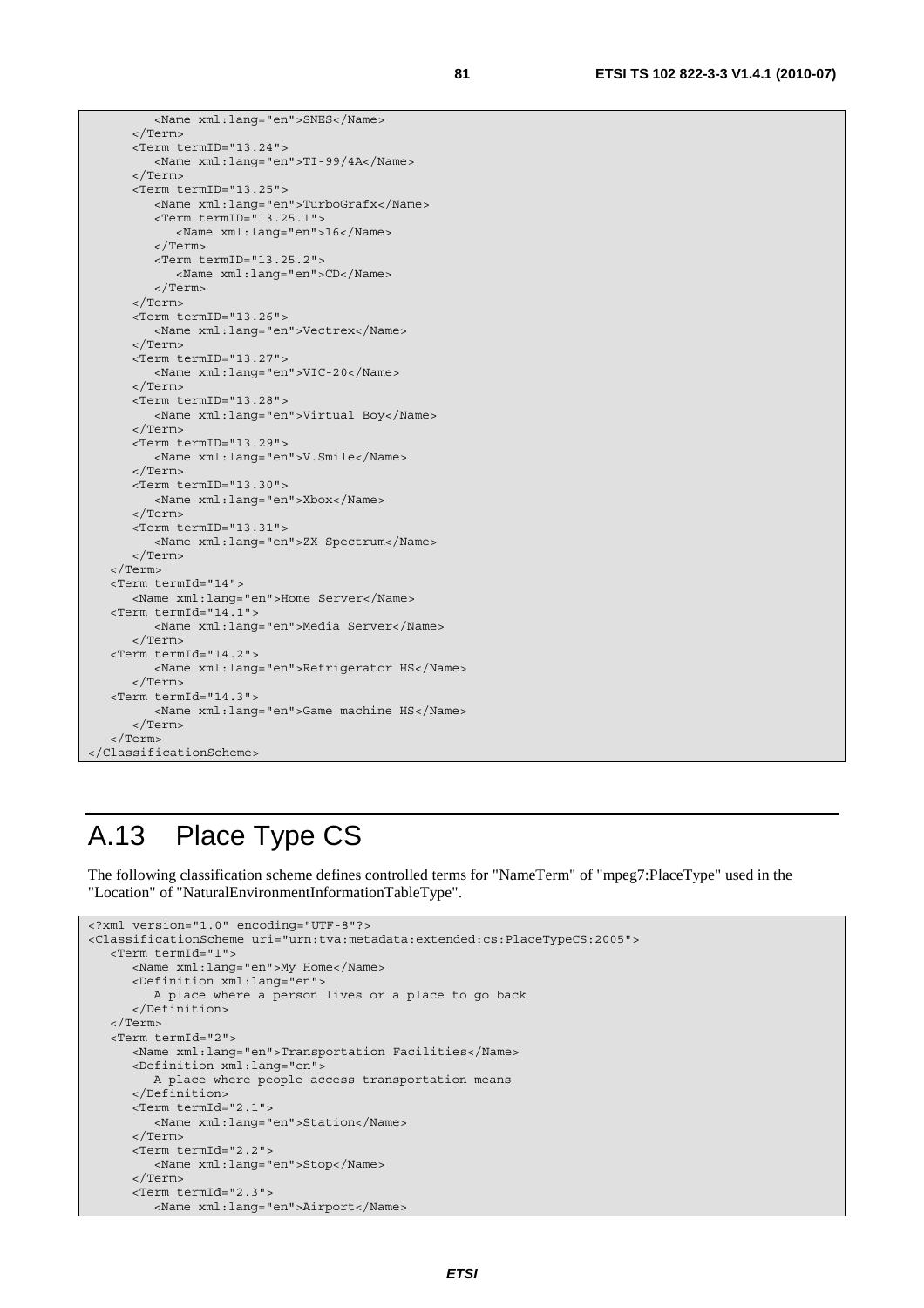</Term> <Term termId="2.4"> <Name xml:lang="en">Harbour</Name> </Term> </Term> <Term termId="3"> <Name xml:lang="en">Traffic Facilities</Name> <Definition xml:lang="en"> A place where people access by using traffic means </Definition> <Term termId="3.1"> <Name xml:lang="en">Entrance</Name> </Term> <Term termId="3.2"> <Name xml:lang="en">Parking</Name> </Term> <Term termId="3.3"> <Name xml:lang="en">Crossing</Name> </Term> <Term termId="3.4"> <Name xml:lang="en">Street</Name> </Term> <Term termId="3.5"> <Name xml:lang="en">Gas Station</Name> </Term> <Term termId="3.6"> <Name xml:lang="en">Highway</Name> </Term> <Term termId="3.7"> <Name xml:lang="en">Interchange</Name> </Term> <Term termId="3.8"> <Name xml:lang="en">Service Area</Name> </Term> </Term> <Term termId="4"> <Name xml:lang="en">Work Place</Name> <Definition xml:lang="en"> A place where people work </Definition> <Term termId="4.1"> <Name xml:lang="en">Office</Name> </Term> <Term termId="4.2"> <Name xml:lang="en">Factory</Name> </Term> <Term termId="4.3"> <Name xml:lang="en">Studio</Name> </Term> <Term termId="4.4"> <Name xml:lang="en">Outdoor</Name> </Term> </Term> <Term termId="5"> <Name xml:lang="en">School</Name> <Definition xml:lang="en"> A place where a person goes to study </Definition> <Term termId="5.1"> <Name xml:lang="en">University</Name> </Term> <Term termId="5.2"> <Name xml:lang="en">High School</Name> </Term> <Term termId="5.3"> <Name xml:lang="en">Kindergarten</Name> </Term> </Term> <Term termId="6"> <Name xml:lang="en">Hall</Name> <Definition xml:lang="en"> A place or building used for meeting, entertainment, exhibition, etc. </Definition> <Term termId="6.1"> <Name xml:lang="en">Museum</Name> </Term> <Term termId="6.2"> <Name xml:lang="en">Library</Name>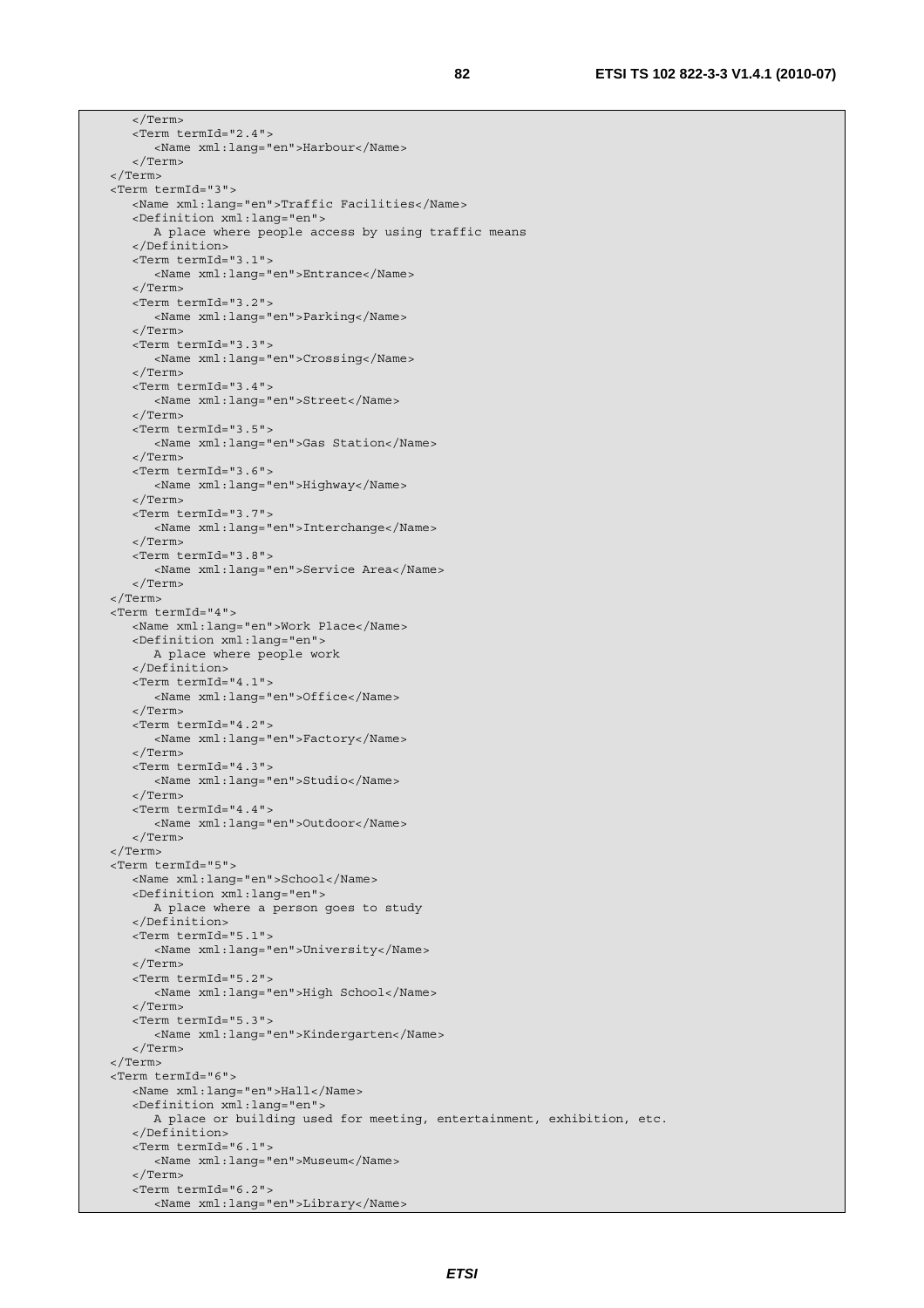</Term> <Term termId="6.3"> <Name xml:lang="en">Theatre</Name> </Term> </Term> <Term termId="7"> <Name xml:lang="en">Public Facilities</Name> <Definition xml:lang="en"> A place or building for public service </Definition> <Term termId="7.1"> <Name xml:lang="en">Bank</Name> </Term> <Term termId="7.2"> <Name xml:lang="en">Post Office</Name> </Term> <Term termId="7.3"> <Name xml:lang="en">Hospital</Name> </Term> <Term termId="7.4"> <Name xml:lang="en">Police</Name> </Term> <Term termId="7.5"> <Name xml:lang="en">Public Office</Name> </Term> <Term termId="7.6"> <Name xml:lang="en">Fire-Brigade Station</Name> </Term> </Term> <Term termId="8"> <Name xml:lang="en">Historic Site</Name> <Definition xml:lang="en"> A place or building of historic interest and value </Definition> <Term termId="8.1"> <Name xml:lang="en">Palace</Name> </Term> <Term termId="8.2"> <Name xml:lang="en">Castle</Name> </Term> <Term termId="8.3"> <Name xml:lang="en">Church</Name> </Term> <Term termId="8.4"> <Name xml:lang="en">Temple</Name> </Term> <Term termId="8.5"> <Name xml:lang="en">Shrine</Name> </Term> <Term termId="8.6"> <Name xml:lang="en">Graveyard</Name> </Term> </Term> <Term termId="9"> <Name xml:lang="en">Natural Outdoor Spot</Name> <Definition xml:lang="en"> A spot of natural or outdoor environment </Definition> <Term termId="9.1"> <Name xml:lang="en">Mountain</Name> </Term> <Term termId="9.2"> <Name xml:lang="en">Sea</Name> </Term> <Term termId="9.3"> <Name xml:lang="en">Lake</Name> </Term> <Term termId="9.4"> <Name xml:lang="en">Pond</Name> </Term> <Term termId="9.5"> <Name xml:lang="en">River</Name> </Term> <Term termId="9.6"> <Name xml:lang="en">Valley</Name> </Term> <Term termId="9.7"> <Name xml:lang="en">Field</Name>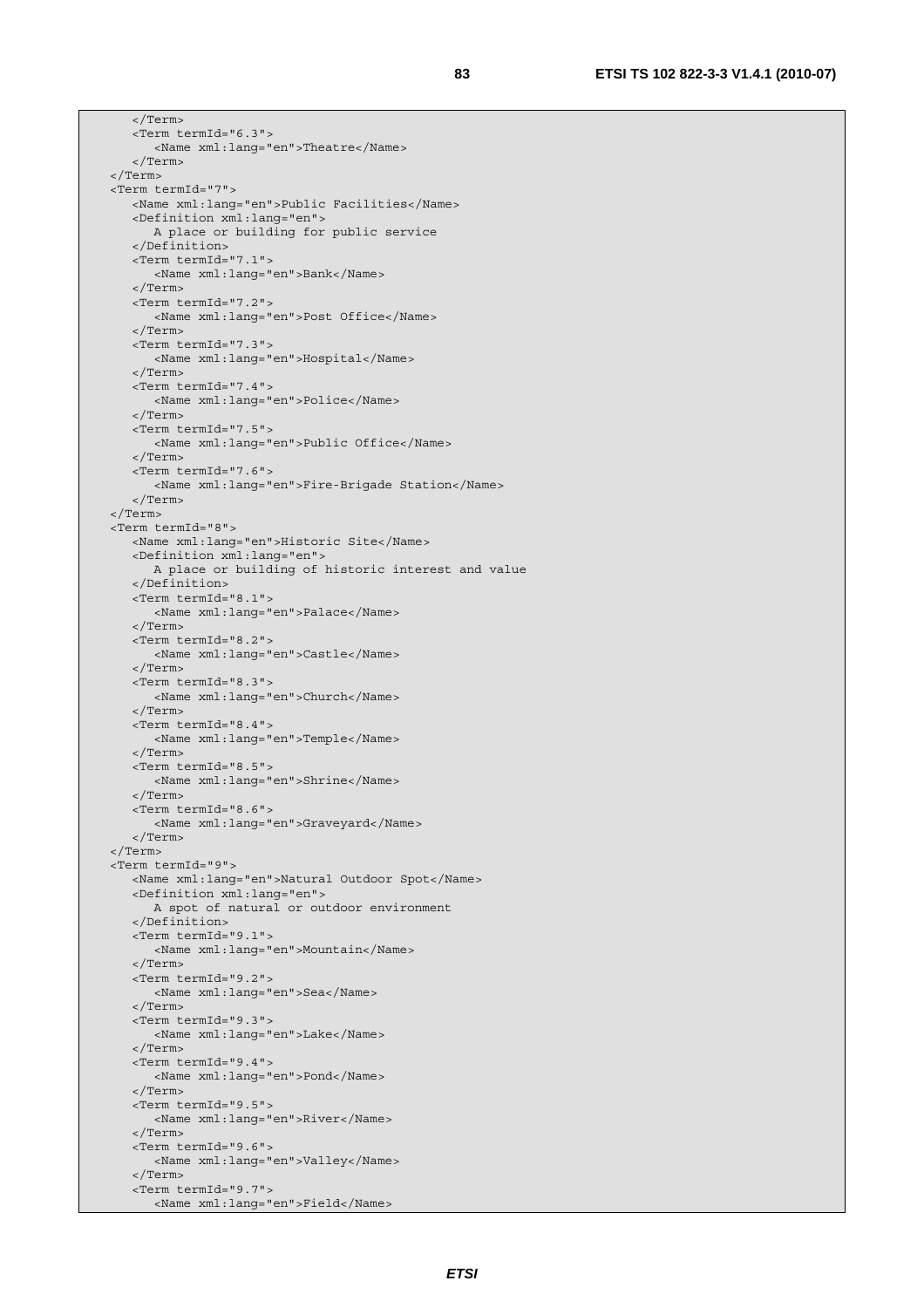</Term> <Term termId="9.8"> <Name xml:lang="en">Island</Name> </Term> <Term termId="9.9"> <Name xml:lang="en">Sky</Name> </Term> </Term> <Term termId="10"> <Name xml:lang="en">Hotel</Name> <Definition xml:lang="en"> A building or place where people stay, sleep or take a rest </Definition> </Term> <Term termId="11"> <Name xml:lang="en">Restaurant</Name> <Definition xml:lang="en"> A building or place where foods are served and people can eat </Definition> </Term> <Term termId="12"> <Name xml:lang="en">Shopping Spot</Name> <Definition xml:lang="en"> A building or place where people go shopping </Definition> <Term termId="12.1"> <Name xml:lang="en">Department Store</Name> </Term> <Term termId="12.2"> <Name xml:lang="en">Supermarket</Name> </Term> <Term termId="12.3"> <Name xml:lang="en">Shop</Name> </Term> </Term> <Term termId="13"> <Name xml:lang="en">Leisure Spot</Name> <Definition xml:lang="en"> A place where people enjoy leisure </Definition> <Term termId="13.1"> <Name xml:lang="en">Park</Name> </Term> <Term termId="13.2"> <Name xml:lang="en">Garden</Name> </Term> <Term termId="13.3"> <Name xml:lang="en">Amusement Park</Name> </Term> <Term termId="13.4"> <Name xml:lang="en">Resort</Name> </Term> <Term termId="13.5"> <Name xml:lang="en">Hot Spring</Name> </Term> </Term> <Term termId="14"> <Name xml:lang="en">Sports Spot</Name> <Definition xml:lang="en"> A place where people enjoy sports </Definition> <Term termId="14.1"> <Name xml:lang="en">Stadium</Name> </Term> <Term termId="14.2"> <Name xml:lang="en">Sports Gym</Name> </Term> <Term termId="14.3"> <Name xml:lang="en">Tennis Court</Name> </Term> <Term termId="14.4"> <Name xml:lang="en">Golf Course</Name> </Term> <Term termId="14.5"> <Name xml:lang="en">Swimming Pool</Name> </Term> <Term termId="14.6"> <Name xml:lang="en">Skiing Ground</Name>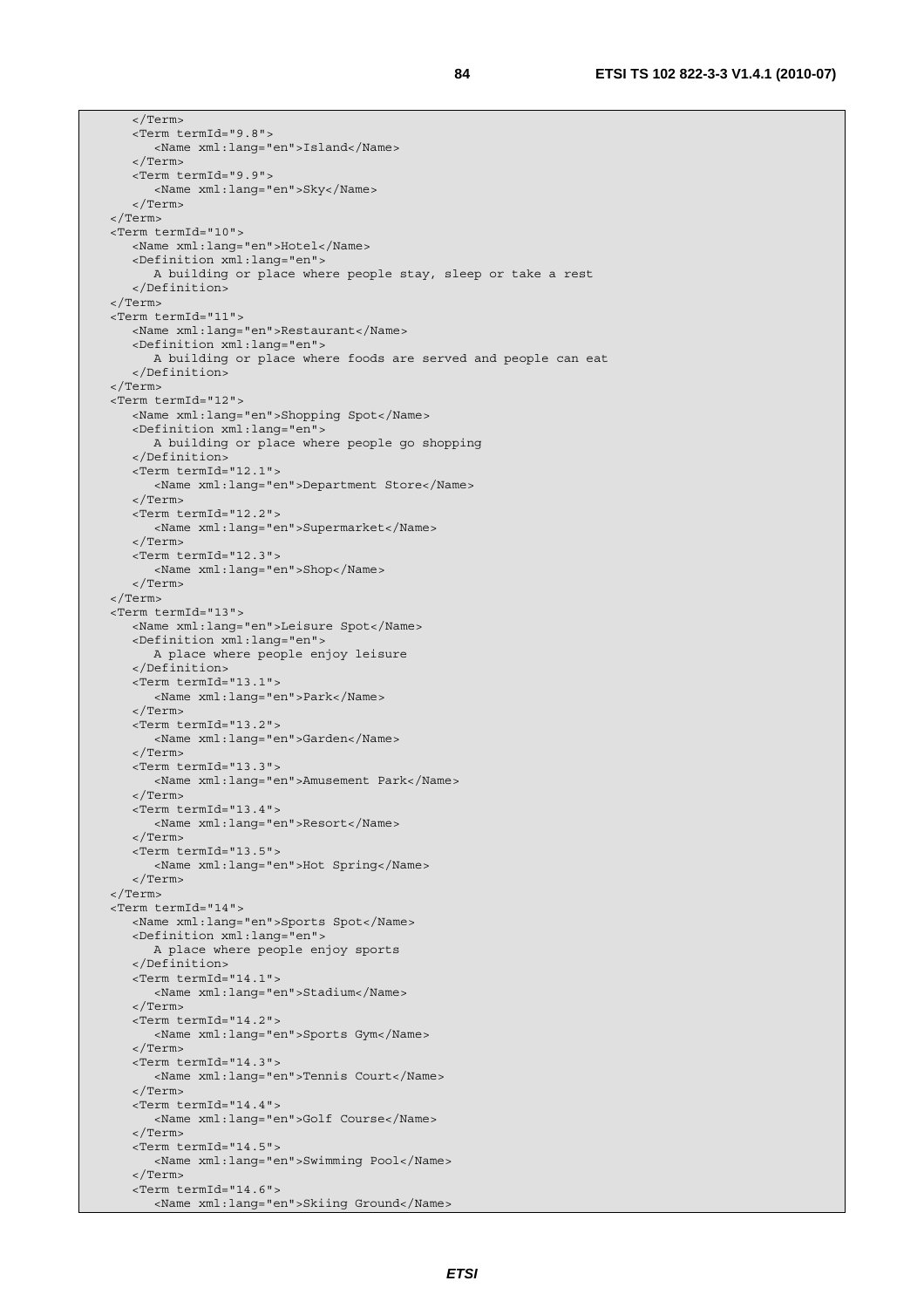```
 <Term termId="14.7"> 
          <Name xml:lang="en">Skating Rink</Name> 
       </Term> 
   </Term> 
   <Term termId="15"> 
       <Name xml:lang="en">Mobility</Name> 
       <Definition xml:lang="en"> 
         The user is in move.
       </Definition> 
       <Term termId="15.1"> 
          <Name xml:lang="en">In Transportation</Name> 
          <Term termId="15.1.1"> 
             <Name xml:lang="en">In Car</Name> 
          </Term> 
          <Term termId="15.1.2"> 
             <Name xml:lang="en">In Train</Name> 
          </Term> 
          <Term termId="15.1.3"> 
             <Name xml:lang="en">In Airplane</Name> 
          </Term> 
       </Term> 
       <Term termId="15.2"> 
          <Name xml:lang="en">On Foot</Name> 
          <Term termId="15.2.1"> 
             <Name xml:lang="en">Walking</Name> 
          </Term> 
          <Term termId="15.2.2"> 
             <Name xml:lang="en">Running</Name> 
          </Term> 
       </Term> 
   </Term> 
</ClassificationScheme>
```
</Term>

### A.14 Weather Type CS

The following classification scheme defines controlled terms for "Weather" of "NaturalEnvironmentInformationTableType".

```
<?xml version="1.0" encoding="UTF-8"?> 
<ClassificationScheme uri="urn:tva:metadata:extended:cs:WeatherTypeCS:2005"> 
    <Term termId="1"> 
       <Name xml:lang="en">Spring</Name> 
       <Definition xml:lang="en"> 
          The season between winter and summer in which leaves and flowers appear. 
       </Definition> 
    </Term> 
    <Term termId="2"> 
       <Name xml:lang="en">Summer</Name> 
       <Definition xml:lang="en"> 
          The season between spring and autumn when the sun is hot and there are many flower. 
       </Definition> 
    </Term> 
    <Term termId="3"> 
       <Name xml:lang="en">Autumn</Name> 
       <Definition xml:lang="en"> 
          The season between summer and winter when leaves turn gold and fruits become ripe. 
       </Definition> 
    </Term> 
    <Term termId="4"> 
       <Name xml:lang="en">Winter</Name> 
       <Definition xml:lang="en"> 
          The season between autumn and spring when it is cold and most trees have lost their leaves. 
       </Definition> 
    </Term> 
    <Term termId="5"> 
       <Name xml:lang="en">Sunny</Name> 
       <Definition xml:lang="en"> 
          Having bright sunlight. 
       </Definition> 
    </Term> 
    <Term termId="6"> 
       <Name xml:lang="en">Rainy</Name>
```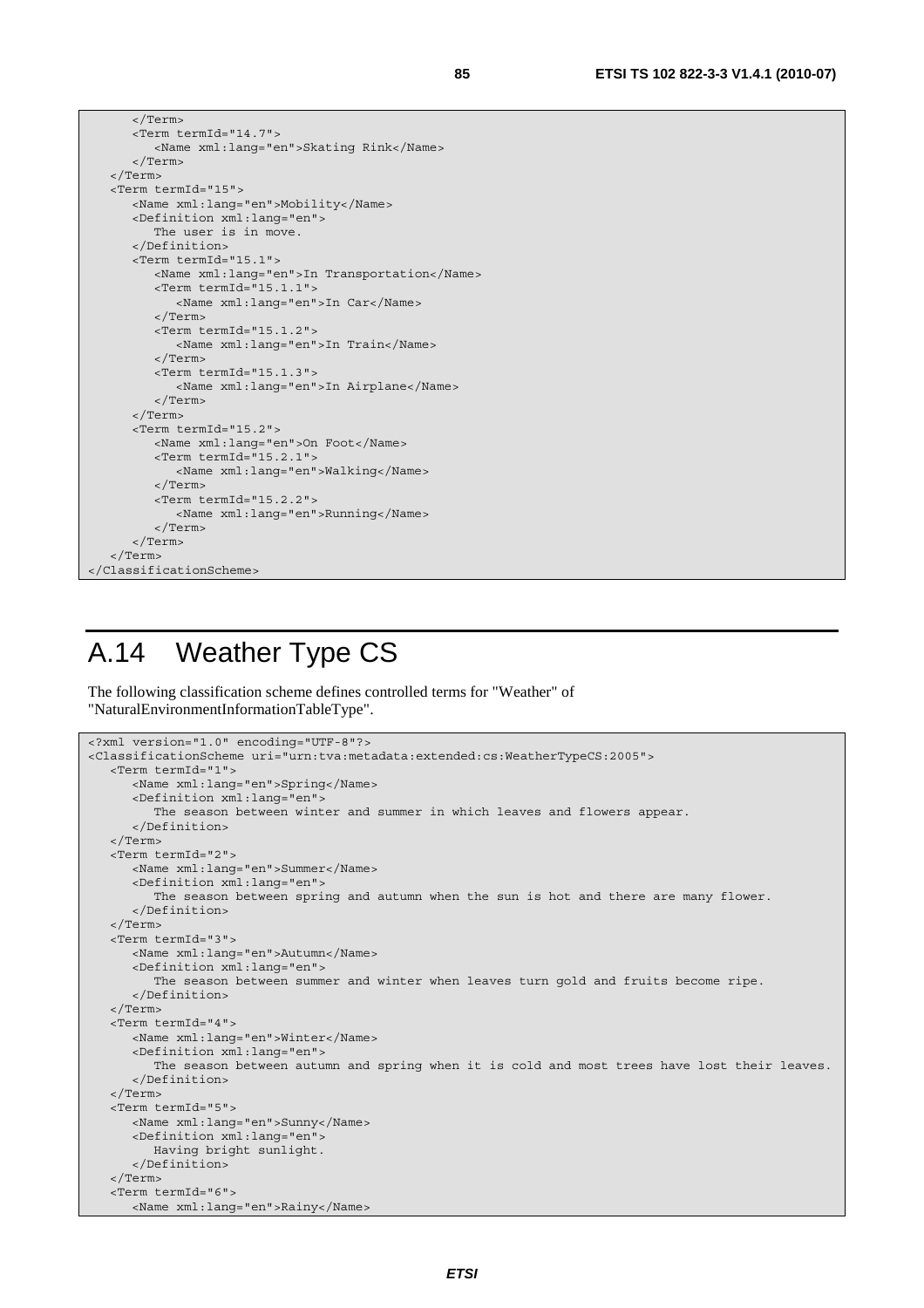```
 <Definition xml:lang="en"> 
          Having a lot of rain. 
       </Definition> 
    </Term> 
    <Term termId="7"> 
       <Name xml:lang="en">Cloudy</Name> 
       <Definition xml:lang="en"> 
          Full of clouds. 
       </Definition> 
    </Term> 
    <Term termId="8"> 
       <Name xml:lang="en">Snowy</Name> 
       <Definition xml:lang="en"> 
          Full of snow or snowing. 
       </Definition> 
    </Term> 
    <Term termId="9"> 
       <Name xml:lang="en">Windy</Name> 
       <Definition xml:lang="en"> 
          With a lot of wind. 
       </Definition> 
    </Term> 
    <Term termId="10"> 
       <Name xml:lang="en">Foggy</Name> 
       <Definition xml:lang="en"> 
          With a lot of fog. 
       </Definition> 
    </Term> 
    <Term termId="11"> 
       <Name xml:lang="en">Frosty</Name> 
       <Definition xml:lang="en"> 
          With a lot of frost. 
       </Definition> 
    </Term> 
    <Term termId="12"> 
       <Name xml:lang="en">Storm</Name> 
       <Definition xml:lang="en"> 
          A rough weather condition with wind, rain, and often lightning. 
       </Definition> 
       <Term termId="12.1"> 
          <Name xml:lang="en">ThunderStorm</Name> 
       </Term> 
       <Term termId="12.2"> 
          <Name xml:lang="en">RainStorm</Name> 
       </Term> 
       <Term termId="12.3"> 
          <Name xml:lang="en">SnowStorm</Name> 
       </Term> 
    </Term> 
    <Term termId="13"> 
       <Name xml:lang="en">Extreme Weather</Name> 
       <Term termId="13.1"> 
          <Name xml:lang="en">Hurricane</Name> 
      \frac{1}{2}/Terms
       <Term termId="13.2"> 
          <Name xml:lang="en">Typhoon</Name> 
       </Term> 
       <Term termId="13.3"> 
          <Name xml:lang="en">Tornado</Name> 
       </Term> 
    </Term> 
</ClassificationScheme>
```
### A.15 Temporal Relation CS

The following classification scheme defines controlled terms for temporal relations between items and/or components.

```
<?xml version="1.0" encoding="UTF-8"?> 
<ClassificationScheme uri="urn:tva:metadata:extended:cs:TemporalRelationCS:2005"> 
   <!-- ################################################################# --> 
  <!-- TEMPORAL RELATION -->
   <!-- Definition: This is a set of terms used within Content Packaging to --> 
<!-- indicate -->
```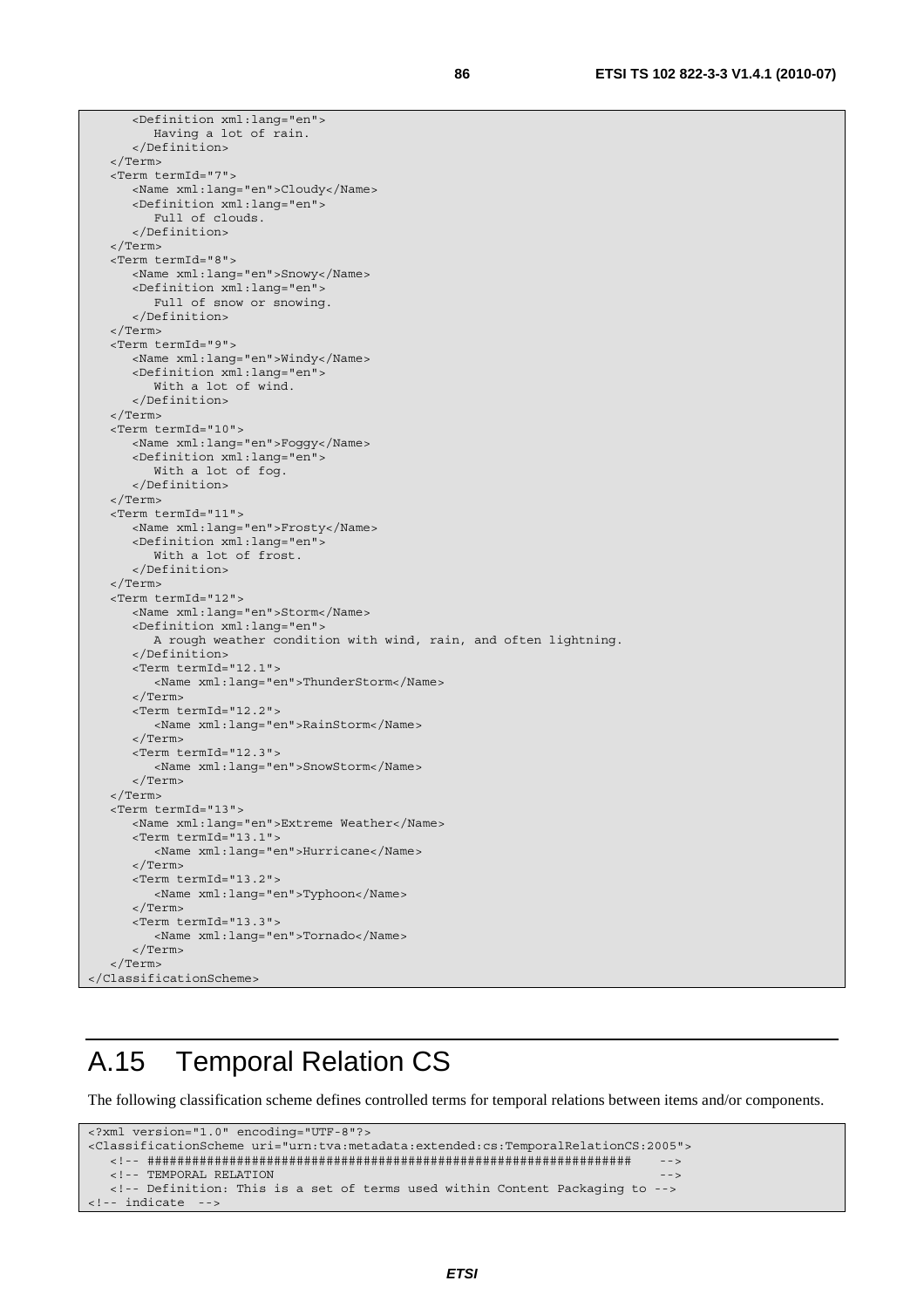<!-- what kinds of temporal relation components/items have with others --> <!-- It makes the receiving terminal know when the component and/or item --> <!-- has to be consumed <!-- ################################################################## --> <Term termID="precedes"> <Name xml:lang="en">precedes</Name> <Definition> B precedes C if and only if B ends before C starts.</Definition> </Term> <Term termID="follows"> <Name xml:lang="en">follows</Name> <Definition> Inverse relation of precedes </Definition> </Term> <Term termID="meets"> <Name xml:lang="en">meets</Name> <Definition>B meets C if and only if B ends at the same time as C starts.</Definition> </Term> <Term termID="metBy"> <Name xml:lang="en">metBy</Name> <Definition> Inverse relation of meets </Definition> </Term> <Term termID="overlaps"> <Name xml:lang="en">overlaps</Name> <Definition>B overlaps C if and only if B starts before C starts, B ends after C starts and B ends before C ends.</Definition> </Term> <Term termID="overlappedBy"> <Name xml:lang="en">overlappedBy</Name> <Definition> Inverse relation of overlaps </Definition> </Term> <Term termID="contains"> <Name xml:lang="en">contains</Name> <Definition> B contains C if and only if C starts after B starts and C ends at the same time as or before B ends, or C starts after or at the same time as B starts and C ends before B ends. </Definition> </Term> <Term termID="during"> <Name xml:lang="en">during</Name> <Definition> Inverse relation of contains </Definition> </Term> <Term termID="strictContains"> <Name xml:lang="en">strictContains</Name> <Definition>B strictContains C if and only if C starts after B starts and C ends before B ends.</Definition> </Term> <Term termID="strictDuring"> <Name xml:lang="en">strictDuring</Name> <Definition> Inverse relation of strictContains </Definition> </Term> <Term termID="starts"> <Name xml:lang="en">starts</Name> <Definition>B starts C if and only if B starts at the same time as C starts and B ends before C ends.</Definition>  $\sim$ /Term $\sim$  <Term termID="startedBy"> <Name xml:lang="en">startedBy</Name> <Definition> Inverse relation of starts </Definition> </Term> <Term termID="finishes"> <Name xml:lang="en">finishes</Name> <Definition>B finishes C if and only if B starts after C starts and B ends at the same time as C ends.</Definition> </Term> <Term termID="finishedBy"> <Name xml:lang="en">finishedBy</Name> <Definition> Inverse relation of finishes </Definition> </Term> <Term termID="coOccurs"> <Name xml:lang="en">coOccurs</Name> <Definition>B coOccurs if and only if B starts at the same time as C starts and B ends at the same time as C ends.</Definition> </Term> <Term termID="contiguous"> <Name xml:lang="en">contiguous</Name> <Definition>A1, A2, … An contiguous if and only if they are temporally disjoint and connected.</Definition> </Term> <Term termID="sequential">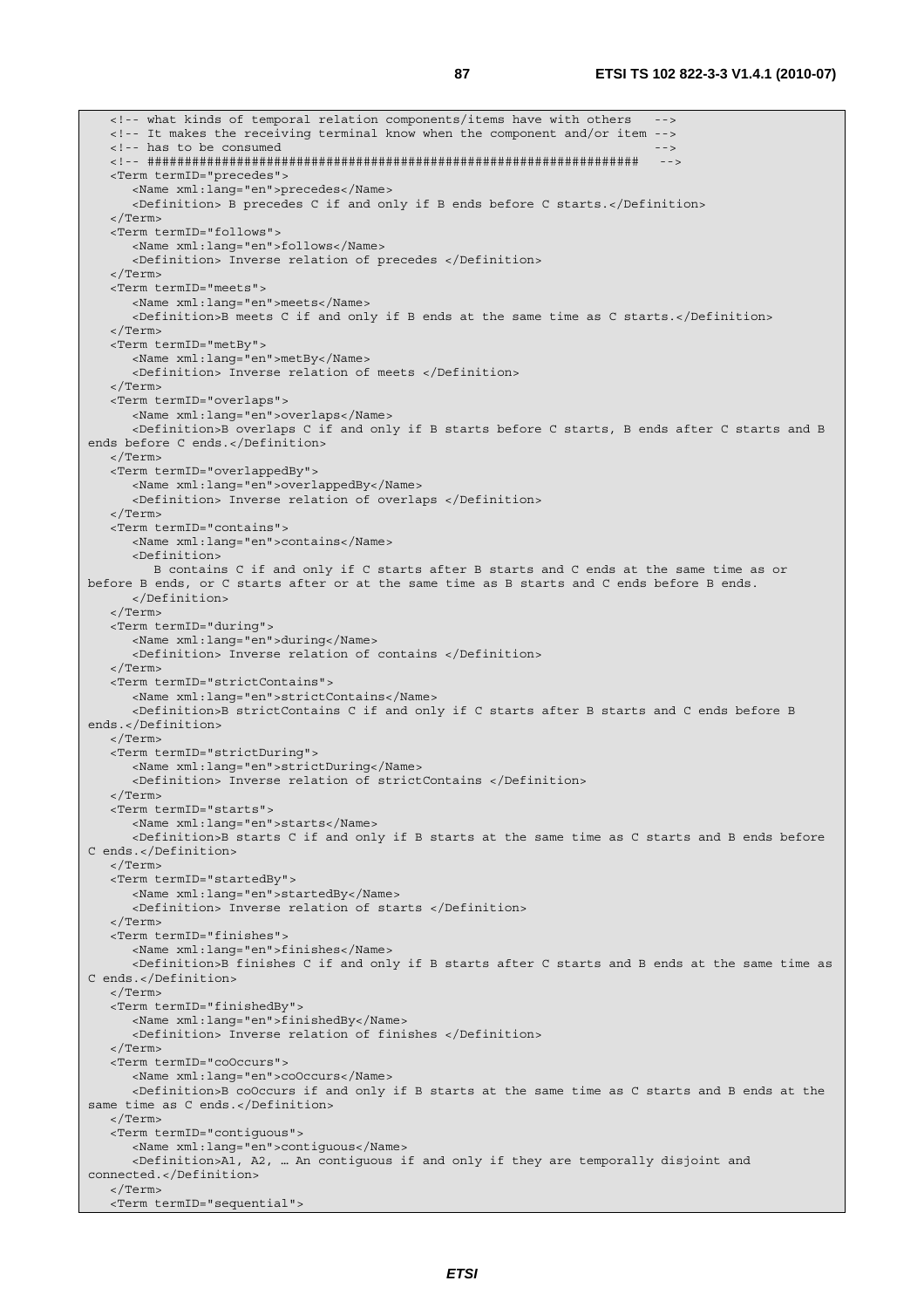| <name xml:lang="en">sequential</name>                                                                     |
|-----------------------------------------------------------------------------------------------------------|
| <definition>A1, A2,  An sequential if and only if they are temporally disjoint and not</definition>       |
| necessarily connected.                                                                                    |
| $\langle$ Term>                                                                                           |
| <term termid="coBegin"></term>                                                                            |
| <name xml:lang="en">coBegin</name>                                                                        |
| <definition>A1, A2,  An coBegin if and only if they start at the same time.</definition>                  |
| $\langle$ /Term>                                                                                          |
| <term termid="coEnd"></term>                                                                              |
| <name xml:lang="en">coEnd</name>                                                                          |
| <definition>A1, A2,  An coEnd if and only if they end at the same time.</definition>                      |
| $\langle$ Term $\rangle$                                                                                  |
| <term termid="parallel"></term>                                                                           |
| <name xml:lanq="en">parallel</name>                                                                       |
| <definition>A1, A2,  An parallel if and only if the intersection of A1, A2,  An has one non-</definition> |
| empty interior.                                                                                           |
| $\langle$ Term>                                                                                           |
| <term termid="overlapping"></term>                                                                        |
| <name xml:lang="en">overlapping</name>                                                                    |
| <definition></definition>                                                                                 |
| A1, A2,  An overlapping if and only if the union of A1, A2,  An is connected and each Ai                  |
| intersects at least one other Aj with non-empty interior.                                                 |
|                                                                                                           |
| $\langle$ Term $\rangle$                                                                                  |
|                                                                                                           |
|                                                                                                           |

### A.16 Spatial Relation CS

The following classification scheme defines controlled terms for spatial relations between items and/or components.

```
<?xml version="1.0" encoding="UTF-8"?> 
<ClassificationScheme uri="urn:tva:metadata:extended:cs:SpatialRelationCS:2005"> 
    <Term termID="south"> 
       <Name xml:lang="en">south</Name> 
       <Definition> 
          B south C if and only if, in the dimension x, B starts after or at the same time as C 
starts and B ends at the same time as or before C ends, or B starts at the same time as or before C 
starts and B ends after or at the same time as C ends; and, in the dimension y, B ends at the same 
time as or before C starts. 
      </Definition> 
    </Term> 
    <Term termID="north"> 
       <Name xml:lang="en">north</Name> 
       <Definition> Inverse relation of south </Definition> 
    </Term> 
    <Term termID="west"> 
       <Name xml:lang="en">west</Name> 
       <Definition> 
          B west C if and only if, in the dimension x, B ends at the same time as or before C starts; 
and, in the dimension y, B starts after or at the same time as C starts and B ends at the same time 
as or before C ends, or B starts at the same time as or before C starts and B ends after or at the 
same time as C ends. 
       </Definition> 
    </Term> 
    <Term termID="east"> 
       <Name xml:lang="en">east</Name> 
       <Definition> Inverse relation of west </Definition> 
    </Term> 
    <Term termID="northwest"> 
       <Name xml:lang="en">northwest</Name> 
       <Definition> 
          B northwest C if and only if, in the dimension x, B ends at the same time as or before C 
starts; and, in the dimension y, B starts after or at the same time as C ends. 
       </Definition> 
    </Term> 
    <Term termID="southeast"> 
       <Name xml:lang="en">southeast</Name> 
       <Definition> Inverse relation of northwest </Definition> 
    </Term> 
    <Term termID="southwest"> 
       <Name xml:lang="en">southwest</Name> 
       <Definition>
```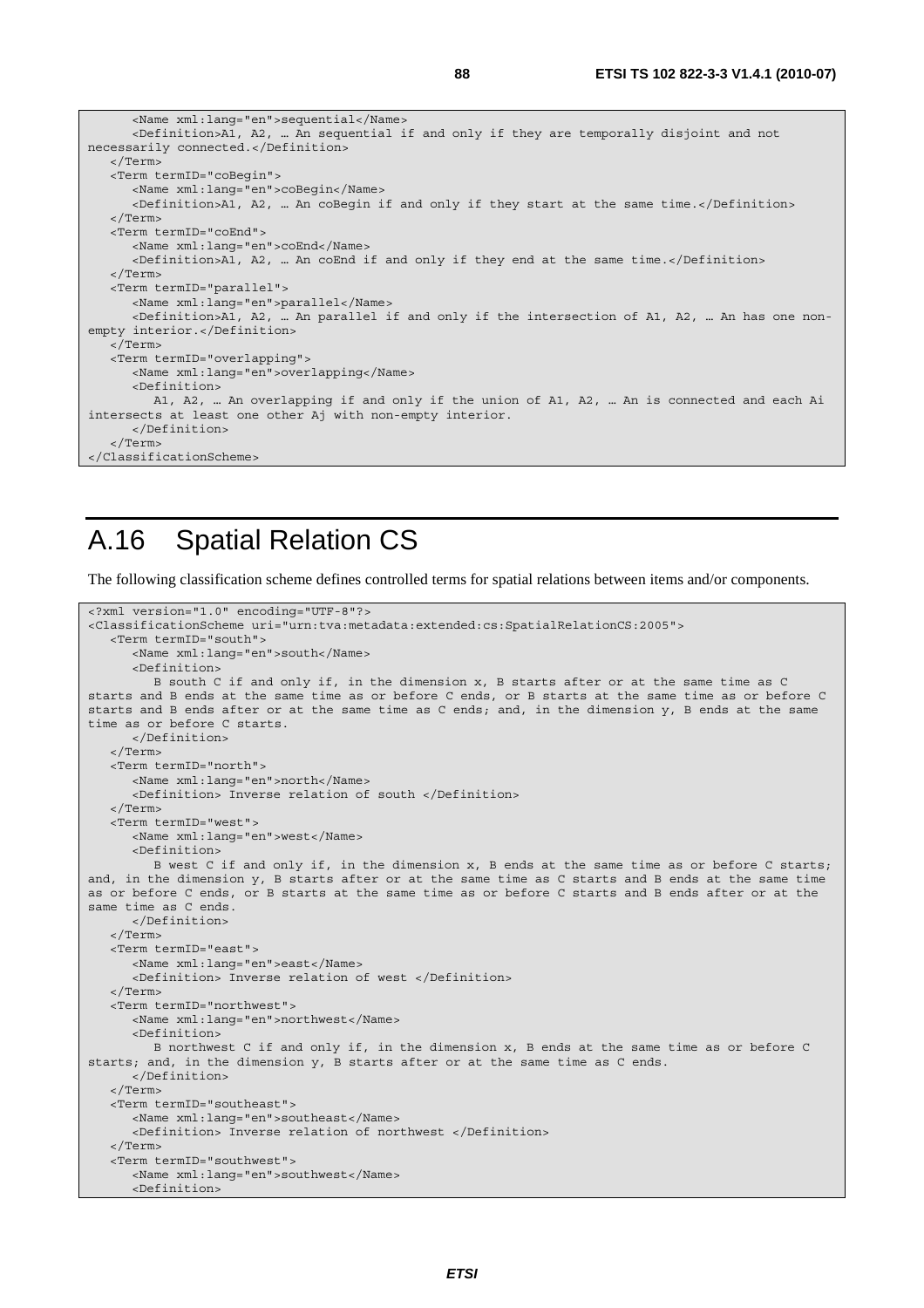B southwest C if and only if, in the dimension x, B ends at the same time as or before C starts; and, in the dimension y, B ends at the same time as or before C starts. </Definition> </Term> <Term termID="northeast"> <Name xml:lang="en">northeast</Name> <Definition> Inverse relation of southwest </Definition> </Term> <Term termID="left"> <Name xml:lang="en">left</Name> <Definition> B left C if and only if, in the dimension x, B ends at the same time as or before C starts. </Definition> </Term> <Term termID="right"> <Name xml:lang="en">right</Name> <Definition> Inverse relation of left </Definition> </Term> <Term termID="below"> <Name xml:lang="en">below</Name> <Definition> B below C if and only if, in the dimension y, B ends at the same time as or before C starts. </Definition> </Term> <Term termID="above"> <Name xml:lang="en">above</Name> <Definition> Inverse relation of below </Definition> </Term> <Term termID="over"> <Name xml:lang="en">over</Name> <Definition> B over C if and only if, in the dimension x, B starts at the same time as or before C starts and B ends after C starts, or B starts after C starts and B starts before C ends; and, in the dimension y, B starts at the same time as C ends. </Definition> </Term> <Term termID="under"> <Name xml:lang="en">under</Name> <Definition> Inverse relation of over </Definition> </Term> <Term termID="equals"> <Name xml:lang="en">equals</Name> <Definition>B equals C if and only if B is equal to C.</Definition> </Term> <Term termID="inside"> <Name xml:lang="en">inside</Name> <Definition>B1, B2, ..., Bn is inside C if and only if the union of B1, ..., Bn is a subset of C</Definition> </Term> <Term termID="contains"> <Name xml:lang="en">contains</Name> <Definition> Inverse relation of inside </Definition>  $\sim$ /Term $\sim$  <Term termID="covers"> <Name xml:lang="en">covers</Name> <Definition>B1, B2, ..., Bn covers argument C if and only if the union of B1, B2, ..., Bn contains C AND that union is not equal to C</Definition> </Term> <Term termID="coveredBy"> <Name xml:lang="en">coveredBy</Name> <Definition> Inverse relation of covers </Definition> </Term> <Term termID="overlaps"> <Name xml:lang="en">overlaps</Name> <Definition>B overlaps C if and only if B intersect C has non-empty interior</Definition> </Term> <Term termID="touches"> <Name xml:lang="en">touches</Name> <Definition>B1, B2, ..., Bn touches argument C if and only if B union C is connected</Definition> </Term> <Term termID="disjoint"> <Name xml:lang="en">disjoint"</Name> <Definition>B is disjoint with C if and only if the intersection of B and C is empty.</Definition> </Term> <Term termID="separated">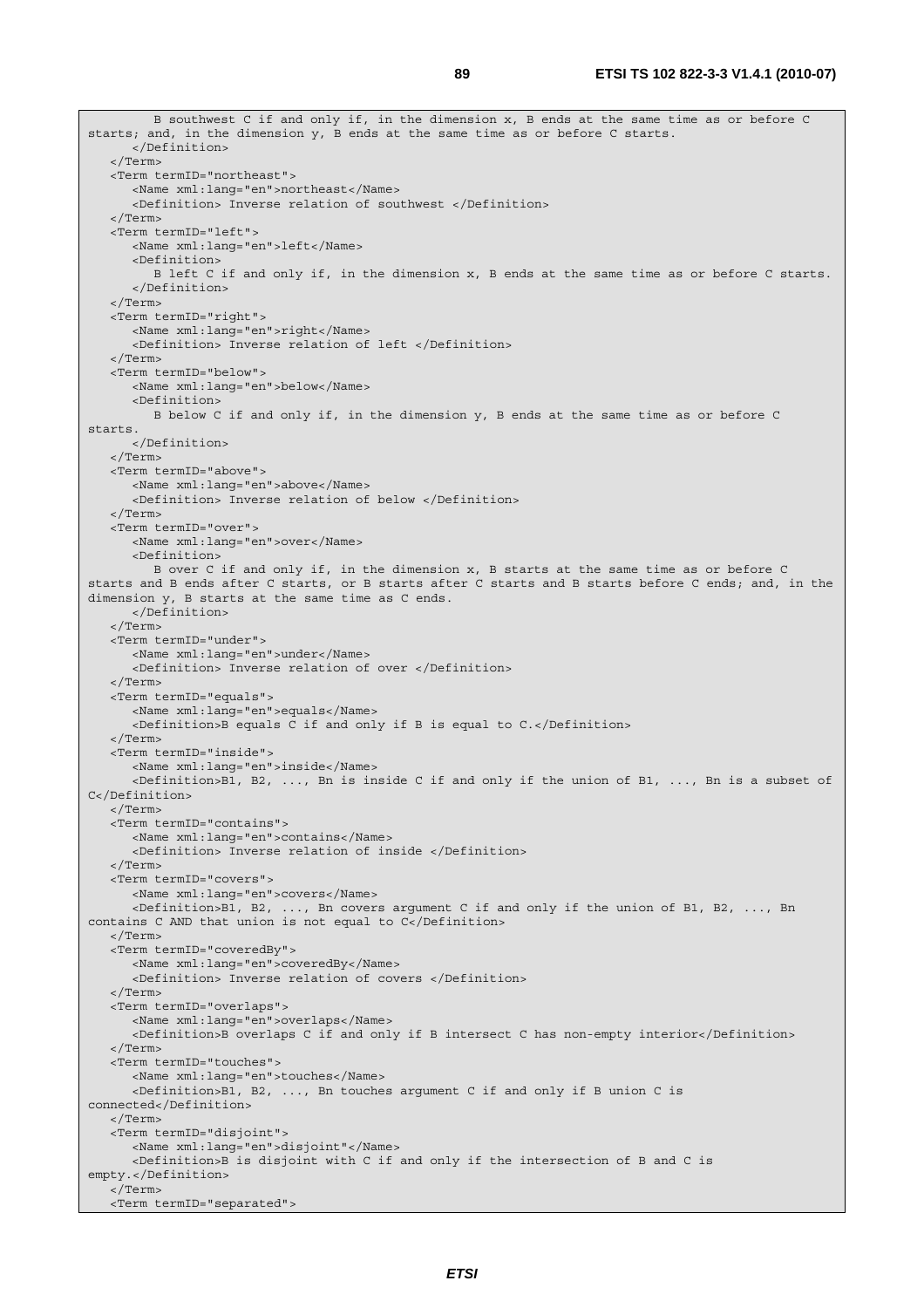```
 <Name xml:lang="en">separated</Name> 
       <Definition>E is separated from O if and only if the intersection of E and the closure of A is 
empty AND the intersection of the closure of 
         E with O is empty. 
       </Definition> 
    </Term> 
</ClassificationScheme>
```
#### A.17 Content Type CS

The following classification scheme defines controlled terms for content types.

```
<?xml version="1.0" encoding="UTF-8"?> 
<ClassificationScheme uri=" urn:tva:metadata:extended:cs:ContentTypeCS:2005"> 
   <!-- ##################################################################### --> 
   <!-- ContentTypeCS --> 
   <!-- Definition: This is a set of terms used to indicate what kinds of content are --> 
     <!-- used as main Program or used in Package. - <!-- Content can be classified by either the type of content or the subject of content --> 
   <!-- ##################################################################### --> 
   <Term termID="1"> 
      <Name xml:lang="en">Audio</Name> 
   </Term> 
   <Term termID="2"> 
      <Name xml:lang="en">Video</Name> 
   </Term> 
   <Term termID="3"> 
      <Name xml:lang="en">StillImage</Name> 
    </Term> 
   <Term termID="4"> 
      <Name xml:lang="en">Text</Name> 
   </Term> 
   <Term termID="5"> 
      <Name xml:lang="en">DataBroadcasting</Name> 
   </Term> 
   <Term termID="6"> 
      <Name xml:lang="en">Interstitial</Name> 
   </Term> 
   <Term termID="7"> 
      <Name xml:lang="en">Education</Name> 
   </Term> 
   <Term termID="8"> 
      <Name xml:lang="en">Application</Name> 
   </Term> 
   <Term termID="9"> 
      <Name xml:lang="en">Game</Name> 
   </Term> 
   <Term termID="10"> 
      <Name xml:lang="en">Package</Name> 
    </Term> 
</ClassificationScheme>
```
#### A.18 Checksum Algorithm CS

```
<?xml version="1.0" encoding="UTF-8"?> 
<ClassificationScheme uri="urn:tva:metadata:cs:ChecksumAlgorithmCS:2008"> 
    <!-- ##################################################################### --> 
    <!-- ChecksumAlgorithmCS --> 
    <!-- ##################################################################### --> 
   <! --
    <!-- Cyclic Redundancy Checksums --> 
    <Term termID="crc16"> 
       <Name xml:lang="en">CRC16 (ITU-T)</Name> 
       <Definition xml:lang="en">As specified by CCITT/ITU-T and used by X.25, V.41, Bluetooth, PPP, 
IrDA. 
Polynomial: x^16 + x^12 + x^5 + 1</Definition>
    </Term> 
    <Term termID="crc32">
```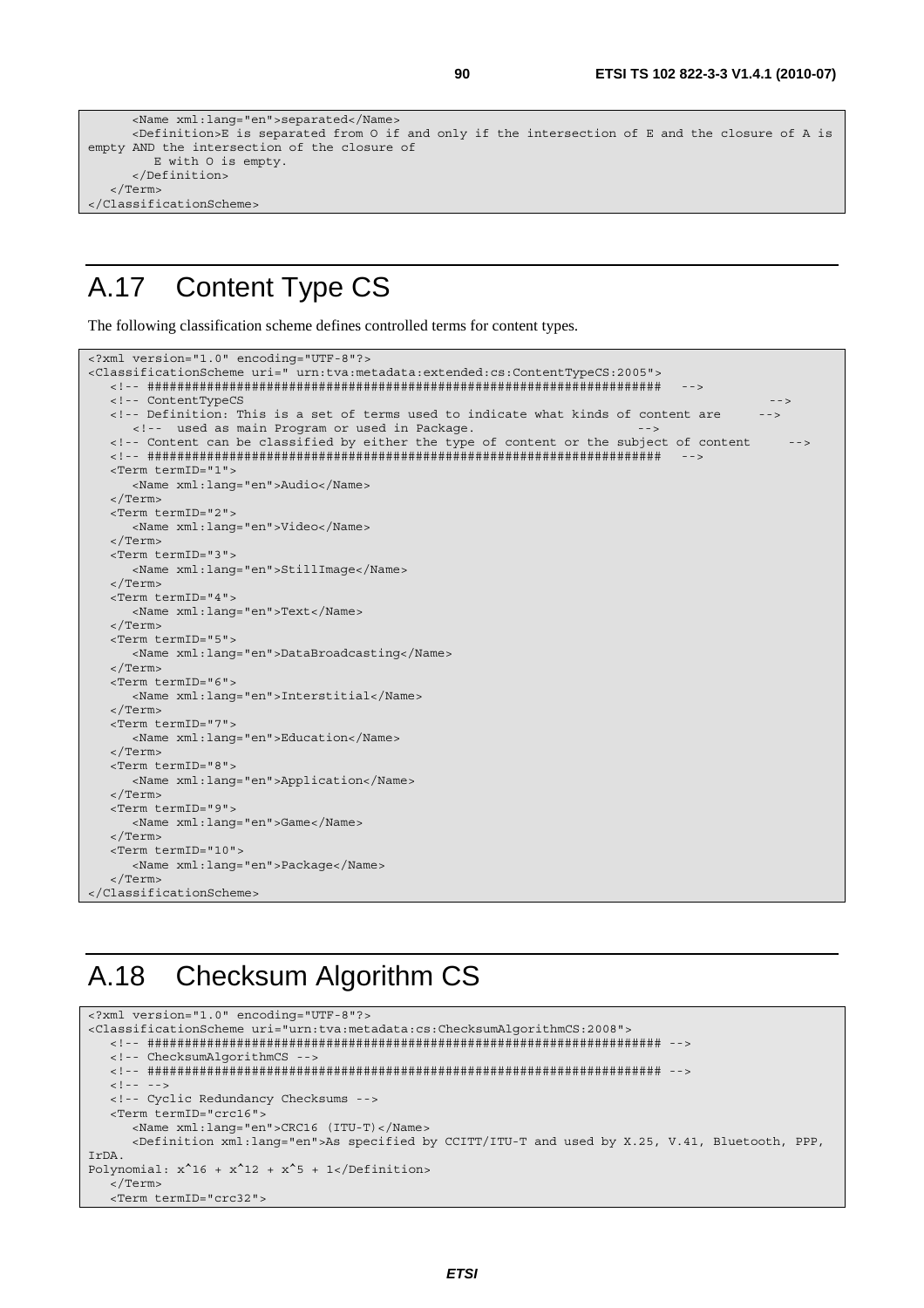```
 <Name xml:lang="en">CRC32 (MPEG-2)</Name> 
       <Definition xml:lang="en">As specified in IEEE 802.3, ITU-T Recommendation V.42 and MPEG-2. 
Polynomial: x^332 + x^26 + x^23 + x^22 + x^16 + x^12 + x^11 + x^10 + x^8 + x^7 + x^6 + x^4 + x^2 + x+ 1</Definition> 
    </Term> 
    <Term termID="crc64"> 
       <Name xml:lang="en">CRC64 (ISO)</Name> 
       <Definition xml:lang="en">As specified in ISO 3309 for use by HDLC. 
Polynomial: x^64 + x^4 + x^3 + x + 1 </Term> 
    <Term termID="crc64-ecma"> 
       <Name xml:lang="en">CRC64 (ECMA)</Name> 
       <Definition xml:lang="en">As specified in ECMA-182. 
Polynomial: x^64 + x^62 + x^57 + x^55 + x^54 + x^53 + x^54 + x^47 + x^46 + x^45 + x^40 + x^39 + x^38+ x^37 + x^35 + x^33 + x^32 + x^31 + x^29 + x^27 + x^24 + x^23 + x^22 + x^21 + x^19 + x^17 + x^13 + 
x^212 + x^210 + x^29 + x^27 + x^4 + x + 1</Definition>
   </Term> 
   \langle!-- -->
    <!-- Cryptographic hash functions --> 
    <Term termID="md5"> 
       <Name xml:lang="en">MD5</Name> 
       <Definition xml:lang="en">Message-Digest algorithm 5, a 128-bit hash designed at MIT by 
Professor Ronald Rivest.</Definition> 
    </Term> 
    <Term termID="sha1"> 
       <Name xml:lang="en">SHA-1</Name> 
       <Definition xml:lang="en">160-bit Secure Hash Algorithm, developed by the United States 
National Security Agency and published by NIST.</Definition> 
    </Term> 
</ClassificationScheme>
```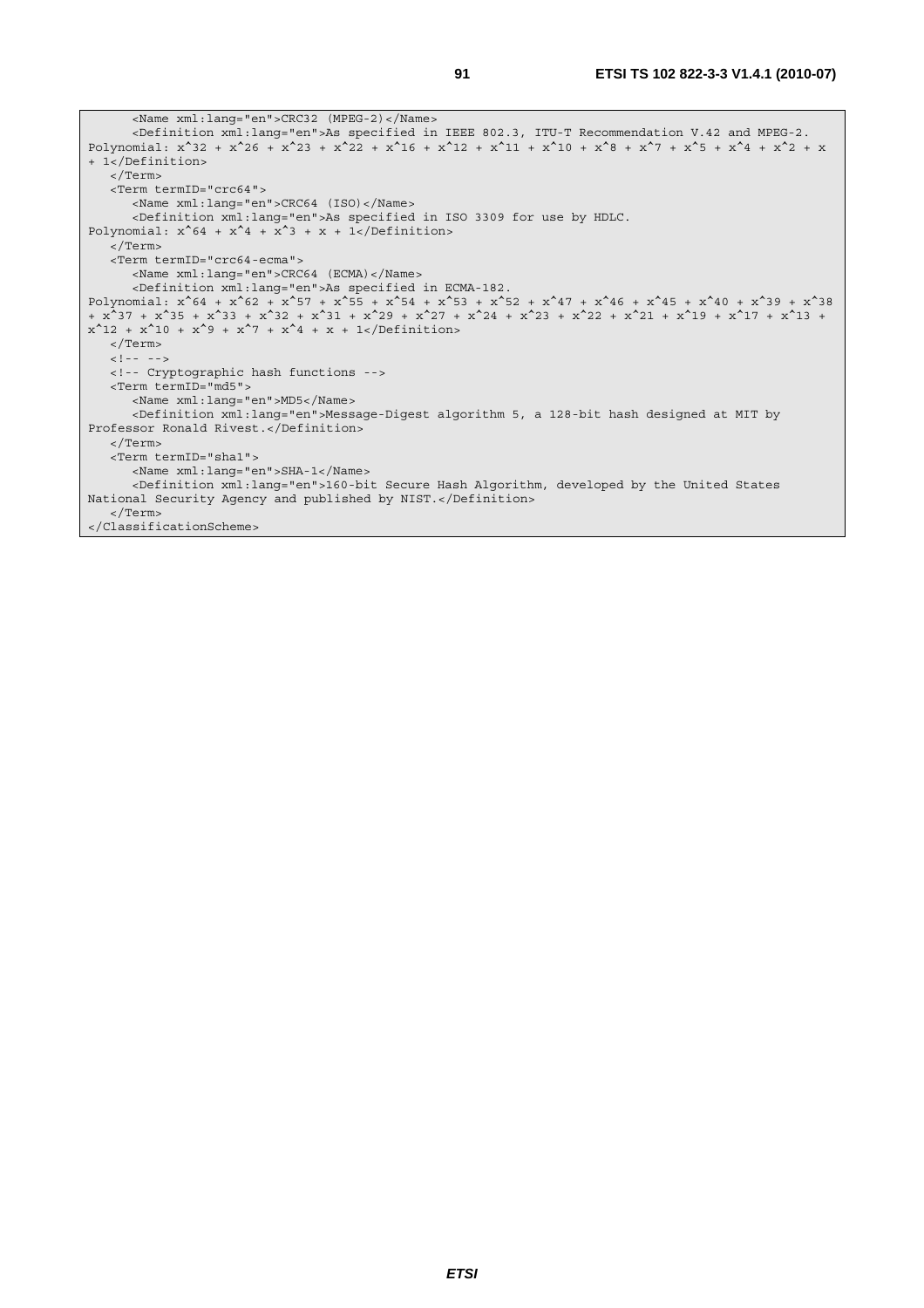### Annex B (normative): *TV-Anytime* Extended Description Schemes and Classification Schemes

The *TV-Anytime* extended metadata schema listed in the present document has been aggregated into a series of xsd files, forming the reference documentation, contained in archive ts\_1028220303v010401p0.zip, which accompanies the present document.

- "tva\_mpeg21\_tva.xsd";
- "tva\_metadata\_3-3\_v141.xsd".

The following classification schemes are also attached as xml files in archive ts\_1028220303v010401p0.zip, which accompanies the present document:

- AccessibilityCS.
- ChecksumAlgorithmCS.
- ContentTypeCS.
- CPUTypeCS.
- EducationalUseCS.
- FamilyMemberCS.
- GamePerspectiveCS.
- IntendedEducationalUserCS.
- MiddlewareServiceCS.
- OperatingSystemCS.
- OtherSystemSoftwareCS.
- PlaceTypeCS.
- SpatialRelationsCS.
- TemporalRelationCS.
- TerminalTypeCS.
- VirtualMachineCS.
- WeatherTypeCS.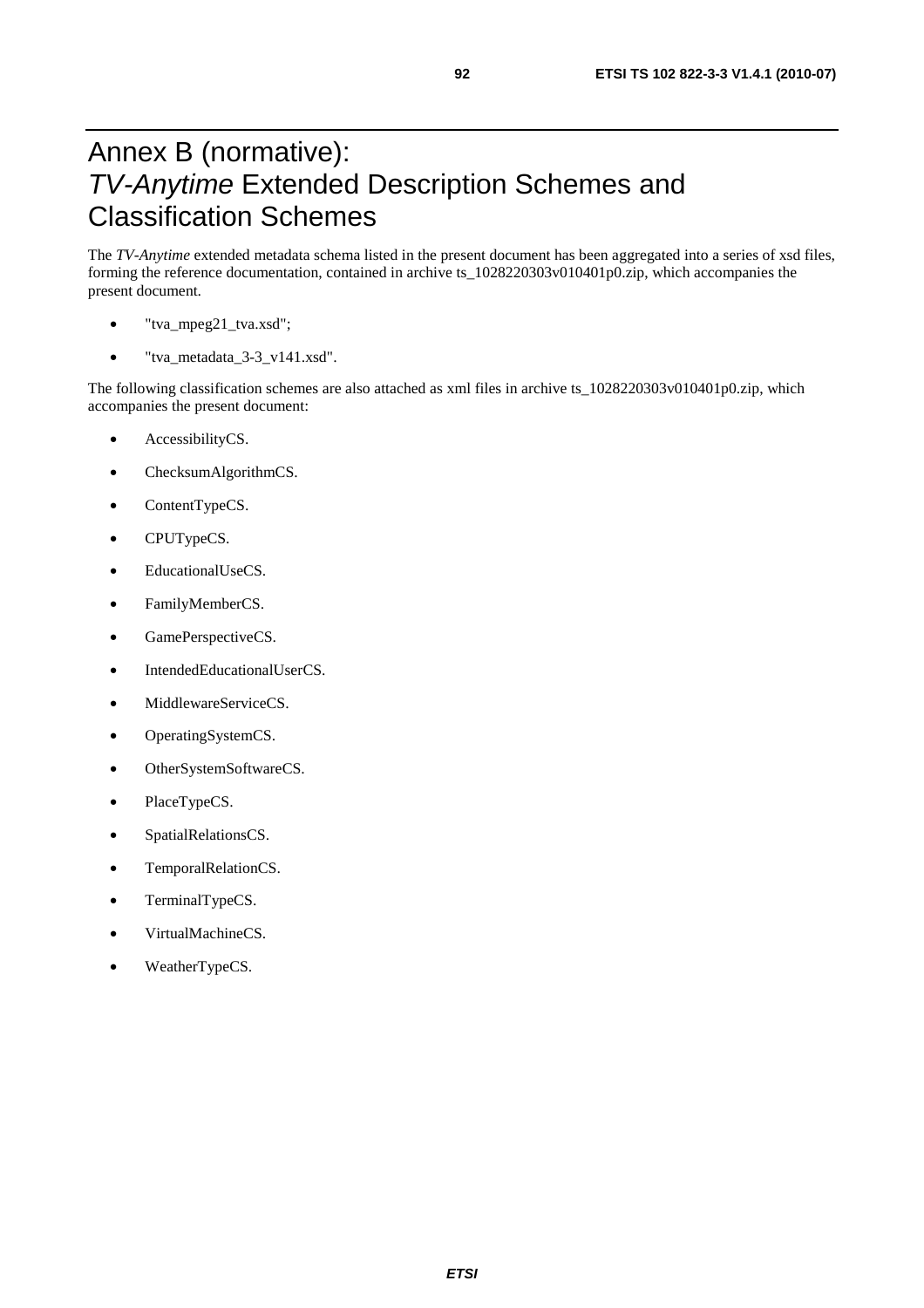The extended metadata schema imports other files that need to be present in order to be valid:

- "tva\_mpeg7.xsd" that is available in archive ts\_1028220301v010601p0.zip accompanying TS 102 822-3-1 [3];
- "tva\_metadata\_3-1\_v161.xsd" that is available in archive ts\_1028220301v010601p0.zip accompanying TS 102 822-3-1 [3];
- "tva\_interstitial\_3-4\_v131.xsd" that is available in archive ts\_1028220304v010301p0.zip accompanying TS 102 822-3-4 [5];
- xml.xsd that is available in archive ts  $1028220301v010601p0.$ zip accompanying TS 102 822-3-1 [3];
- "tva\_rmpi\_5-1\_v141.xsd" that is available in archive ts\_1028220501v010301p0.zip can be extracted from TS 102 822-5-1 [7].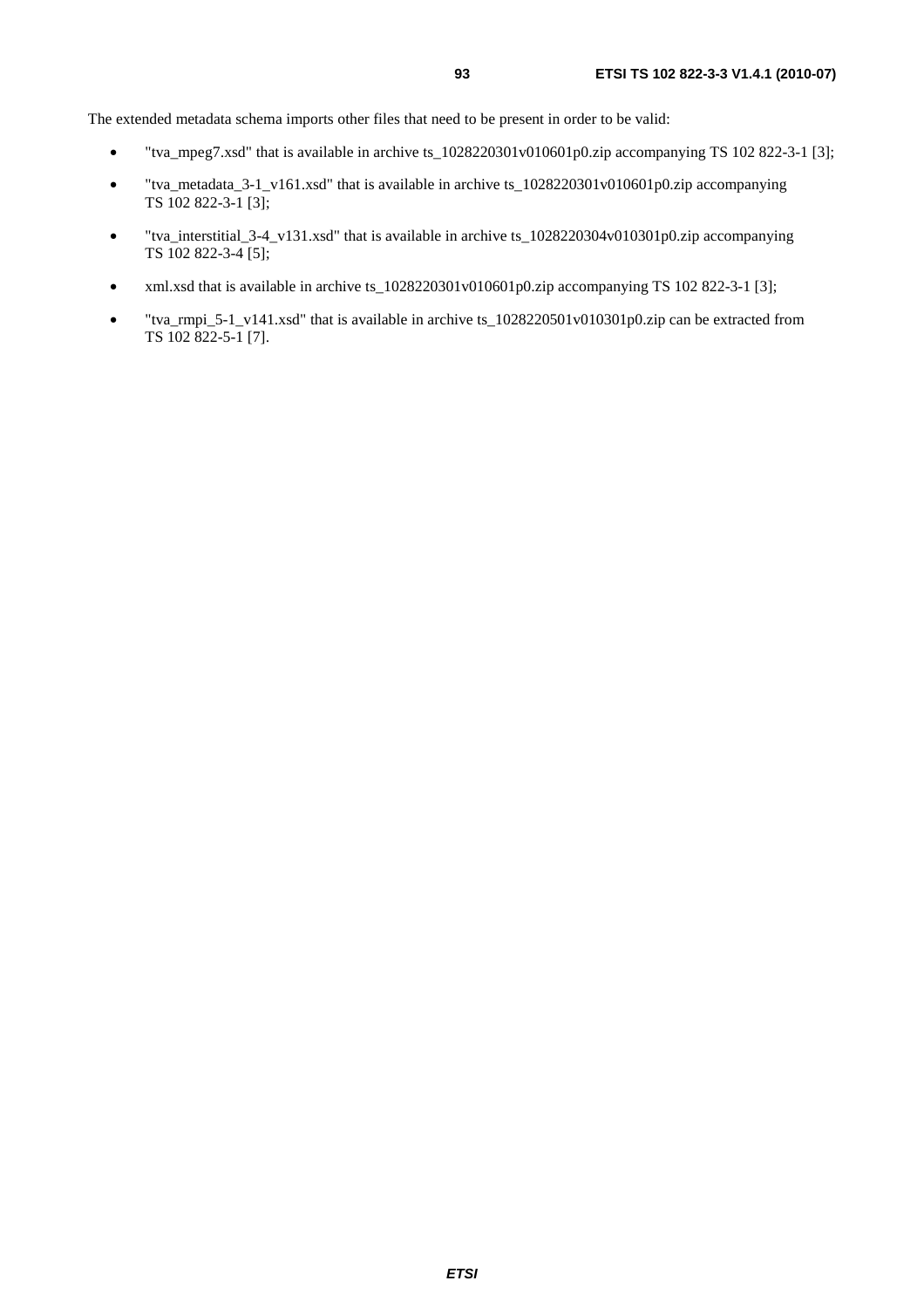# List of figures

94